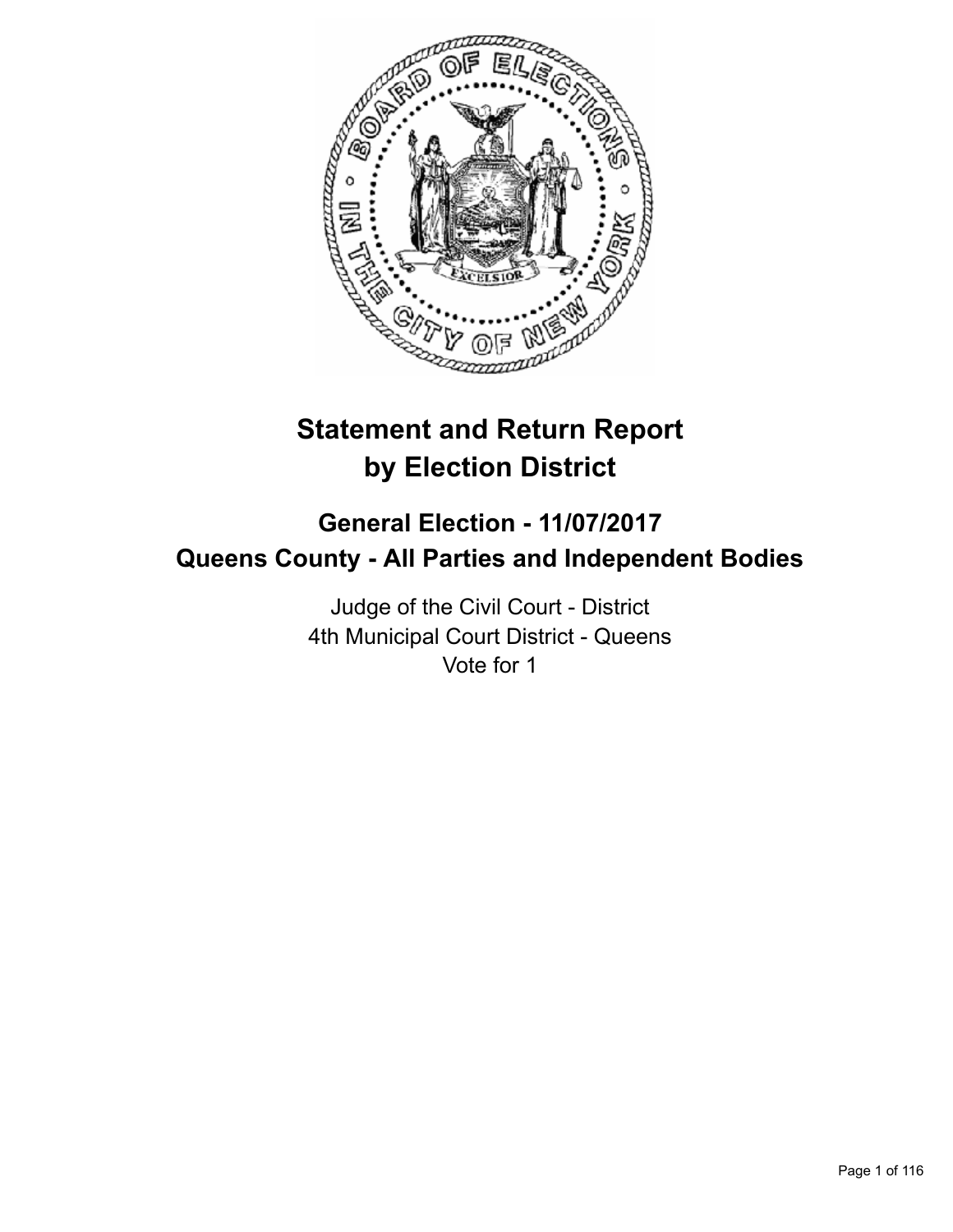

| <b>PUBLIC COUNTER</b>                                    | 246 |
|----------------------------------------------------------|-----|
| <b>MANUALLY COUNTED EMERGENCY</b>                        | 0   |
| ABSENTEE / MILITARY                                      | 8   |
| <b>AFFIDAVIT</b>                                         | 0   |
| <b>Total Ballots</b>                                     | 254 |
| Less - Inapplicable Federal/Special Presidential Ballots | 0   |
| <b>Total Applicable Ballots</b>                          | 254 |
| MAURICE E. MUIR (DEMOCRATIC)                             | 173 |
| MICKEY MOUSE (WRITE-IN)                                  |     |
| <b>Total Votes</b>                                       | 174 |
| Unrecorded                                               | 80  |

## **006/24**

| PUBLIC COUNTER                                           | 316 |
|----------------------------------------------------------|-----|
| <b>MANUALLY COUNTED EMERGENCY</b>                        | 0   |
| <b>ABSENTEE / MILITARY</b>                               | 11  |
| <b>AFFIDAVIT</b>                                         | 2   |
| <b>Total Ballots</b>                                     | 329 |
| Less - Inapplicable Federal/Special Presidential Ballots | 0   |
| <b>Total Applicable Ballots</b>                          | 329 |
| MAURICE E. MUIR (DEMOCRATIC)                             | 205 |
| DANIEL WALSH (WRITE-IN)                                  |     |
| ROBERT FRIEDRICH (WRITE-IN)                              |     |
| UNATTRIBUTABLE WRITE-IN (WRITE-IN)                       |     |
| <b>Total Votes</b>                                       | 208 |
| Unrecorded                                               | 121 |

| <b>PUBLIC COUNTER</b>                                    | 252 |
|----------------------------------------------------------|-----|
| MANUALLY COUNTED EMERGENCY                               | 0   |
| ABSENTEE / MILITARY                                      | 10  |
| AFFIDAVIT                                                |     |
| <b>Total Ballots</b>                                     | 263 |
| Less - Inapplicable Federal/Special Presidential Ballots | 0   |
| <b>Total Applicable Ballots</b>                          | 263 |
| MAURICE E. MUIR (DEMOCRATIC)                             | 189 |
| ALAN KESTENBAUM (WRITE-IN)                               |     |
| DAVID WRIGHT (WRITE-IN)                                  |     |
| MOISHE PIPICK (WRITE-IN)                                 |     |
| <b>Total Votes</b>                                       | 192 |
| Unrecorded                                               | 71  |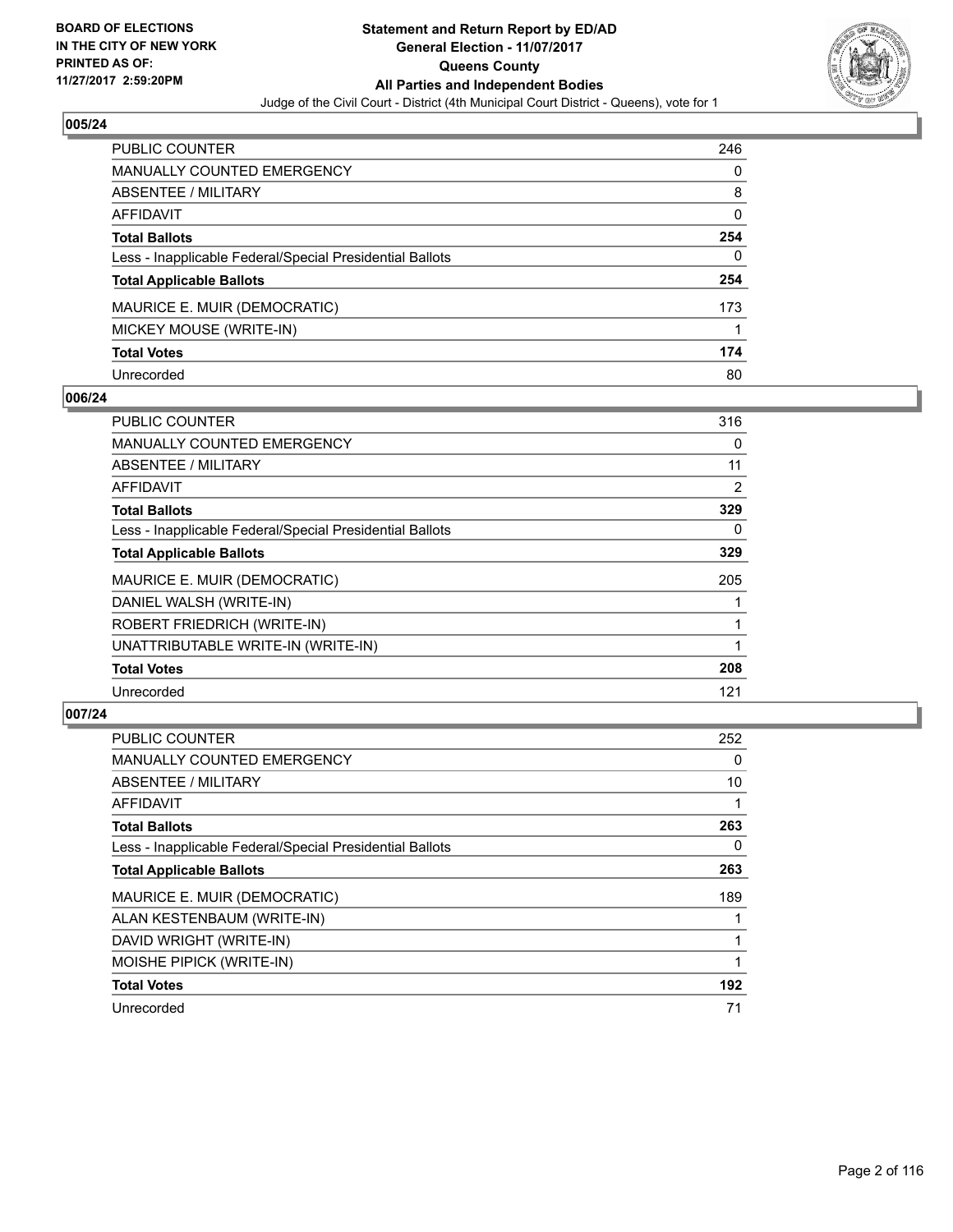

| PUBLIC COUNTER                                           | 49 |
|----------------------------------------------------------|----|
| MANUALLY COUNTED EMERGENCY                               | 0  |
| <b>ABSENTEE / MILITARY</b>                               | 2  |
| <b>AFFIDAVIT</b>                                         |    |
| <b>Total Ballots</b>                                     | 52 |
| Less - Inapplicable Federal/Special Presidential Ballots | 0  |
| <b>Total Applicable Ballots</b>                          | 52 |
| MAURICE E. MUIR (DEMOCRATIC)                             | 49 |
| IDISA GOLD (WRITE-IN)                                    |    |
| <b>Total Votes</b>                                       | 50 |
| Unrecorded                                               | 2  |

#### **010/24**

| <b>PUBLIC COUNTER</b>                                    | 136 |
|----------------------------------------------------------|-----|
| MANUALLY COUNTED EMERGENCY                               | 0   |
| ABSENTEE / MILITARY                                      | 4   |
| AFFIDAVIT                                                | 0   |
| <b>Total Ballots</b>                                     | 140 |
| Less - Inapplicable Federal/Special Presidential Ballots | 0   |
| <b>Total Applicable Ballots</b>                          | 140 |
| MAURICE E. MUIR (DEMOCRATIC)                             | 88  |
| <b>Total Votes</b>                                       | 88  |
| Unrecorded                                               | 52  |

| PUBLIC COUNTER                                           | 163            |
|----------------------------------------------------------|----------------|
| <b>MANUALLY COUNTED EMERGENCY</b>                        | 0              |
| ABSENTEE / MILITARY                                      | $\overline{2}$ |
| AFFIDAVIT                                                |                |
| <b>Total Ballots</b>                                     | 166            |
| Less - Inapplicable Federal/Special Presidential Ballots | 0              |
| <b>Total Applicable Ballots</b>                          | 166            |
| MAURICE E. MUIR (DEMOCRATIC)                             | 113            |
| <b>JOSEPH KASPER (WRITE-IN)</b>                          |                |
| MICHAEL ALOSIE (WRITE-IN)                                |                |
| UNCOUNTED WRITE-IN PER STATUTE (WRITE-IN)                |                |
| <b>Total Votes</b>                                       | 116            |
| Unrecorded                                               | 50             |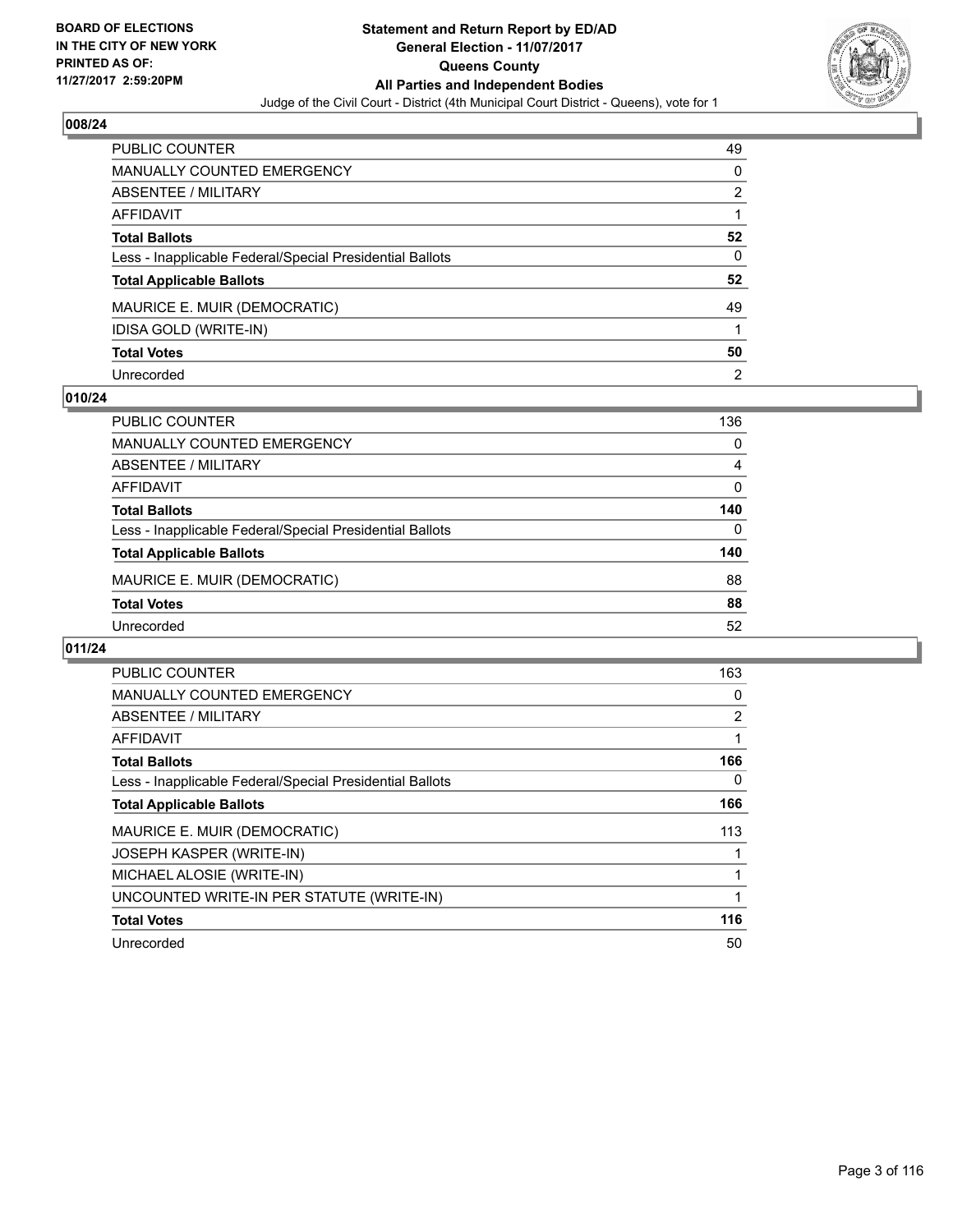

| PUBLIC COUNTER                                           | 37 |
|----------------------------------------------------------|----|
| <b>MANUALLY COUNTED EMERGENCY</b>                        | 0  |
| <b>ABSENTEE / MILITARY</b>                               | 2  |
| AFFIDAVIT                                                |    |
| <b>Total Ballots</b>                                     | 40 |
| Less - Inapplicable Federal/Special Presidential Ballots | 0  |
| <b>Total Applicable Ballots</b>                          | 40 |
| MAURICE E. MUIR (DEMOCRATIC)                             | 27 |
| <b>Total Votes</b>                                       | 27 |
| Unrecorded                                               | 13 |

#### **013/24**

| <b>PUBLIC COUNTER</b>                                    | 252 |
|----------------------------------------------------------|-----|
| <b>MANUALLY COUNTED EMERGENCY</b>                        | 0   |
| <b>ABSENTEE / MILITARY</b>                               | 18  |
| AFFIDAVIT                                                | 6   |
| <b>Total Ballots</b>                                     | 276 |
| Less - Inapplicable Federal/Special Presidential Ballots | 0   |
| <b>Total Applicable Ballots</b>                          | 276 |
| MAURICE E. MUIR (DEMOCRATIC)                             | 209 |
| <b>Total Votes</b>                                       | 209 |
| Unrecorded                                               | 67  |

| <b>PUBLIC COUNTER</b>                                    | 197 |
|----------------------------------------------------------|-----|
| <b>MANUALLY COUNTED EMERGENCY</b>                        | 0   |
| ABSENTEE / MILITARY                                      | 3   |
| <b>AFFIDAVIT</b>                                         | 2   |
| <b>Total Ballots</b>                                     | 202 |
| Less - Inapplicable Federal/Special Presidential Ballots | 0   |
| <b>Total Applicable Ballots</b>                          | 202 |
| MAURICE E. MUIR (DEMOCRATIC)                             | 133 |
| MICKEY MOUSE (WRITE-IN)                                  |     |
| <b>Total Votes</b>                                       | 134 |
| Unrecorded                                               | 68  |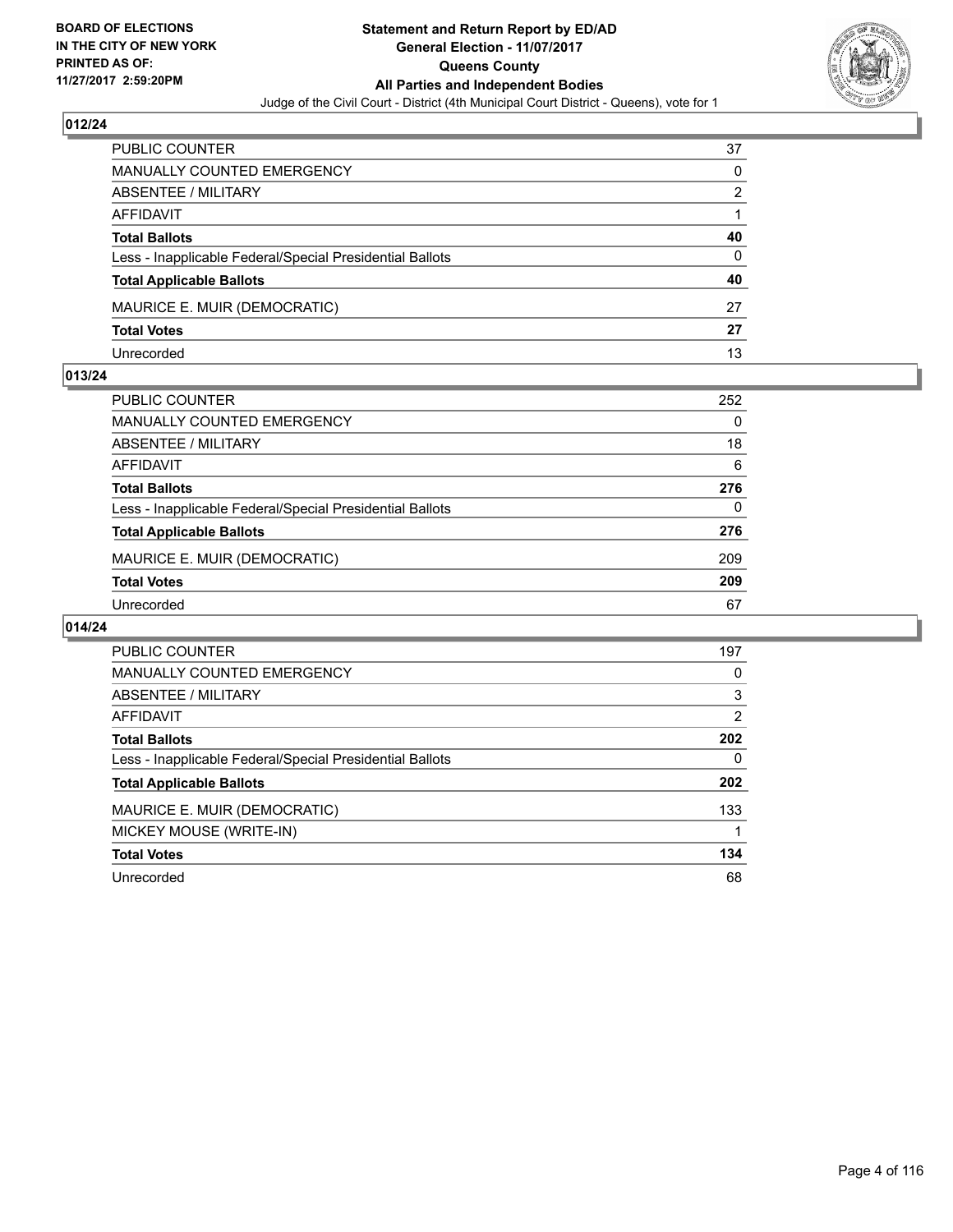

| <b>PUBLIC COUNTER</b>                                    | 276 |
|----------------------------------------------------------|-----|
| <b>MANUALLY COUNTED EMERGENCY</b>                        | 0   |
| ABSENTEE / MILITARY                                      | 13  |
| AFFIDAVIT                                                |     |
| <b>Total Ballots</b>                                     | 290 |
| Less - Inapplicable Federal/Special Presidential Ballots | 0   |
| <b>Total Applicable Ballots</b>                          | 290 |
| MAURICE E. MUIR (DEMOCRATIC)                             | 201 |
| <b>JUSTIN SHWARTZ (WRITE-IN)</b>                         |     |
| MARVIN BERKCLEY (WRITE-IN)                               |     |
| MICHAEL GOLDMAN (WRITE-IN)                               |     |
| UNATTRIBUTABLE WRITE-IN (WRITE-IN)                       |     |
| <b>Total Votes</b>                                       | 205 |
| Unrecorded                                               | 85  |

# **025/24**

| <b>PUBLIC COUNTER</b>                                    | 248 |
|----------------------------------------------------------|-----|
| <b>MANUALLY COUNTED EMERGENCY</b>                        | 0   |
| ABSENTEE / MILITARY                                      | 7   |
| <b>AFFIDAVIT</b>                                         | 0   |
| <b>Total Ballots</b>                                     | 255 |
| Less - Inapplicable Federal/Special Presidential Ballots | 0   |
| <b>Total Applicable Ballots</b>                          | 255 |
| MAURICE E. MUIR (DEMOCRATIC)                             | 166 |
| ANDREW SPIROPOUIES (WRITE-IN)                            |     |
| CHARLES BENJAMIN (WRITE-IN)                              |     |
| EMILY HERNANDEZ (WRITE-IN)                               | 1   |
| JAMES KEVINS JR (WRITE-IN)                               |     |
| MICHAEL GOLDMAN (WRITE-IN)                               | 4   |
| UNATTRIBUTABLE WRITE-IN (WRITE-IN)                       | 1   |
| <b>Total Votes</b>                                       | 175 |
| Unrecorded                                               | 80  |

| <b>PUBLIC COUNTER</b>                                    | 117      |
|----------------------------------------------------------|----------|
| <b>MANUALLY COUNTED EMERGENCY</b>                        | 0        |
| ABSENTEE / MILITARY                                      | 2        |
| AFFIDAVIT                                                | 0        |
| <b>Total Ballots</b>                                     | 119      |
| Less - Inapplicable Federal/Special Presidential Ballots | $\Omega$ |
| <b>Total Applicable Ballots</b>                          | 119      |
| MAURICE E. MUIR (DEMOCRATIC)                             | 85       |
| <b>Total Votes</b>                                       | 85       |
| Unrecorded                                               | 34       |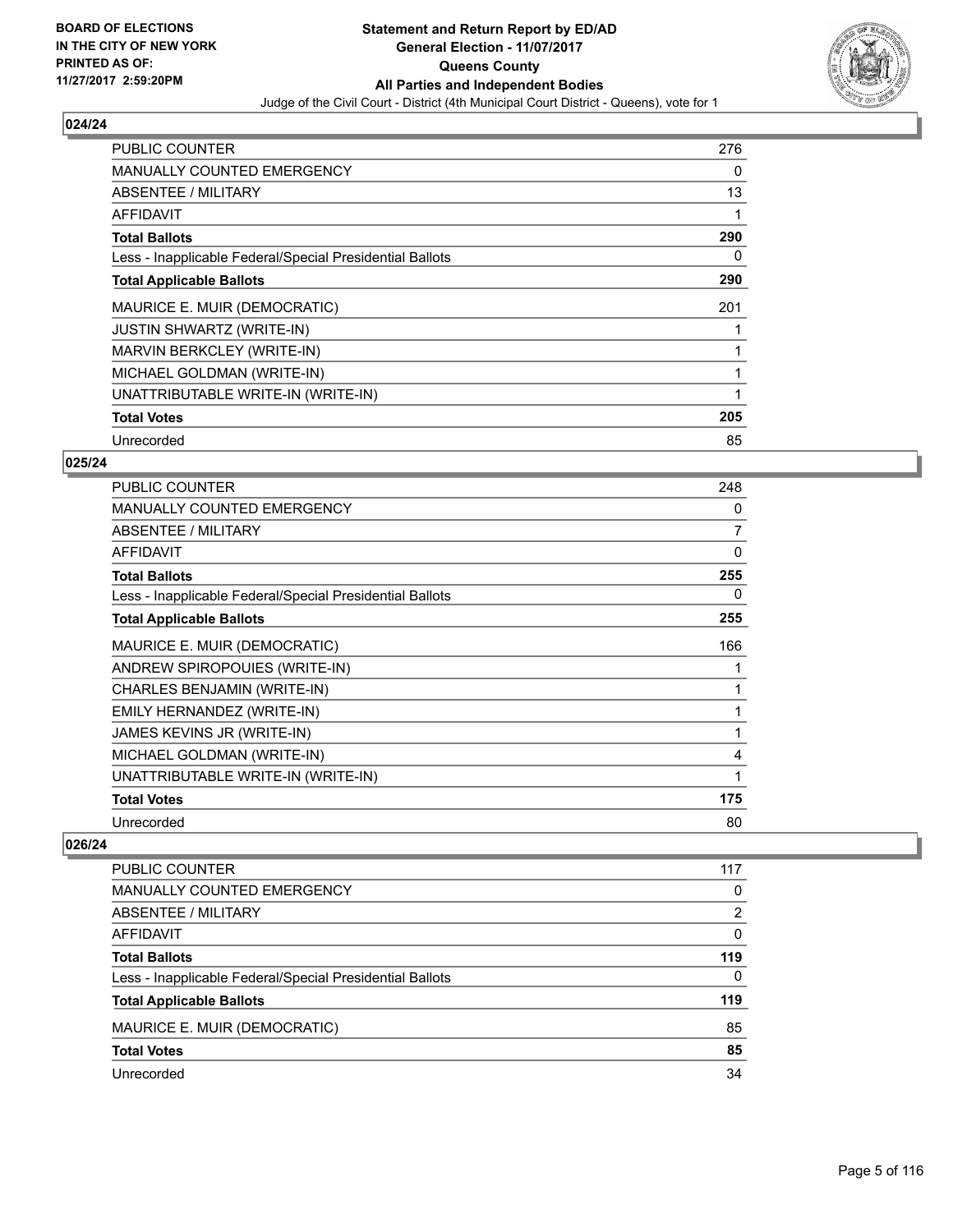

| <b>PUBLIC COUNTER</b>                                    | 302 |
|----------------------------------------------------------|-----|
| <b>MANUALLY COUNTED EMERGENCY</b>                        | 0   |
| ABSENTEE / MILITARY                                      |     |
| <b>AFFIDAVIT</b>                                         | 2   |
| <b>Total Ballots</b>                                     | 311 |
| Less - Inapplicable Federal/Special Presidential Ballots | 0   |
| <b>Total Applicable Ballots</b>                          | 311 |
| MAURICE E. MUIR (DEMOCRATIC)                             | 279 |
| LISA GREY (WRITE-IN)                                     |     |
| <b>Total Votes</b>                                       | 280 |
| Unrecorded                                               | 31  |

#### **028/24**

| <b>PUBLIC COUNTER</b>                                    | 248 |
|----------------------------------------------------------|-----|
| <b>MANUALLY COUNTED EMERGENCY</b>                        | 0   |
| ABSENTEE / MILITARY                                      | 7   |
| AFFIDAVIT                                                |     |
| <b>Total Ballots</b>                                     | 256 |
| Less - Inapplicable Federal/Special Presidential Ballots | 0   |
| <b>Total Applicable Ballots</b>                          | 256 |
| MAURICE E. MUIR (DEMOCRATIC)                             | 150 |
| EMMANUEL KASSARIS (WRITE-IN)                             |     |
| UNATTRIBUTABLE WRITE-IN (WRITE-IN)                       |     |
| <b>Total Votes</b>                                       | 152 |
| Unrecorded                                               | 104 |

| <b>PUBLIC COUNTER</b>                                    | 317      |
|----------------------------------------------------------|----------|
| MANUALLY COUNTED EMERGENCY                               | 0        |
| ABSENTEE / MILITARY                                      | 12       |
| AFFIDAVIT                                                | 4        |
| <b>Total Ballots</b>                                     | 333      |
| Less - Inapplicable Federal/Special Presidential Ballots | $\Omega$ |
| <b>Total Applicable Ballots</b>                          | 333      |
| MAURICE E. MUIR (DEMOCRATIC)                             | 272      |
| UNATTRIBUTABLE WRITE-IN (WRITE-IN)                       | 2        |
| <b>Total Votes</b>                                       | 274      |
| Unrecorded                                               | 59       |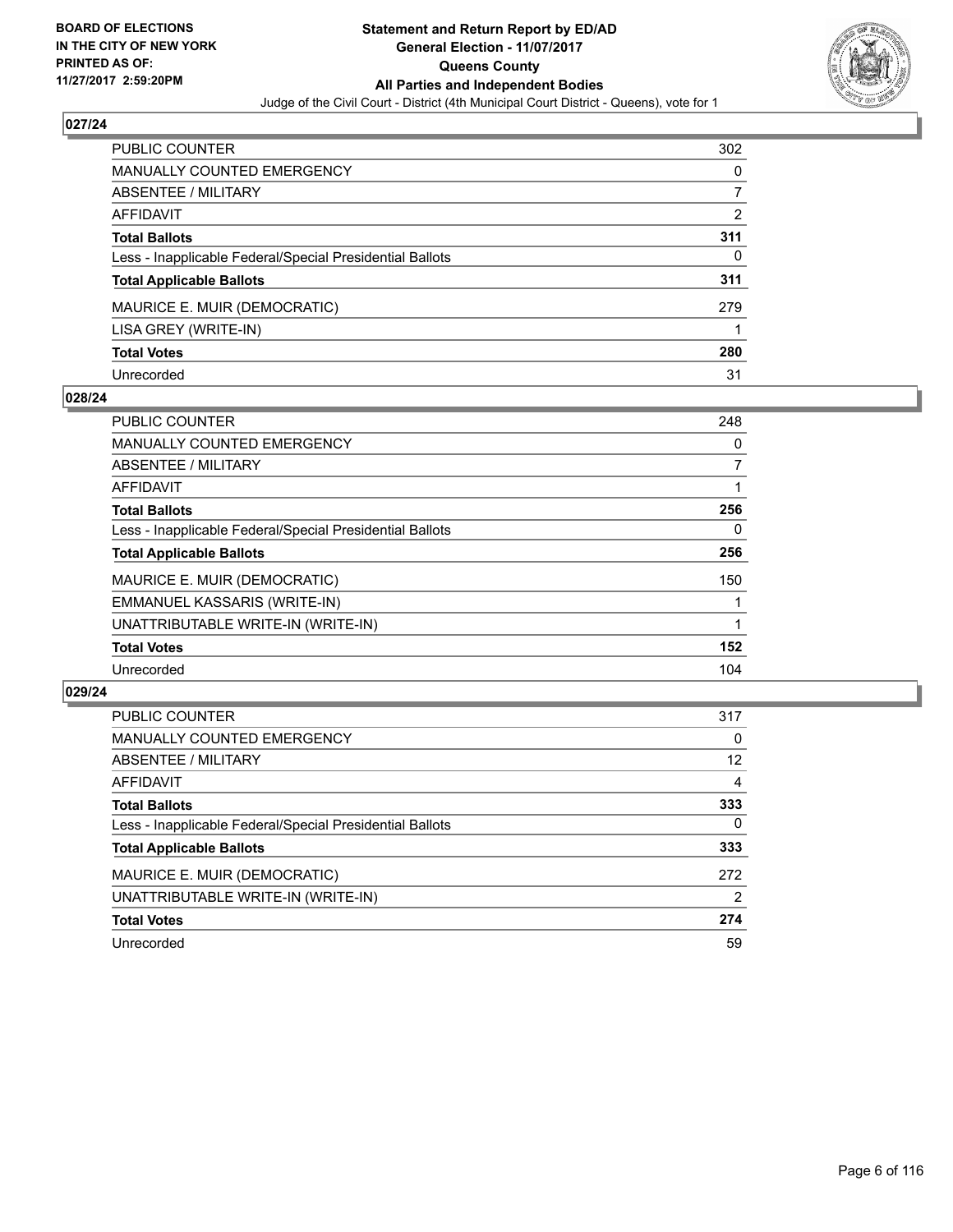

| <b>PUBLIC COUNTER</b>                                    | 308 |
|----------------------------------------------------------|-----|
| <b>MANUALLY COUNTED EMERGENCY</b>                        | 0   |
| ABSENTEE / MILITARY                                      | 9   |
| AFFIDAVIT                                                | 8   |
| <b>Total Ballots</b>                                     | 325 |
| Less - Inapplicable Federal/Special Presidential Ballots | 0   |
| <b>Total Applicable Ballots</b>                          | 325 |
| MAURICE E. MUIR (DEMOCRATIC)                             | 261 |
| UNATTRIBUTABLE WRITE-IN (WRITE-IN)                       |     |
| <b>Total Votes</b>                                       | 262 |
| Unrecorded                                               | 63  |

## **031/24**

| <b>PUBLIC COUNTER</b>                                    | 148 |
|----------------------------------------------------------|-----|
| MANUALLY COUNTED EMERGENCY                               | 0   |
| ABSENTEE / MILITARY                                      | 0   |
| AFFIDAVIT                                                | 2   |
| <b>Total Ballots</b>                                     | 150 |
| Less - Inapplicable Federal/Special Presidential Ballots | 0   |
| <b>Total Applicable Ballots</b>                          | 150 |
| MAURICE E. MUIR (DEMOCRATIC)                             | 109 |
| UNATTRIBUTABLE WRITE-IN (WRITE-IN)                       |     |
| <b>Total Votes</b>                                       | 110 |
| Unrecorded                                               | 40  |

| <b>PUBLIC COUNTER</b>                                    | 136 |
|----------------------------------------------------------|-----|
| <b>MANUALLY COUNTED EMERGENCY</b>                        | 0   |
| ABSENTEE / MILITARY                                      | 5   |
| AFFIDAVIT                                                | 0   |
| <b>Total Ballots</b>                                     | 141 |
| Less - Inapplicable Federal/Special Presidential Ballots | 0   |
| <b>Total Applicable Ballots</b>                          | 141 |
| MAURICE E. MUIR (DEMOCRATIC)                             | 92  |
| <b>Total Votes</b>                                       | 92  |
| Unrecorded                                               | 49  |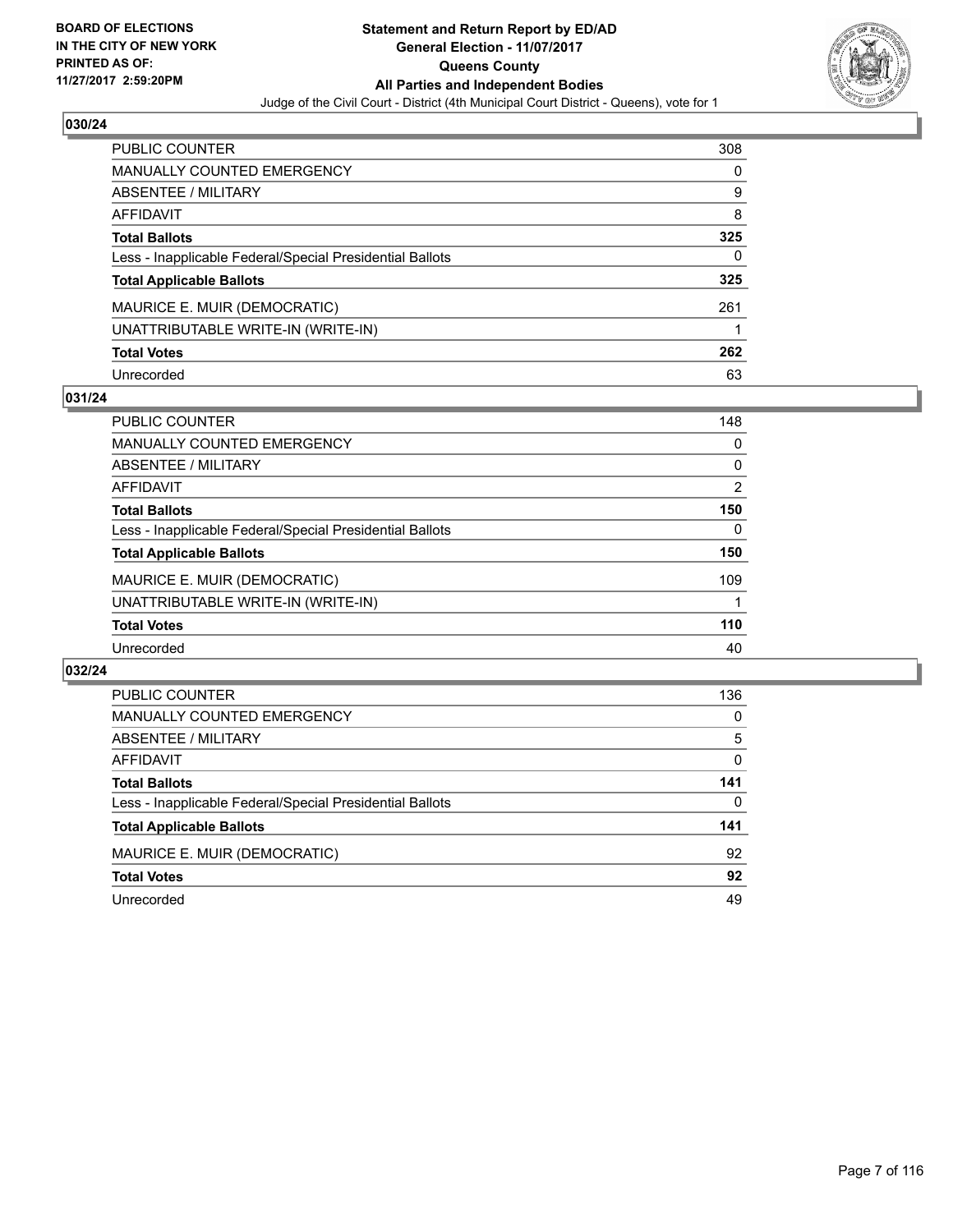

| <b>PUBLIC COUNTER</b>                                    | 264 |
|----------------------------------------------------------|-----|
| <b>MANUALLY COUNTED EMERGENCY</b>                        | 0   |
| ABSENTEE / MILITARY                                      | 2   |
| <b>AFFIDAVIT</b>                                         | 0   |
| <b>Total Ballots</b>                                     | 266 |
| Less - Inapplicable Federal/Special Presidential Ballots | 0   |
| <b>Total Applicable Ballots</b>                          | 266 |
| MAURICE E. MUIR (DEMOCRATIC)                             | 155 |
| JOSEPH R. CONCANNON (WRITE-IN)                           | 2   |
| SLAVA HAZIN (WRITE-IN)                                   |     |
| UNATTRIBUTABLE WRITE-IN (WRITE-IN)                       | 1   |
| <b>Total Votes</b>                                       | 159 |
| Unrecorded                                               | 107 |

## **034/24**

| <b>PUBLIC COUNTER</b>                                    | 157 |
|----------------------------------------------------------|-----|
| <b>MANUALLY COUNTED EMERGENCY</b>                        | 0   |
| ABSENTEE / MILITARY                                      | 0   |
| AFFIDAVIT                                                | 0   |
| <b>Total Ballots</b>                                     | 157 |
| Less - Inapplicable Federal/Special Presidential Ballots | 0   |
| <b>Total Applicable Ballots</b>                          | 157 |
| MAURICE E. MUIR (DEMOCRATIC)                             | 87  |
| ALFRED E. NEWMAN (WRITE-IN)                              |     |
| AMIT PATEL (WRITE-IN)                                    |     |
| <b>JOSEPH DUBOWSKI (WRITE-IN)</b>                        |     |
| MANES KOGAN (WRITE-IN)                                   |     |
| MIRA BIGEL (WRITE-IN)                                    | 1   |
| <b>Total Votes</b>                                       | 92  |
| Unrecorded                                               | 65  |

| <b>PUBLIC COUNTER</b>                                    | 218 |
|----------------------------------------------------------|-----|
| MANUALLY COUNTED EMERGENCY                               | 0   |
| ABSENTEE / MILITARY                                      | 8   |
| AFFIDAVIT                                                |     |
| <b>Total Ballots</b>                                     | 227 |
| Less - Inapplicable Federal/Special Presidential Ballots | 0   |
| <b>Total Applicable Ballots</b>                          | 227 |
| MAURICE E. MUIR (DEMOCRATIC)                             | 163 |
| <b>Total Votes</b>                                       | 163 |
| Unrecorded                                               | 64  |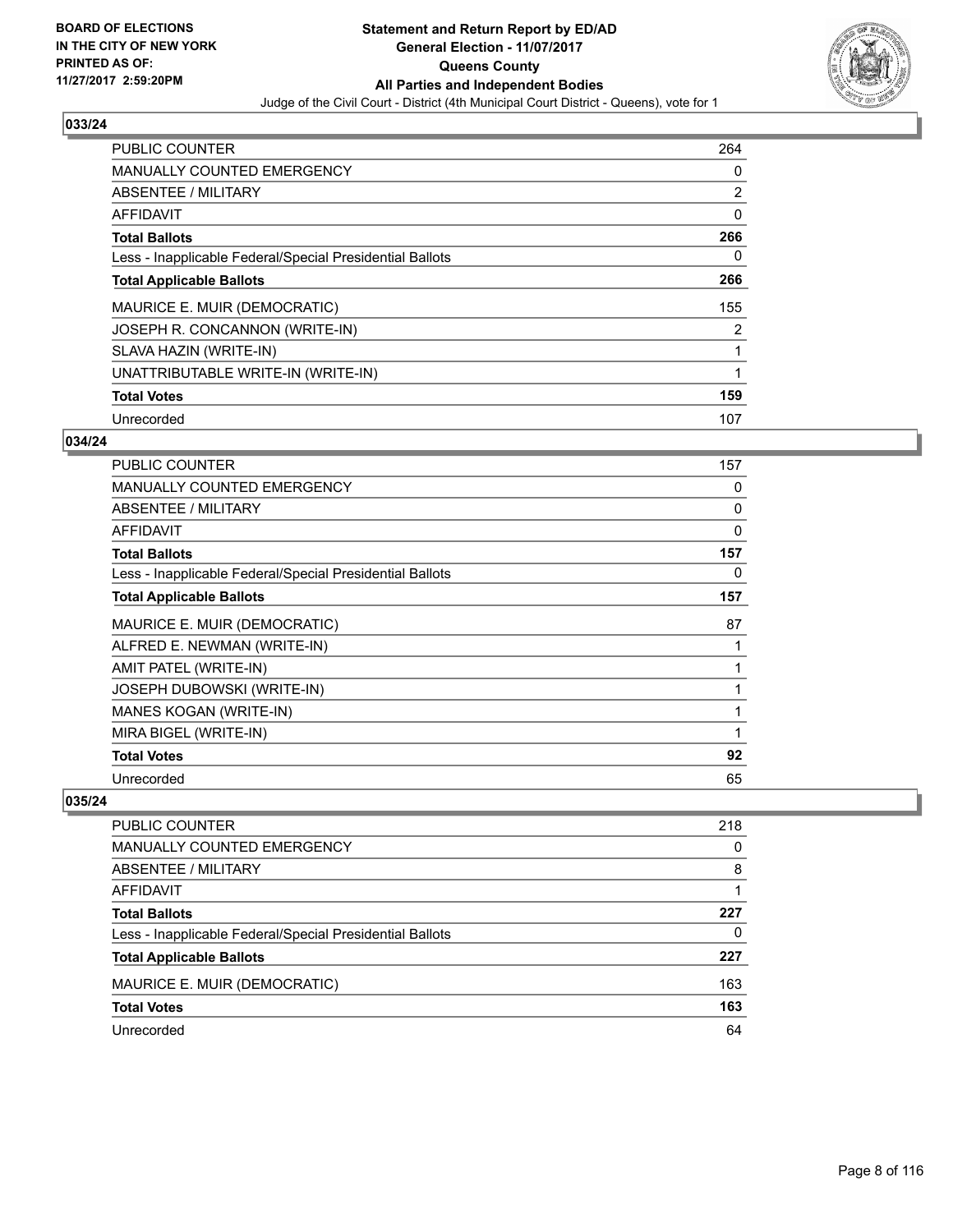

| <b>PUBLIC COUNTER</b>                                    | 113 |
|----------------------------------------------------------|-----|
| <b>MANUALLY COUNTED EMERGENCY</b>                        | 0   |
| <b>ABSENTEE / MILITARY</b>                               | 3   |
| AFFIDAVIT                                                | 3   |
| <b>Total Ballots</b>                                     | 119 |
| Less - Inapplicable Federal/Special Presidential Ballots | 0   |
| <b>Total Applicable Ballots</b>                          | 119 |
| MAURICE E. MUIR (DEMOCRATIC)                             | 104 |
| DONALD TRUMP (WRITE-IN)                                  |     |
| <b>Total Votes</b>                                       | 105 |
| Unrecorded                                               | 14  |

# **037/24**

| <b>PUBLIC COUNTER</b>                                    | 148 |
|----------------------------------------------------------|-----|
| MANUALLY COUNTED EMERGENCY                               | 0   |
| ABSENTEE / MILITARY                                      |     |
| AFFIDAVIT                                                | 0   |
| <b>Total Ballots</b>                                     | 149 |
| Less - Inapplicable Federal/Special Presidential Ballots | 0   |
| <b>Total Applicable Ballots</b>                          | 149 |
| MAURICE E. MUIR (DEMOCRATIC)                             | 117 |
| UNATTRIBUTABLE WRITE-IN (WRITE-IN)                       |     |
| <b>Total Votes</b>                                       | 118 |
| Unrecorded                                               | 31  |

#### **038/24**

| <b>PUBLIC COUNTER</b>                                    | 8 |
|----------------------------------------------------------|---|
| MANUALLY COUNTED EMERGENCY                               | 0 |
| ABSENTEE / MILITARY                                      | 0 |
| AFFIDAVIT                                                |   |
| <b>Total Ballots</b>                                     | 9 |
| Less - Inapplicable Federal/Special Presidential Ballots | 0 |
| <b>Total Applicable Ballots</b>                          | 9 |
| MAURICE E. MUIR (DEMOCRATIC)                             | 8 |
| <b>Total Votes</b>                                       | 8 |
| Unrecorded                                               |   |

| PUBLIC COUNTER                                           | 39       |
|----------------------------------------------------------|----------|
| MANUALLY COUNTED EMERGENCY                               | 0        |
| ABSENTEE / MILITARY                                      | 0        |
| AFFIDAVIT                                                | $\Omega$ |
| <b>Total Ballots</b>                                     | 39       |
| Less - Inapplicable Federal/Special Presidential Ballots | $\Omega$ |
| <b>Total Applicable Ballots</b>                          | 39       |
| MAURICE E. MUIR (DEMOCRATIC)                             | 30       |
| <b>Total Votes</b>                                       | 30       |
| Unrecorded                                               | 9        |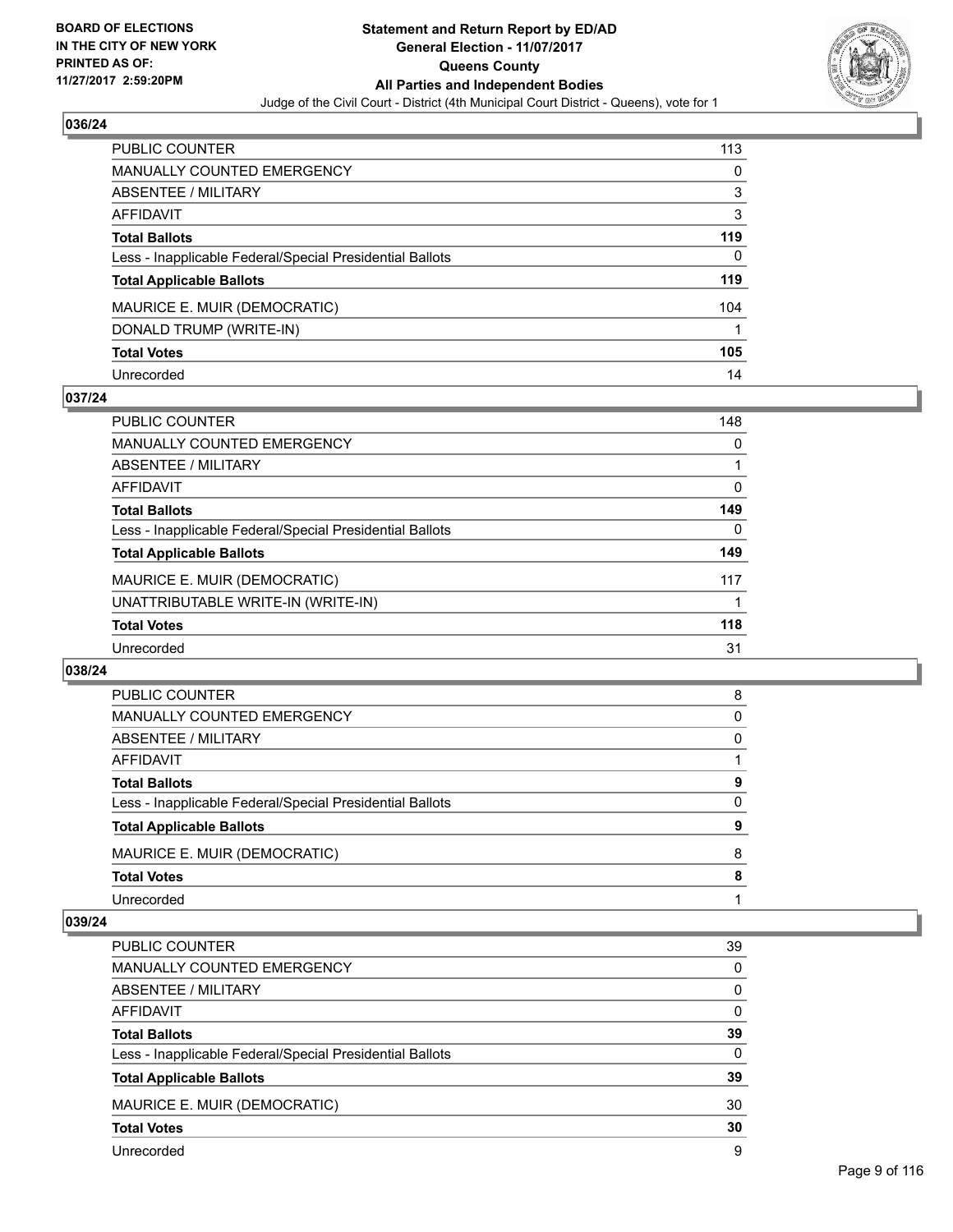

| <b>PUBLIC COUNTER</b>                                    | 285 |
|----------------------------------------------------------|-----|
| MANUALLY COUNTED EMERGENCY                               | 0   |
| ABSENTEE / MILITARY                                      | 4   |
| AFFIDAVIT                                                |     |
| <b>Total Ballots</b>                                     | 290 |
| Less - Inapplicable Federal/Special Presidential Ballots | 0   |
| <b>Total Applicable Ballots</b>                          | 290 |
| MAURICE E. MUIR (DEMOCRATIC)                             | 241 |
| <b>Total Votes</b>                                       | 241 |
| Unrecorded                                               | 49  |

#### **043/24**

| PUBLIC COUNTER                                           | 238      |
|----------------------------------------------------------|----------|
| <b>MANUALLY COUNTED EMERGENCY</b>                        | $\Omega$ |
| <b>ABSENTEE / MILITARY</b>                               | 53       |
| <b>AFFIDAVIT</b>                                         |          |
| <b>Total Ballots</b>                                     | 292      |
| Less - Inapplicable Federal/Special Presidential Ballots | $\Omega$ |
| <b>Total Applicable Ballots</b>                          | 292      |
| MAURICE E. MUIR (DEMOCRATIC)                             | 249      |
| <b>Total Votes</b>                                       | 249      |
| Unrecorded                                               | 43       |

## **044/24**

| <b>PUBLIC COUNTER</b>                                    | 169 |
|----------------------------------------------------------|-----|
| MANUALLY COUNTED EMERGENCY                               | 0   |
| ABSENTEE / MILITARY                                      | 3   |
| AFFIDAVIT                                                | 2   |
| <b>Total Ballots</b>                                     | 174 |
| Less - Inapplicable Federal/Special Presidential Ballots | 0   |
| <b>Total Applicable Ballots</b>                          | 174 |
| MAURICE E. MUIR (DEMOCRATIC)                             | 141 |
| <b>GRETA VAN SUSSTEREN (WRITE-IN)</b>                    |     |
| <b>Total Votes</b>                                       | 142 |
| Unrecorded                                               | 32  |

| <b>PUBLIC COUNTER</b>                                    | 185 |
|----------------------------------------------------------|-----|
| <b>MANUALLY COUNTED EMERGENCY</b>                        | 0   |
| ABSENTEE / MILITARY                                      |     |
| <b>AFFIDAVIT</b>                                         |     |
| <b>Total Ballots</b>                                     | 193 |
| Less - Inapplicable Federal/Special Presidential Ballots | 0   |
| <b>Total Applicable Ballots</b>                          | 193 |
| MAURICE E. MUIR (DEMOCRATIC)                             | 148 |
| UNATTRIBUTABLE WRITE-IN (WRITE-IN)                       |     |
| <b>Total Votes</b>                                       | 149 |
| Unrecorded                                               | 44  |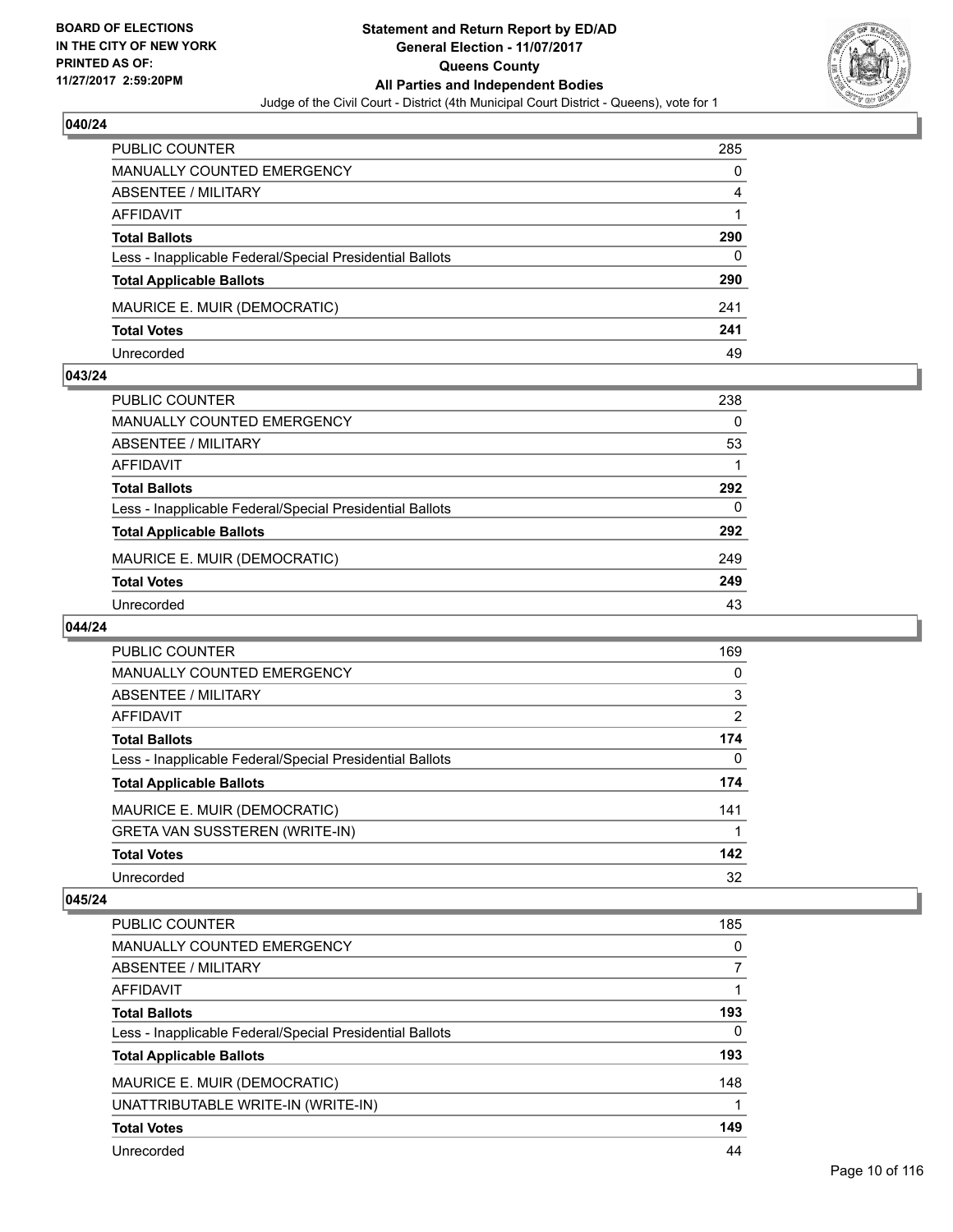

| <b>PUBLIC COUNTER</b>                                    | 213 |
|----------------------------------------------------------|-----|
| <b>MANUALLY COUNTED EMERGENCY</b>                        | 0   |
| <b>ABSENTEE / MILITARY</b>                               |     |
| AFFIDAVIT                                                | 6   |
| <b>Total Ballots</b>                                     | 226 |
| Less - Inapplicable Federal/Special Presidential Ballots | 0   |
| <b>Total Applicable Ballots</b>                          | 226 |
| MAURICE E. MUIR (DEMOCRATIC)                             | 187 |
| <b>Total Votes</b>                                       | 187 |
| Unrecorded                                               | 39  |

#### **047/24**

| PUBLIC COUNTER                                           | 158 |
|----------------------------------------------------------|-----|
| <b>MANUALLY COUNTED EMERGENCY</b>                        | 0   |
| <b>ABSENTEE / MILITARY</b>                               | 20  |
| <b>AFFIDAVIT</b>                                         |     |
| <b>Total Ballots</b>                                     | 179 |
| Less - Inapplicable Federal/Special Presidential Ballots | 0   |
| <b>Total Applicable Ballots</b>                          | 179 |
| MAURICE E. MUIR (DEMOCRATIC)                             | 131 |
| <b>Total Votes</b>                                       | 131 |
| Unrecorded                                               | 48  |
|                                                          |     |

## **048/24**

| <b>PUBLIC COUNTER</b>                                    | 55 |
|----------------------------------------------------------|----|
| <b>MANUALLY COUNTED EMERGENCY</b>                        | 0  |
| ABSENTEE / MILITARY                                      | 0  |
| AFFIDAVIT                                                |    |
| <b>Total Ballots</b>                                     | 56 |
| Less - Inapplicable Federal/Special Presidential Ballots | 0  |
| <b>Total Applicable Ballots</b>                          | 56 |
| MAURICE E. MUIR (DEMOCRATIC)                             | 39 |
| HILLARY CLINTON (WRITE-IN)                               |    |
| <b>Total Votes</b>                                       | 40 |
| Unrecorded                                               | 16 |

| PUBLIC COUNTER                                           | 173            |
|----------------------------------------------------------|----------------|
| MANUALLY COUNTED EMERGENCY                               | 0              |
| ABSENTEE / MILITARY                                      | 5              |
| AFFIDAVIT                                                | $\overline{2}$ |
| <b>Total Ballots</b>                                     | 180            |
| Less - Inapplicable Federal/Special Presidential Ballots | 0              |
| <b>Total Applicable Ballots</b>                          | 180            |
| MAURICE E. MUIR (DEMOCRATIC)                             | 124            |
| <b>Total Votes</b>                                       | 124            |
| Unrecorded                                               | 56             |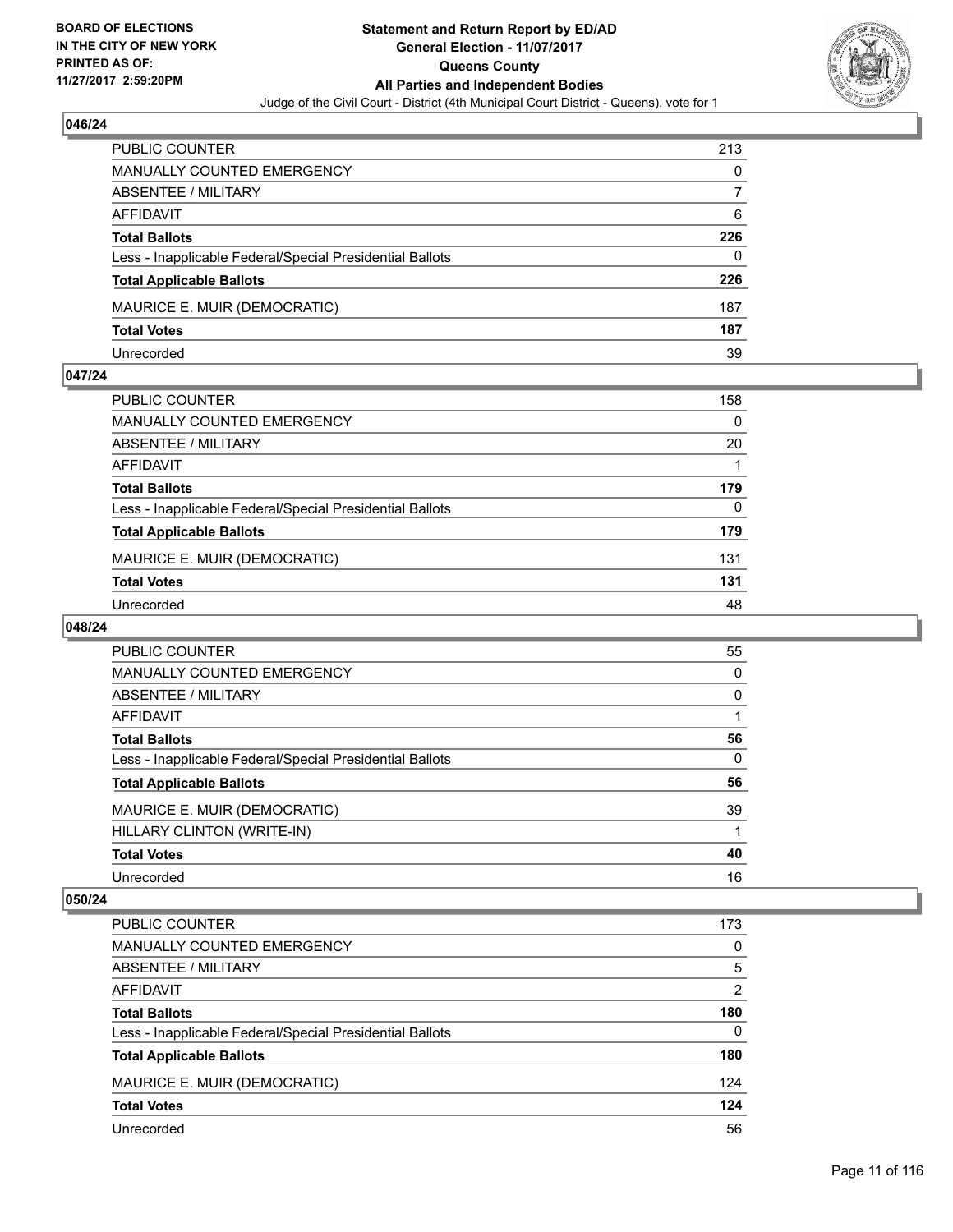

| PUBLIC COUNTER                                           | 194 |
|----------------------------------------------------------|-----|
| MANUALLY COUNTED EMERGENCY                               | 0   |
| <b>ABSENTEE / MILITARY</b>                               | 2   |
| AFFIDAVIT                                                | 0   |
| <b>Total Ballots</b>                                     | 196 |
| Less - Inapplicable Federal/Special Presidential Ballots | 0   |
| <b>Total Applicable Ballots</b>                          | 196 |
| MAURICE E. MUIR (DEMOCRATIC)                             | 147 |
| <b>Total Votes</b>                                       | 147 |
| Unrecorded                                               | 49  |

#### **052/24**

| PUBLIC COUNTER                                           | 158 |
|----------------------------------------------------------|-----|
| <b>MANUALLY COUNTED EMERGENCY</b>                        | 0   |
| ABSENTEE / MILITARY                                      | 3   |
| AFFIDAVIT                                                |     |
| <b>Total Ballots</b>                                     | 162 |
| Less - Inapplicable Federal/Special Presidential Ballots | 0   |
| <b>Total Applicable Ballots</b>                          | 162 |
| MAURICE E. MUIR (DEMOCRATIC)                             | 119 |
| <b>Total Votes</b>                                       | 119 |
| Unrecorded                                               | 43  |
|                                                          |     |

| <b>PUBLIC COUNTER</b>                                    | 235 |
|----------------------------------------------------------|-----|
| <b>MANUALLY COUNTED EMERGENCY</b>                        | 0   |
| <b>ABSENTEE / MILITARY</b>                               | 5   |
| AFFIDAVIT                                                | 2   |
| <b>Total Ballots</b>                                     | 242 |
| Less - Inapplicable Federal/Special Presidential Ballots | 0   |
| <b>Total Applicable Ballots</b>                          | 242 |
| MAURICE E. MUIR (DEMOCRATIC)                             | 176 |
| ADA SHENG (WRITE-IN)                                     |     |
| BILL O REILLY (WRITE-IN)                                 |     |
| SAM HYDE (WRITE-IN)                                      | 1   |
| UNATTRIBUTABLE WRITE-IN (WRITE-IN)                       | 1   |
| <b>Total Votes</b>                                       | 180 |
| Unrecorded                                               | 62  |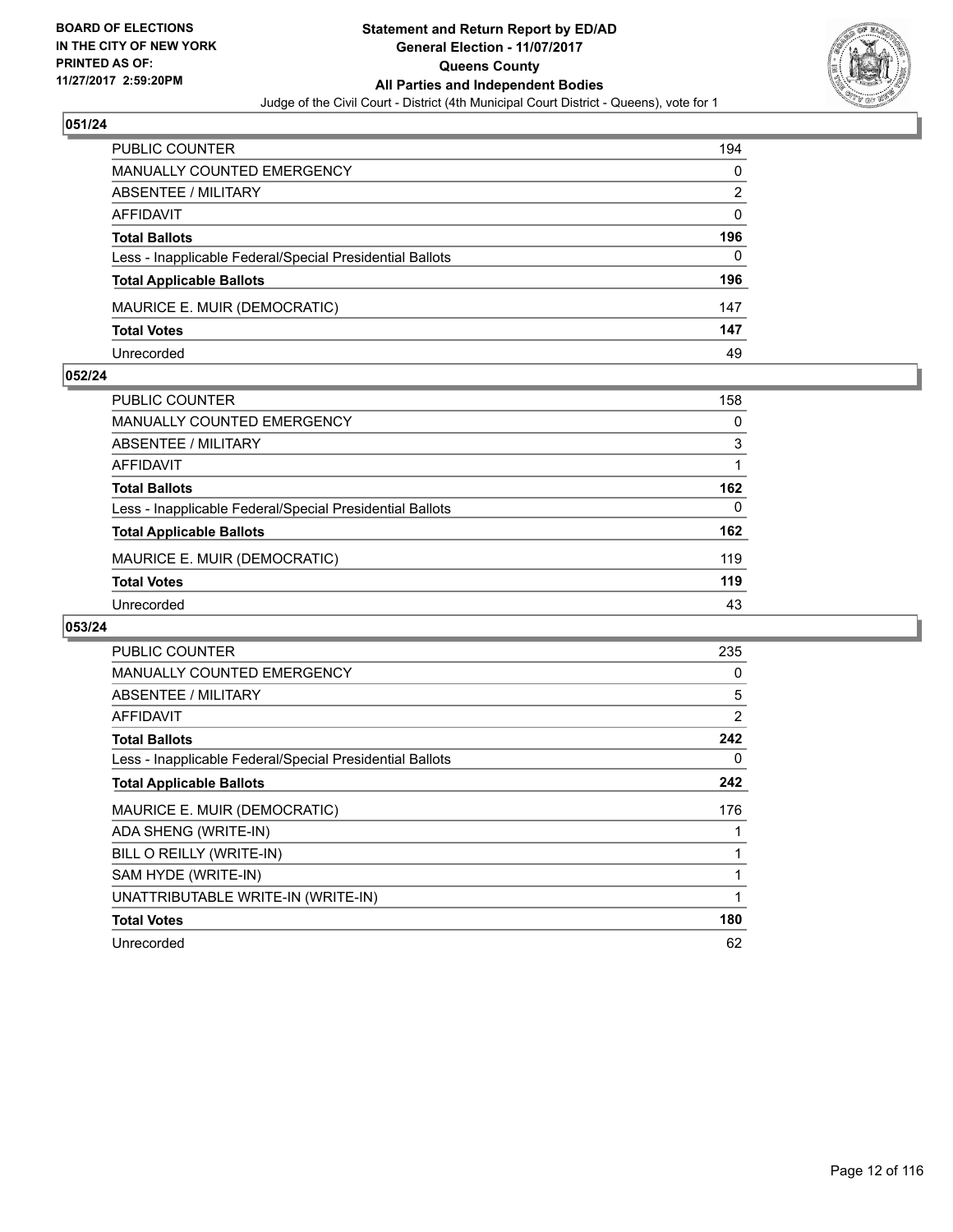

| <b>PUBLIC COUNTER</b>                                    | 228 |
|----------------------------------------------------------|-----|
| <b>MANUALLY COUNTED EMERGENCY</b>                        | 0   |
| ABSENTEE / MILITARY                                      | 6   |
| AFFIDAVIT                                                | 0   |
| <b>Total Ballots</b>                                     | 234 |
| Less - Inapplicable Federal/Special Presidential Ballots | 0   |
| <b>Total Applicable Ballots</b>                          | 234 |
| MAURICE E. MUIR (DEMOCRATIC)                             | 190 |
| MICHAEL J. FALCO (WRITE-IN)                              |     |
| UNATTRIBUTABLE WRITE-IN (WRITE-IN)                       |     |
| <b>Total Votes</b>                                       | 192 |
| Unrecorded                                               | 42  |

#### **055/24**

| PUBLIC COUNTER                                           | 186 |
|----------------------------------------------------------|-----|
| <b>MANUALLY COUNTED EMERGENCY</b>                        | 0   |
| ABSENTEE / MILITARY                                      | 3   |
| <b>AFFIDAVIT</b>                                         | 0   |
| <b>Total Ballots</b>                                     | 189 |
| Less - Inapplicable Federal/Special Presidential Ballots | 0   |
| <b>Total Applicable Ballots</b>                          | 189 |
| MAURICE E. MUIR (DEMOCRATIC)                             | 146 |
| UNATTRIBUTABLE WRITE-IN (WRITE-IN)                       |     |
| <b>Total Votes</b>                                       | 147 |
| Unrecorded                                               | 42  |
|                                                          |     |

# **056/24 COMBINED into: 036/24**

| <b>PUBLIC COUNTER</b>                                    | 95  |
|----------------------------------------------------------|-----|
| MANUALLY COUNTED EMERGENCY                               | 0   |
| ABSENTEE / MILITARY                                      | 2   |
| AFFIDAVIT                                                | 3   |
| <b>Total Ballots</b>                                     | 100 |
| Less - Inapplicable Federal/Special Presidential Ballots | 0   |
| <b>Total Applicable Ballots</b>                          | 100 |
| MAURICE E. MUIR (DEMOCRATIC)                             | 78  |
| UNATTRIBUTABLE WRITE-IN (WRITE-IN)                       | 2   |
| <b>Total Votes</b>                                       | 80  |
| Unrecorded                                               | 20  |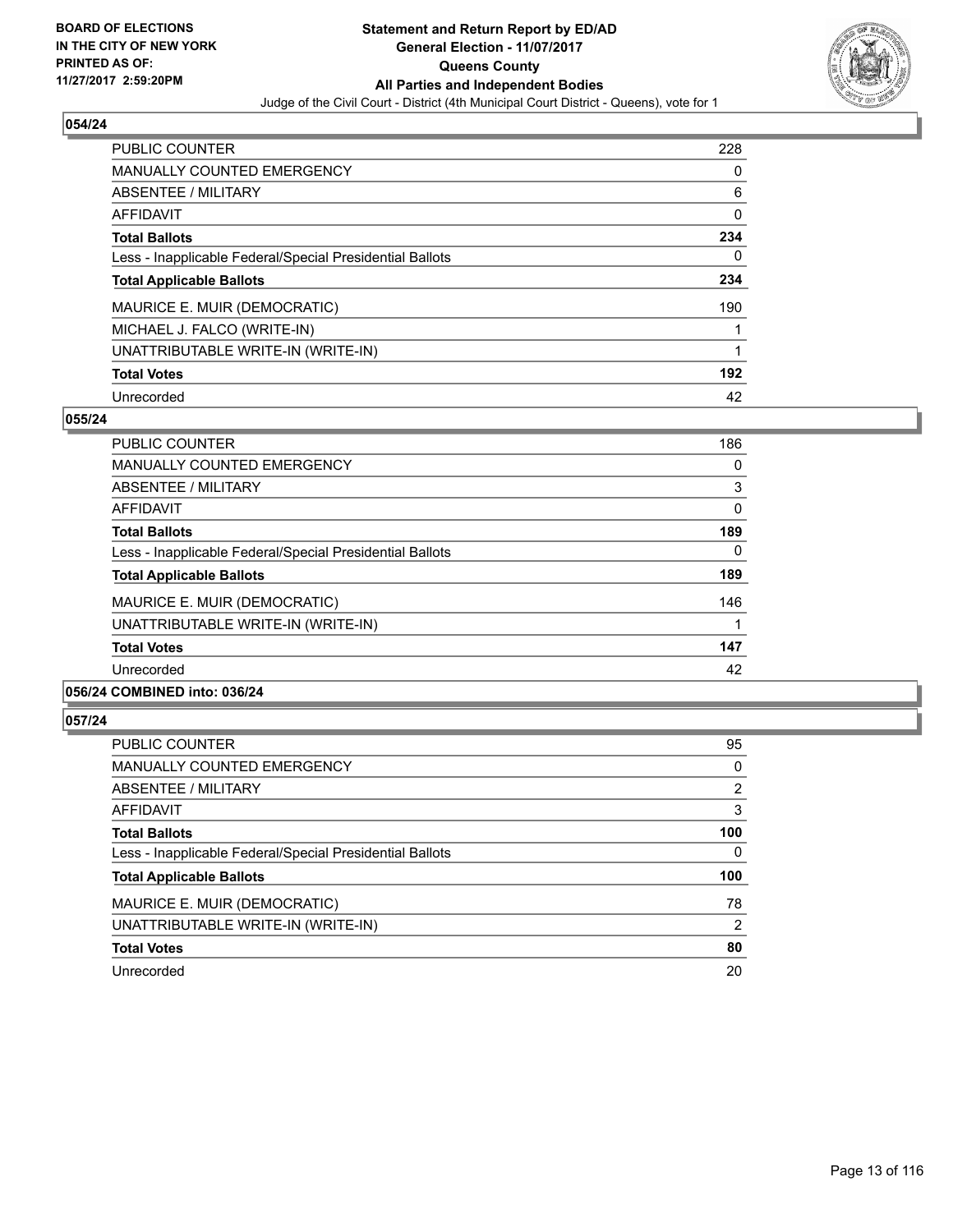

| <b>PUBLIC COUNTER</b>                                    | 44 |
|----------------------------------------------------------|----|
| MANUALLY COUNTED EMERGENCY                               | 0  |
| ABSENTEE / MILITARY                                      |    |
| AFFIDAVIT                                                | 0  |
| <b>Total Ballots</b>                                     | 45 |
| Less - Inapplicable Federal/Special Presidential Ballots | 0  |
| <b>Total Applicable Ballots</b>                          | 45 |
| MAURICE E. MUIR (DEMOCRATIC)                             | 37 |
| <b>Total Votes</b>                                       | 37 |
| Unrecorded                                               | 8  |

#### **059/24**

| PUBLIC COUNTER                                           | 162 |
|----------------------------------------------------------|-----|
| <b>MANUALLY COUNTED EMERGENCY</b>                        | 0   |
| <b>ABSENTEE / MILITARY</b>                               |     |
| <b>AFFIDAVIT</b>                                         | 0   |
| <b>Total Ballots</b>                                     | 163 |
| Less - Inapplicable Federal/Special Presidential Ballots | 0   |
| <b>Total Applicable Ballots</b>                          | 163 |
| MAURICE E. MUIR (DEMOCRATIC)                             | 116 |
| <b>Total Votes</b>                                       | 116 |
| Unrecorded                                               | 47  |
|                                                          |     |

# **060/24**

| PUBLIC COUNTER                                           | 38 |
|----------------------------------------------------------|----|
| MANUALLY COUNTED EMERGENCY                               | 0  |
| ABSENTEE / MILITARY                                      | 0  |
| AFFIDAVIT                                                | 0  |
| <b>Total Ballots</b>                                     | 38 |
| Less - Inapplicable Federal/Special Presidential Ballots | 0  |
| <b>Total Applicable Ballots</b>                          | 38 |
| MAURICE E. MUIR (DEMOCRATIC)                             | 30 |
| <b>Total Votes</b>                                       | 30 |
| Unrecorded                                               | 8  |

| <b>PUBLIC COUNTER</b>                                    | 197 |
|----------------------------------------------------------|-----|
| <b>MANUALLY COUNTED EMERGENCY</b>                        | 0   |
| ABSENTEE / MILITARY                                      | 8   |
| AFFIDAVIT                                                | 0   |
| <b>Total Ballots</b>                                     | 205 |
| Less - Inapplicable Federal/Special Presidential Ballots | 0   |
| <b>Total Applicable Ballots</b>                          | 205 |
|                                                          |     |
| MAURICE E. MUIR (DEMOCRATIC)                             | 138 |
| MARK A. KOLDRA (WRITE-IN)                                |     |
| NELSON EDWARD TIMKEN (WRITE-IN)                          |     |
| <b>Total Votes</b>                                       | 140 |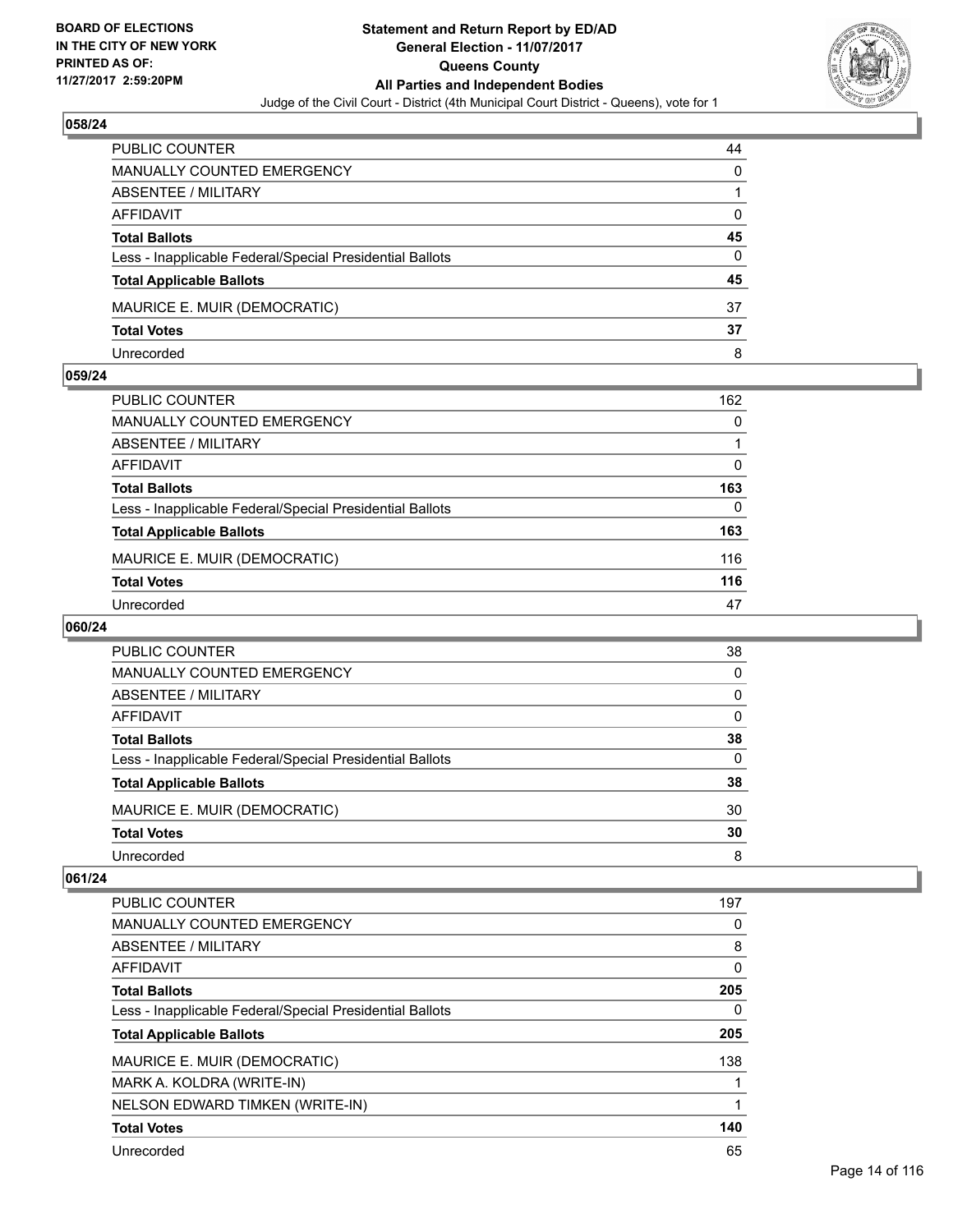

| PUBLIC COUNTER                                           | 191 |
|----------------------------------------------------------|-----|
| MANUALLY COUNTED EMERGENCY                               | 0   |
| <b>ABSENTEE / MILITARY</b>                               | 2   |
| AFFIDAVIT                                                | 2   |
| <b>Total Ballots</b>                                     | 195 |
| Less - Inapplicable Federal/Special Presidential Ballots | 0   |
| <b>Total Applicable Ballots</b>                          | 195 |
| MAURICE E. MUIR (DEMOCRATIC)                             | 158 |
| <b>Total Votes</b>                                       | 158 |
| Unrecorded                                               | 37  |

#### **063/24**

| PUBLIC COUNTER                                           | 104      |
|----------------------------------------------------------|----------|
| <b>MANUALLY COUNTED EMERGENCY</b>                        | 0        |
| <b>ABSENTEE / MILITARY</b>                               | $\Omega$ |
| <b>AFFIDAVIT</b>                                         | 0        |
| <b>Total Ballots</b>                                     | 104      |
| Less - Inapplicable Federal/Special Presidential Ballots | $\Omega$ |
| <b>Total Applicable Ballots</b>                          | 104      |
| MAURICE E. MUIR (DEMOCRATIC)                             | 80       |
| <b>Total Votes</b>                                       | 80       |
| Unrecorded                                               | 24       |
|                                                          |          |

# **064/24**

| PUBLIC COUNTER                                           | 75 |
|----------------------------------------------------------|----|
| <b>MANUALLY COUNTED EMERGENCY</b>                        | 0  |
| ABSENTEE / MILITARY                                      |    |
| AFFIDAVIT                                                | 0  |
| <b>Total Ballots</b>                                     | 76 |
| Less - Inapplicable Federal/Special Presidential Ballots | 0  |
| <b>Total Applicable Ballots</b>                          | 76 |
| MAURICE E. MUIR (DEMOCRATIC)                             | 60 |
| <b>Total Votes</b>                                       | 60 |
| Unrecorded                                               | 16 |

| <b>PUBLIC COUNTER</b>                                    | 57 |
|----------------------------------------------------------|----|
| MANUALLY COUNTED EMERGENCY                               | 0  |
| ABSENTEE / MILITARY                                      | 16 |
| AFFIDAVIT                                                | 0  |
| <b>Total Ballots</b>                                     | 73 |
| Less - Inapplicable Federal/Special Presidential Ballots | 0  |
| <b>Total Applicable Ballots</b>                          | 73 |
| MAURICE E. MUIR (DEMOCRATIC)                             | 52 |
| KALISTA JORGENS (WRITE-IN)                               |    |
| <b>Total Votes</b>                                       | 53 |
| Unrecorded                                               | 20 |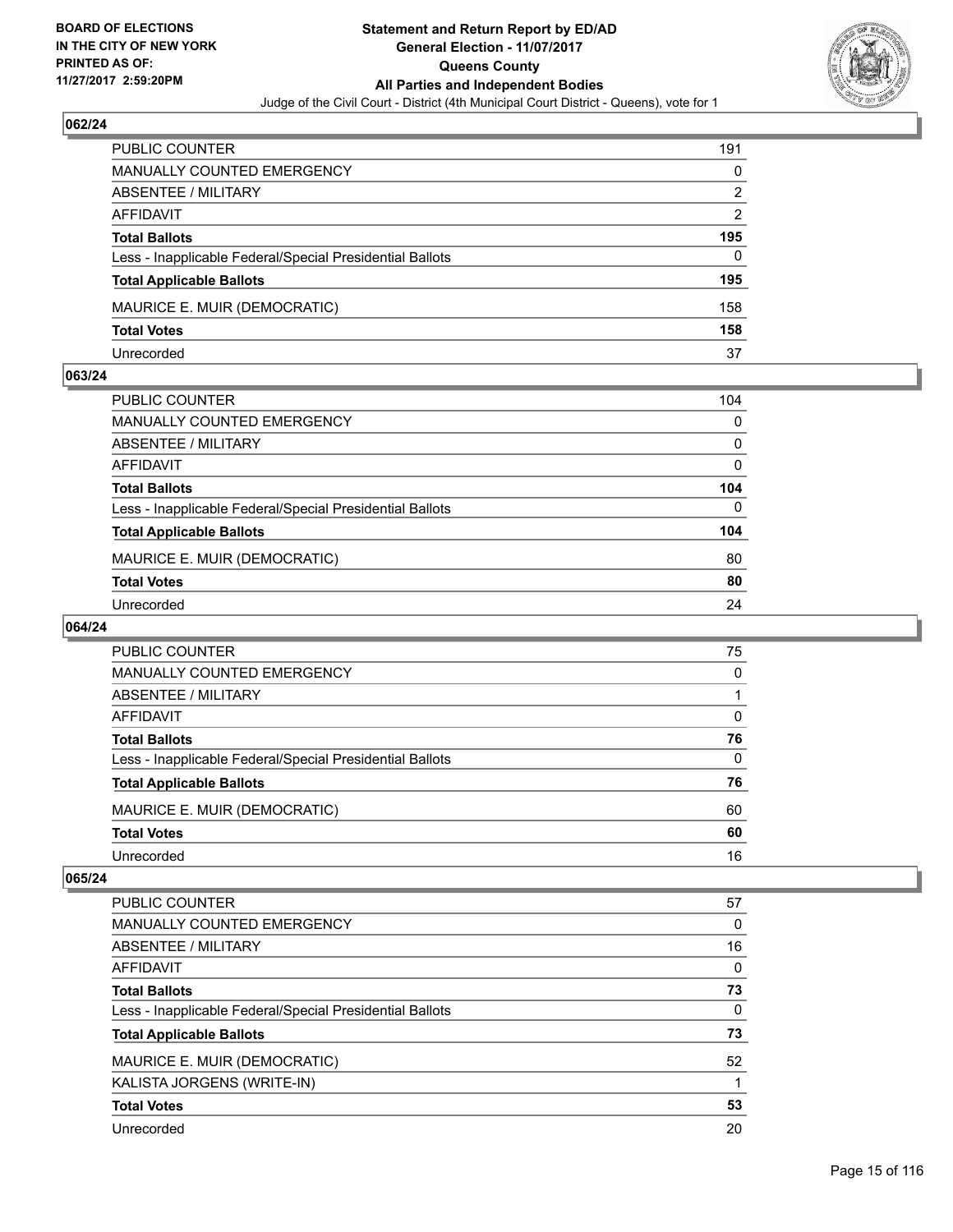

| <b>PUBLIC COUNTER</b>                                    | 113 |
|----------------------------------------------------------|-----|
| MANUALLY COUNTED EMERGENCY                               | 0   |
| ABSENTEE / MILITARY                                      | 0   |
| AFFIDAVIT                                                | 0   |
| <b>Total Ballots</b>                                     | 113 |
| Less - Inapplicable Federal/Special Presidential Ballots | 0   |
| <b>Total Applicable Ballots</b>                          | 113 |
| MAURICE E. MUIR (DEMOCRATIC)                             | 88  |
| <b>Total Votes</b>                                       | 88  |
| Unrecorded                                               | 25  |

#### **067/24**

| PUBLIC COUNTER                                           | 126      |
|----------------------------------------------------------|----------|
| <b>MANUALLY COUNTED EMERGENCY</b>                        | 0        |
| <b>ABSENTEE / MILITARY</b>                               | 10       |
| <b>AFFIDAVIT</b>                                         | $\Omega$ |
| <b>Total Ballots</b>                                     | 136      |
| Less - Inapplicable Federal/Special Presidential Ballots | $\Omega$ |
| <b>Total Applicable Ballots</b>                          | 136      |
| MAURICE E. MUIR (DEMOCRATIC)                             | 93       |
| <b>Total Votes</b>                                       | 93       |
| Unrecorded                                               | 43       |
|                                                          |          |

# **068/24**

| <b>PUBLIC COUNTER</b>                                    | 134            |
|----------------------------------------------------------|----------------|
| MANUALLY COUNTED EMERGENCY                               | 0              |
| ABSENTEE / MILITARY                                      | 5              |
| AFFIDAVIT                                                | $\overline{2}$ |
| <b>Total Ballots</b>                                     | 141            |
| Less - Inapplicable Federal/Special Presidential Ballots | 0              |
| <b>Total Applicable Ballots</b>                          | 141            |
| MAURICE E. MUIR (DEMOCRATIC)                             | 95             |
| <b>Total Votes</b>                                       | 95             |
| Unrecorded                                               | 46             |

| <b>PUBLIC COUNTER</b>                                    | 112 |
|----------------------------------------------------------|-----|
| <b>MANUALLY COUNTED EMERGENCY</b>                        | 0   |
| ABSENTEE / MILITARY                                      | 3   |
| AFFIDAVIT                                                | 0   |
| <b>Total Ballots</b>                                     | 115 |
| Less - Inapplicable Federal/Special Presidential Ballots | 0   |
|                                                          |     |
| <b>Total Applicable Ballots</b>                          | 115 |
| MAURICE E. MUIR (DEMOCRATIC)                             | 85  |
| MICKY MOUSE (WRITE-IN)                                   |     |
| UNATTRIBUTABLE WRITE-IN (WRITE-IN)                       |     |
| <b>Total Votes</b>                                       | 87  |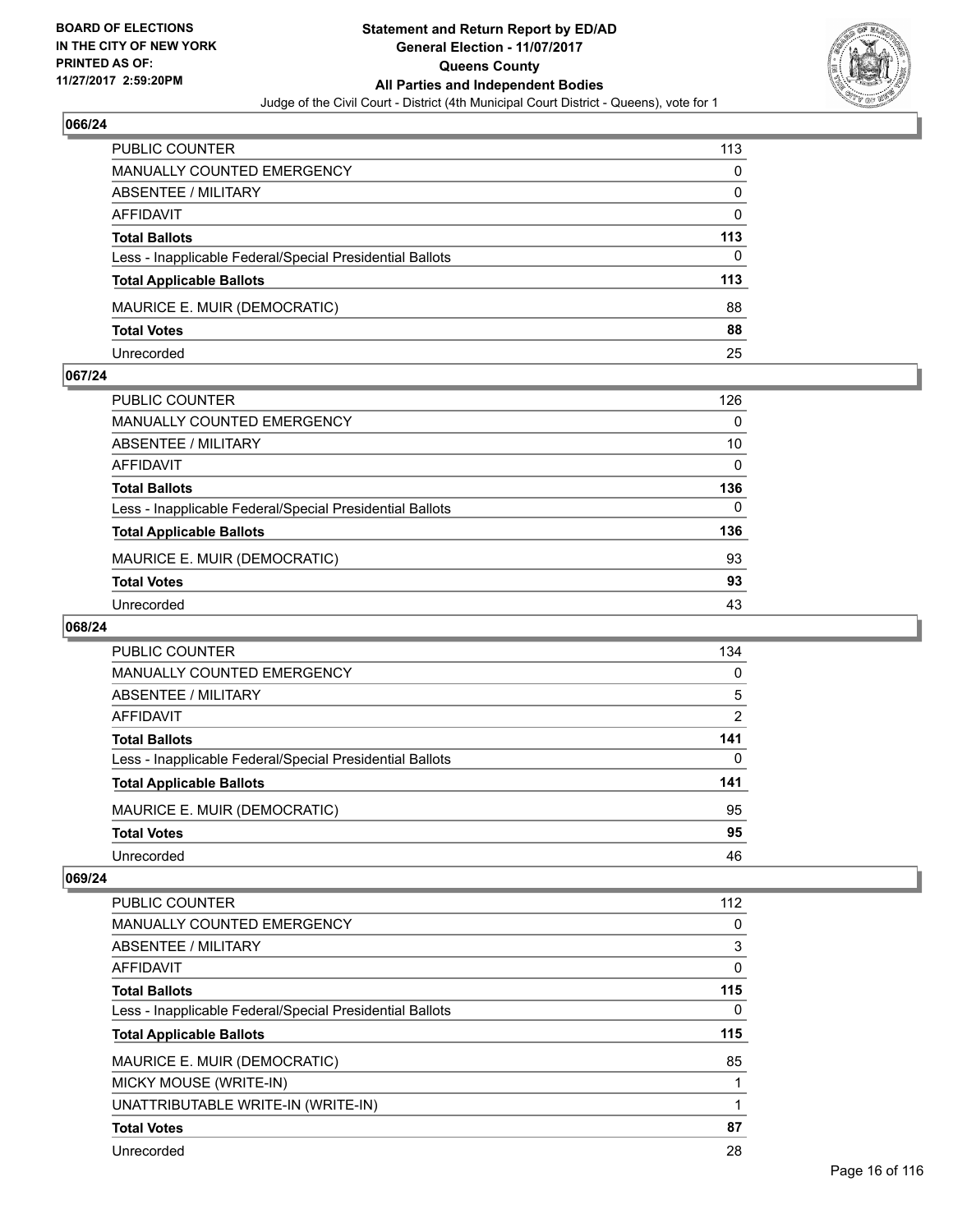

| <b>PUBLIC COUNTER</b>                                    | 144 |
|----------------------------------------------------------|-----|
| <b>MANUALLY COUNTED EMERGENCY</b>                        | 0   |
| ABSENTEE / MILITARY                                      | 2   |
| AFFIDAVIT                                                | 2   |
| <b>Total Ballots</b>                                     | 148 |
| Less - Inapplicable Federal/Special Presidential Ballots | 0   |
| <b>Total Applicable Ballots</b>                          | 148 |
| MAURICE E. MUIR (DEMOCRATIC)                             | 105 |
| <b>Total Votes</b>                                       | 105 |
| Unrecorded                                               | 43  |

#### **080/24**

| PUBLIC COUNTER                                           | 0            |
|----------------------------------------------------------|--------------|
| MANUALLY COUNTED EMERGENCY                               | 0            |
| ABSENTEE / MILITARY                                      | 0            |
| AFFIDAVIT                                                | 0            |
| Total Ballots                                            | 0            |
| Less - Inapplicable Federal/Special Presidential Ballots | <sup>0</sup> |
| <b>Total Applicable Ballots</b>                          | n            |
| MAURICE E. MUIR (DEMOCRATIC)                             | 0            |
| <b>Total Votes</b>                                       | o            |
|                                                          |              |

# **081/24**

| PUBLIC COUNTER                                           | 0        |
|----------------------------------------------------------|----------|
| <b>MANUALLY COUNTED EMERGENCY</b>                        | 0        |
| <b>ABSENTEE / MILITARY</b>                               | 0        |
| AFFIDAVIT                                                | 0        |
| <b>Total Ballots</b>                                     | 0        |
| Less - Inapplicable Federal/Special Presidential Ballots | $\Omega$ |
| <b>Total Applicable Ballots</b>                          | 0        |
| MAURICE E. MUIR (DEMOCRATIC)                             | 0        |
| <b>Total Votes</b>                                       | O        |

| <b>Total Votes</b>                                       |   |
|----------------------------------------------------------|---|
| MAURICE E. MUIR (DEMOCRATIC)                             | 0 |
| <b>Total Applicable Ballots</b>                          | Ω |
| Less - Inapplicable Federal/Special Presidential Ballots | 0 |
| <b>Total Ballots</b>                                     | 0 |
| AFFIDAVIT                                                | 0 |
| ABSENTEE / MILITARY                                      | 0 |
| MANUALLY COUNTED EMERGENCY                               | 0 |
| PUBLIC COUNTER                                           | 0 |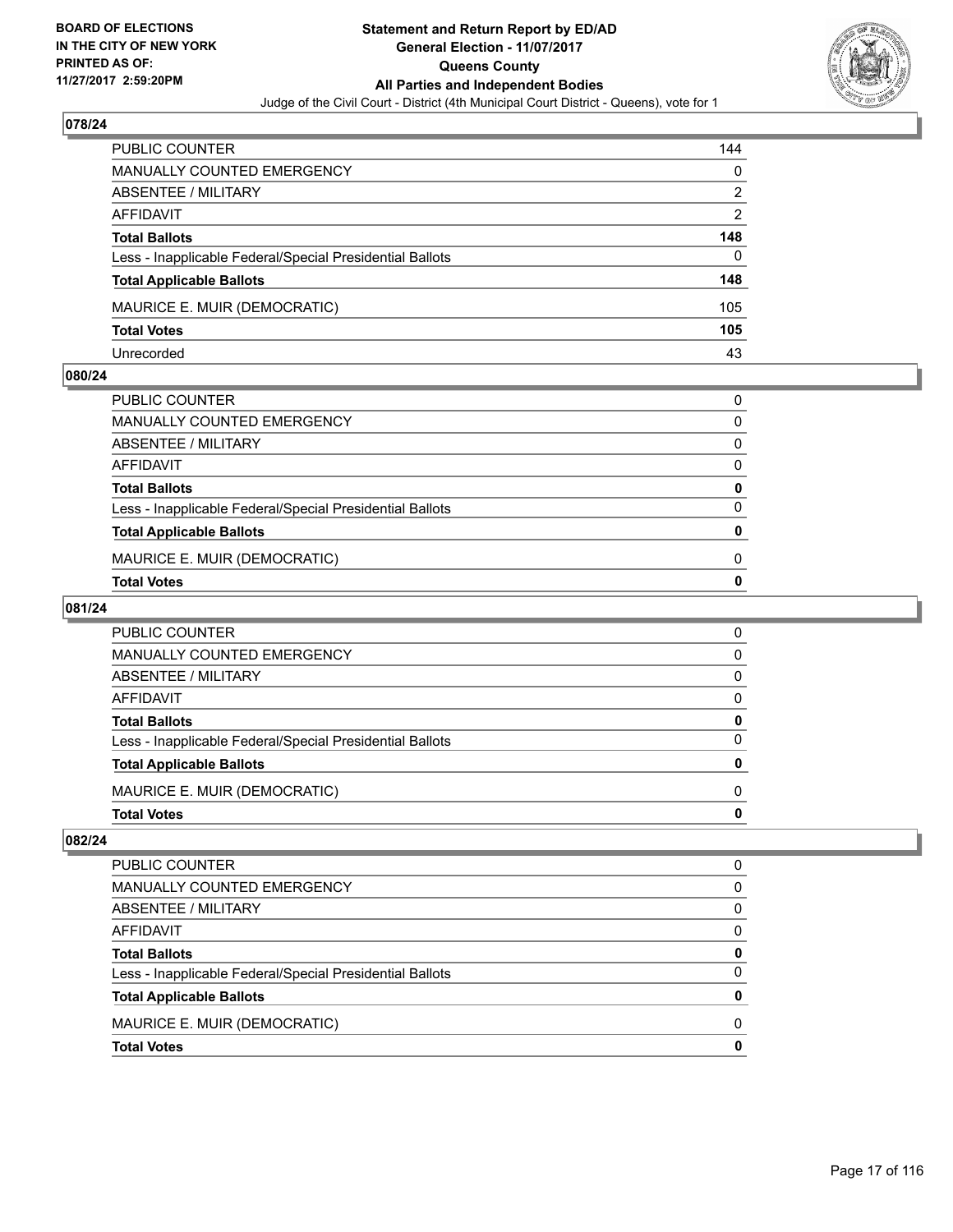

| <b>PUBLIC COUNTER</b>                                    | 145 |
|----------------------------------------------------------|-----|
| <b>MANUALLY COUNTED EMERGENCY</b>                        | 0   |
| ABSENTEE / MILITARY                                      |     |
| AFFIDAVIT                                                |     |
| <b>Total Ballots</b>                                     | 147 |
| Less - Inapplicable Federal/Special Presidential Ballots | 0   |
| <b>Total Applicable Ballots</b>                          | 147 |
| MAURICE E. MUIR (DEMOCRATIC)                             | 101 |
| <b>Total Votes</b>                                       | 101 |
| Unrecorded                                               | 46  |

#### **086/24**

| PUBLIC COUNTER                                           | 79 |
|----------------------------------------------------------|----|
| <b>MANUALLY COUNTED EMERGENCY</b>                        | 0  |
| <b>ABSENTEE / MILITARY</b>                               | 3  |
| AFFIDAVIT                                                |    |
| <b>Total Ballots</b>                                     | 83 |
| Less - Inapplicable Federal/Special Presidential Ballots | 0  |
| <b>Total Applicable Ballots</b>                          | 83 |
| MAURICE E. MUIR (DEMOCRATIC)                             | 67 |
| <b>Total Votes</b>                                       | 67 |
| Unrecorded                                               | 16 |
|                                                          |    |

| <b>PUBLIC COUNTER</b>                                    | 102 |
|----------------------------------------------------------|-----|
| <b>MANUALLY COUNTED EMERGENCY</b>                        | 0   |
| ABSENTEE / MILITARY                                      |     |
| AFFIDAVIT                                                | 3   |
| <b>Total Ballots</b>                                     | 106 |
| Less - Inapplicable Federal/Special Presidential Ballots | 0   |
| <b>Total Applicable Ballots</b>                          | 106 |
| MAURICE E. MUIR (DEMOCRATIC)                             | 74  |
| UNATTRIBUTABLE WRITE-IN (WRITE-IN)                       |     |
| <b>Total Votes</b>                                       | 75  |
| Unrecorded                                               | 31  |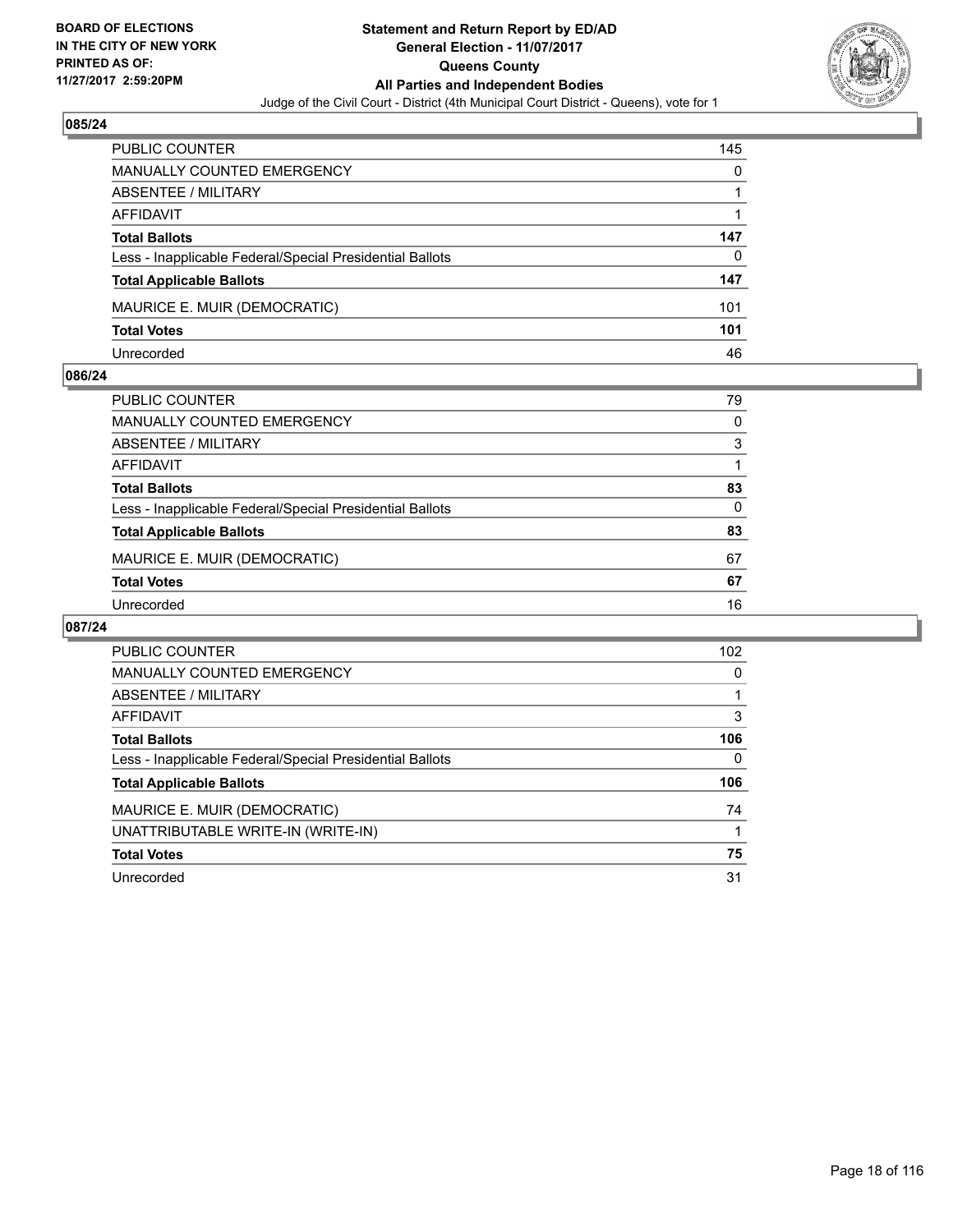

| <b>PUBLIC COUNTER</b>                                    | 268            |
|----------------------------------------------------------|----------------|
| <b>MANUALLY COUNTED EMERGENCY</b>                        | 0              |
| <b>ABSENTEE / MILITARY</b>                               | 5              |
| <b>AFFIDAVIT</b>                                         | 3              |
| <b>Total Ballots</b>                                     | 276            |
| Less - Inapplicable Federal/Special Presidential Ballots | 0              |
| <b>Total Applicable Ballots</b>                          | 276            |
| MAURICE E. MUIR (DEMOCRATIC)                             | 166            |
| ALEX KATZ (WRITE-IN)                                     | 1              |
| EDWARD SZCMPRUCH (WRITE-IN)                              | 1              |
| JOEL BLUMENFELD (WRITE-IN)                               | $\overline{2}$ |
| JOSEPH CHIANTELLA (WRITE-IN)                             | 1              |
| UNATTRIBUTABLE WRITE-IN (WRITE-IN)                       | 1              |
| WILLIAM J HARAP (WRITE-IN)                               | 1              |
| ZEENA ABDI (WRITE-IN)                                    | 1              |
| <b>Total Votes</b>                                       | 174            |
| Unrecorded                                               | 102            |

# **090/24**

| PUBLIC COUNTER                                           | 115 |
|----------------------------------------------------------|-----|
| MANUALLY COUNTED EMERGENCY                               | 0   |
| ABSENTEE / MILITARY                                      | 0   |
| AFFIDAVIT                                                | 2   |
| Total Ballots                                            | 117 |
| Less - Inapplicable Federal/Special Presidential Ballots | 0   |
| <b>Total Applicable Ballots</b>                          | 117 |
| MAURICE E. MUIR (DEMOCRATIC)                             | 89  |
| <b>Total Votes</b>                                       | 89  |
| Unrecorded                                               | 28  |

| PUBLIC COUNTER                                           | 147      |
|----------------------------------------------------------|----------|
| <b>MANUALLY COUNTED EMERGENCY</b>                        | $\Omega$ |
| ABSENTEE / MILITARY                                      | 11       |
| <b>AFFIDAVIT</b>                                         | 0        |
| <b>Total Ballots</b>                                     | 158      |
| Less - Inapplicable Federal/Special Presidential Ballots | 0        |
| <b>Total Applicable Ballots</b>                          | 158      |
| MAURICE E. MUIR (DEMOCRATIC)                             | 111      |
| <b>Total Votes</b>                                       | 111      |
| Unrecorded                                               | 47       |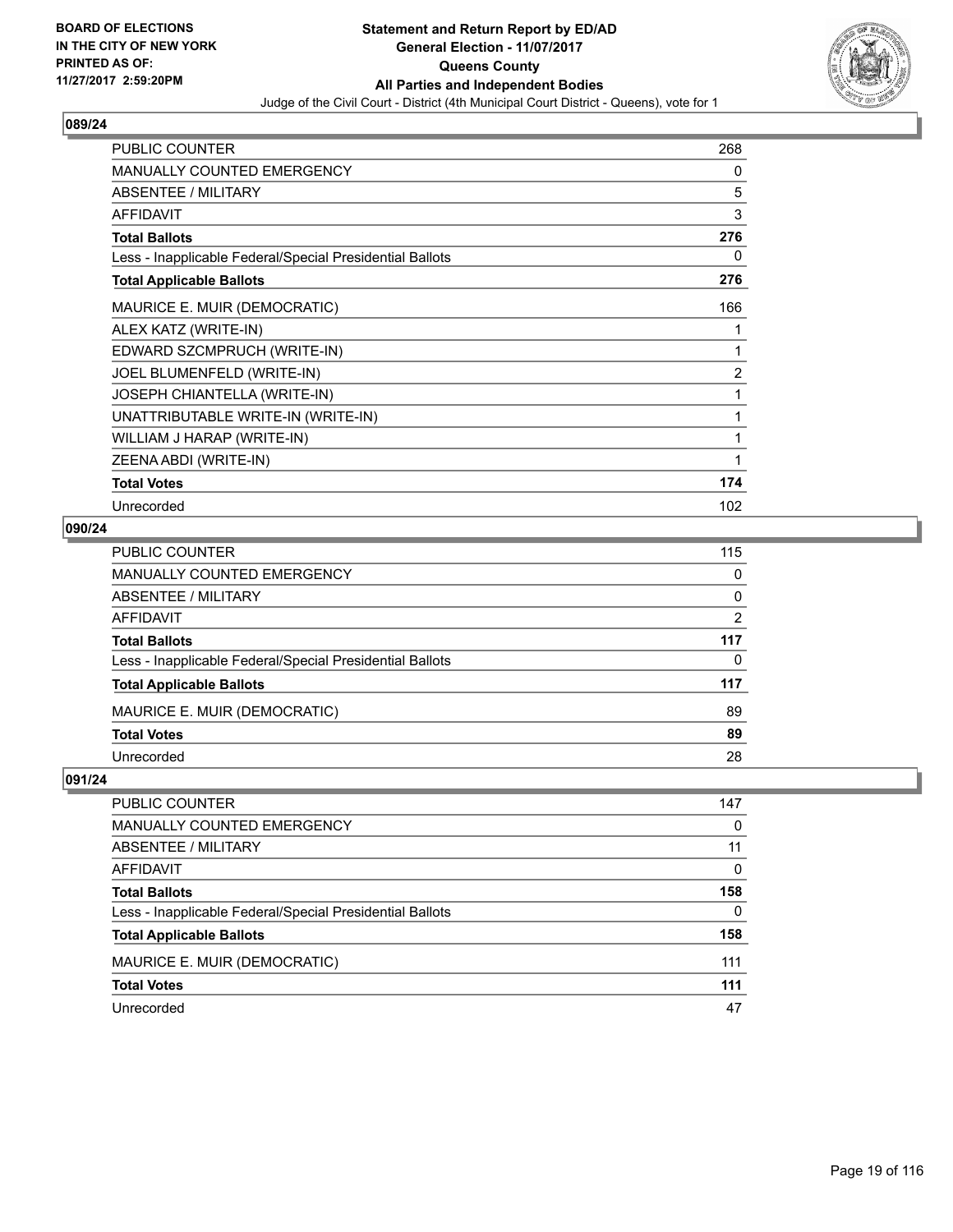

| <b>PUBLIC COUNTER</b>                                    | 46 |
|----------------------------------------------------------|----|
| <b>MANUALLY COUNTED EMERGENCY</b>                        | 0  |
| ABSENTEE / MILITARY                                      | 0  |
| AFFIDAVIT                                                |    |
| <b>Total Ballots</b>                                     | 47 |
| Less - Inapplicable Federal/Special Presidential Ballots | 0  |
| <b>Total Applicable Ballots</b>                          | 47 |
| MAURICE E. MUIR (DEMOCRATIC)                             | 36 |
| <b>Total Votes</b>                                       | 36 |
| Unrecorded                                               | 11 |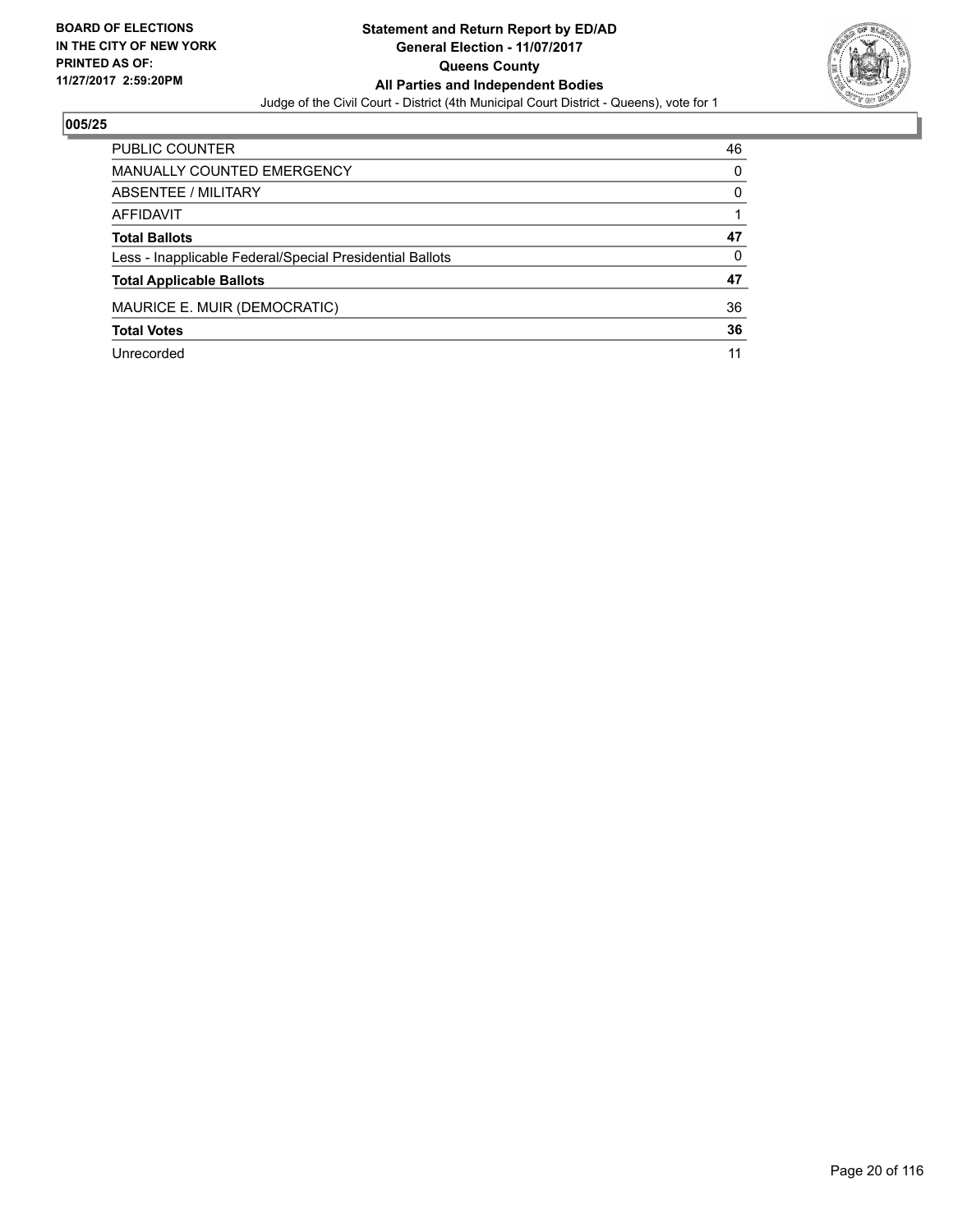

| PUBLIC COUNTER                                           | 287 |
|----------------------------------------------------------|-----|
| <b>MANUALLY COUNTED EMERGENCY</b>                        | 0   |
| ABSENTEE / MILITARY                                      | 12  |
| AFFIDAVIT                                                |     |
| <b>Total Ballots</b>                                     | 300 |
| Less - Inapplicable Federal/Special Presidential Ballots | 0   |
| <b>Total Applicable Ballots</b>                          | 300 |
| MAURICE E. MUIR (DEMOCRATIC)                             | 190 |
| UNATTRIBUTABLE WRITE-IN (WRITE-IN)                       |     |
| <b>Total Votes</b>                                       | 191 |
| Unrecorded                                               | 109 |

| PUBLIC COUNTER                                           | 275          |
|----------------------------------------------------------|--------------|
| MANUALLY COUNTED EMERGENCY                               | 0            |
| ABSENTEE / MILITARY                                      | 4            |
| AFFIDAVIT                                                | $\mathbf{0}$ |
| <b>Total Ballots</b>                                     | 279          |
| Less - Inapplicable Federal/Special Presidential Ballots | 0            |
| <b>Total Applicable Ballots</b>                          | 279          |
| MAURICE E. MUIR (DEMOCRATIC)                             | 191          |
| GILBERT GOTTFRIED (WRITE-IN)                             |              |
| IRA NEEDEMAN (WRITE-IN)                                  |              |
| NEIL OSHAN (WRITE-IN)                                    | 1            |
| UNATTRIBUTABLE WRITE-IN (WRITE-IN)                       | 1            |
| <b>Total Votes</b>                                       | 195          |
| Unrecorded                                               | 84           |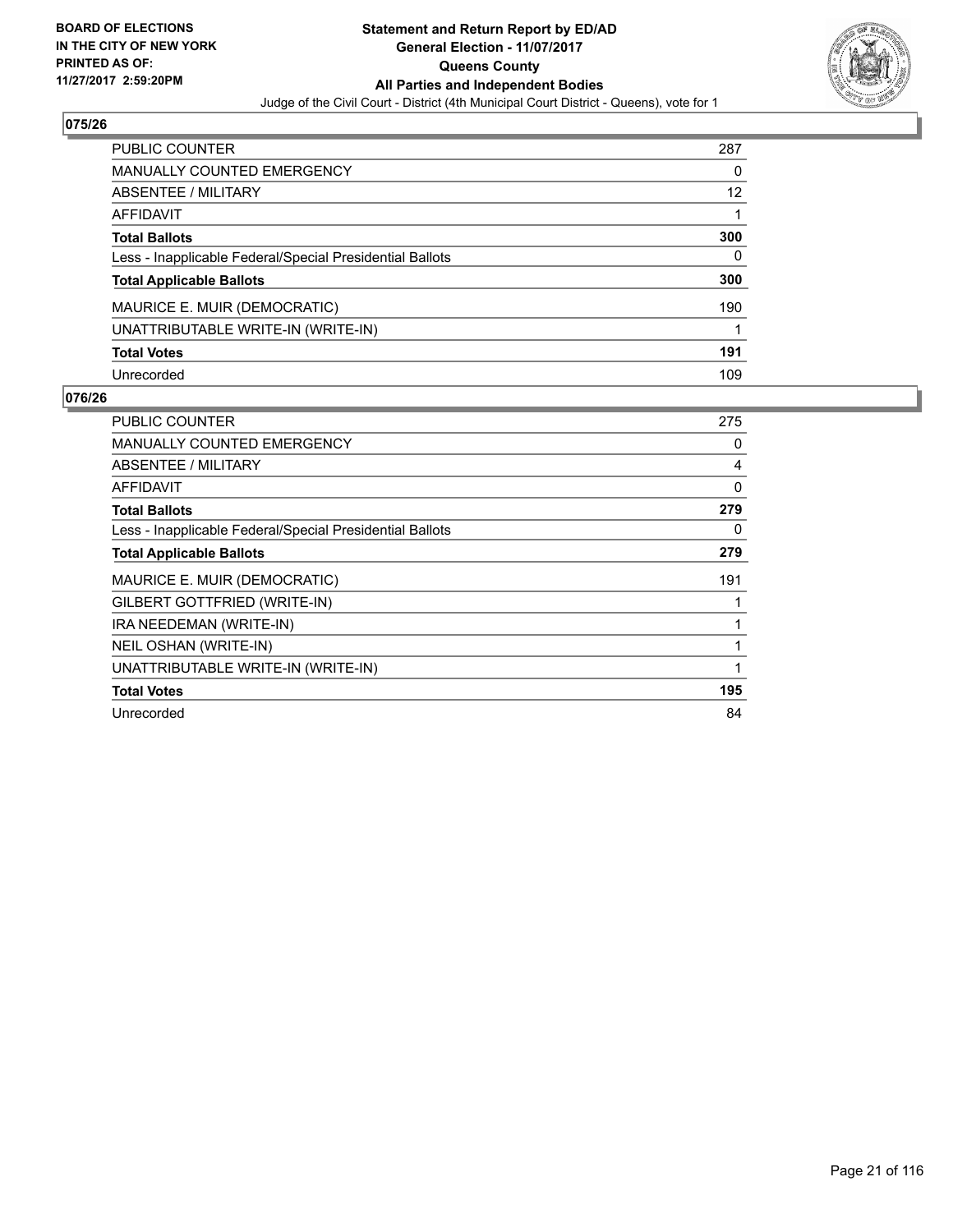

| <b>PUBLIC COUNTER</b>                                    | 129 |
|----------------------------------------------------------|-----|
| <b>MANUALLY COUNTED EMERGENCY</b>                        | 0   |
| <b>ABSENTEE / MILITARY</b>                               | 0   |
| AFFIDAVIT                                                |     |
| <b>Total Ballots</b>                                     | 130 |
| Less - Inapplicable Federal/Special Presidential Ballots | 0   |
| <b>Total Applicable Ballots</b>                          | 130 |
| MAURICE E. MUIR (DEMOCRATIC)                             | 92  |
| <b>Total Votes</b>                                       | 92  |
| Unrecorded                                               | 38  |

#### **003/27**

| PUBLIC COUNTER                                           | 208 |
|----------------------------------------------------------|-----|
| <b>MANUALLY COUNTED EMERGENCY</b>                        | 0   |
| ABSENTEE / MILITARY                                      | 5   |
| AFFIDAVIT                                                |     |
| <b>Total Ballots</b>                                     | 214 |
| Less - Inapplicable Federal/Special Presidential Ballots | 0   |
| <b>Total Applicable Ballots</b>                          | 214 |
| MAURICE E. MUIR (DEMOCRATIC)                             | 145 |
| <b>Total Votes</b>                                       | 145 |
| Unrecorded                                               | 69  |
|                                                          |     |

| <b>PUBLIC COUNTER</b>                                    | 160 |
|----------------------------------------------------------|-----|
| <b>MANUALLY COUNTED EMERGENCY</b>                        | 0   |
| ABSENTEE / MILITARY                                      | 3   |
| <b>AFFIDAVIT</b>                                         | 1   |
| <b>Total Ballots</b>                                     | 164 |
| Less - Inapplicable Federal/Special Presidential Ballots | 0   |
| <b>Total Applicable Ballots</b>                          | 164 |
| <b>MAURICE E. MUIR (DEMOCRATIC)</b>                      | 112 |
| DOUGLAS COLOMBO (WRITE-IN)                               | 1   |
| JOHN T. WOODS (WRITE-IN)                                 | 1   |
| STEVEN ROSS (WRITE-IN)                                   |     |
| UNATTRIBUTABLE WRITE-IN (WRITE-IN)                       | 1   |
| WILFRED WINFEILD HENDRON II (WRITE-IN)                   | 1   |
| ZOOEY MARKOWITZ (WRITE-IN)                               | 1   |
| <b>Total Votes</b>                                       | 118 |
| Unrecorded                                               | 46  |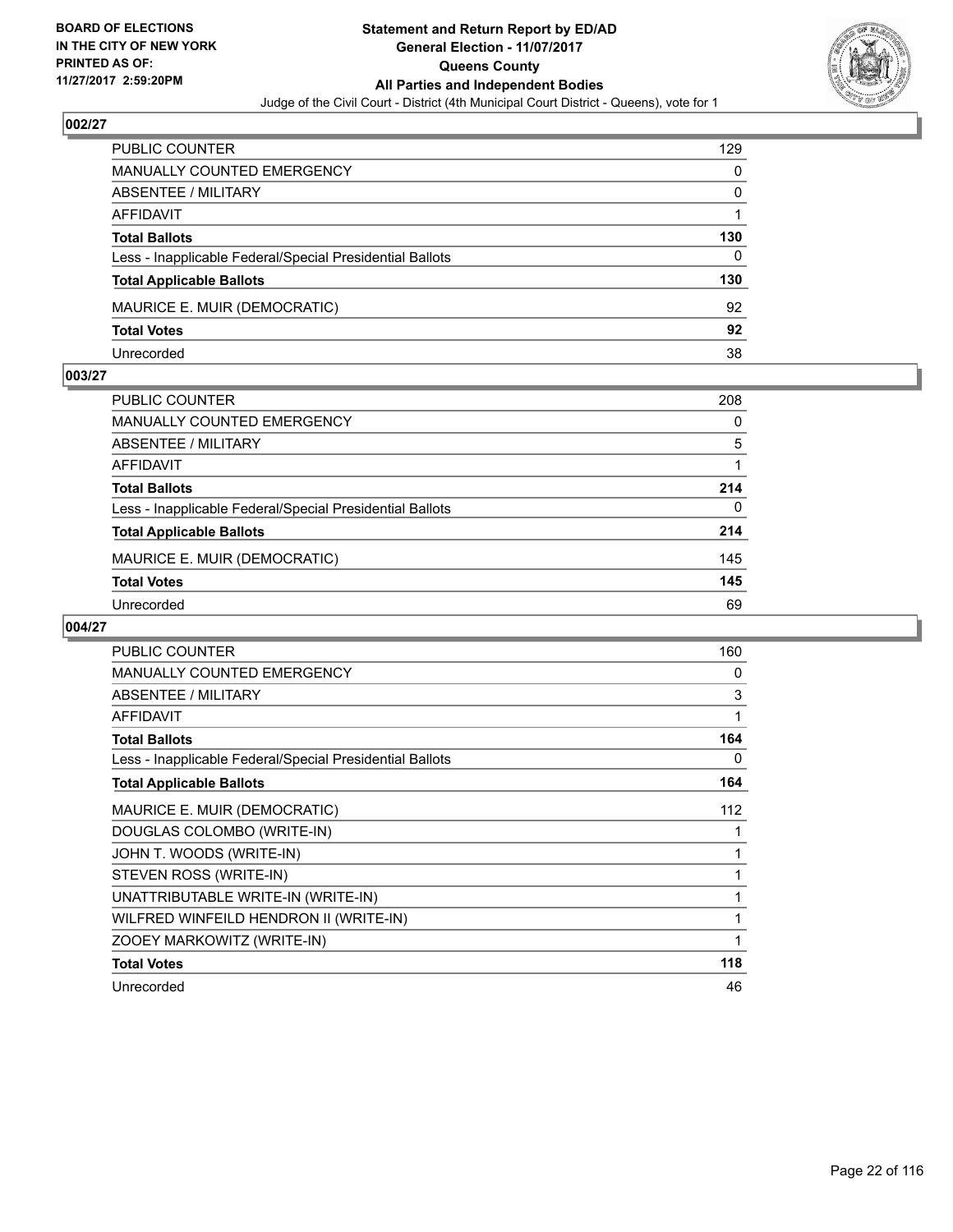

| <b>PUBLIC COUNTER</b>                                    | 204 |
|----------------------------------------------------------|-----|
| <b>MANUALLY COUNTED EMERGENCY</b>                        | 0   |
| ABSENTEE / MILITARY                                      | 9   |
| AFFIDAVIT                                                | 5   |
| <b>Total Ballots</b>                                     | 218 |
| Less - Inapplicable Federal/Special Presidential Ballots | 0   |
| <b>Total Applicable Ballots</b>                          | 218 |
| MAURICE E. MUIR (DEMOCRATIC)                             | 152 |
| DONALD TRUMP (WRITE-IN)                                  | 3   |
| <b>Total Votes</b>                                       | 155 |
| Unrecorded                                               | 63  |

## **006/27**

| <b>PUBLIC COUNTER</b>                                    | 361 |
|----------------------------------------------------------|-----|
| <b>MANUALLY COUNTED EMERGENCY</b>                        | 0   |
| ABSENTEE / MILITARY                                      | 13  |
| AFFIDAVIT                                                |     |
| <b>Total Ballots</b>                                     | 375 |
| Less - Inapplicable Federal/Special Presidential Ballots | 0   |
| <b>Total Applicable Ballots</b>                          | 375 |
| MAURICE E. MUIR (DEMOCRATIC)                             | 275 |
| BURIM NAMANI (WRITE-IN)                                  |     |
| LOWELL RUPUPORT (WRITE-IN)                               |     |
| PETER BEADLE (WRITE-IN)                                  |     |
| SKYLAR HORN (WRITE-IN)                                   |     |
| VALERIE BLACKWELL (WRITE-IN)                             | 1   |
| <b>Total Votes</b>                                       | 280 |
| Unrecorded                                               | 95  |

| <b>PUBLIC COUNTER</b>                                    | 327            |
|----------------------------------------------------------|----------------|
| <b>MANUALLY COUNTED EMERGENCY</b>                        | 0              |
| ABSENTEE / MILITARY                                      | 5              |
| AFFIDAVIT                                                | $\overline{2}$ |
| <b>Total Ballots</b>                                     | 334            |
| Less - Inapplicable Federal/Special Presidential Ballots | 0              |
| <b>Total Applicable Ballots</b>                          | 334            |
| MAURICE E. MUIR (DEMOCRATIC)                             | 259            |
| CHRISTOPHER BUCKLEY (WRITE-IN)                           |                |
| MIKE JOYCE (WRITE-IN)                                    | 1              |
| PREET BHARARA (WRITE-IN)                                 | 1              |
| ROBERT SILVERSMITH (WRITE-IN)                            | 1              |
| <b>Total Votes</b>                                       | 263            |
| Unrecorded                                               | 71             |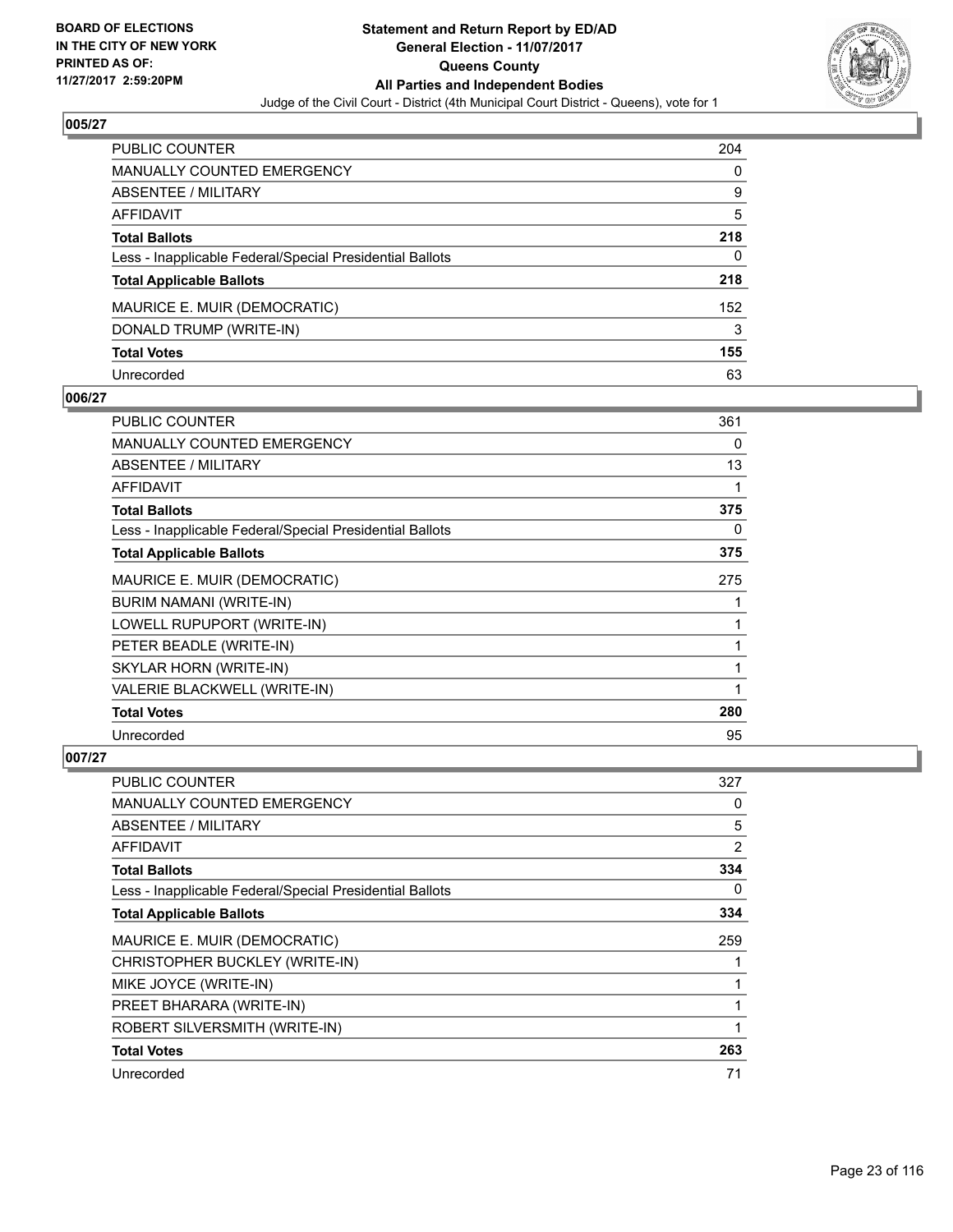

| PUBLIC COUNTER                                           | 261 |
|----------------------------------------------------------|-----|
| <b>MANUALLY COUNTED EMERGENCY</b>                        | 0   |
| <b>ABSENTEE / MILITARY</b>                               | 10  |
| AFFIDAVIT                                                | 6   |
| <b>Total Ballots</b>                                     | 277 |
| Less - Inapplicable Federal/Special Presidential Ballots | 0   |
| <b>Total Applicable Ballots</b>                          | 277 |
| MAURICE E. MUIR (DEMOCRATIC)                             | 214 |
| BILL COSBY (WRITE-IN)                                    |     |
| <b>Total Votes</b>                                       | 215 |
| Unrecorded                                               | 62  |

## **009/27**

| <b>PUBLIC COUNTER</b>                                    | 139 |
|----------------------------------------------------------|-----|
| <b>MANUALLY COUNTED EMERGENCY</b>                        | 0   |
| ABSENTEE / MILITARY                                      | 2   |
| AFFIDAVIT                                                |     |
| <b>Total Ballots</b>                                     | 142 |
| Less - Inapplicable Federal/Special Presidential Ballots | 0   |
| <b>Total Applicable Ballots</b>                          | 142 |
| MAURICE E. MUIR (DEMOCRATIC)                             | 116 |
| <b>Total Votes</b>                                       | 116 |
| Unrecorded                                               | 26  |

#### **010/27**

| PUBLIC COUNTER                                           | 4        |
|----------------------------------------------------------|----------|
| <b>MANUALLY COUNTED EMERGENCY</b>                        | $\Omega$ |
| ABSENTEE / MILITARY                                      | 0        |
| AFFIDAVIT                                                | 0        |
| <b>Total Ballots</b>                                     | 4        |
| Less - Inapplicable Federal/Special Presidential Ballots | 0        |
| <b>Total Applicable Ballots</b>                          | 4        |
| MAURICE E. MUIR (DEMOCRATIC)                             | 3        |
| <b>Total Votes</b>                                       | 3        |
| Unrecorded                                               |          |

| <b>PUBLIC COUNTER</b>                                    | 138      |
|----------------------------------------------------------|----------|
| MANUALLY COUNTED EMERGENCY                               | 0        |
| ABSENTEE / MILITARY                                      | 6        |
| AFFIDAVIT                                                | 4        |
| <b>Total Ballots</b>                                     | 148      |
| Less - Inapplicable Federal/Special Presidential Ballots | $\Omega$ |
| <b>Total Applicable Ballots</b>                          | 148      |
| MAURICE E. MUIR (DEMOCRATIC)                             | 129      |
| <b>Total Votes</b>                                       | 129      |
| Unrecorded                                               | 19       |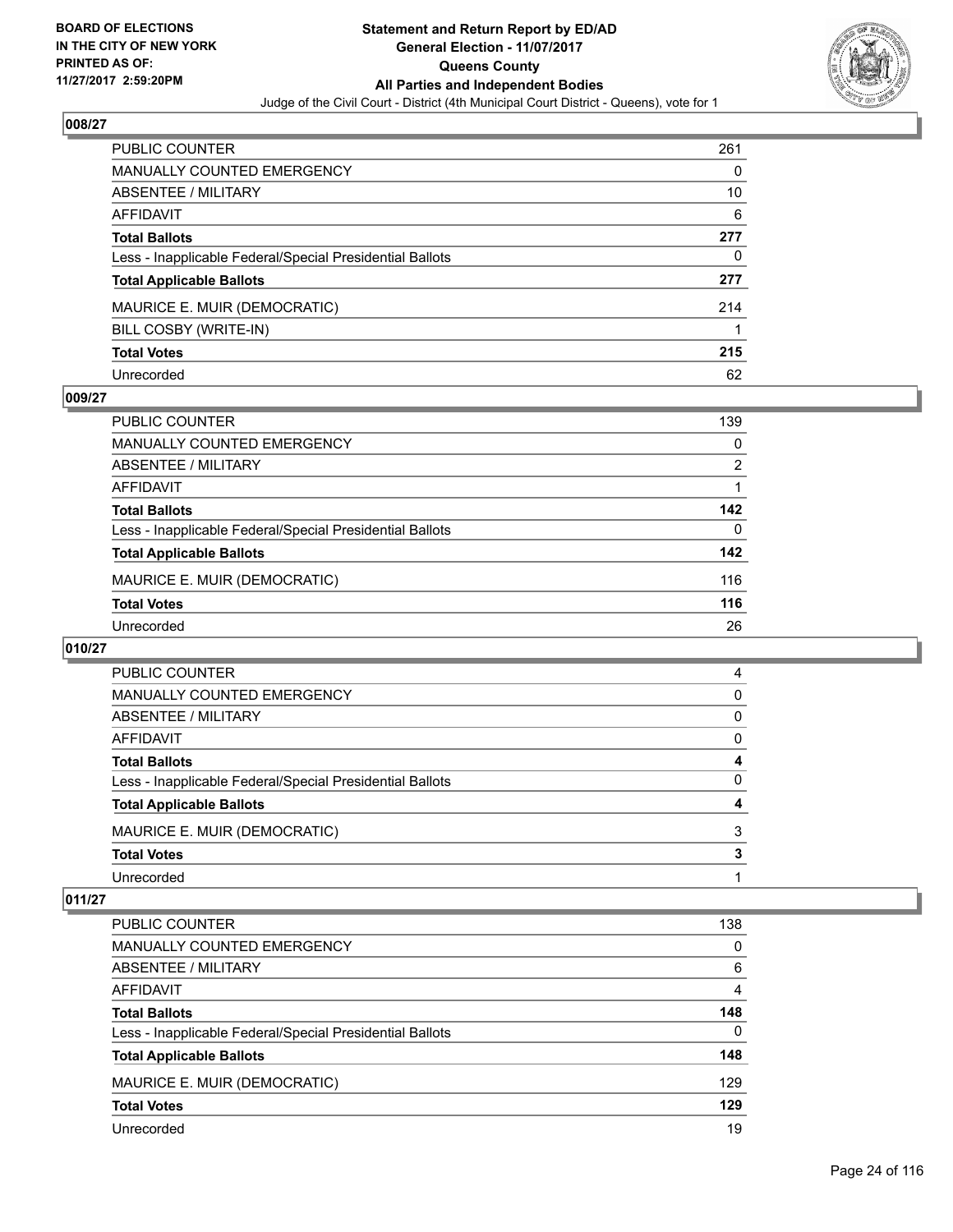

| <b>PUBLIC COUNTER</b>                                    | 148 |
|----------------------------------------------------------|-----|
| <b>MANUALLY COUNTED EMERGENCY</b>                        | 0   |
| <b>ABSENTEE / MILITARY</b>                               | 3   |
| <b>AFFIDAVIT</b>                                         | 6   |
| <b>Total Ballots</b>                                     | 157 |
| Less - Inapplicable Federal/Special Presidential Ballots | 0   |
| <b>Total Applicable Ballots</b>                          | 157 |
| MAURICE E. MUIR (DEMOCRATIC)                             | 112 |
| UNATTRIBUTABLE WRITE-IN (WRITE-IN)                       |     |
| <b>Total Votes</b>                                       | 113 |
| Unrecorded                                               | 44  |

## **013/27**

| <b>PUBLIC COUNTER</b>                                    | 269 |
|----------------------------------------------------------|-----|
| <b>MANUALLY COUNTED EMERGENCY</b>                        | 0   |
| ABSENTEE / MILITARY                                      | 14  |
| <b>AFFIDAVIT</b>                                         | 6   |
| <b>Total Ballots</b>                                     | 289 |
| Less - Inapplicable Federal/Special Presidential Ballots | 0   |
| <b>Total Applicable Ballots</b>                          | 289 |
| MAURICE E. MUIR (DEMOCRATIC)                             | 216 |
| <b>GARY MILL (WRITE-IN)</b>                              |     |
| LEE CAMP (WRITE-IN)                                      |     |
| TYRELL VENTURA (WRITE-IN)                                |     |
| UNATTRIBUTABLE WRITE-IN (WRITE-IN)                       | 3   |
| <b>Total Votes</b>                                       | 222 |
| Unrecorded                                               | 67  |

| <b>PUBLIC COUNTER</b>                                    | 340 |
|----------------------------------------------------------|-----|
| <b>MANUALLY COUNTED EMERGENCY</b>                        | 0   |
| ABSENTEE / MILITARY                                      | 7   |
| AFFIDAVIT                                                | 5   |
| <b>Total Ballots</b>                                     | 352 |
| Less - Inapplicable Federal/Special Presidential Ballots | 0   |
| <b>Total Applicable Ballots</b>                          | 352 |
| MAURICE E. MUIR (DEMOCRATIC)                             | 263 |
| SHARON ZIEGLER (WRITE-IN)                                |     |
| UNATTRIBUTABLE WRITE-IN (WRITE-IN)                       | 3   |
| <b>Total Votes</b>                                       | 267 |
|                                                          |     |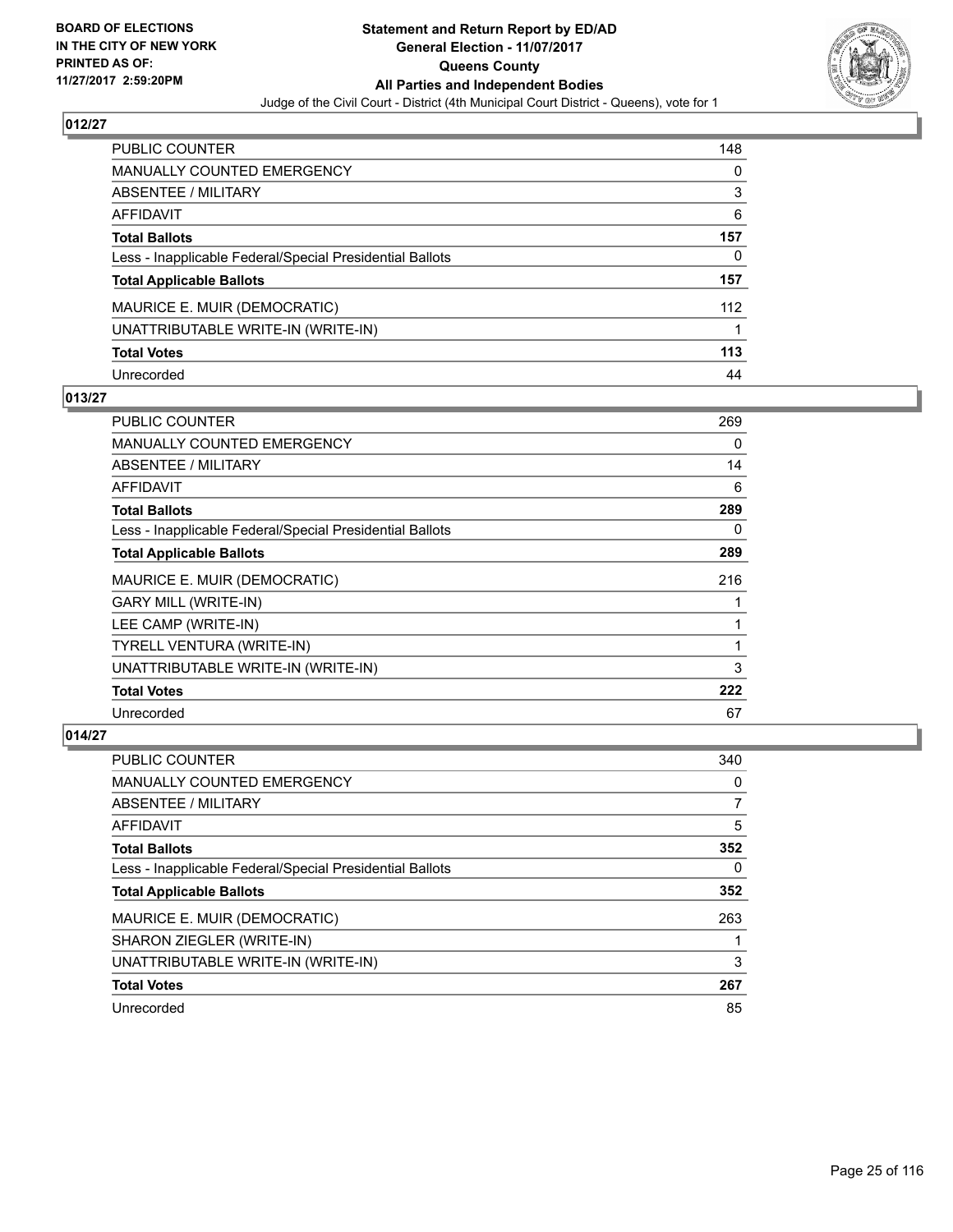

| <b>PUBLIC COUNTER</b>                                    | 169 |
|----------------------------------------------------------|-----|
| <b>MANUALLY COUNTED EMERGENCY</b>                        | 0   |
| ABSENTEE / MILITARY                                      | 9   |
| AFFIDAVIT                                                |     |
| <b>Total Ballots</b>                                     | 179 |
| Less - Inapplicable Federal/Special Presidential Ballots | 0   |
| <b>Total Applicable Ballots</b>                          | 179 |
| MAURICE E. MUIR (DEMOCRATIC)                             | 142 |
| STEPHEN KYRO (WRITE-IN)                                  |     |
| UNATTRIBUTABLE WRITE-IN (WRITE-IN)                       | 1   |
| <b>Total Votes</b>                                       | 144 |
| Unrecorded                                               | 35  |

## **016/27**

| <b>PUBLIC COUNTER</b>                                    | 177 |
|----------------------------------------------------------|-----|
| <b>MANUALLY COUNTED EMERGENCY</b>                        | 0   |
| ABSENTEE / MILITARY                                      | 6   |
| AFFIDAVIT                                                | 3   |
| <b>Total Ballots</b>                                     | 186 |
| Less - Inapplicable Federal/Special Presidential Ballots | 0   |
| <b>Total Applicable Ballots</b>                          | 186 |
| MAURICE E. MUIR (DEMOCRATIC)                             | 140 |
| WILLIAM E. CAHILL (WRITE-IN)                             |     |
| <b>Total Votes</b>                                       | 141 |
| Unrecorded                                               | 45  |

| <b>PUBLIC COUNTER</b>                                    | 18       |
|----------------------------------------------------------|----------|
| MANUALLY COUNTED EMERGENCY                               | $\Omega$ |
| <b>ABSENTEE / MILITARY</b>                               | 0        |
| AFFIDAVIT                                                |          |
| <b>Total Ballots</b>                                     | 19       |
| Less - Inapplicable Federal/Special Presidential Ballots | 0        |
| <b>Total Applicable Ballots</b>                          | 19       |
| MAURICE E. MUIR (DEMOCRATIC)                             | 10       |
| <b>Total Votes</b>                                       | 10       |
| Unrecorded                                               | 9        |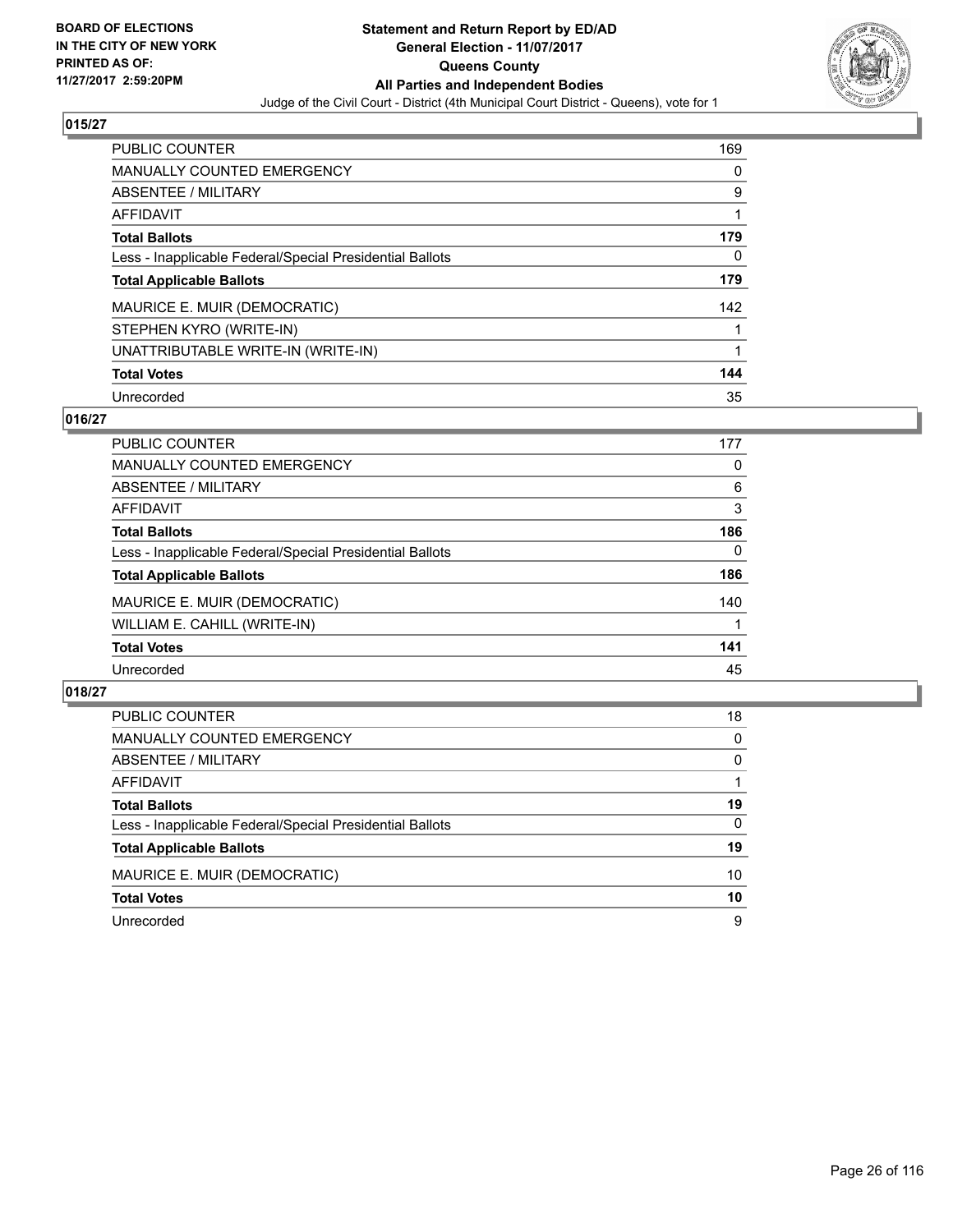

| PUBLIC COUNTER                                           | 232 |
|----------------------------------------------------------|-----|
| <b>MANUALLY COUNTED EMERGENCY</b>                        | 0   |
| <b>ABSENTEE / MILITARY</b>                               | 65  |
| AFFIDAVIT                                                | 5   |
| <b>Total Ballots</b>                                     | 302 |
| Less - Inapplicable Federal/Special Presidential Ballots | 0   |
| <b>Total Applicable Ballots</b>                          | 302 |
| MAURICE E. MUIR (DEMOCRATIC)                             | 211 |
| PETER BEADLE (WRITE-IN)                                  |     |
| <b>Total Votes</b>                                       | 212 |
| Unrecorded                                               | 90  |

#### **020/27**

| PUBLIC COUNTER                                           | 245 |
|----------------------------------------------------------|-----|
| <b>MANUALLY COUNTED EMERGENCY</b>                        | 0   |
| ABSENTEE / MILITARY                                      | 12  |
| AFFIDAVIT                                                | 7   |
| <b>Total Ballots</b>                                     | 264 |
| Less - Inapplicable Federal/Special Presidential Ballots | 0   |
| <b>Total Applicable Ballots</b>                          | 264 |
| MAURICE E. MUIR (DEMOCRATIC)                             | 203 |
| JAMES KEVINS JR (WRITE-IN)                               |     |
| RUPERT V BARRY (WRITE-IN)                                |     |
| UNATTRIBUTABLE WRITE-IN (WRITE-IN)                       |     |
| <b>Total Votes</b>                                       | 206 |
| Unrecorded                                               | 58  |

| <b>PUBLIC COUNTER</b>                                    | 348 |
|----------------------------------------------------------|-----|
| <b>MANUALLY COUNTED EMERGENCY</b>                        | 0   |
| ABSENTEE / MILITARY                                      | 6   |
| AFFIDAVIT                                                | 2   |
| <b>Total Ballots</b>                                     | 356 |
| Less - Inapplicable Federal/Special Presidential Ballots | 0   |
| <b>Total Applicable Ballots</b>                          | 356 |
| MAURICE E. MUIR (DEMOCRATIC)                             | 265 |
| MICHAEL O'RILEY (WRITE-IN)                               |     |
| UNATTRIBUTABLE WRITE-IN (WRITE-IN)                       |     |
| <b>Total Votes</b>                                       | 267 |
| Unrecorded                                               | 89  |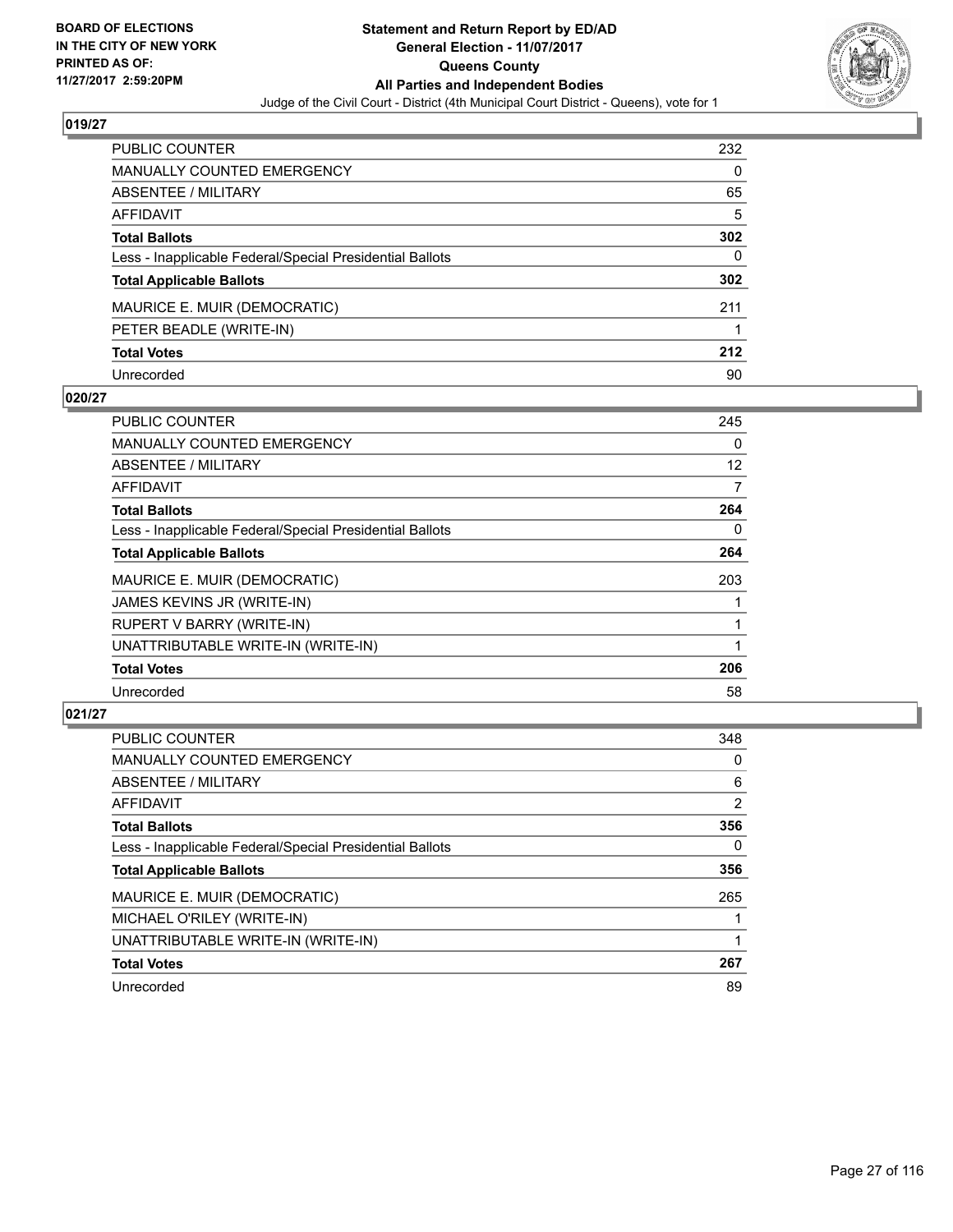

| <b>PUBLIC COUNTER</b>                                    | 191 |
|----------------------------------------------------------|-----|
| MANUALLY COUNTED EMERGENCY                               | 0   |
| ABSENTEE / MILITARY                                      | 28  |
| AFFIDAVIT                                                | 2   |
| <b>Total Ballots</b>                                     | 221 |
| Less - Inapplicable Federal/Special Presidential Ballots | 0   |
| <b>Total Applicable Ballots</b>                          | 221 |
| MAURICE E. MUIR (DEMOCRATIC)                             | 147 |
| <b>ASHER TAUB (WRITE-IN)</b>                             |     |
| UNATTRIBUTABLE WRITE-IN (WRITE-IN)                       |     |
| <b>Total Votes</b>                                       | 149 |
| Unrecorded                                               | 72  |

## **069/27**

| <b>Total Votes</b>                                       | 0 |
|----------------------------------------------------------|---|
| MAURICE E. MUIR (DEMOCRATIC)                             | 0 |
| <b>Total Applicable Ballots</b>                          | 0 |
| Less - Inapplicable Federal/Special Presidential Ballots | 0 |
| <b>Total Ballots</b>                                     | 0 |
| AFFIDAVIT                                                | 0 |
| ABSENTEE / MILITARY                                      | 0 |
| MANUALLY COUNTED EMERGENCY                               | 0 |
| PUBLIC COUNTER                                           | 0 |

| <b>PUBLIC COUNTER</b>                                    | 86 |
|----------------------------------------------------------|----|
| <b>MANUALLY COUNTED EMERGENCY</b>                        | 0  |
| ABSENTEE / MILITARY                                      | 0  |
| AFFIDAVIT                                                |    |
| <b>Total Ballots</b>                                     | 87 |
| Less - Inapplicable Federal/Special Presidential Ballots | 0  |
| <b>Total Applicable Ballots</b>                          | 87 |
| MAURICE E. MUIR (DEMOCRATIC)                             | 68 |
| <b>Total Votes</b>                                       | 68 |
| Unrecorded                                               | 19 |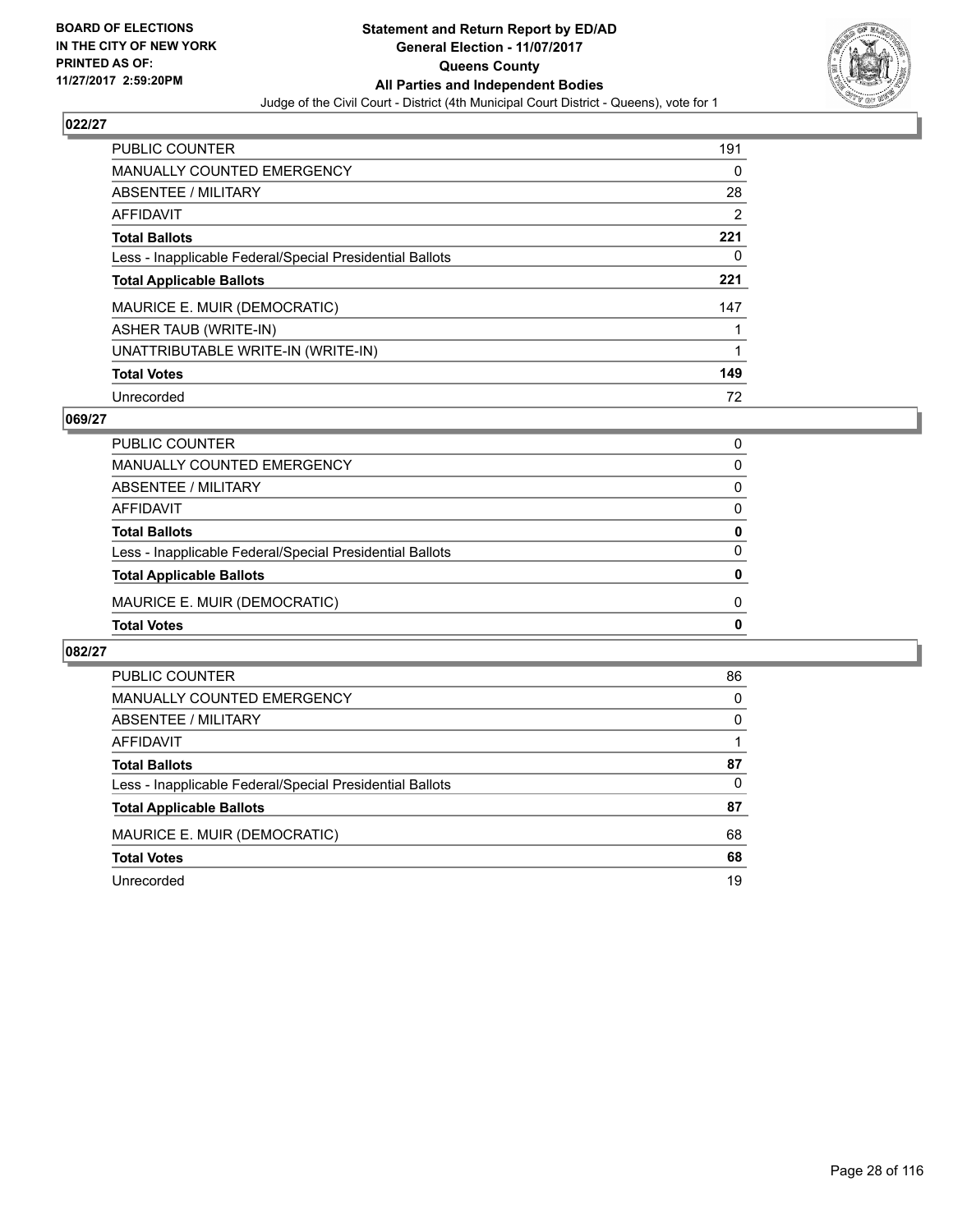

| <b>PUBLIC COUNTER</b>                                    | 205 |
|----------------------------------------------------------|-----|
| <b>MANUALLY COUNTED EMERGENCY</b>                        | 0   |
| <b>ABSENTEE / MILITARY</b>                               | 5   |
| AFFIDAVIT                                                | 5   |
| <b>Total Ballots</b>                                     | 215 |
| Less - Inapplicable Federal/Special Presidential Ballots | 0   |
| <b>Total Applicable Ballots</b>                          | 215 |
| MAURICE E. MUIR (DEMOCRATIC)                             | 143 |
| BARUCH SCHONFELD (WRITE-IN)                              |     |
| HARVY BARRET (WRITE-IN)                                  | 1   |
| JACOB ROSENWASSER (WRITE-IN)                             | 2   |
| SCOTT AVIDON (WRITE-IN)                                  | 1   |
| ZEMMA SCHECHTER (WRITE-IN)                               | 1   |
| <b>Total Votes</b>                                       | 149 |
| Unrecorded                                               | 66  |

| <b>PUBLIC COUNTER</b>                                    | 86 |
|----------------------------------------------------------|----|
| <b>MANUALLY COUNTED EMERGENCY</b>                        | 0  |
| ABSENTEE / MILITARY                                      | 7  |
| AFFIDAVIT                                                |    |
| <b>Total Ballots</b>                                     | 94 |
| Less - Inapplicable Federal/Special Presidential Ballots | 0  |
| <b>Total Applicable Ballots</b>                          | 94 |
| MAURICE E. MUIR (DEMOCRATIC)                             | 66 |
| <b>JUDGE JUDY (WRITE-IN)</b>                             |    |
| <b>Total Votes</b>                                       | 67 |
| Unrecorded                                               | 27 |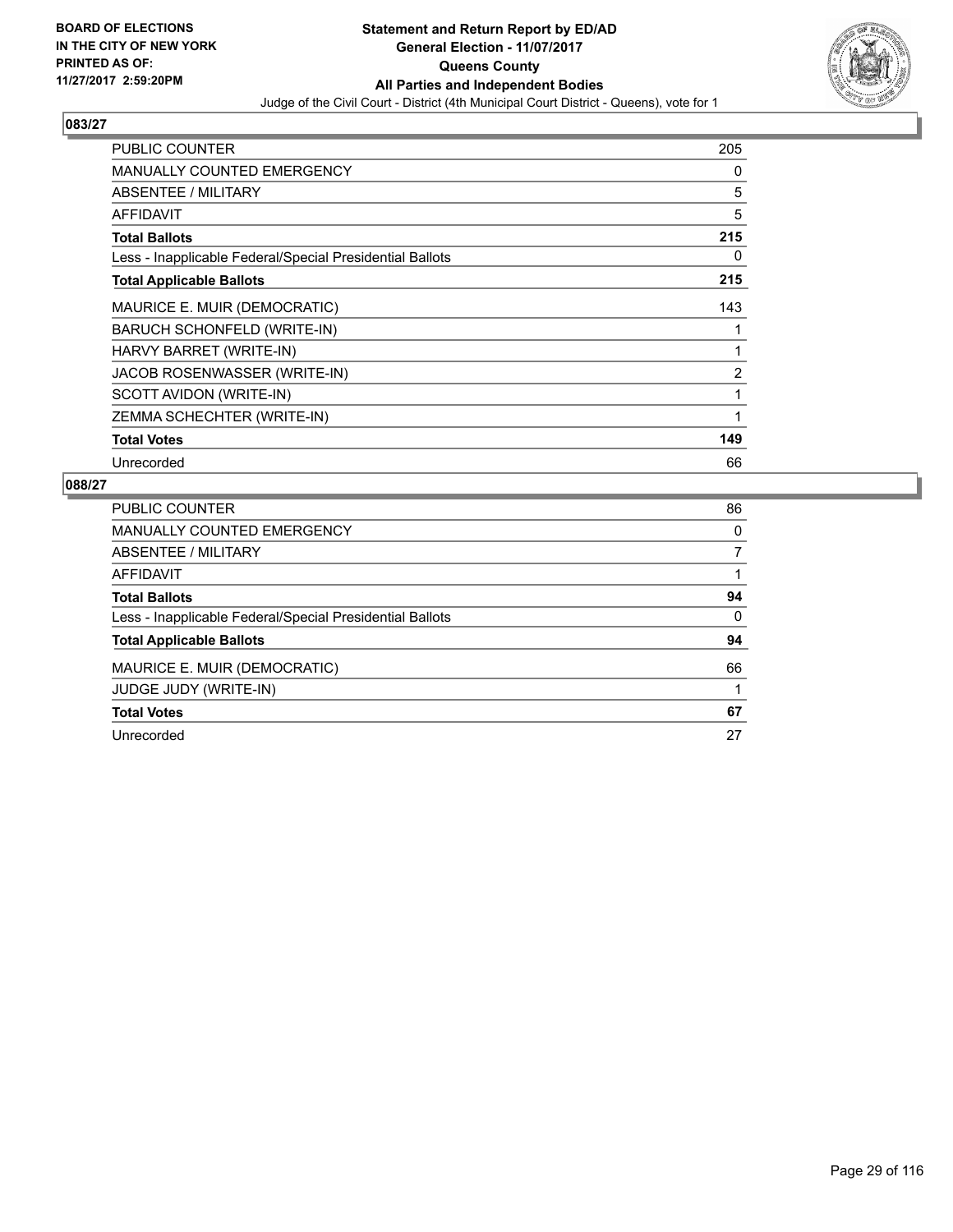

| <b>PUBLIC COUNTER</b>                                    | 161            |
|----------------------------------------------------------|----------------|
| <b>MANUALLY COUNTED EMERGENCY</b>                        | 0              |
| ABSENTEE / MILITARY                                      | 3              |
| AFFIDAVIT                                                | $\overline{2}$ |
| <b>Total Ballots</b>                                     | 166            |
| Less - Inapplicable Federal/Special Presidential Ballots | 0              |
| <b>Total Applicable Ballots</b>                          | 166            |
| MAURICE E. MUIR (DEMOCRATIC)                             | 129            |
| RICHARD NIXON (WRITE-IN)                                 |                |
| UNATTRIBUTABLE WRITE-IN (WRITE-IN)                       |                |
| <b>Total Votes</b>                                       | 131            |
| Unrecorded                                               | 35             |

#### **002/28**

| <b>PUBLIC COUNTER</b>                                    | 119 |
|----------------------------------------------------------|-----|
| <b>MANUALLY COUNTED EMERGENCY</b>                        | 0   |
| ABSENTEE / MILITARY                                      |     |
| <b>AFFIDAVIT</b>                                         |     |
| <b>Total Ballots</b>                                     | 121 |
| Less - Inapplicable Federal/Special Presidential Ballots | 0   |
| <b>Total Applicable Ballots</b>                          | 121 |
| MAURICE E. MUIR (DEMOCRATIC)                             | 81  |
| JOSEPH A. CULLINA (WRITE-IN)                             |     |
| THOMAS ADAMS, ESQ (WRITE-IN)                             |     |
| <b>Total Votes</b>                                       | 83  |
| Unrecorded                                               | 38  |

| <b>PUBLIC COUNTER</b>                                    | 279            |
|----------------------------------------------------------|----------------|
| <b>MANUALLY COUNTED EMERGENCY</b>                        | 0              |
| ABSENTEE / MILITARY                                      | $\overline{2}$ |
| AFFIDAVIT                                                | 2              |
| <b>Total Ballots</b>                                     | 283            |
| Less - Inapplicable Federal/Special Presidential Ballots | 0              |
| <b>Total Applicable Ballots</b>                          | 283            |
| MAURICE E. MUIR (DEMOCRATIC)                             | 189            |
| HANS-PETER NOVOTNY (WRITE-IN)                            |                |
| MARC FLIEDNER (WRITE-IN)                                 |                |
| <b>Total Votes</b>                                       | 191            |
| Unrecorded                                               | 92             |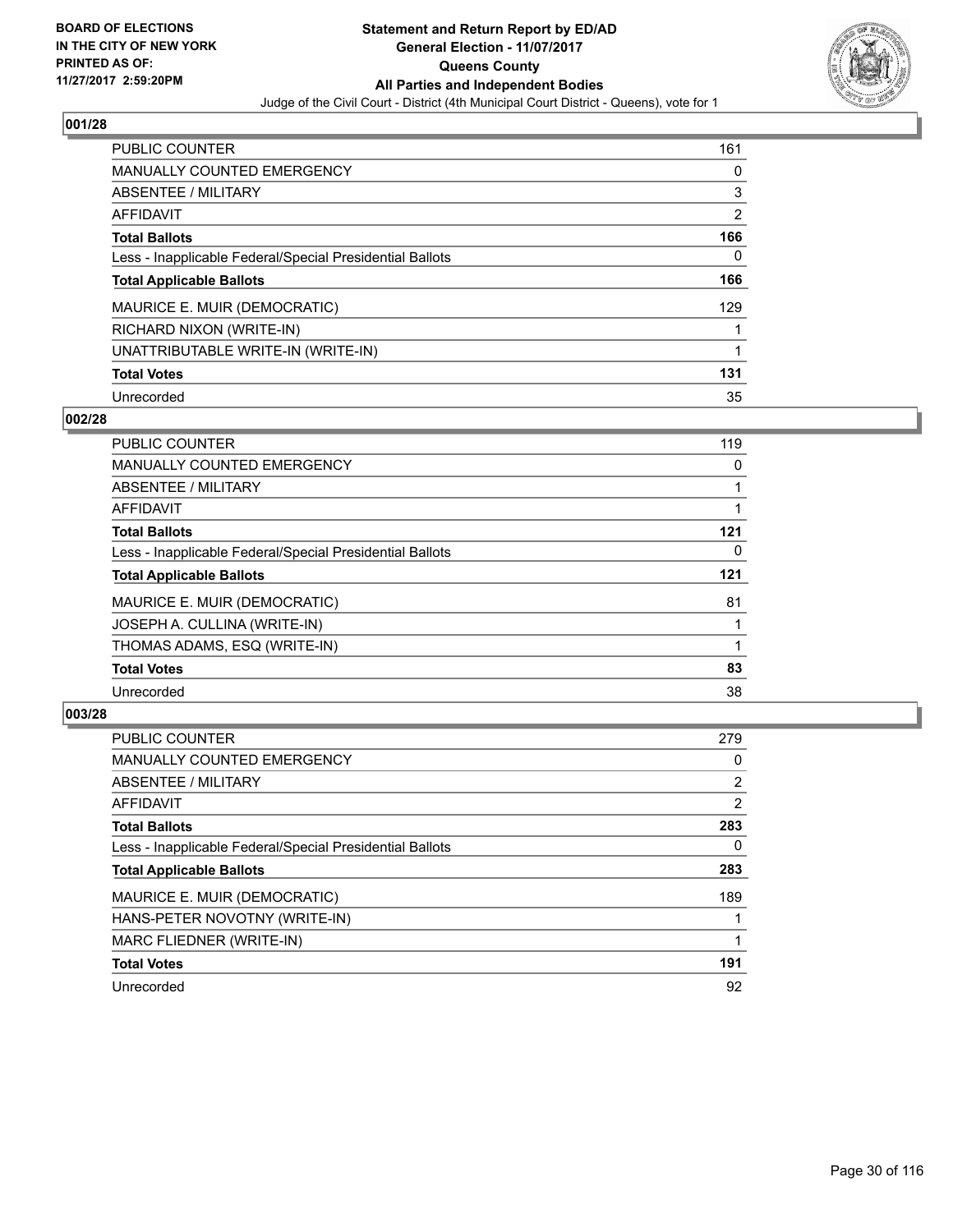

| <b>PUBLIC COUNTER</b>                                    | 102      |
|----------------------------------------------------------|----------|
| MANUALLY COUNTED EMERGENCY                               | 0        |
| ABSENTEE / MILITARY                                      | 0        |
| AFFIDAVIT                                                | $\Omega$ |
| <b>Total Ballots</b>                                     | 102      |
| Less - Inapplicable Federal/Special Presidential Ballots | 0        |
| <b>Total Applicable Ballots</b>                          | 102      |
| MAURICE E. MUIR (DEMOCRATIC)                             | 68       |
| <b>Total Votes</b>                                       | 68       |
| Unrecorded                                               | 34       |

#### **005/28**

| PUBLIC COUNTER                                           | 86       |
|----------------------------------------------------------|----------|
| <b>MANUALLY COUNTED EMERGENCY</b>                        | $\Omega$ |
| <b>ABSENTEE / MILITARY</b>                               | $\Omega$ |
| <b>AFFIDAVIT</b>                                         | 2        |
| <b>Total Ballots</b>                                     | 88       |
| Less - Inapplicable Federal/Special Presidential Ballots | $\Omega$ |
| <b>Total Applicable Ballots</b>                          | 88       |
| MAURICE E. MUIR (DEMOCRATIC)                             | 64       |
| <b>Total Votes</b>                                       | 64       |
| Unrecorded                                               | 24       |

# **007/28**

| <b>PUBLIC COUNTER</b>                                    | 110 |
|----------------------------------------------------------|-----|
| MANUALLY COUNTED EMERGENCY                               | 0   |
| ABSENTEE / MILITARY                                      | 0   |
| AFFIDAVIT                                                |     |
| <b>Total Ballots</b>                                     | 111 |
| Less - Inapplicable Federal/Special Presidential Ballots | 0   |
| <b>Total Applicable Ballots</b>                          | 111 |
| MAURICE E. MUIR (DEMOCRATIC)                             | 71  |
| UNATTRIBUTABLE WRITE-IN (WRITE-IN)                       |     |
| <b>Total Votes</b>                                       | 72  |
| Unrecorded                                               | 39  |

| <b>PUBLIC COUNTER</b>                                    | 73 |
|----------------------------------------------------------|----|
| <b>MANUALLY COUNTED EMERGENCY</b>                        | 0  |
| ABSENTEE / MILITARY                                      |    |
| AFFIDAVIT                                                |    |
| <b>Total Ballots</b>                                     | 75 |
| Less - Inapplicable Federal/Special Presidential Ballots | 0  |
| <b>Total Applicable Ballots</b>                          | 75 |
| MAURICE E. MUIR (DEMOCRATIC)                             | 42 |
| <b>BO DIETL (WRITE-IN)</b>                               |    |
| <b>Total Votes</b>                                       | 43 |
| Unrecorded                                               | 32 |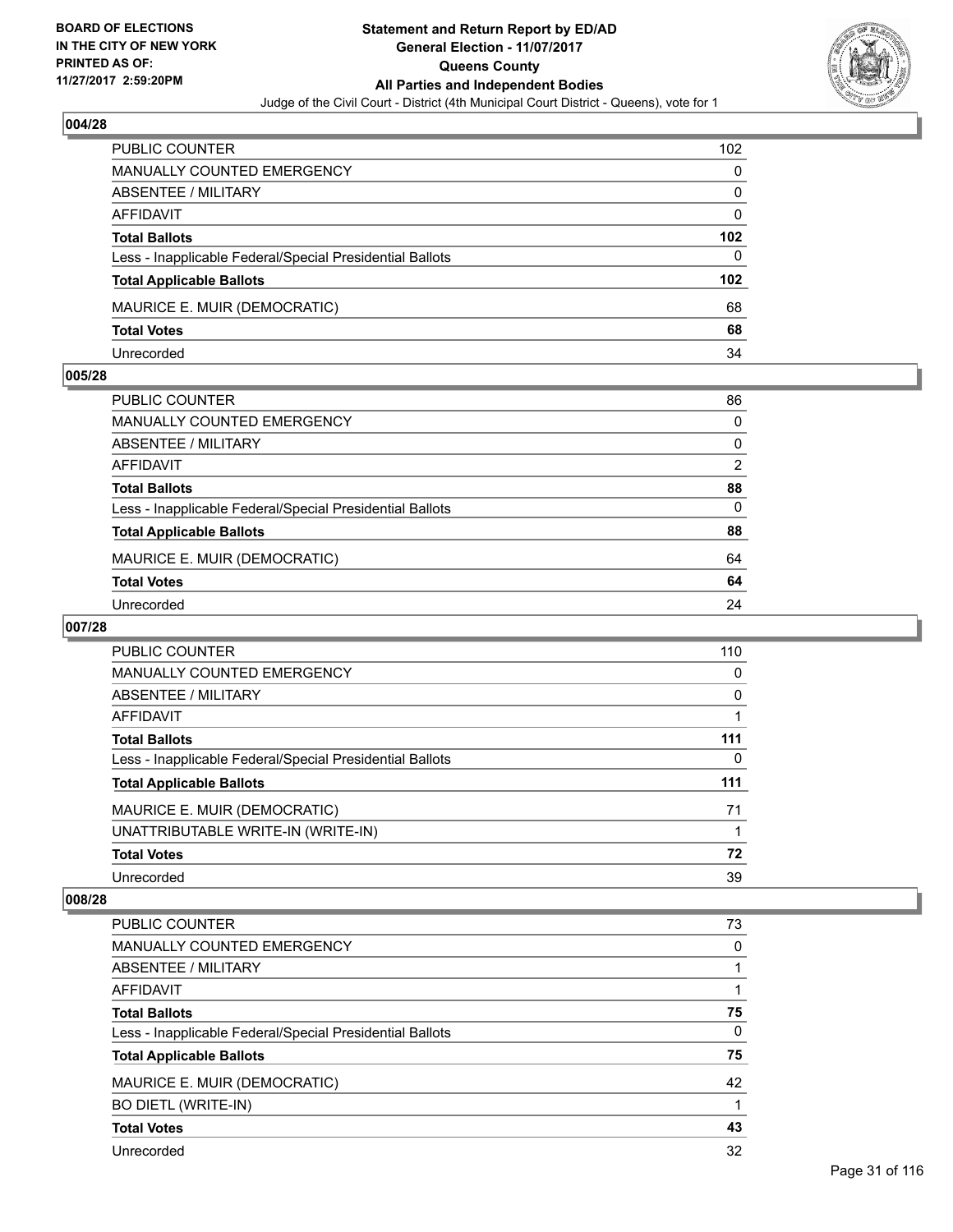

| <b>PUBLIC COUNTER</b>                                    | 194 |
|----------------------------------------------------------|-----|
| <b>MANUALLY COUNTED EMERGENCY</b>                        | 0   |
| ABSENTEE / MILITARY                                      | 10  |
| <b>AFFIDAVIT</b>                                         | 4   |
| <b>Total Ballots</b>                                     | 208 |
| Less - Inapplicable Federal/Special Presidential Ballots | 0   |
| <b>Total Applicable Ballots</b>                          | 208 |
| MAURICE E. MUIR (DEMOCRATIC)                             | 142 |
| JOSEPH CONWAY (WRITE-IN)                                 |     |
| MICHAEL B. ALOISE (WRITE-IN)                             |     |
| UNATTRIBUTABLE WRITE-IN (WRITE-IN)                       | 3   |
| <b>Total Votes</b>                                       | 147 |
| Unrecorded                                               | 61  |

## **010/28**

| <b>PUBLIC COUNTER</b>                                    | 172 |
|----------------------------------------------------------|-----|
| MANUALLY COUNTED EMERGENCY                               | 0   |
| ABSENTEE / MILITARY                                      | 42  |
| <b>AFFIDAVIT</b>                                         |     |
| <b>Total Ballots</b>                                     | 215 |
| Less - Inapplicable Federal/Special Presidential Ballots | 0   |
| <b>Total Applicable Ballots</b>                          | 215 |
| MAURICE E. MUIR (DEMOCRATIC)                             | 139 |
| <b>TERRY COLLINS (WRITE-IN)</b>                          |     |
| UNATTRIBUTABLE WRITE-IN (WRITE-IN)                       | 3   |
| <b>Total Votes</b>                                       | 143 |
| Unrecorded                                               | 72  |

| PUBLIC COUNTER                                           | 165 |
|----------------------------------------------------------|-----|
| <b>MANUALLY COUNTED EMERGENCY</b>                        | 0   |
| ABSENTEE / MILITARY                                      | 2   |
| AFFIDAVIT                                                | 2   |
| <b>Total Ballots</b>                                     | 169 |
| Less - Inapplicable Federal/Special Presidential Ballots | 0   |
| <b>Total Applicable Ballots</b>                          | 169 |
| MAURICE E. MUIR (DEMOCRATIC)                             | 124 |
| JANE DOE (WRITE-IN)                                      |     |
| UNATTRIBUTABLE WRITE-IN (WRITE-IN)                       |     |
| <b>Total Votes</b>                                       | 126 |
| Unrecorded                                               | 43  |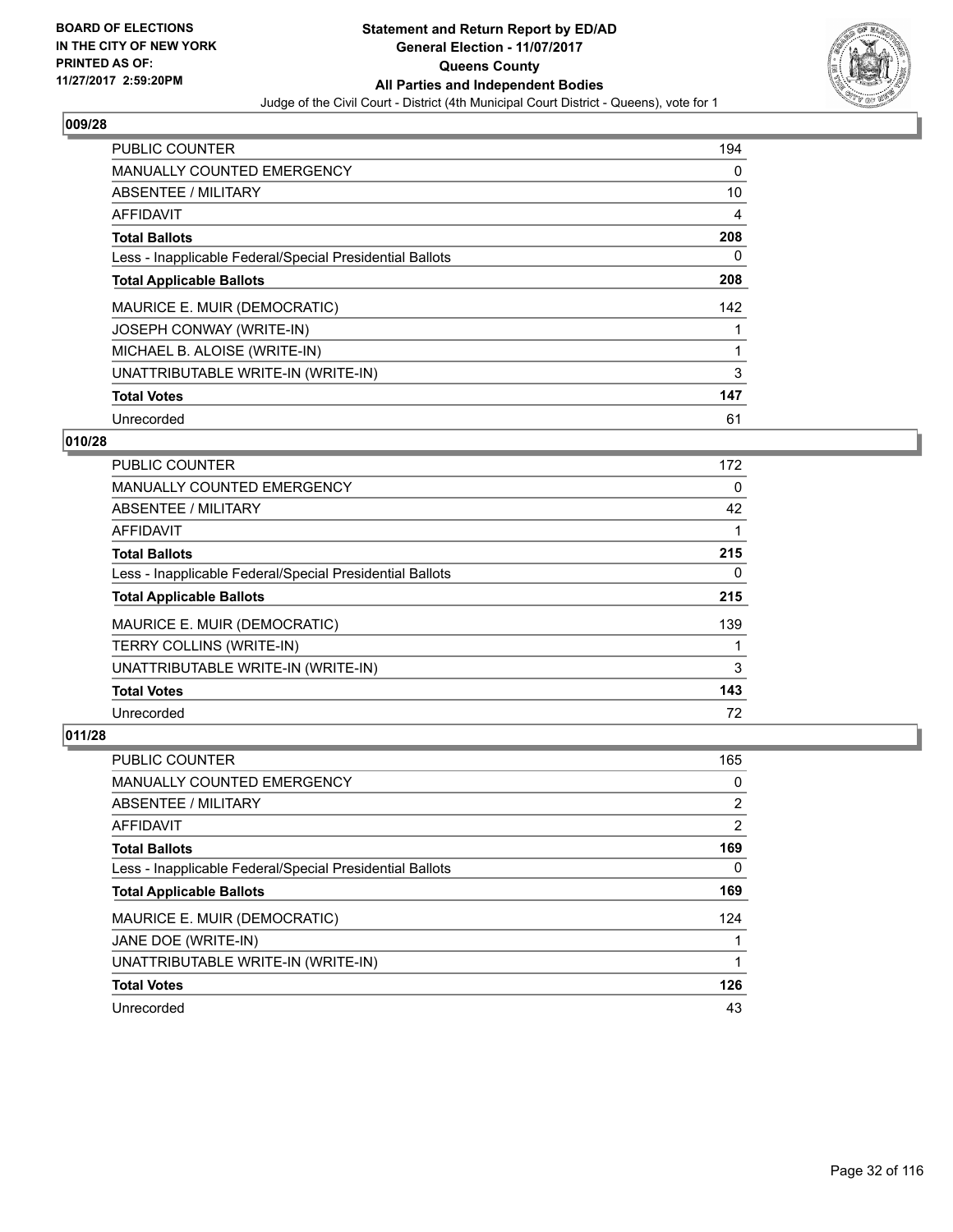

| PUBLIC COUNTER                                           | 199 |
|----------------------------------------------------------|-----|
| <b>MANUALLY COUNTED EMERGENCY</b>                        | 0   |
| ABSENTEE / MILITARY                                      | 9   |
| AFFIDAVIT                                                | 5   |
| <b>Total Ballots</b>                                     | 213 |
| Less - Inapplicable Federal/Special Presidential Ballots | 0   |
| <b>Total Applicable Ballots</b>                          | 213 |
| MAURICE E. MUIR (DEMOCRATIC)                             | 162 |
| ANDREA CRAWFORD (WRITE-IN)                               |     |
| TRACY CATAPANO-FOX (WRITE-IN)                            |     |
| UNATTRIBUTABLE WRITE-IN (WRITE-IN)                       | 2   |
| <b>Total Votes</b>                                       | 166 |
| Unrecorded                                               | 47  |

# **013/28**

| PUBLIC COUNTER                                           | 11 |
|----------------------------------------------------------|----|
| MANUALLY COUNTED EMERGENCY                               | 0  |
| ABSENTEE / MILITARY                                      |    |
| AFFIDAVIT                                                | 0  |
| <b>Total Ballots</b>                                     | 12 |
| Less - Inapplicable Federal/Special Presidential Ballots | 0  |
| <b>Total Applicable Ballots</b>                          | 12 |
| MAURICE E. MUIR (DEMOCRATIC)                             | 6  |
| <b>Total Votes</b>                                       | 6  |
| Unrecorded                                               | 6  |
|                                                          |    |

| <b>PUBLIC COUNTER</b>                                    | 273 |
|----------------------------------------------------------|-----|
| <b>MANUALLY COUNTED EMERGENCY</b>                        | 0   |
| ABSENTEE / MILITARY                                      | 3   |
| <b>AFFIDAVIT</b>                                         | 2   |
| <b>Total Ballots</b>                                     | 278 |
| Less - Inapplicable Federal/Special Presidential Ballots | 0   |
| <b>Total Applicable Ballots</b>                          | 278 |
| MAURICE E. MUIR (DEMOCRATIC)                             | 187 |
| BRADLEY SKYLINO (WRITE-IN)                               |     |
| DAVID FAUX (WRITE-IN)                                    |     |
| ERIC TRUMP (WRITE-IN)                                    | 1   |
| <b>Total Votes</b>                                       | 190 |
| Unrecorded                                               | 88  |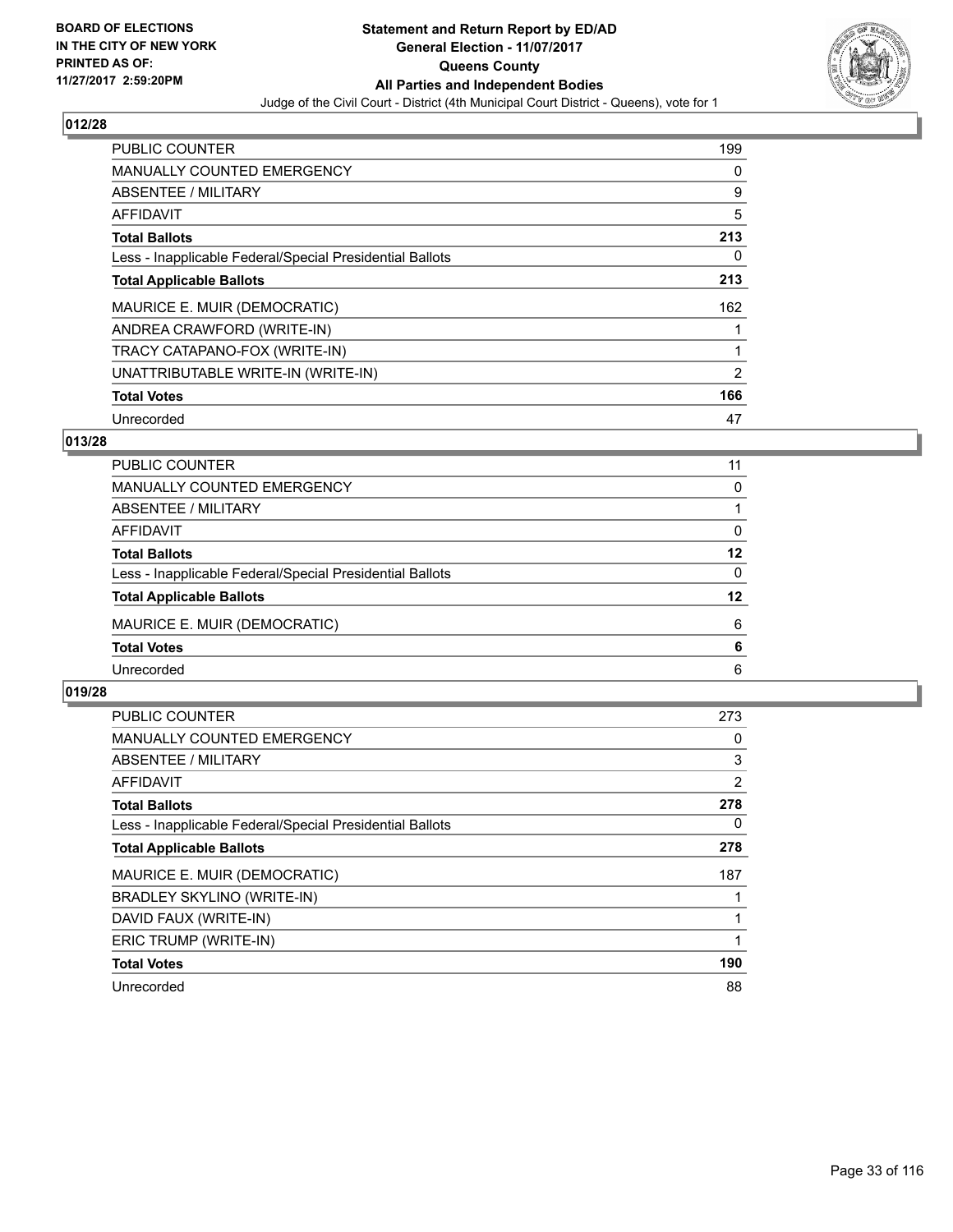

| <b>PUBLIC COUNTER</b>                                    | 247 |
|----------------------------------------------------------|-----|
| <b>MANUALLY COUNTED EMERGENCY</b>                        | 0   |
| ABSENTEE / MILITARY                                      | 4   |
| AFFIDAVIT                                                | 2   |
| <b>Total Ballots</b>                                     | 253 |
| Less - Inapplicable Federal/Special Presidential Ballots | 0   |
| <b>Total Applicable Ballots</b>                          | 253 |
| MAURICE E. MUIR (DEMOCRATIC)                             | 191 |
| JOSEF WASNER (WRITE-IN)                                  |     |
| ROY BEAN (WRITE-IN)                                      |     |
| UNATTRIBUTABLE WRITE-IN (WRITE-IN)                       |     |
| <b>Total Votes</b>                                       | 194 |
| Unrecorded                                               | 59  |

| <b>PUBLIC COUNTER</b>                                    | 236 |
|----------------------------------------------------------|-----|
| <b>MANUALLY COUNTED EMERGENCY</b>                        | 0   |
| ABSENTEE / MILITARY                                      | 7   |
| <b>AFFIDAVIT</b>                                         | 1   |
| <b>Total Ballots</b>                                     | 244 |
| Less - Inapplicable Federal/Special Presidential Ballots | 0   |
| <b>Total Applicable Ballots</b>                          | 244 |
| MAURICE E. MUIR (DEMOCRATIC)                             | 158 |
| BERTHA BUTTS (WRITE-IN)                                  | 1   |
| DONALD TRUMP (WRITE-IN)                                  | 1   |
| JAFAR MAHMUD (WRITE-IN)                                  |     |
| MATTHEW HUNTER (WRITE-IN)                                | 1   |
| UNATTRIBUTABLE WRITE-IN (WRITE-IN)                       | 1   |
| WOODRUFF CARROLL (WRITE-IN)                              | 1   |
| <b>Total Votes</b>                                       | 164 |
| Unrecorded                                               | 80  |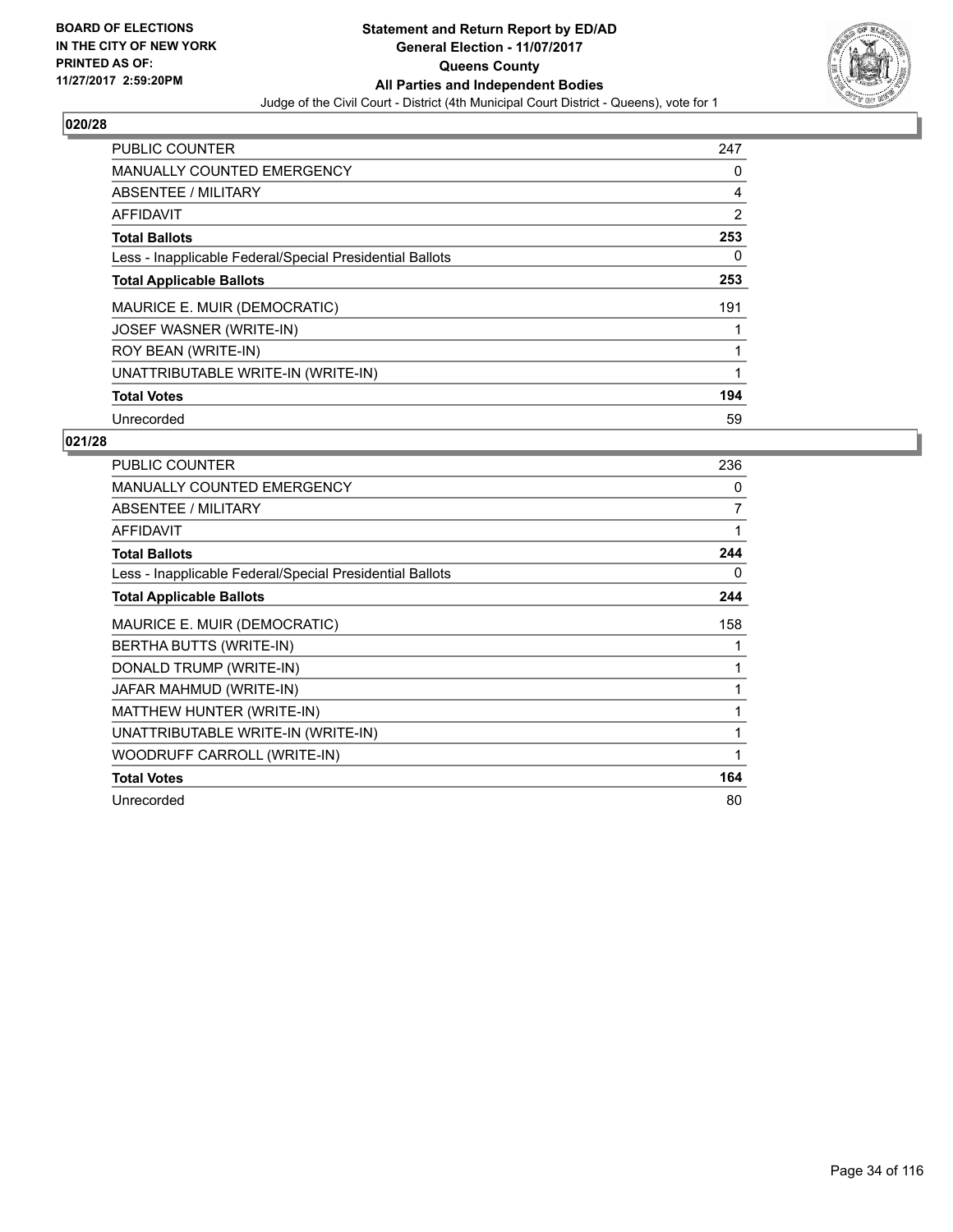

| <b>PUBLIC COUNTER</b>                                    | 301            |
|----------------------------------------------------------|----------------|
| <b>MANUALLY COUNTED EMERGENCY</b>                        | 0              |
| ABSENTEE / MILITARY                                      | 9              |
| <b>AFFIDAVIT</b>                                         | $\overline{2}$ |
| <b>Total Ballots</b>                                     | 312            |
| Less - Inapplicable Federal/Special Presidential Ballots | 0              |
| <b>Total Applicable Ballots</b>                          | 312            |
| MAURICE E. MUIR (DEMOCRATIC)                             | 212            |
| CHRISTOPHER MURPHY (WRITE-IN)                            | 1              |
| DONALD TRUMP (WRITE-IN)                                  | 1              |
| LESLIE GARDNER (WRITE-IN)                                | 1              |
| ROBERT SPENGLER (WRITE-IN)                               | 1              |
| SANDRA O'CONNER (WRITE-IN)                               | 1              |
| SHARONA BAR NATAN (WRITE-IN)                             | 1              |
| <b>Total Votes</b>                                       | 218            |
| Unrecorded                                               | 94             |

# **023/28**

| <b>PUBLIC COUNTER</b>                                    | 263 |
|----------------------------------------------------------|-----|
| <b>MANUALLY COUNTED EMERGENCY</b>                        | 0   |
| ABSENTEE / MILITARY                                      | 11  |
| AFFIDAVIT                                                | 2   |
| <b>Total Ballots</b>                                     | 276 |
| Less - Inapplicable Federal/Special Presidential Ballots | 0   |
| <b>Total Applicable Ballots</b>                          | 276 |
| MAURICE E. MUIR (DEMOCRATIC)                             | 220 |
| MATTHEW HUNTER (WRITE-IN)                                |     |
| <b>Total Votes</b>                                       | 221 |
| Unrecorded                                               | 55  |

| PUBLIC COUNTER                                           | 196      |
|----------------------------------------------------------|----------|
| MANUALLY COUNTED EMERGENCY                               | $\Omega$ |
| ABSENTEE / MILITARY                                      | 22       |
| AFFIDAVIT                                                |          |
| <b>Total Ballots</b>                                     | 219      |
| Less - Inapplicable Federal/Special Presidential Ballots | 0        |
| <b>Total Applicable Ballots</b>                          | 219      |
| MAURICE E. MUIR (DEMOCRATIC)                             | 157      |
| SHMI KLEIN (WRITE-IN)                                    |          |
| <b>Total Votes</b>                                       | 158      |
| Unrecorded                                               | 61       |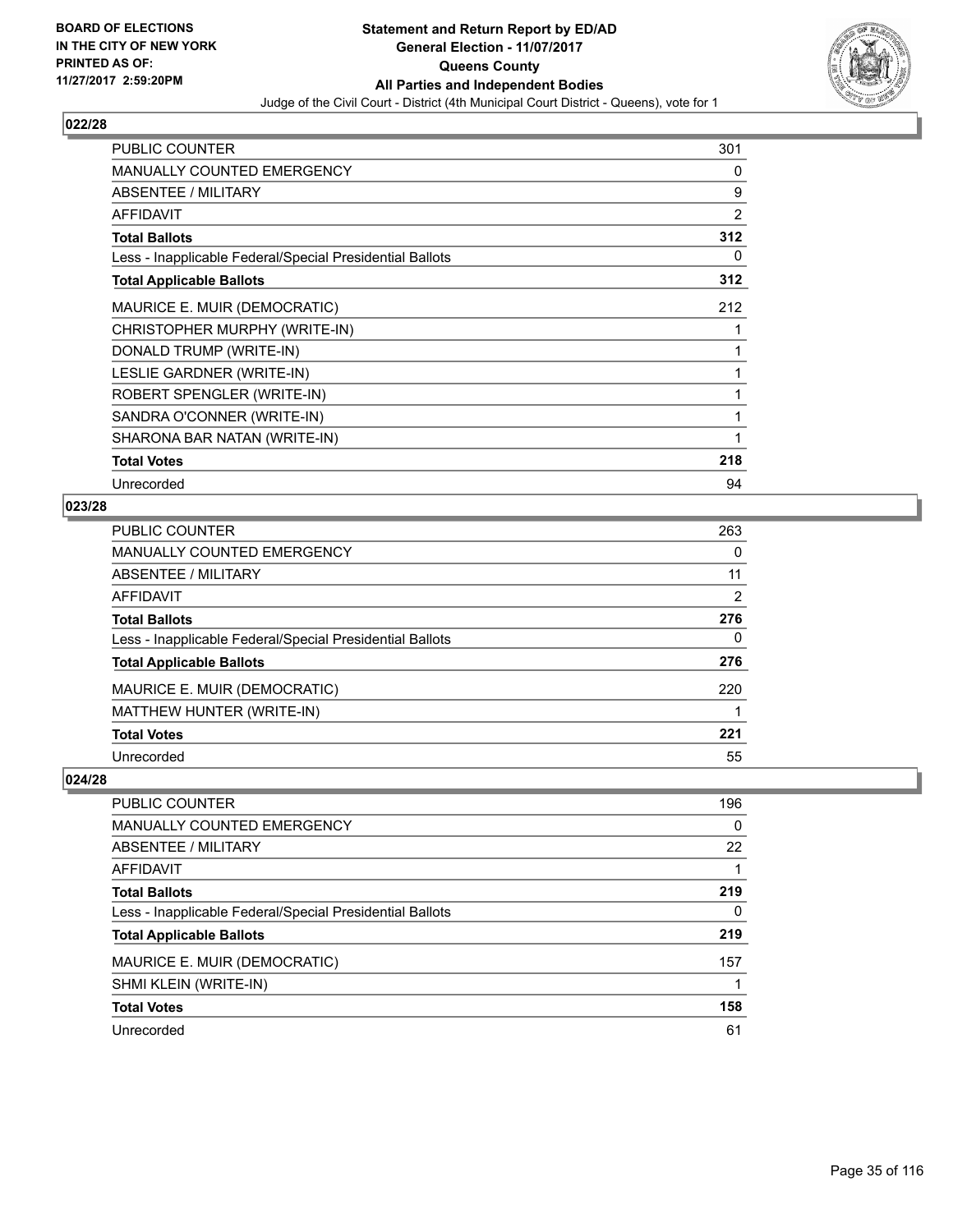

| <b>PUBLIC COUNTER</b>                                    | 297 |
|----------------------------------------------------------|-----|
| <b>MANUALLY COUNTED EMERGENCY</b>                        | 0   |
| ABSENTEE / MILITARY                                      | 8   |
| <b>AFFIDAVIT</b>                                         | 3   |
| <b>Total Ballots</b>                                     | 308 |
| Less - Inapplicable Federal/Special Presidential Ballots | 0   |
| <b>Total Applicable Ballots</b>                          | 308 |
| MAURICE E. MUIR (DEMOCRATIC)                             | 225 |
| <b>JUDITH SCHEINDLIN (WRITE-IN)</b>                      |     |
| LYNN KOTLER (WRITE-IN)                                   |     |
| UNATTRIBUTABLE WRITE-IN (WRITE-IN)                       | 2   |
| <b>Total Votes</b>                                       | 229 |
| Unrecorded                                               | 79  |

# **026/28**

| <b>PUBLIC COUNTER</b>                                    | 104      |
|----------------------------------------------------------|----------|
| MANUALLY COUNTED EMERGENCY                               | $\Omega$ |
| ABSENTEE / MILITARY                                      | 3        |
| AFFIDAVIT                                                |          |
| <b>Total Ballots</b>                                     | 108      |
| Less - Inapplicable Federal/Special Presidential Ballots | 0        |
| <b>Total Applicable Ballots</b>                          | 108      |
| MAURICE E. MUIR (DEMOCRATIC)                             | 90       |
| <b>Total Votes</b>                                       | 90       |
| Unrecorded                                               | 18       |

| <b>PUBLIC COUNTER</b>                                    | 117      |
|----------------------------------------------------------|----------|
| MANUALLY COUNTED EMERGENCY                               | 0        |
| ABSENTEE / MILITARY                                      | 4        |
| <b>AFFIDAVIT</b>                                         |          |
| <b>Total Ballots</b>                                     | 122      |
| Less - Inapplicable Federal/Special Presidential Ballots | $\Omega$ |
| <b>Total Applicable Ballots</b>                          | 122      |
| MAURICE E. MUIR (DEMOCRATIC)                             | 90       |
| NICHOLAS BAIS (WRITE-IN)                                 |          |
| UNATTRIBUTABLE WRITE-IN (WRITE-IN)                       | 2        |
| <b>Total Votes</b>                                       | 93       |
| Unrecorded                                               | 29       |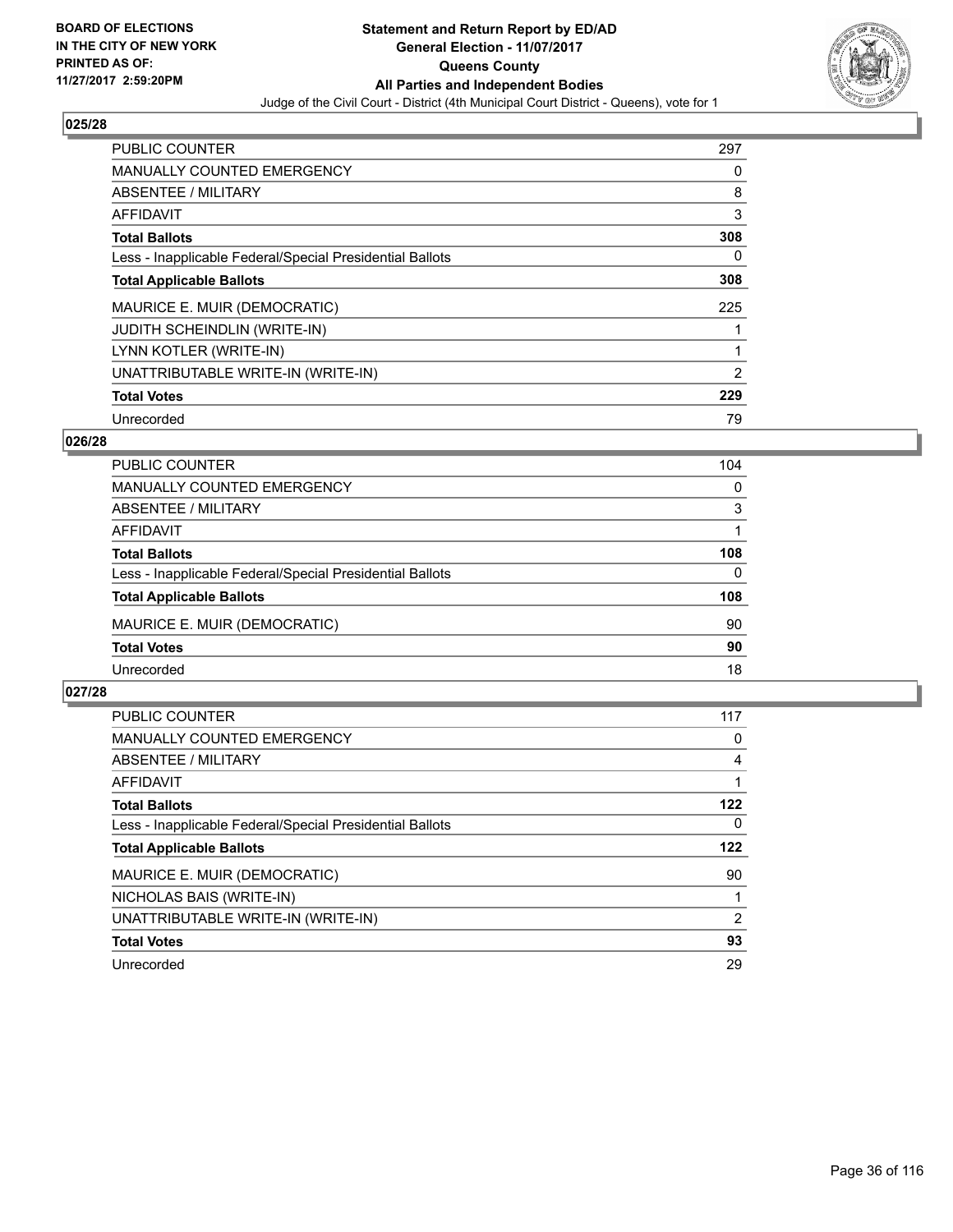

| <b>PUBLIC COUNTER</b>                                    | 324 |
|----------------------------------------------------------|-----|
| <b>MANUALLY COUNTED EMERGENCY</b>                        | 0   |
| ABSENTEE / MILITARY                                      | 15  |
| <b>AFFIDAVIT</b>                                         | 2   |
| <b>Total Ballots</b>                                     | 341 |
| Less - Inapplicable Federal/Special Presidential Ballots | 0   |
| <b>Total Applicable Ballots</b>                          | 341 |
| MAURICE E. MUIR (DEMOCRATIC)                             | 243 |
| MICHAEL BLOOMBERG (WRITE-IN)                             |     |
| WOODRUFF CARROLL (WRITE-IN)                              |     |
| <b>Total Votes</b>                                       | 245 |
| Unrecorded                                               | 96  |

#### **029/28**

| <b>PUBLIC COUNTER</b>                                    | 272            |
|----------------------------------------------------------|----------------|
| <b>MANUALLY COUNTED EMERGENCY</b>                        | 0              |
| ABSENTEE / MILITARY                                      | 10             |
| <b>AFFIDAVIT</b>                                         | $\overline{2}$ |
| <b>Total Ballots</b>                                     | 284            |
| Less - Inapplicable Federal/Special Presidential Ballots | 0              |
| <b>Total Applicable Ballots</b>                          | 284            |
| MAURICE E. MUIR (DEMOCRATIC)                             | 204            |
| FATHER PASGANT (WRITE-IN)                                |                |
| <b>Total Votes</b>                                       | 205            |
| Unrecorded                                               | 79             |

| <b>PUBLIC COUNTER</b>                                    | 251 |
|----------------------------------------------------------|-----|
| <b>MANUALLY COUNTED EMERGENCY</b>                        | 0   |
| ABSENTEE / MILITARY                                      | 33  |
| AFFIDAVIT                                                | 2   |
| <b>Total Ballots</b>                                     | 286 |
| Less - Inapplicable Federal/Special Presidential Ballots | 0   |
| <b>Total Applicable Ballots</b>                          | 286 |
| MAURICE E. MUIR (DEMOCRATIC)                             | 203 |
| JEANNE PIRRO (WRITE-IN)                                  |     |
| <b>KEVIN KEETING (WRITE-IN)</b>                          |     |
| STEPHAN BANNON (WRITE-IN)                                |     |
| <b>Total Votes</b>                                       | 206 |
| Unrecorded                                               | 80  |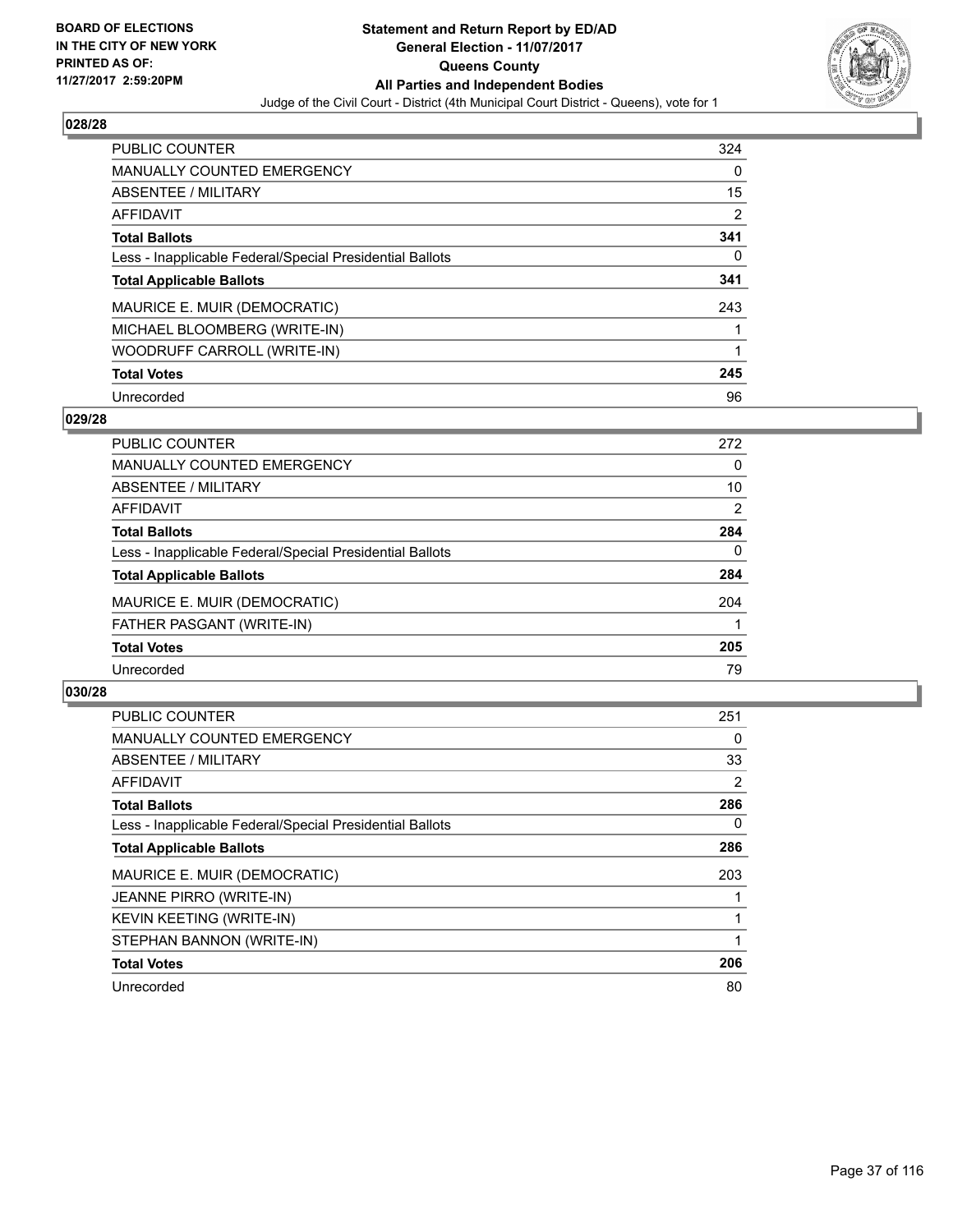

| <b>PUBLIC COUNTER</b>                                    | 351 |
|----------------------------------------------------------|-----|
| <b>MANUALLY COUNTED EMERGENCY</b>                        | 0   |
| ABSENTEE / MILITARY                                      | 22  |
| AFFIDAVIT                                                | 0   |
| <b>Total Ballots</b>                                     | 373 |
| Less - Inapplicable Federal/Special Presidential Ballots | 0   |
| <b>Total Applicable Ballots</b>                          | 373 |
| MAURICE E. MUIR (DEMOCRATIC)                             | 281 |
| <b>Total Votes</b>                                       | 281 |
| Unrecorded                                               | 92  |

#### **032/28**

| <b>PUBLIC COUNTER</b>                                    | 183 |
|----------------------------------------------------------|-----|
| <b>MANUALLY COUNTED EMERGENCY</b>                        | 0   |
| ABSENTEE / MILITARY                                      | 7   |
| AFFIDAVIT                                                | 0   |
| <b>Total Ballots</b>                                     | 190 |
| Less - Inapplicable Federal/Special Presidential Ballots | 0   |
| <b>Total Applicable Ballots</b>                          | 190 |
| MAURICE E. MUIR (DEMOCRATIC)                             | 124 |
| MICHAEL BLOOMBERG (WRITE-IN)                             |     |
| <b>Total Votes</b>                                       | 125 |
| Unrecorded                                               | 65  |
|                                                          |     |

#### **079/28**

| PUBLIC COUNTER                                           | 0 |
|----------------------------------------------------------|---|
| MANUALLY COUNTED EMERGENCY                               | 0 |
| ABSENTEE / MILITARY                                      | 0 |
| AFFIDAVIT                                                | 0 |
| <b>Total Ballots</b>                                     | 0 |
| Less - Inapplicable Federal/Special Presidential Ballots | 0 |
| <b>Total Applicable Ballots</b>                          | O |
| MAURICE E. MUIR (DEMOCRATIC)                             | 0 |
| <b>Total Votes</b>                                       | O |

| <b>PUBLIC COUNTER</b>                                    | 293            |
|----------------------------------------------------------|----------------|
| <b>MANUALLY COUNTED EMERGENCY</b>                        | 0              |
| ABSENTEE / MILITARY                                      | 10             |
| AFFIDAVIT                                                | 4              |
| <b>Total Ballots</b>                                     | 307            |
| Less - Inapplicable Federal/Special Presidential Ballots | 0              |
| <b>Total Applicable Ballots</b>                          | 307            |
| MAURICE E. MUIR (DEMOCRATIC)                             | 212            |
| MATTHEW HUNTER (WRITE-IN)                                | $\overline{2}$ |
| <b>Total Votes</b>                                       | 214            |
| Unrecorded                                               | 93             |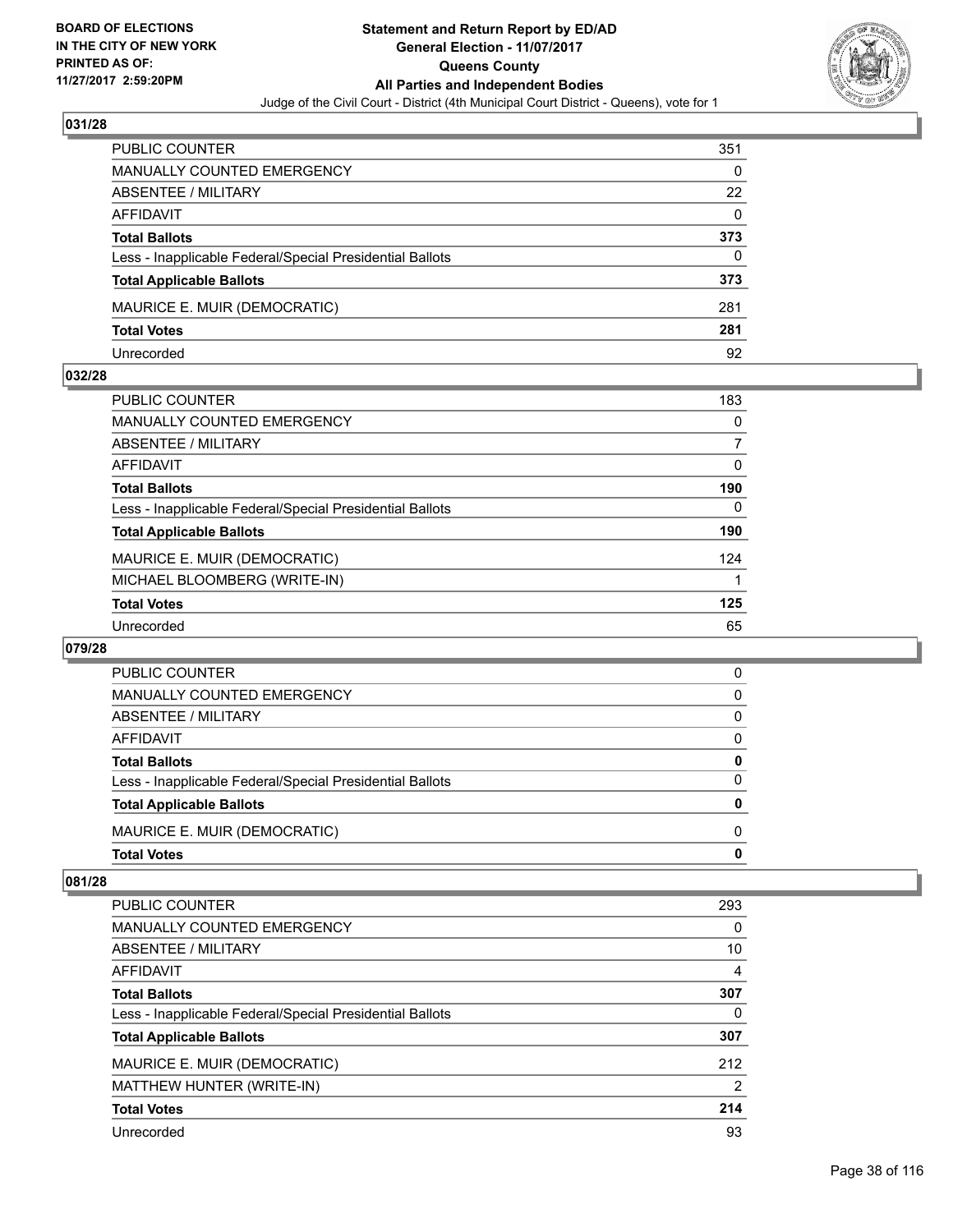

| <b>PUBLIC COUNTER</b>                                    | 185 |
|----------------------------------------------------------|-----|
| <b>MANUALLY COUNTED EMERGENCY</b>                        | 0   |
| <b>ABSENTEE / MILITARY</b>                               | 2   |
| AFFIDAVIT                                                | 4   |
| <b>Total Ballots</b>                                     | 191 |
| Less - Inapplicable Federal/Special Presidential Ballots | 0   |
| <b>Total Applicable Ballots</b>                          | 191 |
| MAURICE E. MUIR (DEMOCRATIC)                             | 159 |
| <b>Total Votes</b>                                       | 159 |
| Unrecorded                                               | 32  |

#### **002/29**

| PUBLIC COUNTER                                           | 247 |
|----------------------------------------------------------|-----|
| <b>MANUALLY COUNTED EMERGENCY</b>                        | 0   |
| <b>ABSENTEE / MILITARY</b>                               | 4   |
| <b>AFFIDAVIT</b>                                         | 4   |
| <b>Total Ballots</b>                                     | 255 |
| Less - Inapplicable Federal/Special Presidential Ballots | 0   |
| <b>Total Applicable Ballots</b>                          | 255 |
| MAURICE E. MUIR (DEMOCRATIC)                             | 206 |
| <b>Total Votes</b>                                       | 206 |
| Unrecorded                                               | 49  |

# **003/29**

| <b>PUBLIC COUNTER</b>                                    | 223 |
|----------------------------------------------------------|-----|
| MANUALLY COUNTED EMERGENCY                               | 0   |
| ABSENTEE / MILITARY                                      |     |
| AFFIDAVIT                                                | 4   |
| <b>Total Ballots</b>                                     | 228 |
| Less - Inapplicable Federal/Special Presidential Ballots | 0   |
| <b>Total Applicable Ballots</b>                          | 228 |
| MAURICE E. MUIR (DEMOCRATIC)                             | 180 |
| <b>Total Votes</b>                                       | 180 |
| Unrecorded                                               | 48  |

| <b>PUBLIC COUNTER</b>                                    | 85 |
|----------------------------------------------------------|----|
| MANUALLY COUNTED EMERGENCY                               | 0  |
| <b>ABSENTEE / MILITARY</b>                               | 3  |
| AFFIDAVIT                                                |    |
| <b>Total Ballots</b>                                     | 89 |
| Less - Inapplicable Federal/Special Presidential Ballots | 0  |
| <b>Total Applicable Ballots</b>                          | 89 |
| MAURICE E. MUIR (DEMOCRATIC)                             | 74 |
| <b>Total Votes</b>                                       | 74 |
| Unrecorded                                               | 15 |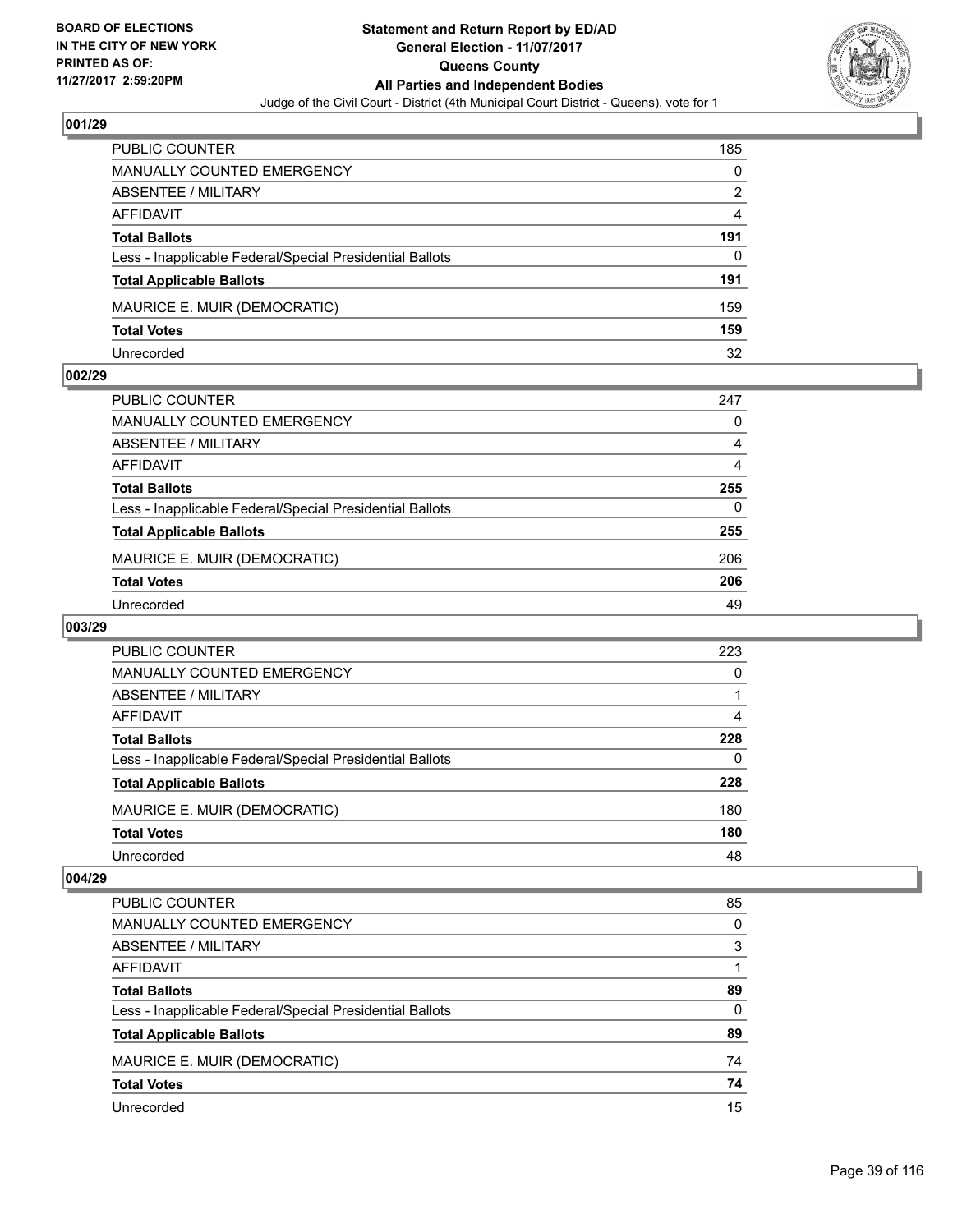

| <b>PUBLIC COUNTER</b>                                    | 76 |
|----------------------------------------------------------|----|
| MANUALLY COUNTED EMERGENCY                               | 0  |
| ABSENTEE / MILITARY                                      |    |
| AFFIDAVIT                                                |    |
| <b>Total Ballots</b>                                     | 78 |
| Less - Inapplicable Federal/Special Presidential Ballots | 0  |
| <b>Total Applicable Ballots</b>                          | 78 |
| MAURICE E. MUIR (DEMOCRATIC)                             | 62 |
| <b>Total Votes</b>                                       | 62 |
| Unrecorded                                               | 16 |

#### **006/29**

| PUBLIC COUNTER                                           | 226 |
|----------------------------------------------------------|-----|
| <b>MANUALLY COUNTED EMERGENCY</b>                        | 0   |
| ABSENTEE / MILITARY                                      | 12  |
| AFFIDAVIT                                                | 0   |
| <b>Total Ballots</b>                                     | 238 |
| Less - Inapplicable Federal/Special Presidential Ballots | 0   |
| <b>Total Applicable Ballots</b>                          | 238 |
| MAURICE E. MUIR (DEMOCRATIC)                             | 202 |
| <b>Total Votes</b>                                       | 202 |
| Unrecorded                                               | 36  |
|                                                          |     |

# **007/29**

| PUBLIC COUNTER                                           | 22 |
|----------------------------------------------------------|----|
| <b>MANUALLY COUNTED EMERGENCY</b>                        | 0  |
| ABSENTEE / MILITARY                                      |    |
| AFFIDAVIT                                                | 0  |
| <b>Total Ballots</b>                                     | 23 |
| Less - Inapplicable Federal/Special Presidential Ballots | 0  |
| <b>Total Applicable Ballots</b>                          | 23 |
| MAURICE E. MUIR (DEMOCRATIC)                             | 17 |
| <b>Total Votes</b>                                       | 17 |
| Unrecorded                                               | 6  |

| PUBLIC COUNTER                                           | 86  |
|----------------------------------------------------------|-----|
| <b>MANUALLY COUNTED EMERGENCY</b>                        | 0   |
| ABSENTEE / MILITARY                                      | 49  |
| AFFIDAVIT                                                | 0   |
| <b>Total Ballots</b>                                     | 135 |
| Less - Inapplicable Federal/Special Presidential Ballots | 0   |
| <b>Total Applicable Ballots</b>                          | 135 |
| MAURICE E. MUIR (DEMOCRATIC)                             | 95  |
| <b>Total Votes</b>                                       | 95  |
| Unrecorded                                               | 40  |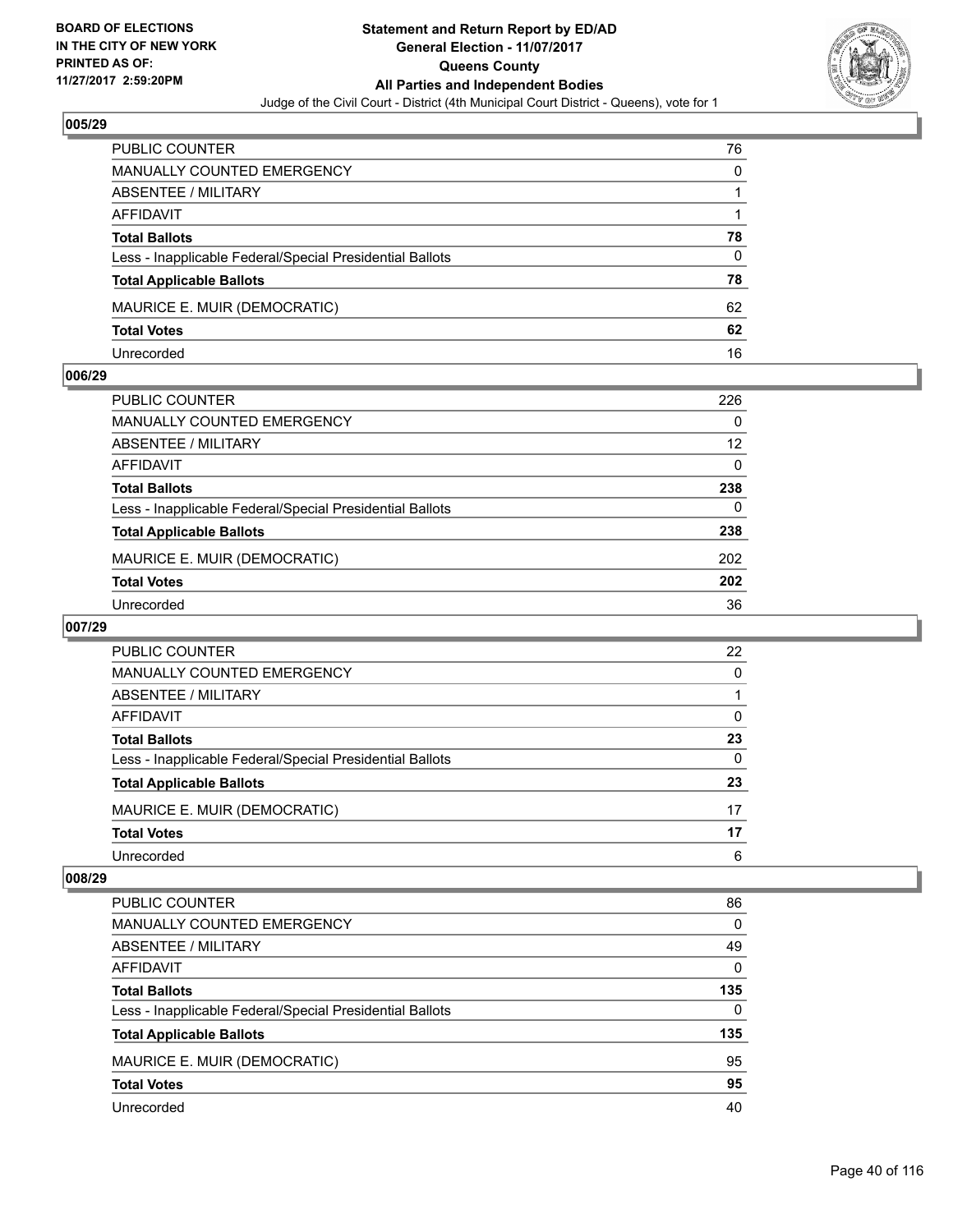

| <b>PUBLIC COUNTER</b>                                    | 164 |
|----------------------------------------------------------|-----|
| MANUALLY COUNTED EMERGENCY                               | 0   |
| ABSENTEE / MILITARY                                      |     |
| AFFIDAVIT                                                |     |
| <b>Total Ballots</b>                                     | 166 |
| Less - Inapplicable Federal/Special Presidential Ballots | 0   |
| <b>Total Applicable Ballots</b>                          | 166 |
| MAURICE E. MUIR (DEMOCRATIC)                             | 143 |
| <b>Total Votes</b>                                       | 143 |
| Unrecorded                                               | 23  |

#### **010/29**

| PUBLIC COUNTER                                           | 162      |
|----------------------------------------------------------|----------|
| <b>MANUALLY COUNTED EMERGENCY</b>                        | 0        |
| ABSENTEE / MILITARY                                      |          |
| AFFIDAVIT                                                |          |
| <b>Total Ballots</b>                                     | 164      |
| Less - Inapplicable Federal/Special Presidential Ballots | $\Omega$ |
| <b>Total Applicable Ballots</b>                          | 164      |
| MAURICE E. MUIR (DEMOCRATIC)                             | 127      |
| <b>Total Votes</b>                                       | 127      |
| Unrecorded                                               | 37       |
|                                                          |          |

| <b>PUBLIC COUNTER</b>                                    | 128 |
|----------------------------------------------------------|-----|
| <b>MANUALLY COUNTED EMERGENCY</b>                        | 0   |
| <b>ABSENTEE / MILITARY</b>                               |     |
| <b>AFFIDAVIT</b>                                         | 0   |
| <b>Total Ballots</b>                                     | 129 |
| Less - Inapplicable Federal/Special Presidential Ballots | 0   |
| <b>Total Applicable Ballots</b>                          | 129 |
| MAURICE E. MUIR (DEMOCRATIC)                             | 96  |
| ROMANE ORLANDO ROBB (WRITE-IN)                           |     |
| SHOEMIK PODDER (WRITE-IN)                                |     |
| <b>Total Votes</b>                                       | 98  |
| Unrecorded                                               | 31  |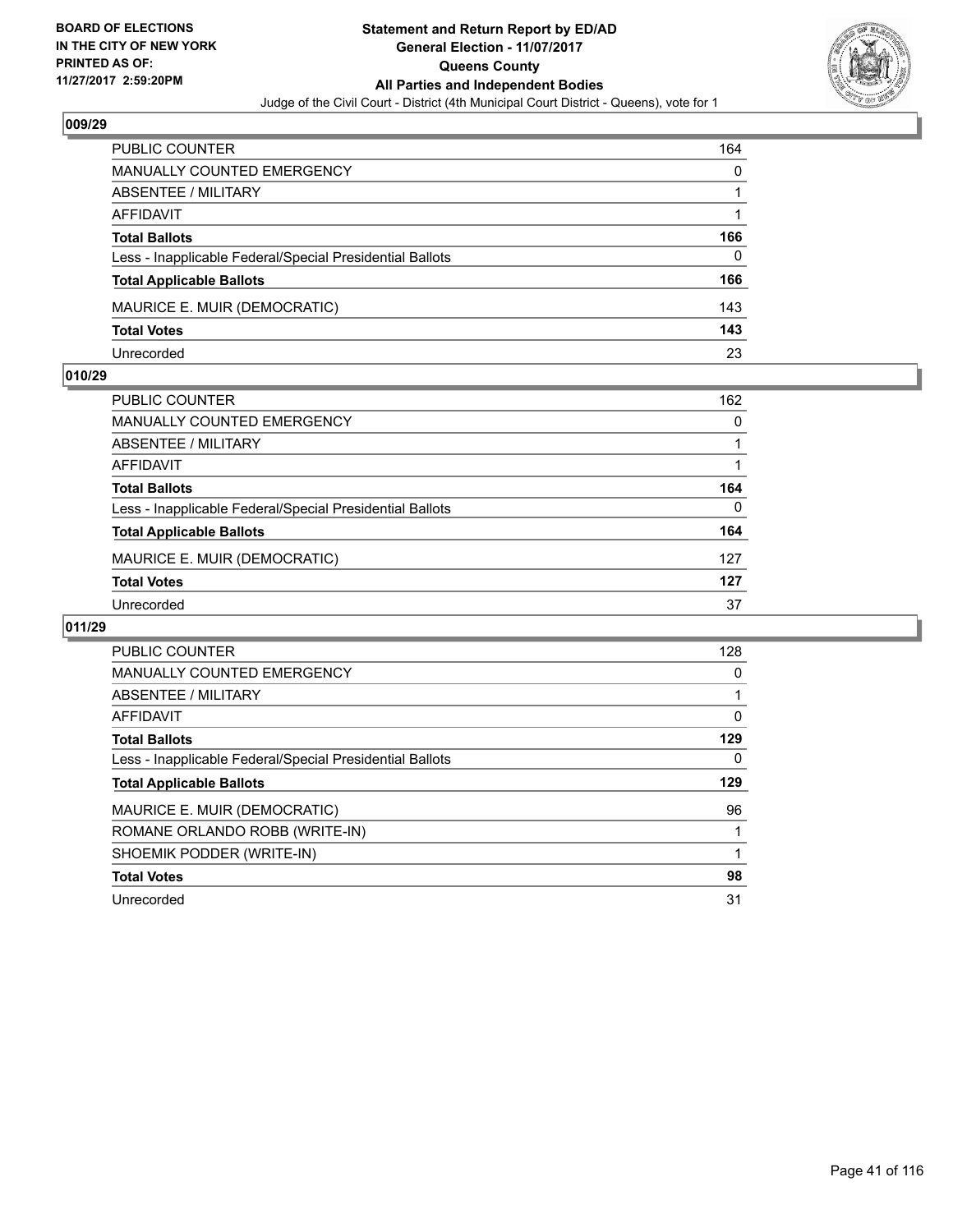

| <b>PUBLIC COUNTER</b>                                    | 222 |
|----------------------------------------------------------|-----|
| <b>MANUALLY COUNTED EMERGENCY</b>                        | 0   |
| ABSENTEE / MILITARY                                      | 13  |
| <b>AFFIDAVIT</b>                                         |     |
| <b>Total Ballots</b>                                     | 236 |
| Less - Inapplicable Federal/Special Presidential Ballots | 0   |
| <b>Total Applicable Ballots</b>                          | 236 |
| MAURICE E. MUIR (DEMOCRATIC)                             | 182 |
| CHANTELLE JOHNSON (WRITE-IN)                             |     |
| <b>Total Votes</b>                                       | 183 |
| Unrecorded                                               | 53  |

### **013/29**

| <b>PUBLIC COUNTER</b>                                    | 119 |
|----------------------------------------------------------|-----|
| MANUALLY COUNTED EMERGENCY                               | 0   |
| ABSENTEE / MILITARY                                      | 3   |
| AFFIDAVIT                                                | 2   |
| <b>Total Ballots</b>                                     | 124 |
| Less - Inapplicable Federal/Special Presidential Ballots | 0   |
| <b>Total Applicable Ballots</b>                          | 124 |
| MAURICE E. MUIR (DEMOCRATIC)                             | 103 |
| <b>Total Votes</b>                                       | 103 |
| Unrecorded                                               | 21  |

| <b>PUBLIC COUNTER</b>                                    | 186 |
|----------------------------------------------------------|-----|
| <b>MANUALLY COUNTED EMERGENCY</b>                        | 0   |
| ABSENTEE / MILITARY                                      |     |
| AFFIDAVIT                                                | 4   |
| <b>Total Ballots</b>                                     | 191 |
| Less - Inapplicable Federal/Special Presidential Ballots | 0   |
| <b>Total Applicable Ballots</b>                          | 191 |
| MAURICE E. MUIR (DEMOCRATIC)                             | 160 |
| <b>KEVIN GREEN (WRITE-IN)</b>                            |     |
| <b>Total Votes</b>                                       | 161 |
| Unrecorded                                               | 30  |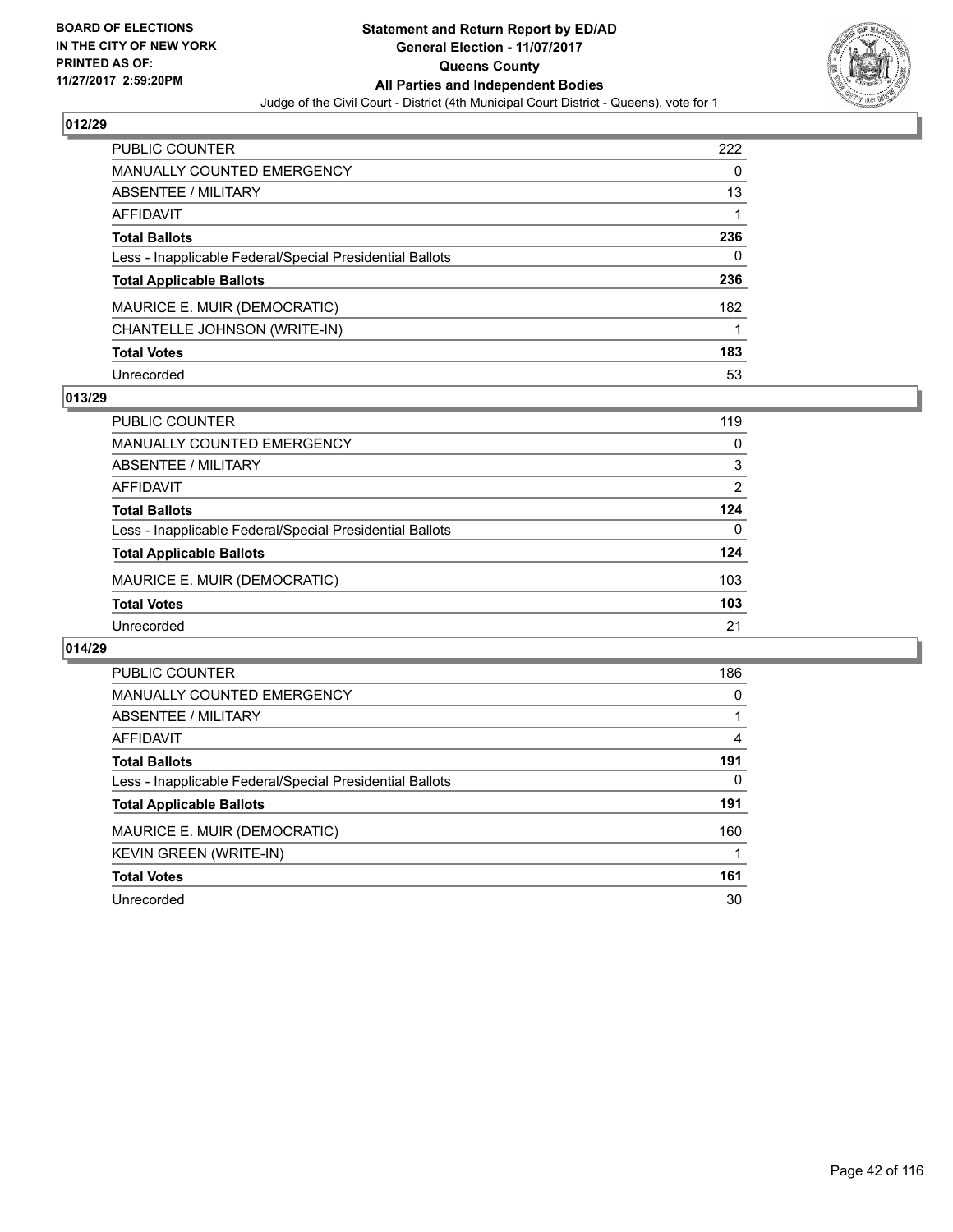

| <b>PUBLIC COUNTER</b>                                    | 208 |
|----------------------------------------------------------|-----|
| <b>MANUALLY COUNTED EMERGENCY</b>                        | 0   |
| ABSENTEE / MILITARY                                      | 3   |
| <b>AFFIDAVIT</b>                                         |     |
| <b>Total Ballots</b>                                     | 212 |
| Less - Inapplicable Federal/Special Presidential Ballots | 0   |
| <b>Total Applicable Ballots</b>                          | 212 |
| MAURICE E. MUIR (DEMOCRATIC)                             | 183 |
| UNATTRIBUTABLE WRITE-IN (WRITE-IN)                       |     |
| <b>Total Votes</b>                                       | 184 |
| Unrecorded                                               | 28  |

### **016/29**

| <b>PUBLIC COUNTER</b>                                    | 145 |
|----------------------------------------------------------|-----|
| MANUALLY COUNTED EMERGENCY                               | 0   |
| ABSENTEE / MILITARY                                      | 12  |
| AFFIDAVIT                                                |     |
| <b>Total Ballots</b>                                     | 158 |
| Less - Inapplicable Federal/Special Presidential Ballots | 0   |
| <b>Total Applicable Ballots</b>                          | 158 |
| MAURICE E. MUIR (DEMOCRATIC)                             | 125 |
| <b>Total Votes</b>                                       | 125 |
| Unrecorded                                               | 33  |

#### **017/29**

| <b>PUBLIC COUNTER</b>                                    | 191 |
|----------------------------------------------------------|-----|
| <b>MANUALLY COUNTED EMERGENCY</b>                        | 0   |
| ABSENTEE / MILITARY                                      | 4   |
| AFFIDAVIT                                                | 2   |
| <b>Total Ballots</b>                                     | 197 |
| Less - Inapplicable Federal/Special Presidential Ballots | 0   |
| <b>Total Applicable Ballots</b>                          | 197 |
| MAURICE E. MUIR (DEMOCRATIC)                             | 137 |
| <b>Total Votes</b>                                       | 137 |
| Unrecorded                                               | 60  |

| <b>PUBLIC COUNTER</b>                                    | 136 |
|----------------------------------------------------------|-----|
| <b>MANUALLY COUNTED EMERGENCY</b>                        | 0   |
| <b>ABSENTEE / MILITARY</b>                               | 7   |
| AFFIDAVIT                                                | 3   |
| <b>Total Ballots</b>                                     | 146 |
| Less - Inapplicable Federal/Special Presidential Ballots | 0   |
| <b>Total Applicable Ballots</b>                          | 146 |
| MAURICE E. MUIR (DEMOCRATIC)                             | 125 |
| UNATTRIBUTABLE WRITE-IN (WRITE-IN)                       |     |
| <b>Total Votes</b>                                       | 126 |
| Unrecorded                                               | 20  |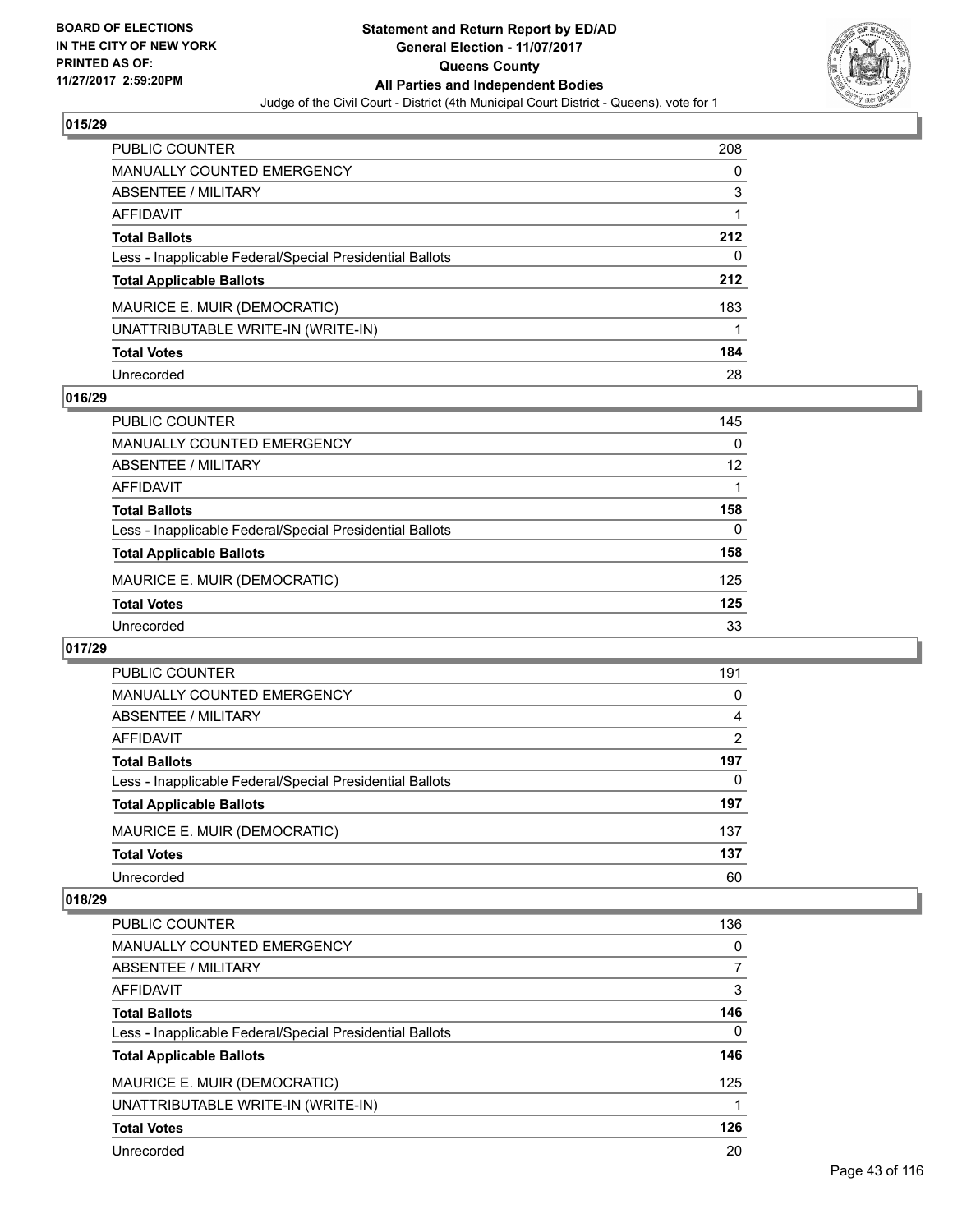

| <b>PUBLIC COUNTER</b>                                    | 142 |
|----------------------------------------------------------|-----|
| <b>MANUALLY COUNTED EMERGENCY</b>                        | 0   |
| <b>ABSENTEE / MILITARY</b>                               | 3   |
| <b>AFFIDAVIT</b>                                         | 6   |
| <b>Total Ballots</b>                                     | 151 |
| Less - Inapplicable Federal/Special Presidential Ballots | 0   |
| <b>Total Applicable Ballots</b>                          | 151 |
| MAURICE E. MUIR (DEMOCRATIC)                             | 129 |
| UNATTRIBUTABLE WRITE-IN (WRITE-IN)                       |     |
| <b>Total Votes</b>                                       | 130 |
| Unrecorded                                               | 21  |

#### **020/29**

| <b>PUBLIC COUNTER</b>                                    | 194      |
|----------------------------------------------------------|----------|
| MANUALLY COUNTED EMERGENCY                               | 0        |
| ABSENTEE / MILITARY                                      | 4        |
| AFFIDAVIT                                                |          |
| <b>Total Ballots</b>                                     | 199      |
| Less - Inapplicable Federal/Special Presidential Ballots | $\Omega$ |
| <b>Total Applicable Ballots</b>                          | 199      |
| MAURICE E. MUIR (DEMOCRATIC)                             | 168      |
| <b>Total Votes</b>                                       | 168      |
| Unrecorded                                               | 31       |

| PUBLIC COUNTER                                           | 229 |
|----------------------------------------------------------|-----|
| <b>MANUALLY COUNTED EMERGENCY</b>                        | 0   |
| ABSENTEE / MILITARY                                      | 3   |
| AFFIDAVIT                                                | 0   |
| <b>Total Ballots</b>                                     | 232 |
| Less - Inapplicable Federal/Special Presidential Ballots | 0   |
| <b>Total Applicable Ballots</b>                          | 232 |
| MAURICE E. MUIR (DEMOCRATIC)                             | 194 |
| <b>Total Votes</b>                                       | 194 |
| Unrecorded                                               | 38  |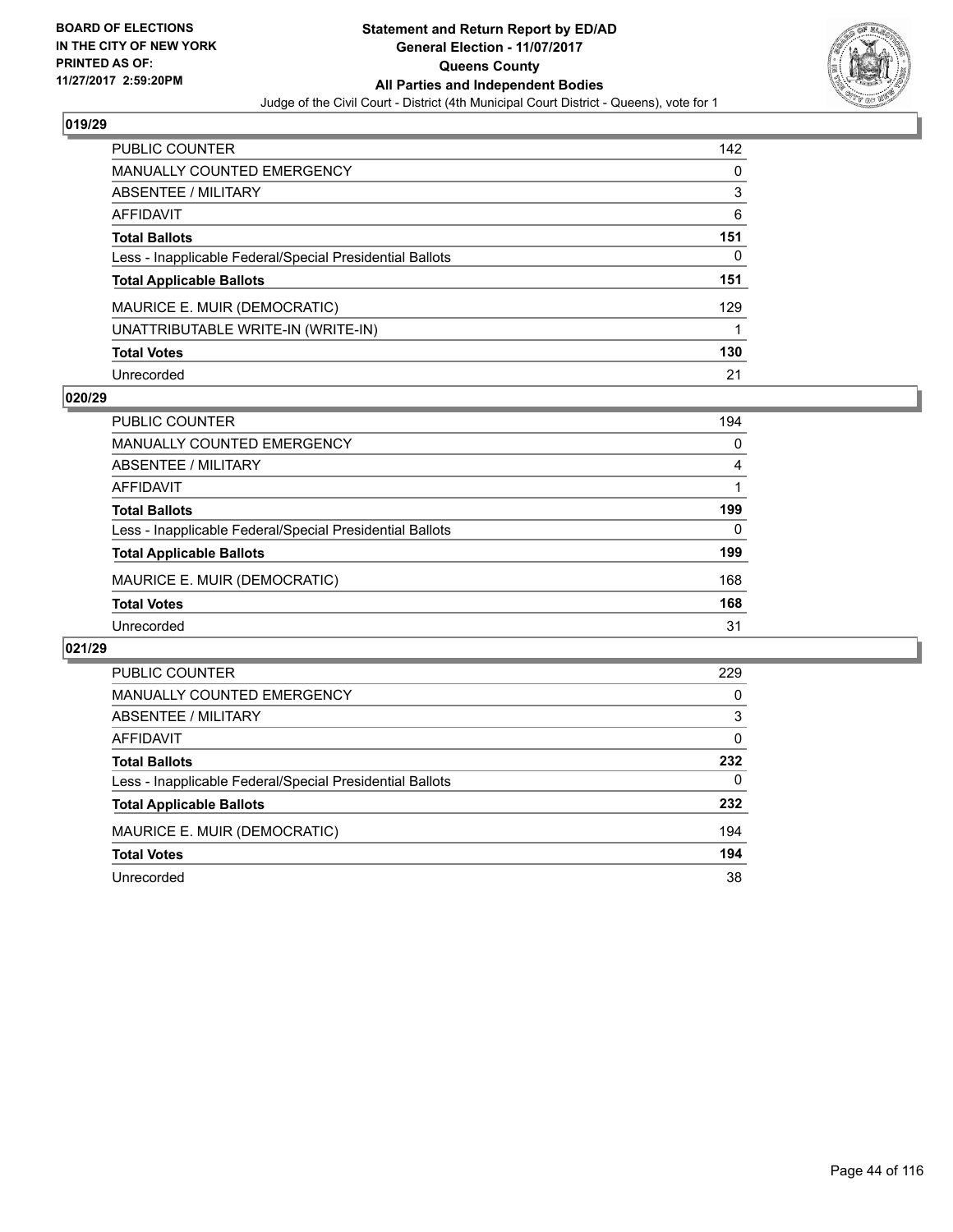

| <b>PUBLIC COUNTER</b>                                    | 240 |
|----------------------------------------------------------|-----|
| <b>MANUALLY COUNTED EMERGENCY</b>                        | 0   |
| ABSENTEE / MILITARY                                      | 7   |
| AFFIDAVIT                                                | 0   |
| <b>Total Ballots</b>                                     | 247 |
| Less - Inapplicable Federal/Special Presidential Ballots | 0   |
| <b>Total Applicable Ballots</b>                          | 247 |
| MAURICE E. MUIR (DEMOCRATIC)                             | 208 |
| <b>JUDGE JUDY (WRITE-IN)</b>                             |     |
| UNATTRIBUTABLE WRITE-IN (WRITE-IN)                       |     |
| <b>Total Votes</b>                                       | 210 |
| Unrecorded                                               | 37  |

### **023/29**

| <b>PUBLIC COUNTER</b>                                    | 328 |
|----------------------------------------------------------|-----|
| MANUALLY COUNTED EMERGENCY                               | 0   |
| ABSENTEE / MILITARY                                      | 9   |
| AFFIDAVIT                                                | 4   |
| <b>Total Ballots</b>                                     | 341 |
| Less - Inapplicable Federal/Special Presidential Ballots | 0   |
| <b>Total Applicable Ballots</b>                          | 341 |
| MAURICE E. MUIR (DEMOCRATIC)                             | 295 |
| <b>Total Votes</b>                                       | 295 |
| Unrecorded                                               | 46  |

#### **024/29**

| <b>PUBLIC COUNTER</b>                                    | 374 |
|----------------------------------------------------------|-----|
| MANUALLY COUNTED EMERGENCY                               | 0   |
| ABSENTEE / MILITARY                                      | 6   |
| AFFIDAVIT                                                | 0   |
| <b>Total Ballots</b>                                     | 380 |
| Less - Inapplicable Federal/Special Presidential Ballots | 0   |
| <b>Total Applicable Ballots</b>                          | 380 |
| MAURICE E. MUIR (DEMOCRATIC)                             | 333 |
| <b>Total Votes</b>                                       | 333 |
| Unrecorded                                               | 47  |

| <b>PUBLIC COUNTER</b>                                    | 350 |
|----------------------------------------------------------|-----|
| MANUALLY COUNTED EMERGENCY                               | 0   |
| ABSENTEE / MILITARY                                      | 9   |
| AFFIDAVIT                                                |     |
| <b>Total Ballots</b>                                     | 360 |
| Less - Inapplicable Federal/Special Presidential Ballots | 0   |
| <b>Total Applicable Ballots</b>                          | 360 |
| MAURICE E. MUIR (DEMOCRATIC)                             | 308 |
| <b>Total Votes</b>                                       | 308 |
| Unrecorded                                               | 52  |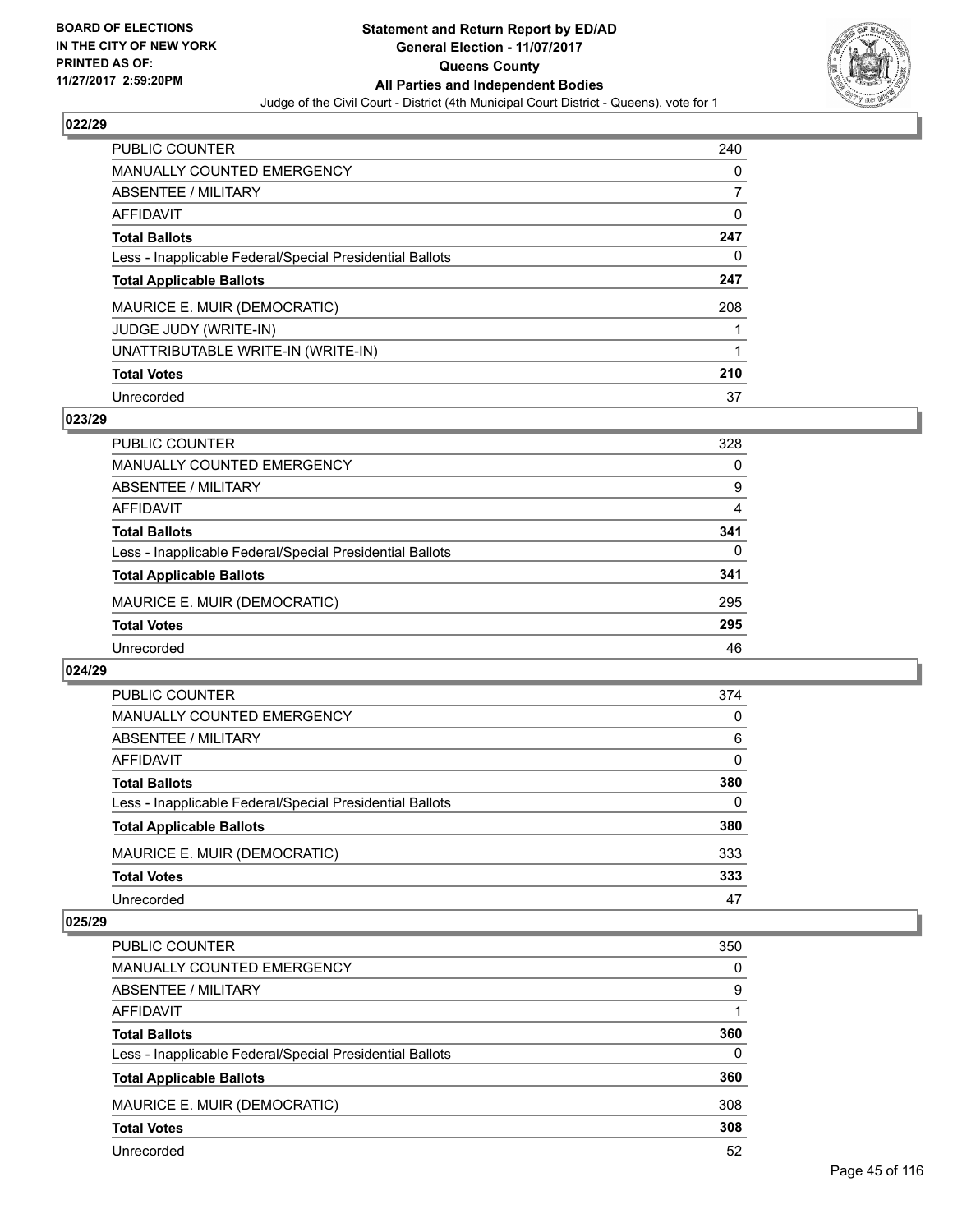

| PUBLIC COUNTER                                           | 351 |
|----------------------------------------------------------|-----|
| <b>MANUALLY COUNTED EMERGENCY</b>                        | 0   |
| ABSENTEE / MILITARY                                      | 36  |
| AFFIDAVIT                                                |     |
| <b>Total Ballots</b>                                     | 388 |
| Less - Inapplicable Federal/Special Presidential Ballots | 0   |
| <b>Total Applicable Ballots</b>                          | 388 |
| MAURICE E. MUIR (DEMOCRATIC)                             | 348 |
| <b>Total Votes</b>                                       | 348 |
| Unrecorded                                               | 40  |

#### **027/29**

| <b>PUBLIC COUNTER</b>                                    | 256            |
|----------------------------------------------------------|----------------|
| <b>MANUALLY COUNTED EMERGENCY</b>                        | 0              |
| ABSENTEE / MILITARY                                      | 10             |
| AFFIDAVIT                                                |                |
| <b>Total Ballots</b>                                     | 267            |
| Less - Inapplicable Federal/Special Presidential Ballots | 0              |
| <b>Total Applicable Ballots</b>                          | 267            |
| MAURICE E. MUIR (DEMOCRATIC)                             | 234            |
| UNATTRIBUTABLE WRITE-IN (WRITE-IN)                       | $\overline{2}$ |
| <b>Total Votes</b>                                       | 236            |
| Unrecorded                                               | 31             |
|                                                          |                |

#### **028/29**

| PUBLIC COUNTER                                           | 309 |
|----------------------------------------------------------|-----|
| <b>MANUALLY COUNTED EMERGENCY</b>                        | 0   |
| <b>ABSENTEE / MILITARY</b>                               | 5   |
| AFFIDAVIT                                                | 3   |
| <b>Total Ballots</b>                                     | 317 |
| Less - Inapplicable Federal/Special Presidential Ballots | 0   |
| <b>Total Applicable Ballots</b>                          | 317 |
| MAURICE E. MUIR (DEMOCRATIC)                             | 274 |
| <b>Total Votes</b>                                       | 274 |
| Unrecorded                                               | 43  |

| <b>PUBLIC COUNTER</b>                                    | 316 |
|----------------------------------------------------------|-----|
| MANUALLY COUNTED EMERGENCY                               | 0   |
| ABSENTEE / MILITARY                                      |     |
| AFFIDAVIT                                                | 5   |
| <b>Total Ballots</b>                                     | 322 |
| Less - Inapplicable Federal/Special Presidential Ballots | 0   |
| <b>Total Applicable Ballots</b>                          | 322 |
| MAURICE E. MUIR (DEMOCRATIC)                             | 276 |
| DWIGHT HOWARD (WRITE-IN)                                 |     |
| <b>Total Votes</b>                                       | 277 |
| Unrecorded                                               | 45  |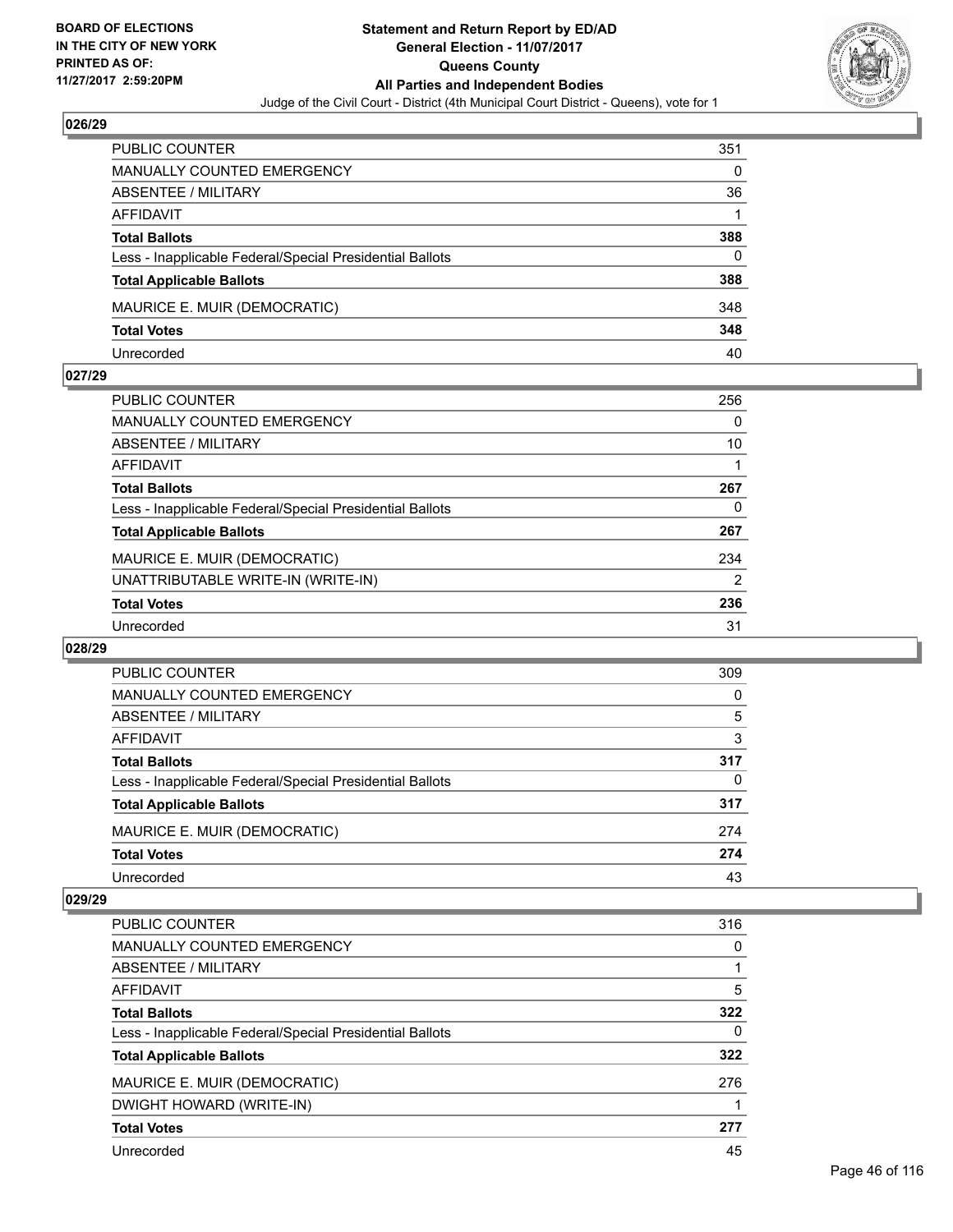

| <b>PUBLIC COUNTER</b>                                    | 316 |
|----------------------------------------------------------|-----|
| <b>MANUALLY COUNTED EMERGENCY</b>                        | 0   |
| ABSENTEE / MILITARY                                      | 6   |
| AFFIDAVIT                                                |     |
| <b>Total Ballots</b>                                     | 323 |
| Less - Inapplicable Federal/Special Presidential Ballots | 0   |
| <b>Total Applicable Ballots</b>                          | 323 |
| MAURICE E. MUIR (DEMOCRATIC)                             | 293 |
| <b>Total Votes</b>                                       | 293 |
| Unrecorded                                               | 30  |

#### **031/29**

| <b>PUBLIC COUNTER</b>                                    | 303            |
|----------------------------------------------------------|----------------|
| MANUALLY COUNTED EMERGENCY                               | 0              |
| ABSENTEE / MILITARY                                      | $\overline{2}$ |
| AFFIDAVIT                                                | 5              |
| <b>Total Ballots</b>                                     | 310            |
| Less - Inapplicable Federal/Special Presidential Ballots | 0              |
| <b>Total Applicable Ballots</b>                          | 310            |
| MAURICE E. MUIR (DEMOCRATIC)                             | 249            |
| <b>Total Votes</b>                                       | 249            |
| Unrecorded                                               | 61             |

# **032/29**

| <b>PUBLIC COUNTER</b>                                    | 302      |
|----------------------------------------------------------|----------|
| MANUALLY COUNTED EMERGENCY                               | $\Omega$ |
| ABSENTEE / MILITARY                                      | 14       |
| AFFIDAVIT                                                | 11       |
| <b>Total Ballots</b>                                     | 327      |
| Less - Inapplicable Federal/Special Presidential Ballots | 0        |
| <b>Total Applicable Ballots</b>                          | 327      |
| MAURICE E. MUIR (DEMOCRATIC)                             | 292      |
| <b>Total Votes</b>                                       | 292      |
| Unrecorded                                               | 35       |

| <b>PUBLIC COUNTER</b>                                    | 302 |
|----------------------------------------------------------|-----|
| <b>MANUALLY COUNTED EMERGENCY</b>                        | 0   |
| ABSENTEE / MILITARY                                      |     |
| AFFIDAVIT                                                | 3   |
| <b>Total Ballots</b>                                     | 312 |
| Less - Inapplicable Federal/Special Presidential Ballots | 0   |
| <b>Total Applicable Ballots</b>                          | 312 |
| MAURICE E. MUIR (DEMOCRATIC)                             | 272 |
| AARON JUDGE (WRITE-IN)                                   |     |
| <b>Total Votes</b>                                       | 273 |
| Unrecorded                                               | 39  |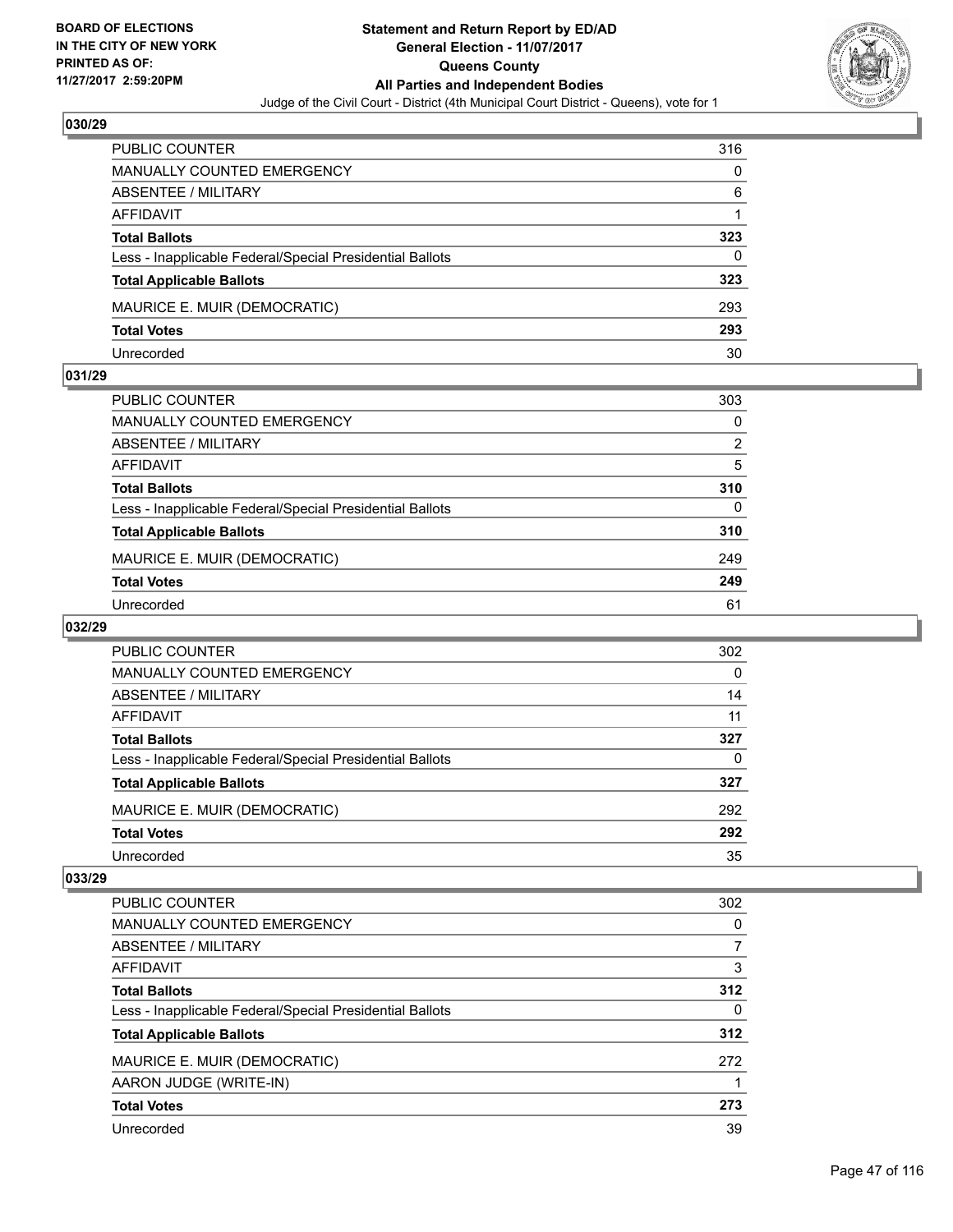

| <b>PUBLIC COUNTER</b>                                    | 319 |
|----------------------------------------------------------|-----|
| <b>MANUALLY COUNTED EMERGENCY</b>                        | 0   |
| ABSENTEE / MILITARY                                      |     |
| AFFIDAVIT                                                | 3   |
| <b>Total Ballots</b>                                     | 329 |
| Less - Inapplicable Federal/Special Presidential Ballots | 0   |
| <b>Total Applicable Ballots</b>                          | 329 |
| MAURICE E. MUIR (DEMOCRATIC)                             | 299 |
| <b>Total Votes</b>                                       | 299 |
| Unrecorded                                               | 30  |

#### **035/29**

| PUBLIC COUNTER                                           | 249      |
|----------------------------------------------------------|----------|
| <b>MANUALLY COUNTED EMERGENCY</b>                        | 0        |
| <b>ABSENTEE / MILITARY</b>                               | 0        |
| <b>AFFIDAVIT</b>                                         |          |
| <b>Total Ballots</b>                                     | 250      |
| Less - Inapplicable Federal/Special Presidential Ballots | $\Omega$ |
| <b>Total Applicable Ballots</b>                          | 250      |
| MAURICE E. MUIR (DEMOCRATIC)                             | 224      |
| <b>Total Votes</b>                                       | 224      |
| Unrecorded                                               | 26       |
|                                                          |          |

## **036/29**

| PUBLIC COUNTER                                           | 114 |
|----------------------------------------------------------|-----|
| MANUALLY COUNTED EMERGENCY                               | 0   |
| ABSENTEE / MILITARY                                      | 3   |
| AFFIDAVIT                                                | 2   |
| <b>Total Ballots</b>                                     | 119 |
| Less - Inapplicable Federal/Special Presidential Ballots | 0   |
| <b>Total Applicable Ballots</b>                          | 119 |
| MAURICE E. MUIR (DEMOCRATIC)                             | 98  |
| <b>Total Votes</b>                                       | 98  |
| Unrecorded                                               | 21  |

| <b>PUBLIC COUNTER</b>                                    | 134 |
|----------------------------------------------------------|-----|
| <b>MANUALLY COUNTED EMERGENCY</b>                        | 0   |
| <b>ABSENTEE / MILITARY</b>                               |     |
| AFFIDAVIT                                                |     |
| <b>Total Ballots</b>                                     | 136 |
| Less - Inapplicable Federal/Special Presidential Ballots | 0   |
| <b>Total Applicable Ballots</b>                          | 136 |
| MAURICE E. MUIR (DEMOCRATIC)                             | 107 |
| <b>Total Votes</b>                                       | 107 |
| Unrecorded                                               | 29  |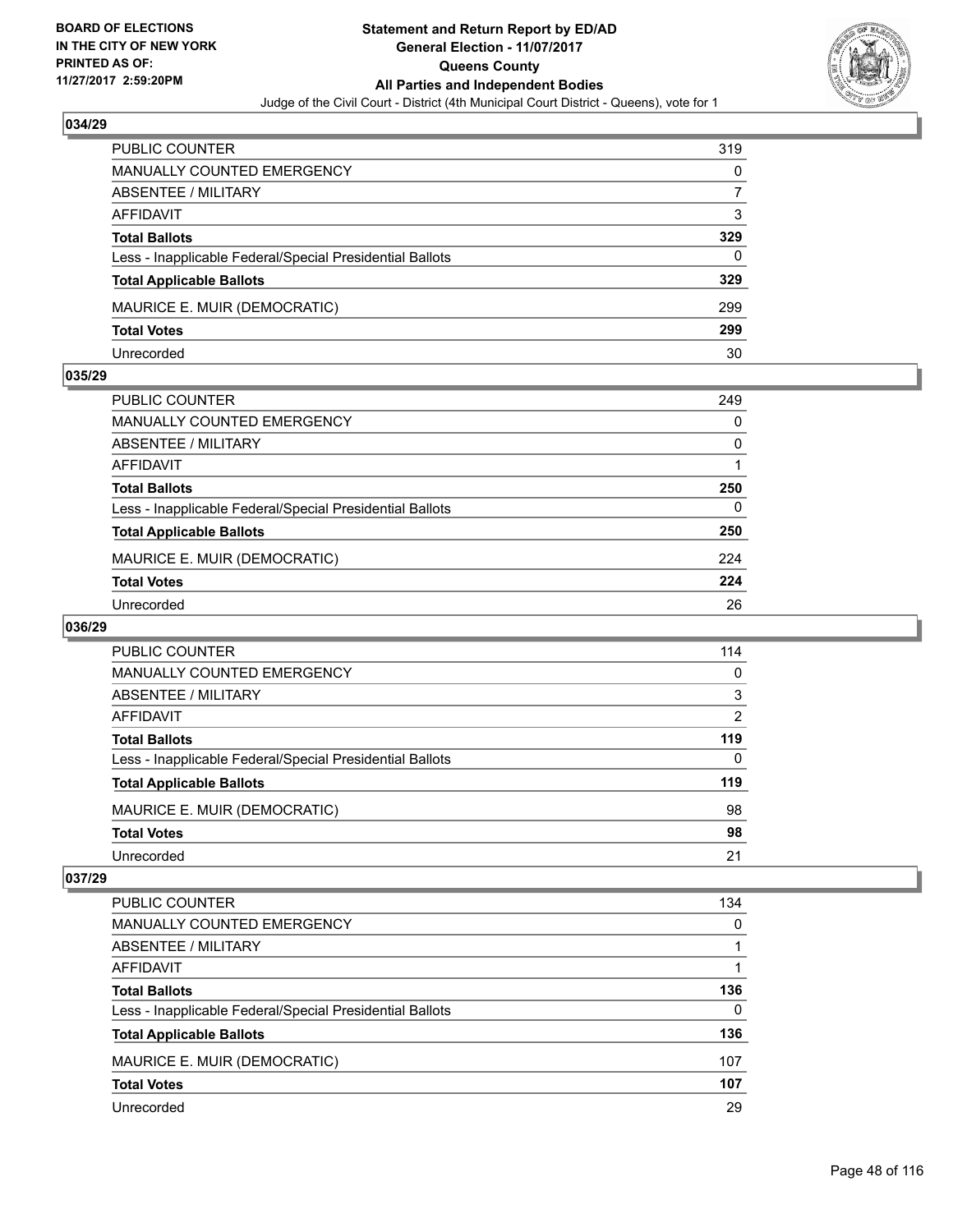

| <b>PUBLIC COUNTER</b>                                    | 163 |
|----------------------------------------------------------|-----|
| <b>MANUALLY COUNTED EMERGENCY</b>                        | 0   |
| <b>ABSENTEE / MILITARY</b>                               | 4   |
| <b>AFFIDAVIT</b>                                         | 0   |
| <b>Total Ballots</b>                                     | 167 |
| Less - Inapplicable Federal/Special Presidential Ballots | 0   |
| <b>Total Applicable Ballots</b>                          | 167 |
| MAURICE E. MUIR (DEMOCRATIC)                             | 123 |
| MICKEY MOUSE (WRITE-IN)                                  |     |
| <b>Total Votes</b>                                       | 124 |
| Unrecorded                                               | 43  |

### **039/29**

| <b>PUBLIC COUNTER</b>                                    | 199 |
|----------------------------------------------------------|-----|
| MANUALLY COUNTED EMERGENCY                               | 0   |
| ABSENTEE / MILITARY                                      | 7   |
| AFFIDAVIT                                                | 0   |
| <b>Total Ballots</b>                                     | 206 |
| Less - Inapplicable Federal/Special Presidential Ballots | 0   |
| <b>Total Applicable Ballots</b>                          | 206 |
| MAURICE E. MUIR (DEMOCRATIC)                             | 160 |
| UNATTRIBUTABLE WRITE-IN (WRITE-IN)                       | 3   |
| <b>Total Votes</b>                                       | 163 |
| Unrecorded                                               | 43  |

| PUBLIC COUNTER                                           | 176      |
|----------------------------------------------------------|----------|
| <b>MANUALLY COUNTED EMERGENCY</b>                        | 0        |
| <b>ABSENTEE / MILITARY</b>                               | 4        |
| AFFIDAVIT                                                | 4        |
| <b>Total Ballots</b>                                     | 184      |
| Less - Inapplicable Federal/Special Presidential Ballots | $\Omega$ |
| <b>Total Applicable Ballots</b>                          | 184      |
| MAURICE E. MUIR (DEMOCRATIC)                             | 164      |
| <b>Total Votes</b>                                       | 164      |
| Unrecorded                                               | 20       |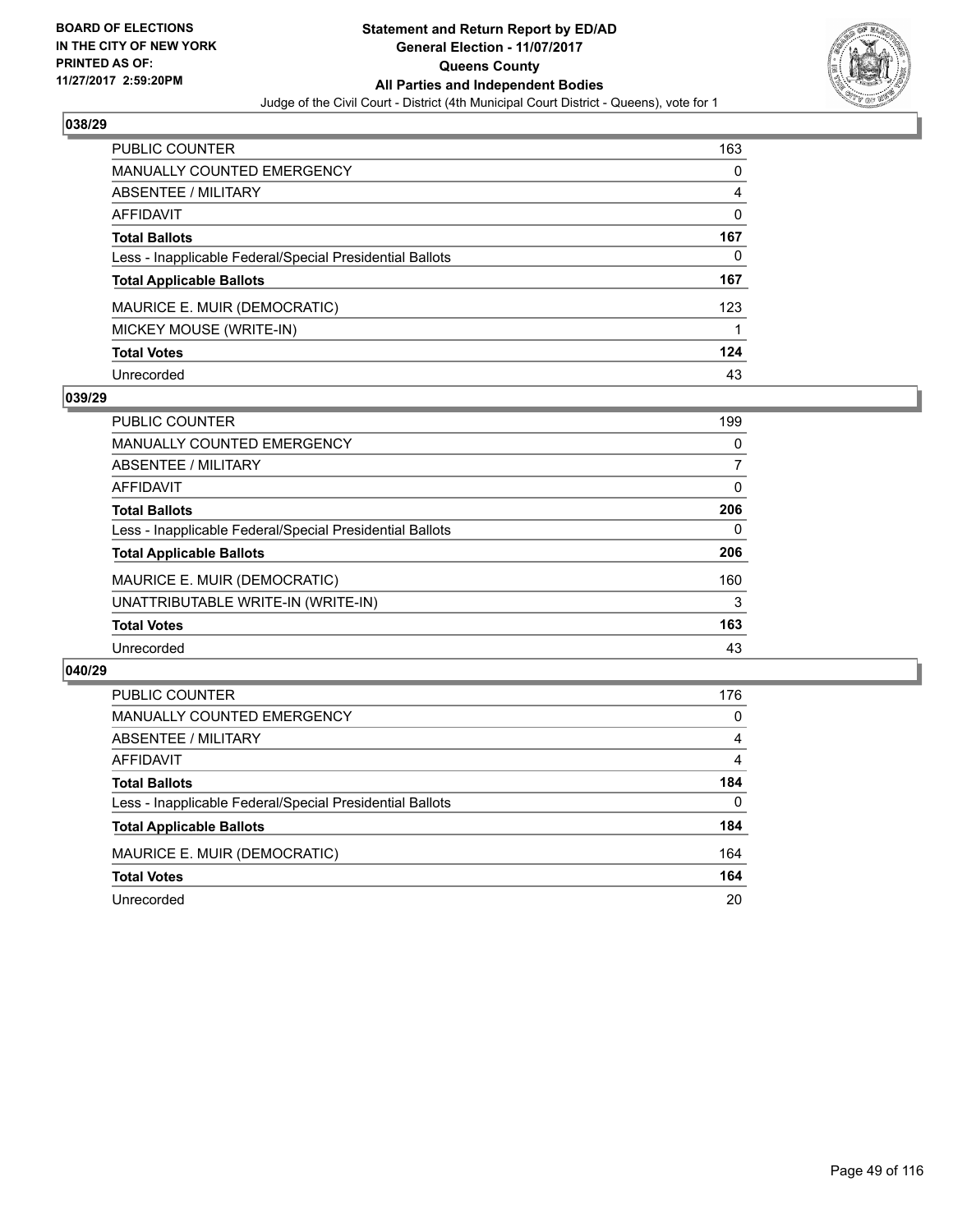

| <b>PUBLIC COUNTER</b>                                    | 220 |
|----------------------------------------------------------|-----|
| <b>MANUALLY COUNTED EMERGENCY</b>                        | 0   |
| ABSENTEE / MILITARY                                      | 0   |
| <b>AFFIDAVIT</b>                                         |     |
| <b>Total Ballots</b>                                     | 221 |
| Less - Inapplicable Federal/Special Presidential Ballots | 0   |
| <b>Total Applicable Ballots</b>                          | 221 |
| MAURICE E. MUIR (DEMOCRATIC)                             | 189 |
| JAINOOL RAMJOHN (WRITE-IN)                               |     |
| <b>Total Votes</b>                                       | 190 |
| Unrecorded                                               | 31  |

## **042/29**

| <b>PUBLIC COUNTER</b>                                    | 224 |
|----------------------------------------------------------|-----|
| MANUALLY COUNTED EMERGENCY                               | 0   |
| ABSENTEE / MILITARY                                      | 0   |
| AFFIDAVIT                                                | 4   |
| <b>Total Ballots</b>                                     | 228 |
| Less - Inapplicable Federal/Special Presidential Ballots | 0   |
| <b>Total Applicable Ballots</b>                          | 228 |
| MAURICE E. MUIR (DEMOCRATIC)                             | 197 |
| <b>Total Votes</b>                                       | 197 |
| Unrecorded                                               | 31  |

#### **043/29**

| PUBLIC COUNTER                                           | 209            |
|----------------------------------------------------------|----------------|
| <b>MANUALLY COUNTED EMERGENCY</b>                        | 0              |
| <b>ABSENTEE / MILITARY</b>                               | $\overline{2}$ |
| AFFIDAVIT                                                | 2              |
| <b>Total Ballots</b>                                     | 213            |
| Less - Inapplicable Federal/Special Presidential Ballots | 0              |
| <b>Total Applicable Ballots</b>                          | 213            |
| MAURICE E. MUIR (DEMOCRATIC)                             | 183            |
| <b>Total Votes</b>                                       | 183            |
| Unrecorded                                               | 30             |

| PUBLIC COUNTER                                           | 259            |
|----------------------------------------------------------|----------------|
| MANUALLY COUNTED EMERGENCY                               | 0              |
| ABSENTEE / MILITARY                                      | 2              |
| AFFIDAVIT                                                | $\overline{2}$ |
| <b>Total Ballots</b>                                     | 263            |
| Less - Inapplicable Federal/Special Presidential Ballots | 0              |
| <b>Total Applicable Ballots</b>                          | 263            |
| MAURICE E. MUIR (DEMOCRATIC)                             | 229            |
| <b>Total Votes</b>                                       | 229            |
| Unrecorded                                               | 34             |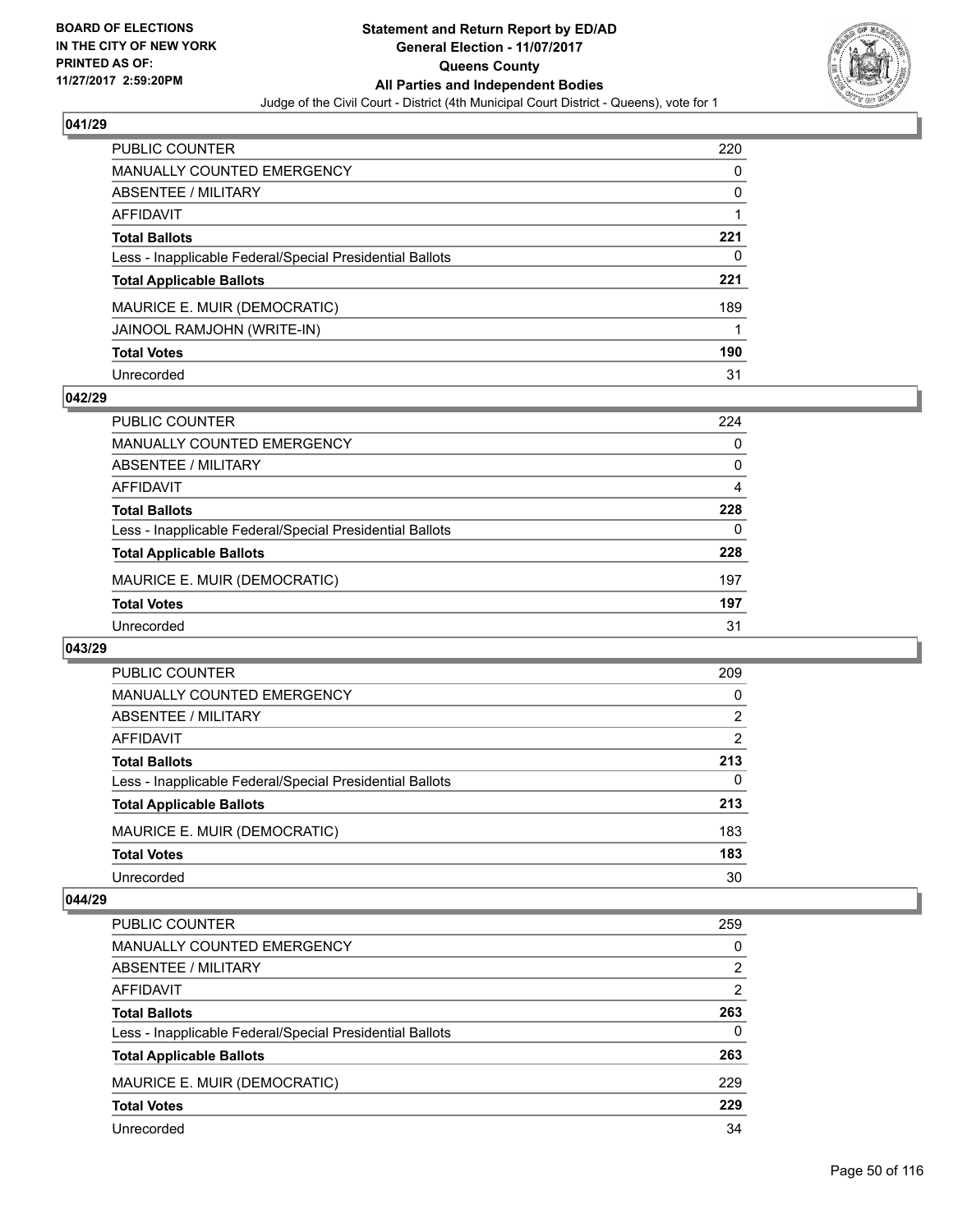

| <b>PUBLIC COUNTER</b>                                    | 288 |
|----------------------------------------------------------|-----|
| <b>MANUALLY COUNTED EMERGENCY</b>                        | 0   |
| <b>ABSENTEE / MILITARY</b>                               | 4   |
| AFFIDAVIT                                                | 2   |
| <b>Total Ballots</b>                                     | 294 |
| Less - Inapplicable Federal/Special Presidential Ballots | 0   |
| <b>Total Applicable Ballots</b>                          | 294 |
| MAURICE E. MUIR (DEMOCRATIC)                             | 252 |
| <b>Total Votes</b>                                       | 252 |
| Unrecorded                                               | 42  |

#### **046/29**

| PUBLIC COUNTER                                           | 173 |
|----------------------------------------------------------|-----|
| <b>MANUALLY COUNTED EMERGENCY</b>                        | 0   |
| ABSENTEE / MILITARY                                      | 2   |
| AFFIDAVIT                                                | 0   |
| <b>Total Ballots</b>                                     | 175 |
| Less - Inapplicable Federal/Special Presidential Ballots | 0   |
| <b>Total Applicable Ballots</b>                          | 175 |
| MAURICE E. MUIR (DEMOCRATIC)                             | 154 |
| <b>Total Votes</b>                                       | 154 |
| Unrecorded                                               | 21  |
|                                                          |     |

## **047/29**

| PUBLIC COUNTER                                           | 181 |
|----------------------------------------------------------|-----|
| <b>MANUALLY COUNTED EMERGENCY</b>                        | 0   |
| ABSENTEE / MILITARY                                      | 2   |
| AFFIDAVIT                                                | 3   |
| <b>Total Ballots</b>                                     | 186 |
| Less - Inapplicable Federal/Special Presidential Ballots | 0   |
| <b>Total Applicable Ballots</b>                          | 186 |
| MAURICE E. MUIR (DEMOCRATIC)                             | 169 |
| <b>Total Votes</b>                                       | 169 |
| Unrecorded                                               | 17  |

| <b>PUBLIC COUNTER</b>                                    | 232 |
|----------------------------------------------------------|-----|
| <b>MANUALLY COUNTED EMERGENCY</b>                        | 0   |
| <b>ABSENTEE / MILITARY</b>                               | 6   |
| AFFIDAVIT                                                | 0   |
| <b>Total Ballots</b>                                     | 238 |
| Less - Inapplicable Federal/Special Presidential Ballots | 0   |
| <b>Total Applicable Ballots</b>                          | 238 |
| MAURICE E. MUIR (DEMOCRATIC)                             | 216 |
| <b>Total Votes</b>                                       | 216 |
| Unrecorded                                               | 22  |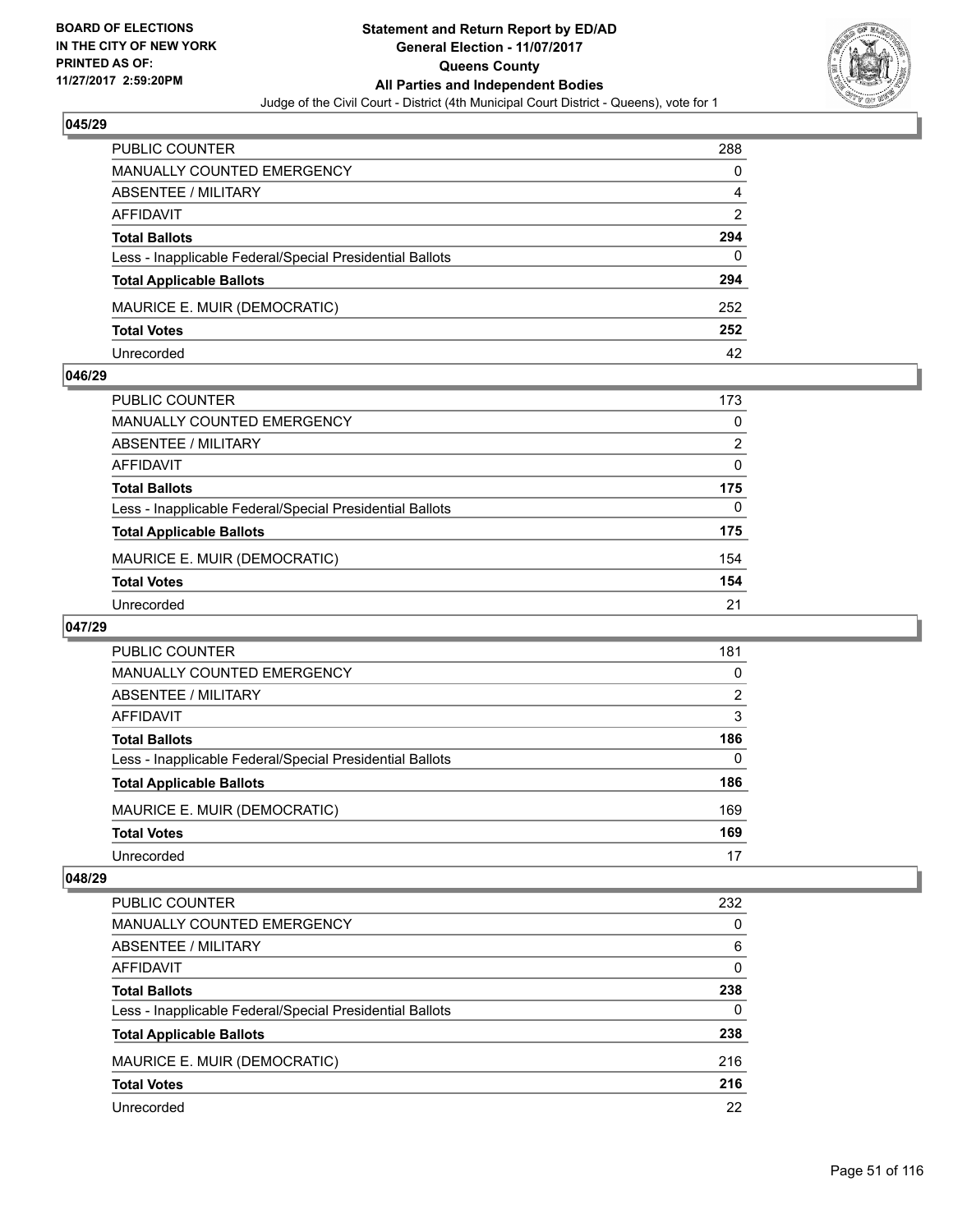

| <b>PUBLIC COUNTER</b>                                    | 222 |
|----------------------------------------------------------|-----|
| <b>MANUALLY COUNTED EMERGENCY</b>                        | 0   |
| ABSENTEE / MILITARY                                      | 3   |
| AFFIDAVIT                                                | 2   |
| <b>Total Ballots</b>                                     | 227 |
| Less - Inapplicable Federal/Special Presidential Ballots | 0   |
| <b>Total Applicable Ballots</b>                          | 227 |
| MAURICE E. MUIR (DEMOCRATIC)                             | 191 |
| LAMINITA SCHLOP (WRITE-IN)                               |     |
| UNATTRIBUTABLE WRITE-IN (WRITE-IN)                       |     |
| <b>Total Votes</b>                                       | 193 |
| Unrecorded                                               | 34  |

### **050/29**

| <b>PUBLIC COUNTER</b>                                    | 305      |
|----------------------------------------------------------|----------|
| <b>MANUALLY COUNTED EMERGENCY</b>                        | 0        |
| ABSENTEE / MILITARY                                      |          |
| AFFIDAVIT                                                | 2        |
| <b>Total Ballots</b>                                     | 308      |
| Less - Inapplicable Federal/Special Presidential Ballots | $\Omega$ |
| <b>Total Applicable Ballots</b>                          | 308      |
| MAURICE E. MUIR (DEMOCRATIC)                             | 273      |
| <b>Total Votes</b>                                       | 273      |
| Unrecorded                                               | 35       |

| <b>PUBLIC COUNTER</b>                                    | 312 |
|----------------------------------------------------------|-----|
| <b>MANUALLY COUNTED EMERGENCY</b>                        | 0   |
| ABSENTEE / MILITARY                                      | 4   |
| <b>AFFIDAVIT</b>                                         |     |
| <b>Total Ballots</b>                                     | 317 |
| Less - Inapplicable Federal/Special Presidential Ballots | 0   |
| <b>Total Applicable Ballots</b>                          | 317 |
| MAURICE E. MUIR (DEMOCRATIC)                             | 274 |
| TRICIA FRANKLIN (WRITE-IN)                               |     |
| <b>Total Votes</b>                                       | 275 |
| Unrecorded                                               | 42  |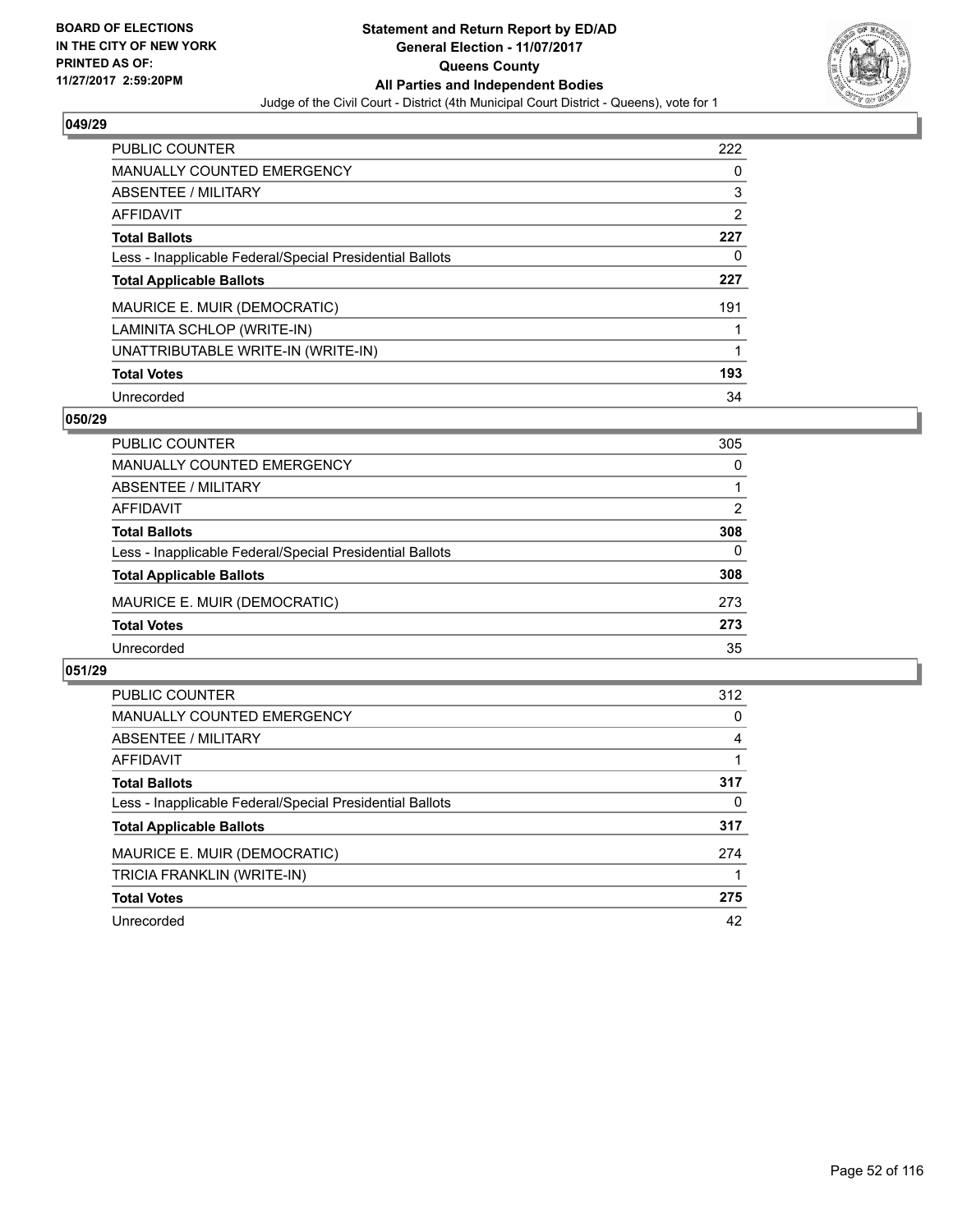

| PUBLIC COUNTER                                           | 318 |
|----------------------------------------------------------|-----|
| <b>MANUALLY COUNTED EMERGENCY</b>                        | 0   |
| ABSENTEE / MILITARY                                      | 9   |
| AFFIDAVIT                                                | 3   |
| <b>Total Ballots</b>                                     | 330 |
| Less - Inapplicable Federal/Special Presidential Ballots | 0   |
| <b>Total Applicable Ballots</b>                          | 330 |
| MAURICE E. MUIR (DEMOCRATIC)                             | 280 |
| MARY A. MORRELL (WRITE-IN)                               |     |
| <b>Total Votes</b>                                       | 281 |
| Unrecorded                                               | 49  |

## **053/29**

| <b>PUBLIC COUNTER</b>                                    | 248 |
|----------------------------------------------------------|-----|
| <b>MANUALLY COUNTED EMERGENCY</b>                        | 0   |
| ABSENTEE / MILITARY                                      | 3   |
| AFFIDAVIT                                                | 2   |
| <b>Total Ballots</b>                                     | 253 |
| Less - Inapplicable Federal/Special Presidential Ballots | 0   |
| <b>Total Applicable Ballots</b>                          | 253 |
| MAURICE E. MUIR (DEMOCRATIC)                             | 216 |
| DICK GREGORY (WRITE-IN)                                  |     |
| <b>Total Votes</b>                                       | 217 |
| Unrecorded                                               | 36  |

#### **054/29**

| <b>PUBLIC COUNTER</b>                                    | 296 |
|----------------------------------------------------------|-----|
| MANUALLY COUNTED EMERGENCY                               | 0   |
| ABSENTEE / MILITARY                                      | 8   |
| AFFIDAVIT                                                | 3   |
| <b>Total Ballots</b>                                     | 307 |
| Less - Inapplicable Federal/Special Presidential Ballots | 0   |
| <b>Total Applicable Ballots</b>                          | 307 |
| MAURICE E. MUIR (DEMOCRATIC)                             | 258 |
| <b>Total Votes</b>                                       | 258 |
| Unrecorded                                               | 49  |
|                                                          |     |

| <b>PUBLIC COUNTER</b>                                    | 296 |
|----------------------------------------------------------|-----|
| MANUALLY COUNTED EMERGENCY                               | 0   |
| ABSENTEE / MILITARY                                      | 11  |
| AFFIDAVIT                                                |     |
| <b>Total Ballots</b>                                     | 308 |
| Less - Inapplicable Federal/Special Presidential Ballots | 0   |
| <b>Total Applicable Ballots</b>                          | 308 |
| MAURICE E. MUIR (DEMOCRATIC)                             | 267 |
| <b>Total Votes</b>                                       | 267 |
| Unrecorded                                               | 41  |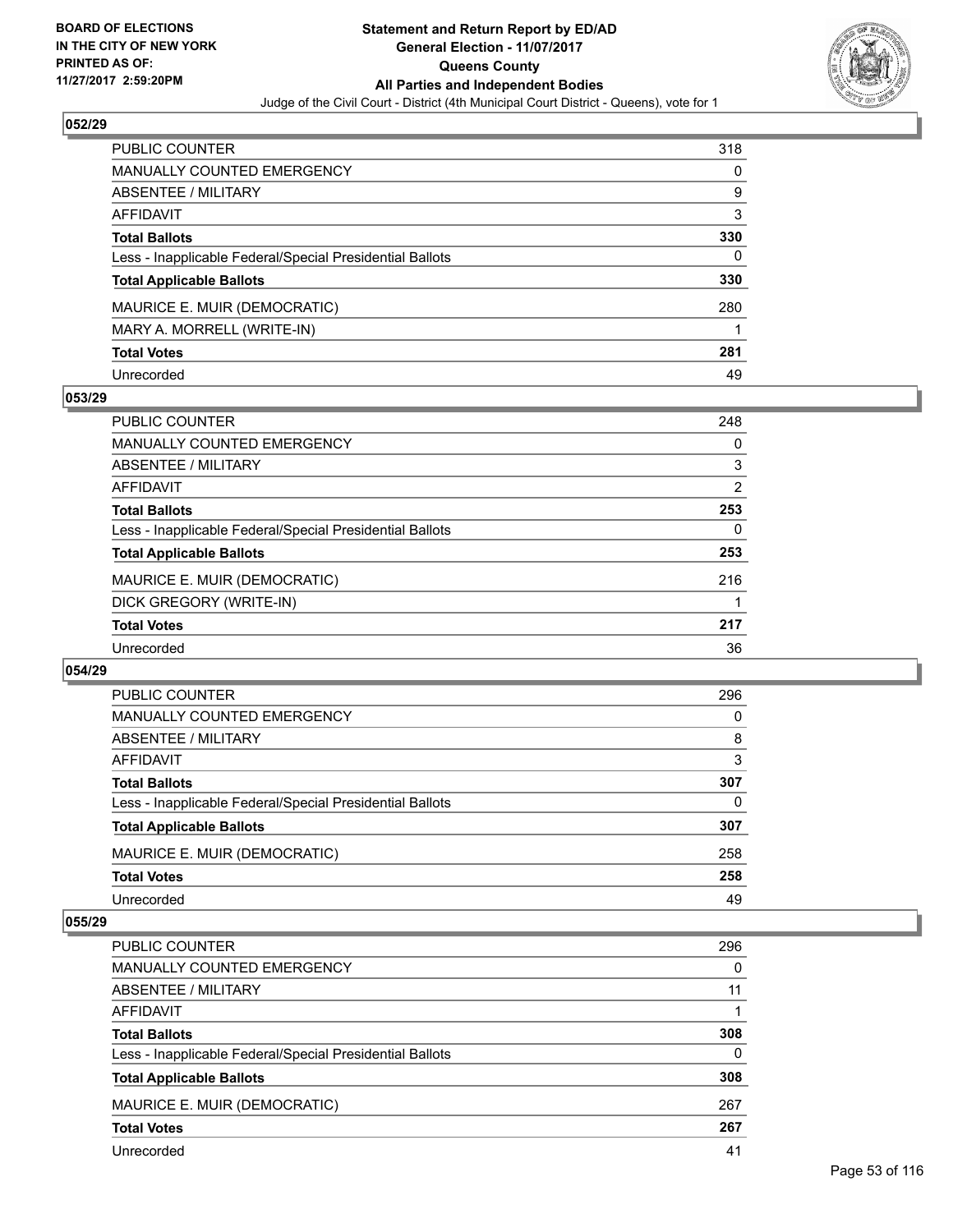

| <b>PUBLIC COUNTER</b>                                    | 217 |
|----------------------------------------------------------|-----|
| <b>MANUALLY COUNTED EMERGENCY</b>                        | 0   |
| ABSENTEE / MILITARY                                      | 2   |
| AFFIDAVIT                                                | 4   |
| <b>Total Ballots</b>                                     | 223 |
| Less - Inapplicable Federal/Special Presidential Ballots | 0   |
| <b>Total Applicable Ballots</b>                          | 223 |
| MAURICE E. MUIR (DEMOCRATIC)                             | 209 |
| <b>Total Votes</b>                                       | 209 |
| Unrecorded                                               | 14  |

#### **057/29**

| <b>PUBLIC COUNTER</b>                                    | 267 |
|----------------------------------------------------------|-----|
| MANUALLY COUNTED EMERGENCY                               | 0   |
| ABSENTEE / MILITARY                                      | 7   |
| AFFIDAVIT                                                | 8   |
| <b>Total Ballots</b>                                     | 282 |
| Less - Inapplicable Federal/Special Presidential Ballots | 0   |
| <b>Total Applicable Ballots</b>                          | 282 |
| MAURICE E. MUIR (DEMOCRATIC)                             | 242 |
| <b>Total Votes</b>                                       | 242 |
| Unrecorded                                               | 40  |
|                                                          |     |

## **058/29**

| PUBLIC COUNTER                                           | 291 |
|----------------------------------------------------------|-----|
| MANUALLY COUNTED EMERGENCY                               | 0   |
| ABSENTEE / MILITARY                                      | 10  |
| AFFIDAVIT                                                | 2   |
| <b>Total Ballots</b>                                     | 303 |
| Less - Inapplicable Federal/Special Presidential Ballots | 0   |
| <b>Total Applicable Ballots</b>                          | 303 |
| MAURICE E. MUIR (DEMOCRATIC)                             | 269 |
| <b>Total Votes</b>                                       | 269 |
| Unrecorded                                               | 34  |

| <b>PUBLIC COUNTER</b>                                    | 359 |
|----------------------------------------------------------|-----|
| <b>MANUALLY COUNTED EMERGENCY</b>                        | 0   |
| ABSENTEE / MILITARY                                      | 11  |
| AFFIDAVIT                                                | 0   |
| <b>Total Ballots</b>                                     | 370 |
| Less - Inapplicable Federal/Special Presidential Ballots | 0   |
| <b>Total Applicable Ballots</b>                          | 370 |
| MAURICE E. MUIR (DEMOCRATIC)                             | 308 |
| UNATTRIBUTABLE WRITE-IN (WRITE-IN)                       |     |
| <b>Total Votes</b>                                       | 309 |
| Unrecorded                                               | 61  |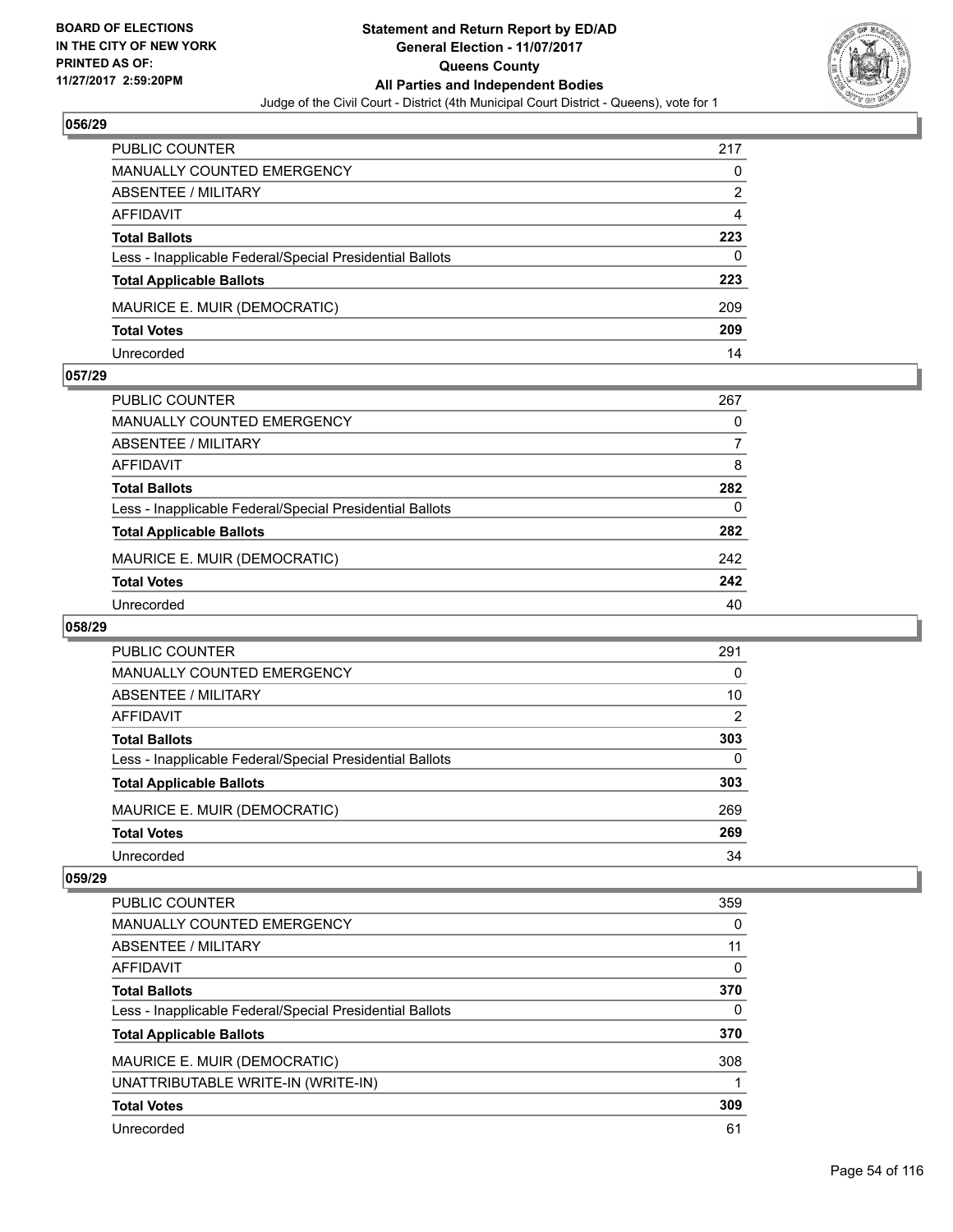

| <b>PUBLIC COUNTER</b>                                    | 360 |
|----------------------------------------------------------|-----|
| <b>MANUALLY COUNTED EMERGENCY</b>                        | 0   |
| ABSENTEE / MILITARY                                      | 4   |
| <b>AFFIDAVIT</b>                                         | 3   |
| <b>Total Ballots</b>                                     | 367 |
| Less - Inapplicable Federal/Special Presidential Ballots | 0   |
| <b>Total Applicable Ballots</b>                          | 367 |
| MAURICE E. MUIR (DEMOCRATIC)                             | 297 |
|                                                          |     |
| JOHN C WALES (WRITE-IN)                                  |     |
| MICHAEL B ALOISE (WRITE-IN)                              |     |
| <b>Total Votes</b>                                       | 299 |

#### **061/29**

| <b>PUBLIC COUNTER</b>                                    | 384 |
|----------------------------------------------------------|-----|
| MANUALLY COUNTED EMERGENCY                               | 0   |
| ABSENTEE / MILITARY                                      | 9   |
| AFFIDAVIT                                                | 4   |
| <b>Total Ballots</b>                                     | 397 |
| Less - Inapplicable Federal/Special Presidential Ballots | 0   |
| <b>Total Applicable Ballots</b>                          | 397 |
| MAURICE E. MUIR (DEMOCRATIC)                             | 325 |
| <b>Total Votes</b>                                       | 325 |
| Unrecorded                                               | 72  |

| <b>PUBLIC COUNTER</b>                                    | 398 |
|----------------------------------------------------------|-----|
| <b>MANUALLY COUNTED EMERGENCY</b>                        | 0   |
| ABSENTEE / MILITARY                                      | 3   |
| AFFIDAVIT                                                | 5   |
| <b>Total Ballots</b>                                     | 406 |
| Less - Inapplicable Federal/Special Presidential Ballots | 0   |
| <b>Total Applicable Ballots</b>                          | 406 |
| MAURICE E. MUIR (DEMOCRATIC)                             | 321 |
| UNATTRIBUTABLE WRITE-IN (WRITE-IN)                       |     |
| <b>Total Votes</b>                                       | 328 |
| Unrecorded                                               | 78  |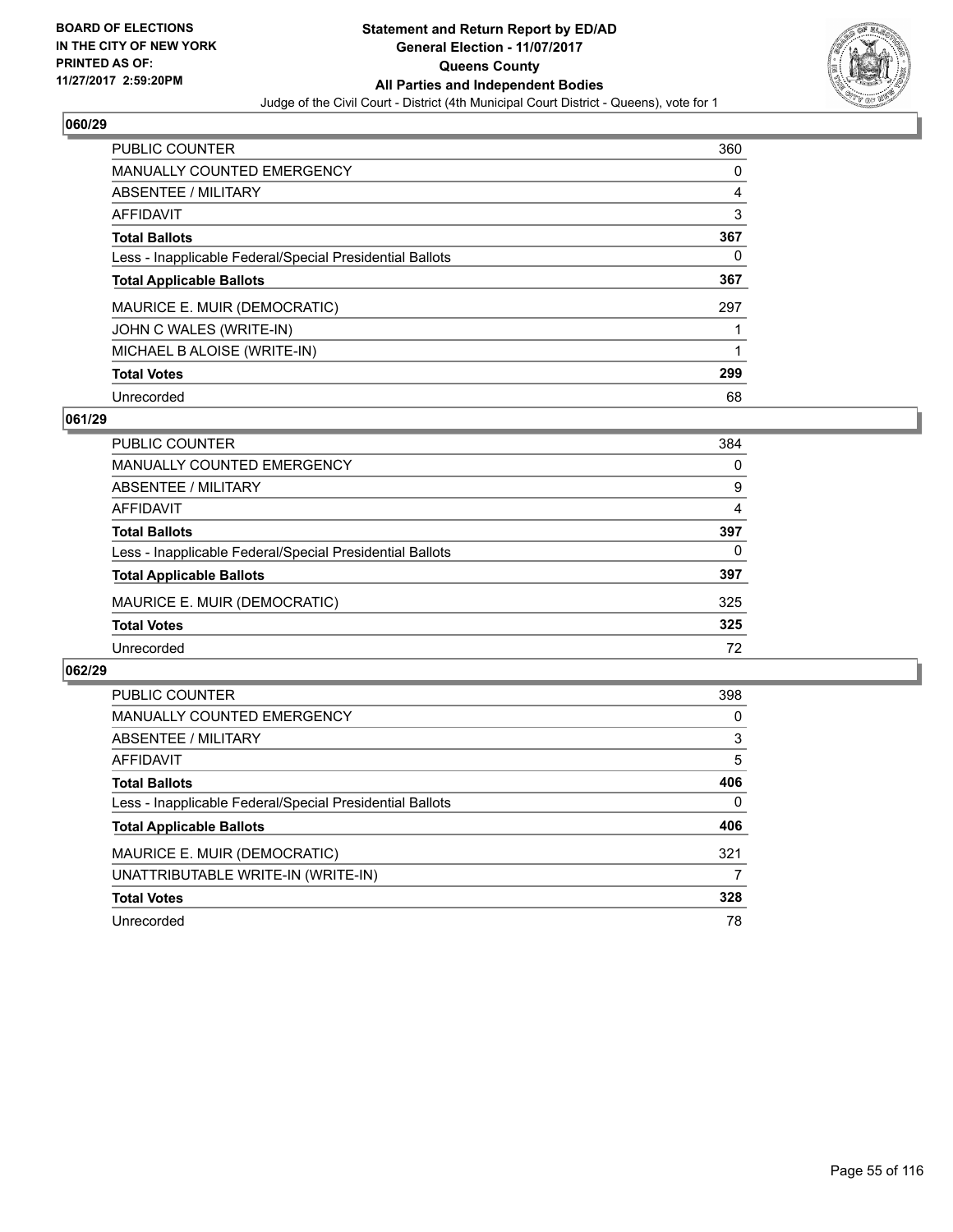

| <b>PUBLIC COUNTER</b>                                    | 338 |
|----------------------------------------------------------|-----|
| <b>MANUALLY COUNTED EMERGENCY</b>                        | 0   |
| ABSENTEE / MILITARY                                      | 11  |
| AFFIDAVIT                                                | 3   |
| <b>Total Ballots</b>                                     | 352 |
| Less - Inapplicable Federal/Special Presidential Ballots | 0   |
| <b>Total Applicable Ballots</b>                          | 352 |
| MAURICE E. MUIR (DEMOCRATIC)                             | 298 |
| <b>Total Votes</b>                                       | 298 |
| Unrecorded                                               | 54  |

#### **064/29**

| PUBLIC COUNTER                                           | 273      |
|----------------------------------------------------------|----------|
| <b>MANUALLY COUNTED EMERGENCY</b>                        | 0        |
| ABSENTEE / MILITARY                                      | 7        |
| AFFIDAVIT                                                | 3        |
| <b>Total Ballots</b>                                     | 283      |
| Less - Inapplicable Federal/Special Presidential Ballots | $\Omega$ |
| <b>Total Applicable Ballots</b>                          | 283      |
| MAURICE E. MUIR (DEMOCRATIC)                             | 233      |
| <b>Total Votes</b>                                       | 233      |
| Unrecorded                                               | 50       |
|                                                          |          |

#### **065/29**

| <b>PUBLIC COUNTER</b>                                    | 317      |
|----------------------------------------------------------|----------|
| <b>MANUALLY COUNTED EMERGENCY</b>                        | 0        |
| ABSENTEE / MILITARY                                      | 6        |
| AFFIDAVIT                                                | 2        |
| <b>Total Ballots</b>                                     | 325      |
| Less - Inapplicable Federal/Special Presidential Ballots | $\Omega$ |
| <b>Total Applicable Ballots</b>                          | 325      |
| MAURICE E. MUIR (DEMOCRATIC)                             | 266      |
| <b>Total Votes</b>                                       | 266      |
| Unrecorded                                               | 59       |

| <b>PUBLIC COUNTER</b>                                    | 302 |
|----------------------------------------------------------|-----|
| <b>MANUALLY COUNTED EMERGENCY</b>                        | 0   |
| <b>ABSENTEE / MILITARY</b>                               | 12  |
| AFFIDAVIT                                                |     |
| <b>Total Ballots</b>                                     | 315 |
| Less - Inapplicable Federal/Special Presidential Ballots | 0   |
| <b>Total Applicable Ballots</b>                          | 315 |
| MAURICE E. MUIR (DEMOCRATIC)                             | 259 |
| <b>Total Votes</b>                                       | 259 |
| Unrecorded                                               | 56  |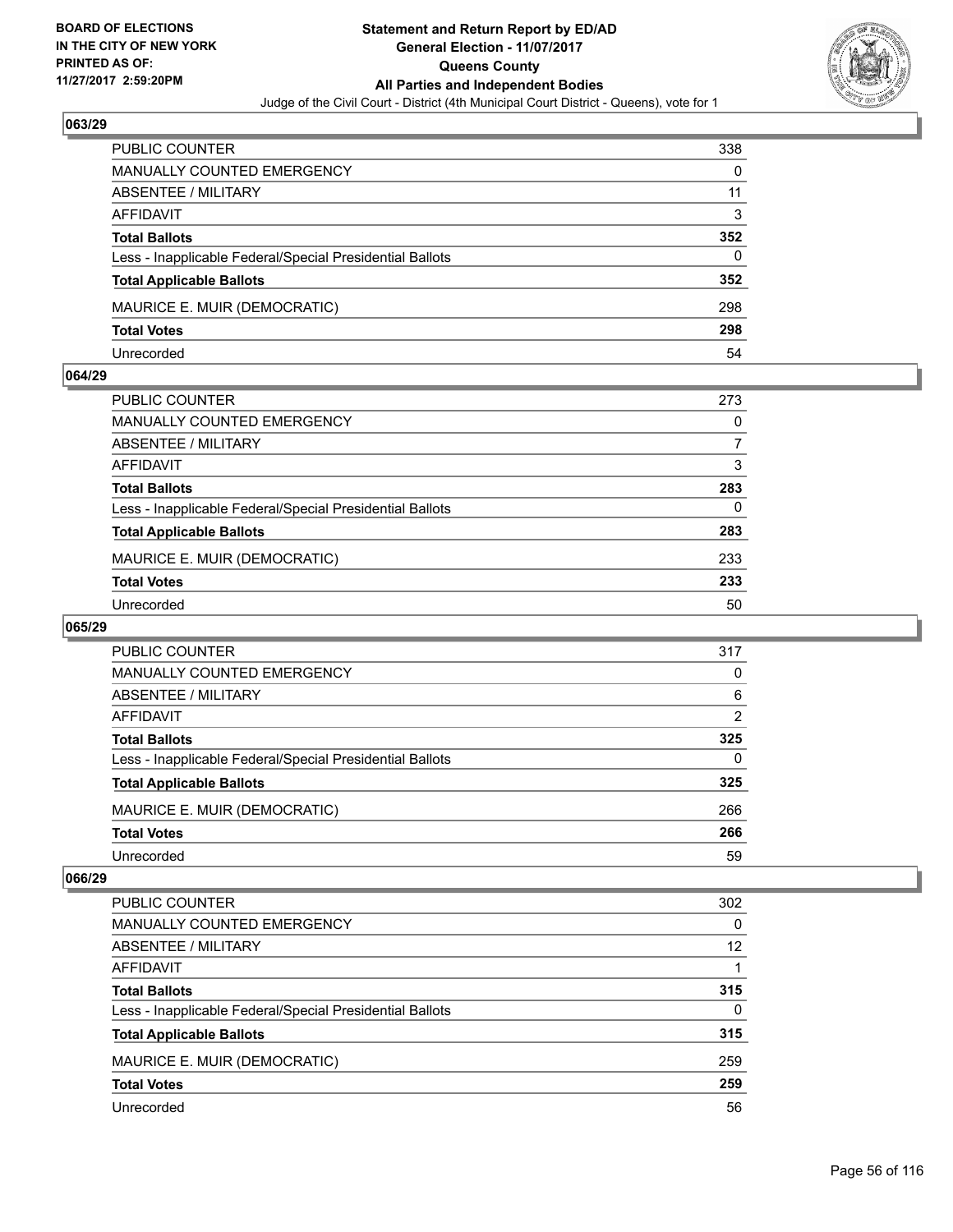

| <b>PUBLIC COUNTER</b>                                    | 306 |
|----------------------------------------------------------|-----|
| <b>MANUALLY COUNTED EMERGENCY</b>                        | 0   |
| ABSENTEE / MILITARY                                      |     |
| AFFIDAVIT                                                |     |
| <b>Total Ballots</b>                                     | 314 |
| Less - Inapplicable Federal/Special Presidential Ballots | 0   |
| <b>Total Applicable Ballots</b>                          | 314 |
| MAURICE E. MUIR (DEMOCRATIC)                             | 265 |
| <b>Total Votes</b>                                       | 265 |
| Unrecorded                                               | 49  |

#### **068/29**

| PUBLIC COUNTER                                           | 248 |
|----------------------------------------------------------|-----|
| <b>MANUALLY COUNTED EMERGENCY</b>                        | 0   |
| ABSENTEE / MILITARY                                      |     |
| AFFIDAVIT                                                | 0   |
| <b>Total Ballots</b>                                     | 249 |
| Less - Inapplicable Federal/Special Presidential Ballots | 0   |
| <b>Total Applicable Ballots</b>                          | 249 |
| MAURICE E. MUIR (DEMOCRATIC)                             | 202 |
| ROCKY WOOLFORD (WRITE-IN)                                | 2   |
| UNATTRIBUTABLE WRITE-IN (WRITE-IN)                       |     |
| <b>Total Votes</b>                                       | 205 |
| Unrecorded                                               | 44  |
|                                                          |     |

| <b>PUBLIC COUNTER</b>                                    | 108   |
|----------------------------------------------------------|-------|
| <b>MANUALLY COUNTED EMERGENCY</b>                        | 0     |
| ABSENTEE / MILITARY                                      | 4     |
| <b>AFFIDAVIT</b>                                         | 0     |
| <b>Total Ballots</b>                                     | 112   |
| Less - Inapplicable Federal/Special Presidential Ballots | 0     |
| <b>Total Applicable Ballots</b>                          | $112$ |
| MAURICE E. MUIR (DEMOCRATIC)                             | 90    |
| CAROL GRAY (WRITE-IN)                                    |       |
| <b>Total Votes</b>                                       | 91    |
| Unrecorded                                               | 21    |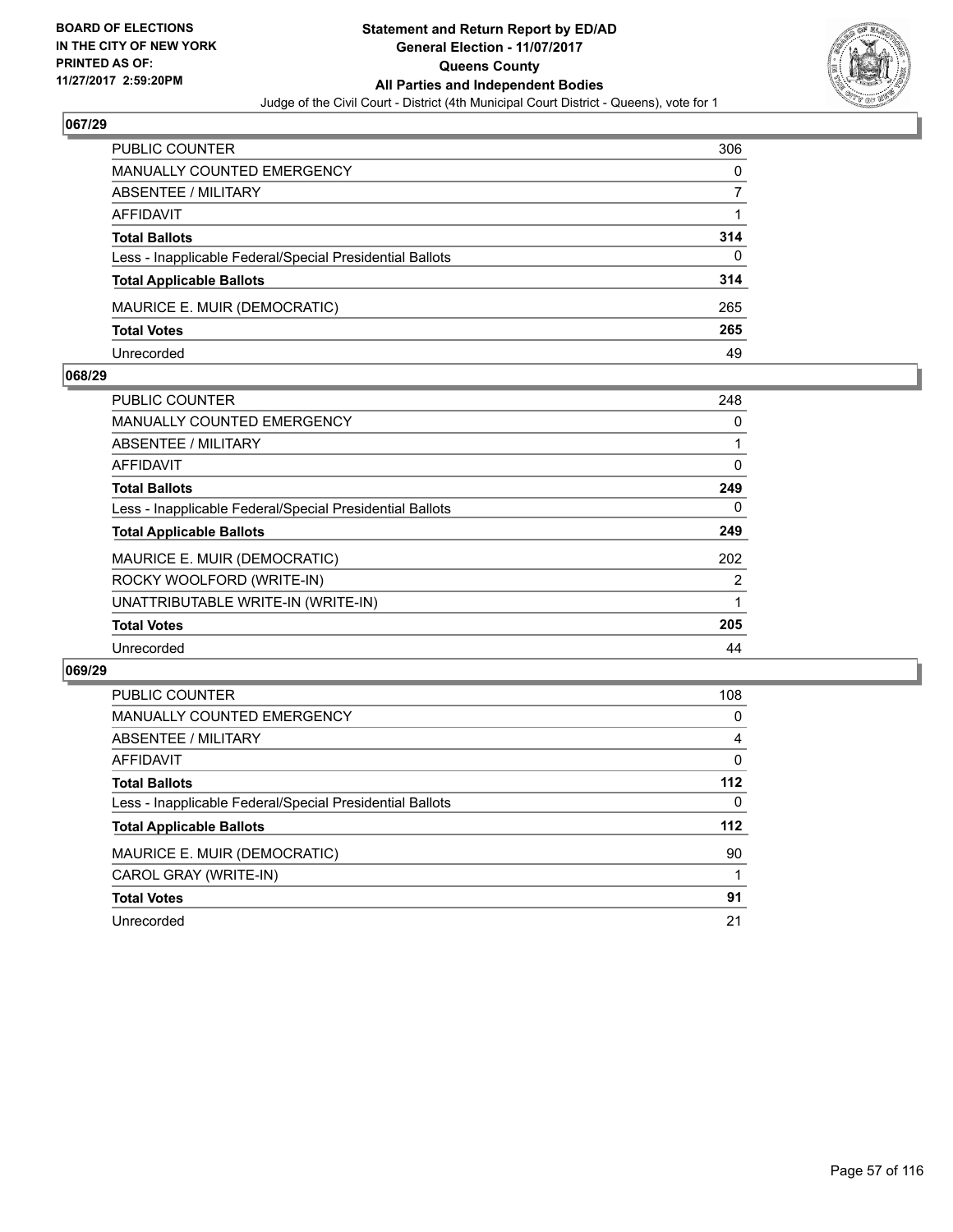

| <b>PUBLIC COUNTER</b>                                    | 201 |
|----------------------------------------------------------|-----|
| <b>MANUALLY COUNTED EMERGENCY</b>                        | 0   |
| ABSENTEE / MILITARY                                      |     |
| AFFIDAVIT                                                | 2   |
| <b>Total Ballots</b>                                     | 210 |
| Less - Inapplicable Federal/Special Presidential Ballots | 0   |
| <b>Total Applicable Ballots</b>                          | 210 |
| MAURICE E. MUIR (DEMOCRATIC)                             | 173 |
| <b>Total Votes</b>                                       | 173 |
| Unrecorded                                               | 37  |

#### **071/29**

| PUBLIC COUNTER                                           | 206 |
|----------------------------------------------------------|-----|
| MANUALLY COUNTED EMERGENCY                               | 0   |
| ABSENTEE / MILITARY                                      | 3   |
| AFFIDAVIT                                                | 2   |
| <b>Total Ballots</b>                                     | 211 |
| Less - Inapplicable Federal/Special Presidential Ballots | 0   |
| <b>Total Applicable Ballots</b>                          | 211 |
| MAURICE E. MUIR (DEMOCRATIC)                             | 186 |
| <b>Total Votes</b>                                       | 186 |
| Unrecorded                                               | 25  |
|                                                          |     |

# **072/29**

| PUBLIC COUNTER                                           | 157 |
|----------------------------------------------------------|-----|
| <b>MANUALLY COUNTED EMERGENCY</b>                        | 0   |
| ABSENTEE / MILITARY                                      | 2   |
| AFFIDAVIT                                                |     |
| <b>Total Ballots</b>                                     | 160 |
| Less - Inapplicable Federal/Special Presidential Ballots | 0   |
| <b>Total Applicable Ballots</b>                          | 160 |
| MAURICE E. MUIR (DEMOCRATIC)                             | 128 |
| <b>Total Votes</b>                                       | 128 |
| Unrecorded                                               | 32  |

| <b>PUBLIC COUNTER</b>                                    | 126 |
|----------------------------------------------------------|-----|
| <b>MANUALLY COUNTED EMERGENCY</b>                        | 0   |
| ABSENTEE / MILITARY                                      | 3   |
| AFFIDAVIT                                                |     |
| <b>Total Ballots</b>                                     | 130 |
| Less - Inapplicable Federal/Special Presidential Ballots | 0   |
| <b>Total Applicable Ballots</b>                          | 130 |
| MAURICE E. MUIR (DEMOCRATIC)                             | 95  |
| UNATTRIBUTABLE WRITE-IN (WRITE-IN)                       |     |
| <b>Total Votes</b>                                       | 96  |
| Unrecorded                                               | 34  |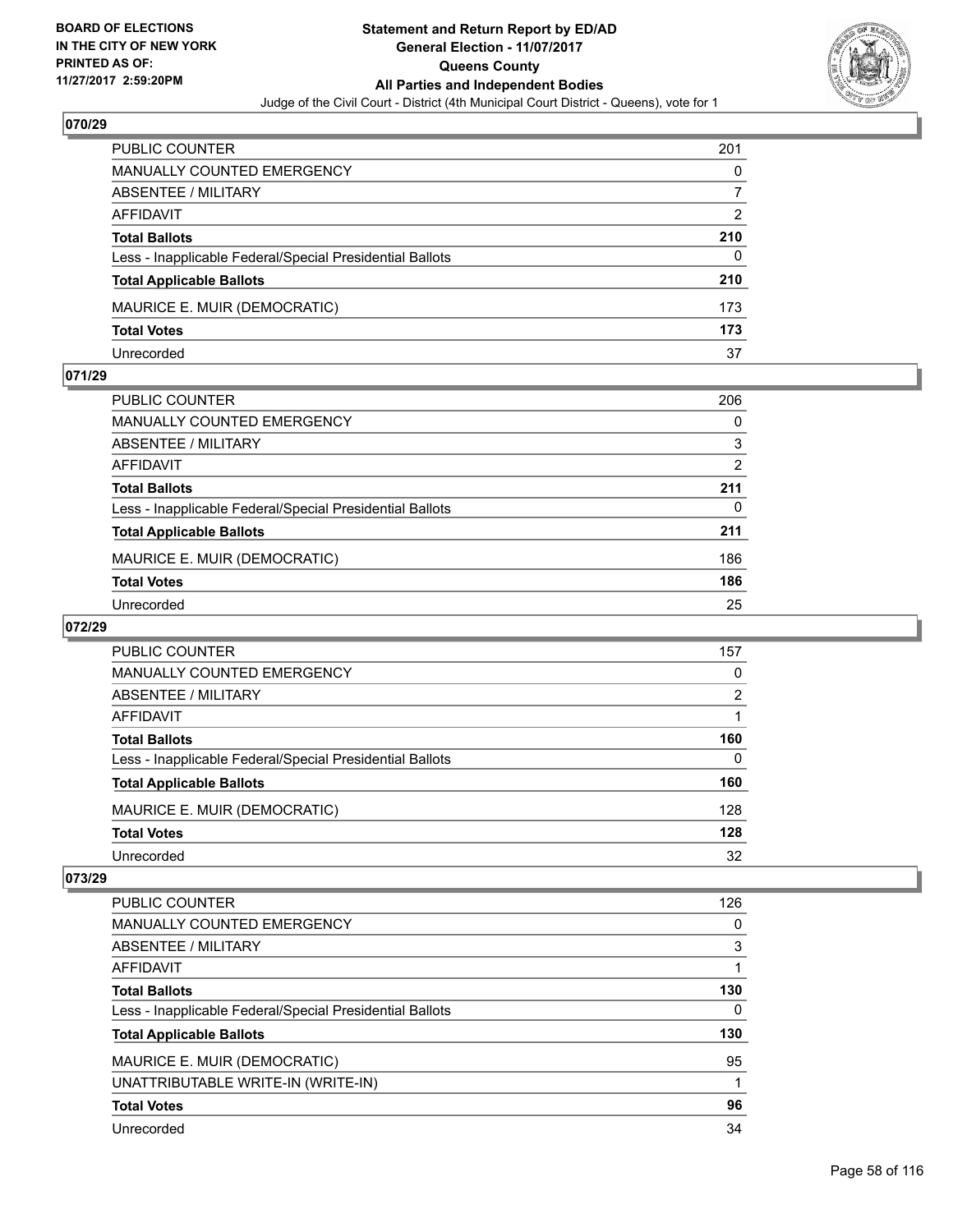

| <b>PUBLIC COUNTER</b>                                    | 220 |
|----------------------------------------------------------|-----|
| MANUALLY COUNTED EMERGENCY                               | 0   |
| <b>ABSENTEE / MILITARY</b>                               | 3   |
| <b>AFFIDAVIT</b>                                         | 3   |
| <b>Total Ballots</b>                                     | 226 |
| Less - Inapplicable Federal/Special Presidential Ballots | 0   |
| <b>Total Applicable Ballots</b>                          | 226 |
| MAURICE E. MUIR (DEMOCRATIC)                             | 190 |
| UNATTRIBUTABLE WRITE-IN (WRITE-IN)                       |     |
| <b>Total Votes</b>                                       | 191 |
| Unrecorded                                               | 35  |

## **075/29**

| <b>PUBLIC COUNTER</b>                                    | 269 |
|----------------------------------------------------------|-----|
| MANUALLY COUNTED EMERGENCY                               | 0   |
| ABSENTEE / MILITARY                                      | 4   |
| AFFIDAVIT                                                | 4   |
| <b>Total Ballots</b>                                     | 277 |
| Less - Inapplicable Federal/Special Presidential Ballots | 0   |
| <b>Total Applicable Ballots</b>                          | 277 |
| MAURICE E. MUIR (DEMOCRATIC)                             | 246 |
| <b>GEMAAL BROWN (WRITE-IN)</b>                           |     |
| <b>Total Votes</b>                                       | 247 |
| Unrecorded                                               | 30  |

### **076/29**

| PUBLIC COUNTER                                           | 203 |
|----------------------------------------------------------|-----|
| MANUALLY COUNTED EMERGENCY                               | 0   |
| ABSENTEE / MILITARY                                      | 7   |
| AFFIDAVIT                                                | 0   |
| <b>Total Ballots</b>                                     | 210 |
| Less - Inapplicable Federal/Special Presidential Ballots | 0   |
| <b>Total Applicable Ballots</b>                          | 210 |
| MAURICE E. MUIR (DEMOCRATIC)                             | 143 |
| <b>Total Votes</b>                                       | 143 |
| Unrecorded                                               | 67  |

| <b>PUBLIC COUNTER</b>                                    | 212 |
|----------------------------------------------------------|-----|
| MANUALLY COUNTED EMERGENCY                               | 0   |
| ABSENTEE / MILITARY                                      | 2   |
| AFFIDAVIT                                                |     |
| <b>Total Ballots</b>                                     | 215 |
| Less - Inapplicable Federal/Special Presidential Ballots | 0   |
| <b>Total Applicable Ballots</b>                          | 215 |
| MAURICE E. MUIR (DEMOCRATIC)                             | 189 |
| <b>Total Votes</b>                                       | 189 |
| Unrecorded                                               | 26  |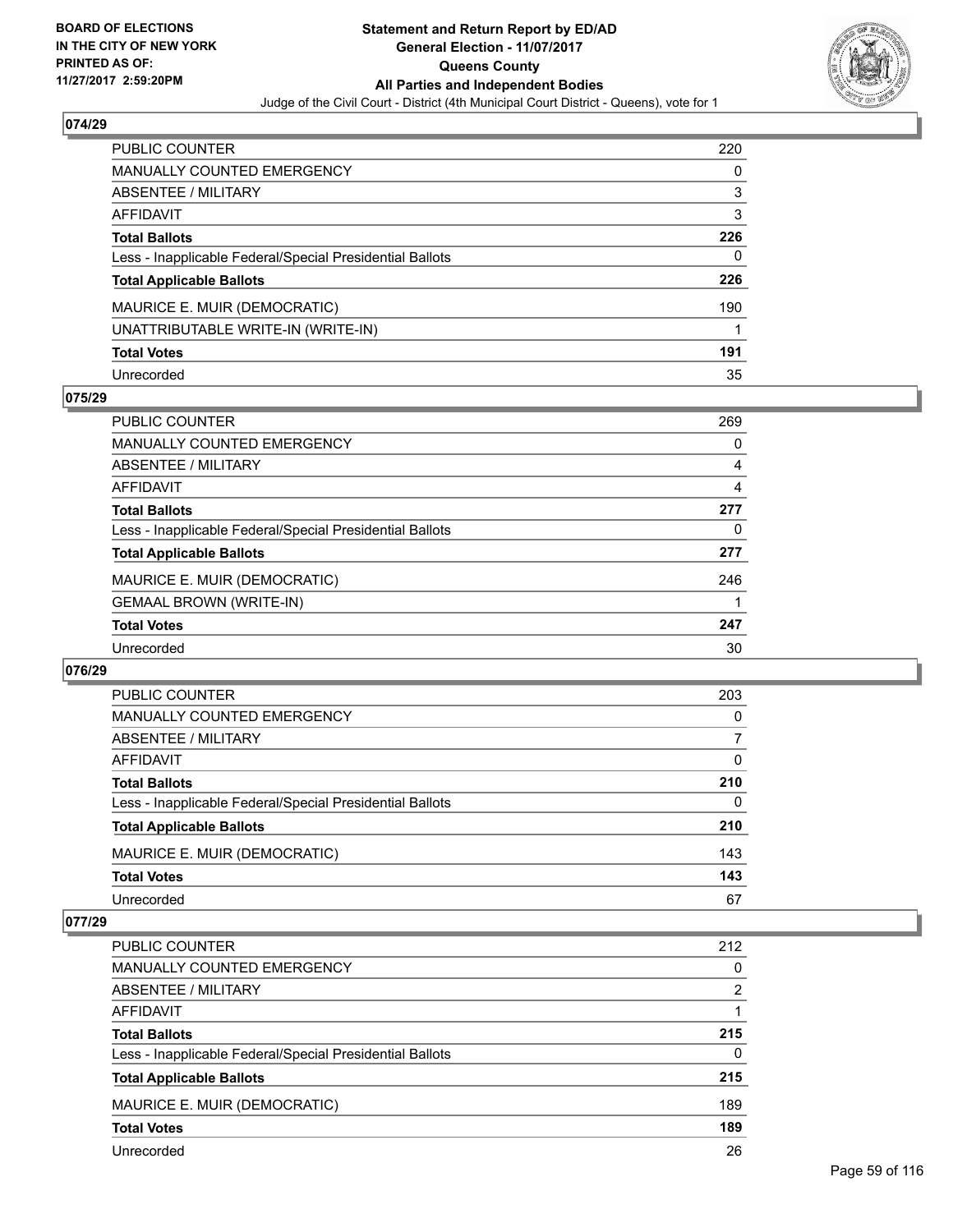

| <b>PUBLIC COUNTER</b>                                    | 200 |
|----------------------------------------------------------|-----|
| MANUALLY COUNTED EMERGENCY                               | 0   |
| ABSENTEE / MILITARY                                      | 3   |
| AFFIDAVIT                                                |     |
| <b>Total Ballots</b>                                     | 204 |
| Less - Inapplicable Federal/Special Presidential Ballots | 0   |
| <b>Total Applicable Ballots</b>                          | 204 |
| MAURICE E. MUIR (DEMOCRATIC)                             | 182 |
| <b>Total Votes</b>                                       | 182 |
| Unrecorded                                               | 22  |

#### **079/29**

| <b>PUBLIC COUNTER</b>                                    | 274 |
|----------------------------------------------------------|-----|
| MANUALLY COUNTED EMERGENCY                               | 0   |
| ABSENTEE / MILITARY                                      | 8   |
| AFFIDAVIT                                                | 5   |
| <b>Total Ballots</b>                                     | 287 |
| Less - Inapplicable Federal/Special Presidential Ballots | 0   |
| <b>Total Applicable Ballots</b>                          | 287 |
| MAURICE E. MUIR (DEMOCRATIC)                             | 248 |
| <b>Total Votes</b>                                       | 248 |
| Unrecorded                                               | 39  |
|                                                          |     |

| PUBLIC COUNTER                                           | 206 |
|----------------------------------------------------------|-----|
| <b>MANUALLY COUNTED EMERGENCY</b>                        | 0   |
| ABSENTEE / MILITARY                                      |     |
| AFFIDAVIT                                                | 5   |
| <b>Total Ballots</b>                                     | 218 |
| Less - Inapplicable Federal/Special Presidential Ballots | 0   |
| <b>Total Applicable Ballots</b>                          | 218 |
| MAURICE E. MUIR (DEMOCRATIC)                             | 192 |
| <b>Total Votes</b>                                       | 192 |
| Unrecorded                                               | 26  |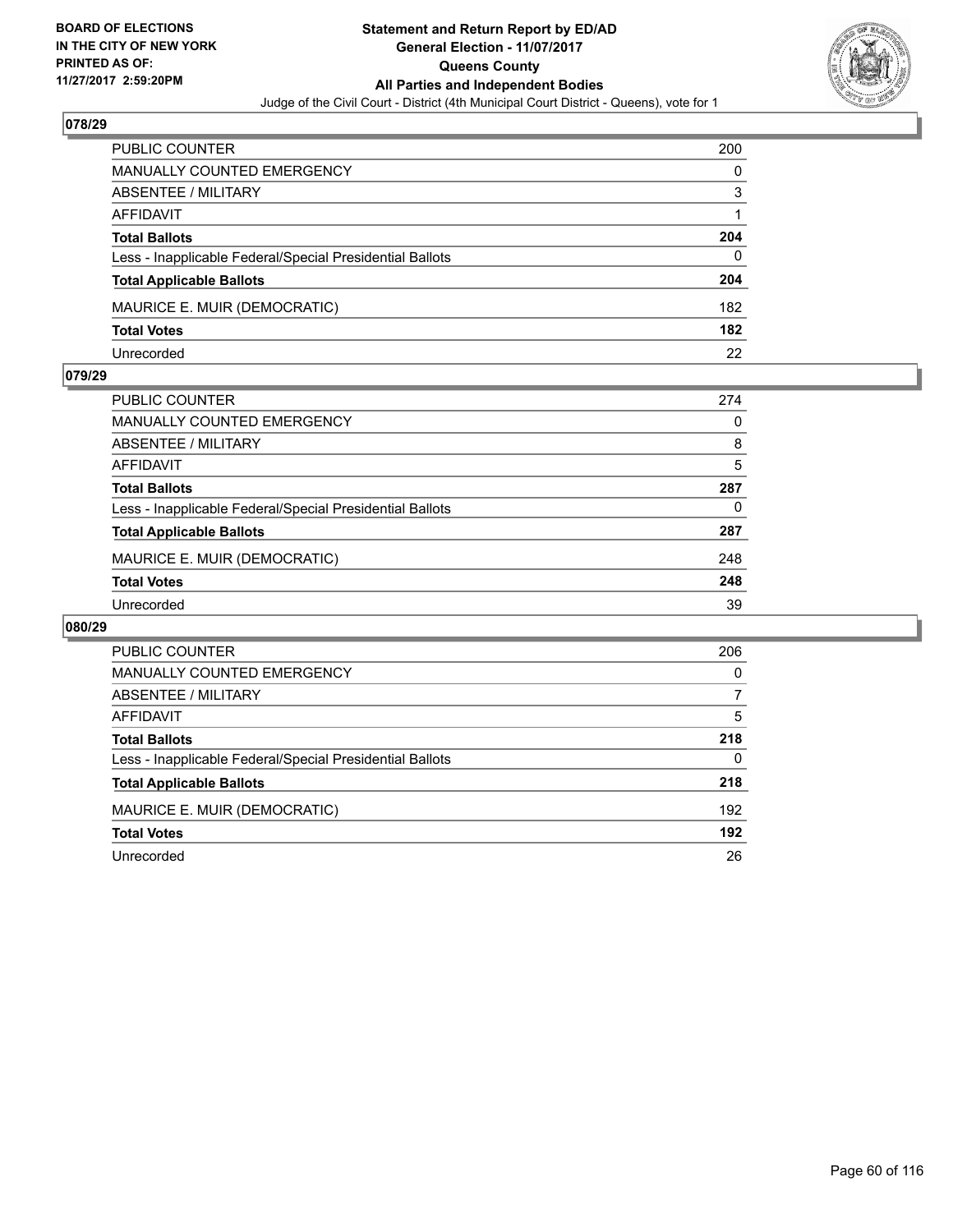

| <b>PUBLIC COUNTER</b>                                    | 173 |
|----------------------------------------------------------|-----|
| <b>MANUALLY COUNTED EMERGENCY</b>                        | 0   |
| ABSENTEE / MILITARY                                      | 8   |
| AFFIDAVIT                                                |     |
| <b>Total Ballots</b>                                     | 182 |
| Less - Inapplicable Federal/Special Presidential Ballots | 0   |
| <b>Total Applicable Ballots</b>                          | 182 |
| MAURICE E. MUIR (DEMOCRATIC)                             | 152 |
| <b>Total Votes</b>                                       | 152 |
| Unrecorded                                               | 30  |

#### **015/31**

| PUBLIC COUNTER                                           | 164 |
|----------------------------------------------------------|-----|
| <b>MANUALLY COUNTED EMERGENCY</b>                        | 0   |
| ABSENTEE / MILITARY                                      | 2   |
| AFFIDAVIT                                                | 0   |
| <b>Total Ballots</b>                                     | 166 |
| Less - Inapplicable Federal/Special Presidential Ballots | 0   |
| <b>Total Applicable Ballots</b>                          | 166 |
| MAURICE E. MUIR (DEMOCRATIC)                             | 137 |
| <b>Total Votes</b>                                       | 137 |
| Unrecorded                                               | 29  |
|                                                          |     |

# **016/31**

| <b>PUBLIC COUNTER</b>                                    | 131            |
|----------------------------------------------------------|----------------|
| <b>MANUALLY COUNTED EMERGENCY</b>                        | 0              |
| ABSENTEE / MILITARY                                      | 3              |
| AFFIDAVIT                                                | $\overline{2}$ |
| <b>Total Ballots</b>                                     | 136            |
| Less - Inapplicable Federal/Special Presidential Ballots | 0              |
| <b>Total Applicable Ballots</b>                          | 136            |
| MAURICE E. MUIR (DEMOCRATIC)                             | 111            |
| <b>Total Votes</b>                                       | 111            |
| Unrecorded                                               | 25             |

| <b>PUBLIC COUNTER</b>                                    | 258 |
|----------------------------------------------------------|-----|
| <b>MANUALLY COUNTED EMERGENCY</b>                        | 0   |
| <b>ABSENTEE / MILITARY</b>                               | 2   |
| AFFIDAVIT                                                |     |
| <b>Total Ballots</b>                                     | 261 |
| Less - Inapplicable Federal/Special Presidential Ballots | 0   |
| <b>Total Applicable Ballots</b>                          | 261 |
| MAURICE E. MUIR (DEMOCRATIC)                             | 224 |
| <b>Total Votes</b>                                       | 224 |
| Unrecorded                                               | 37  |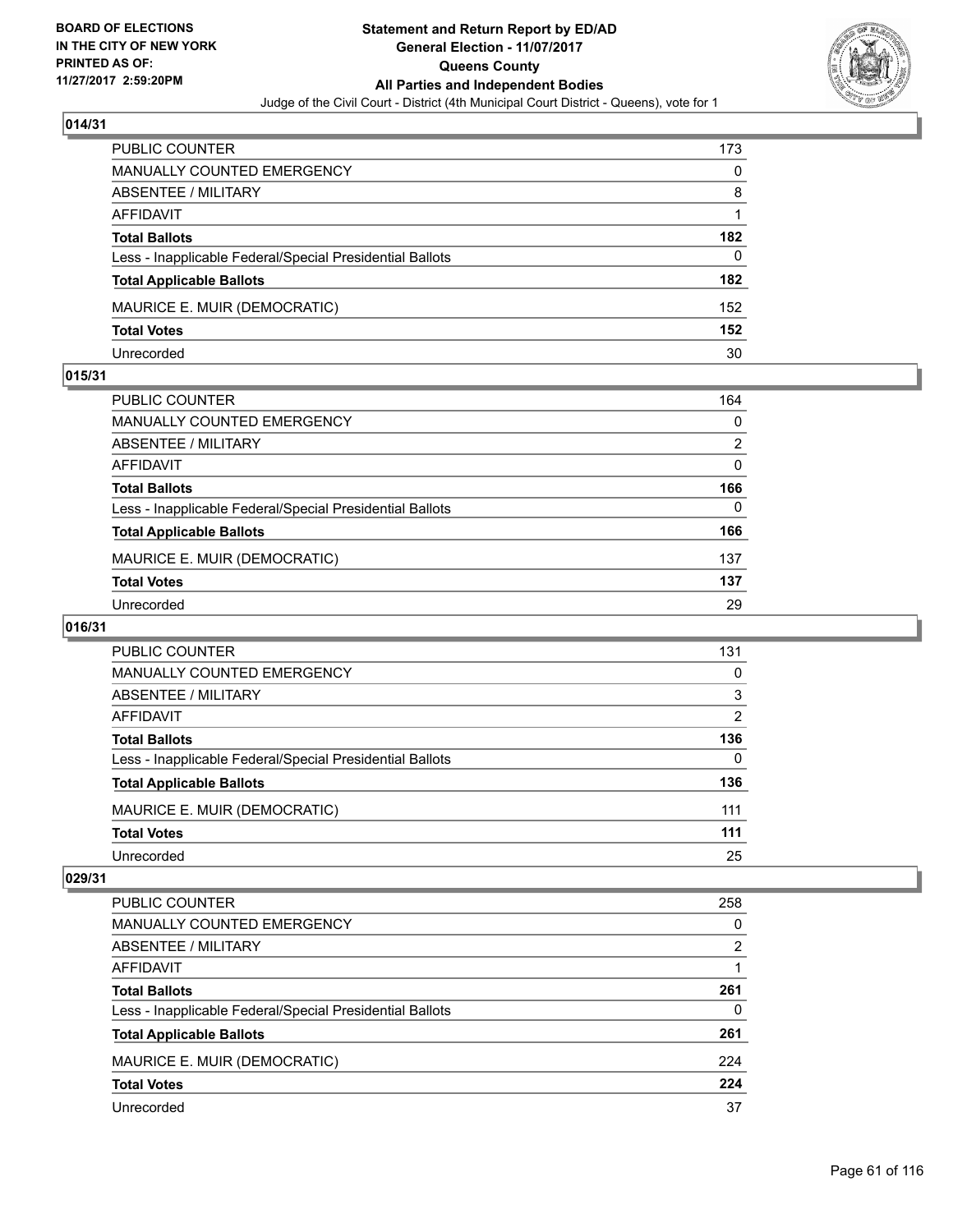

| PUBLIC COUNTER                                           | 257 |
|----------------------------------------------------------|-----|
| <b>MANUALLY COUNTED EMERGENCY</b>                        | 0   |
| ABSENTEE / MILITARY                                      | 3   |
| AFFIDAVIT                                                |     |
| <b>Total Ballots</b>                                     | 267 |
| Less - Inapplicable Federal/Special Presidential Ballots | 0   |
| <b>Total Applicable Ballots</b>                          | 267 |
| MAURICE E. MUIR (DEMOCRATIC)                             | 231 |
| <b>Total Votes</b>                                       | 231 |
| Unrecorded                                               | 36  |

#### **035/31**

| <b>PUBLIC COUNTER</b>                                    | 215 |
|----------------------------------------------------------|-----|
| MANUALLY COUNTED EMERGENCY                               | 0   |
| ABSENTEE / MILITARY                                      | 5   |
| AFFIDAVIT                                                | 2   |
| <b>Total Ballots</b>                                     | 222 |
| Less - Inapplicable Federal/Special Presidential Ballots | 0   |
| <b>Total Applicable Ballots</b>                          | 222 |
| MAURICE E. MUIR (DEMOCRATIC)                             | 200 |
| <b>Total Votes</b>                                       | 200 |
| Unrecorded                                               | 22  |

# **036/31**

| PUBLIC COUNTER                                           | 251 |
|----------------------------------------------------------|-----|
| MANUALLY COUNTED EMERGENCY                               | 0   |
| ABSENTEE / MILITARY                                      | 5   |
| AFFIDAVIT                                                | 0   |
| <b>Total Ballots</b>                                     | 256 |
| Less - Inapplicable Federal/Special Presidential Ballots | 0   |
| <b>Total Applicable Ballots</b>                          | 256 |
| MAURICE E. MUIR (DEMOCRATIC)                             | 224 |
| <b>Total Votes</b>                                       | 224 |
| Unrecorded                                               | 32  |

| <b>PUBLIC COUNTER</b>                                    | 258 |
|----------------------------------------------------------|-----|
| <b>MANUALLY COUNTED EMERGENCY</b>                        | 0   |
| <b>ABSENTEE / MILITARY</b>                               | 8   |
| AFFIDAVIT                                                |     |
| <b>Total Ballots</b>                                     | 267 |
| Less - Inapplicable Federal/Special Presidential Ballots | 0   |
| <b>Total Applicable Ballots</b>                          | 267 |
| MAURICE E. MUIR (DEMOCRATIC)                             | 244 |
| <b>Total Votes</b>                                       | 244 |
| Unrecorded                                               | 23  |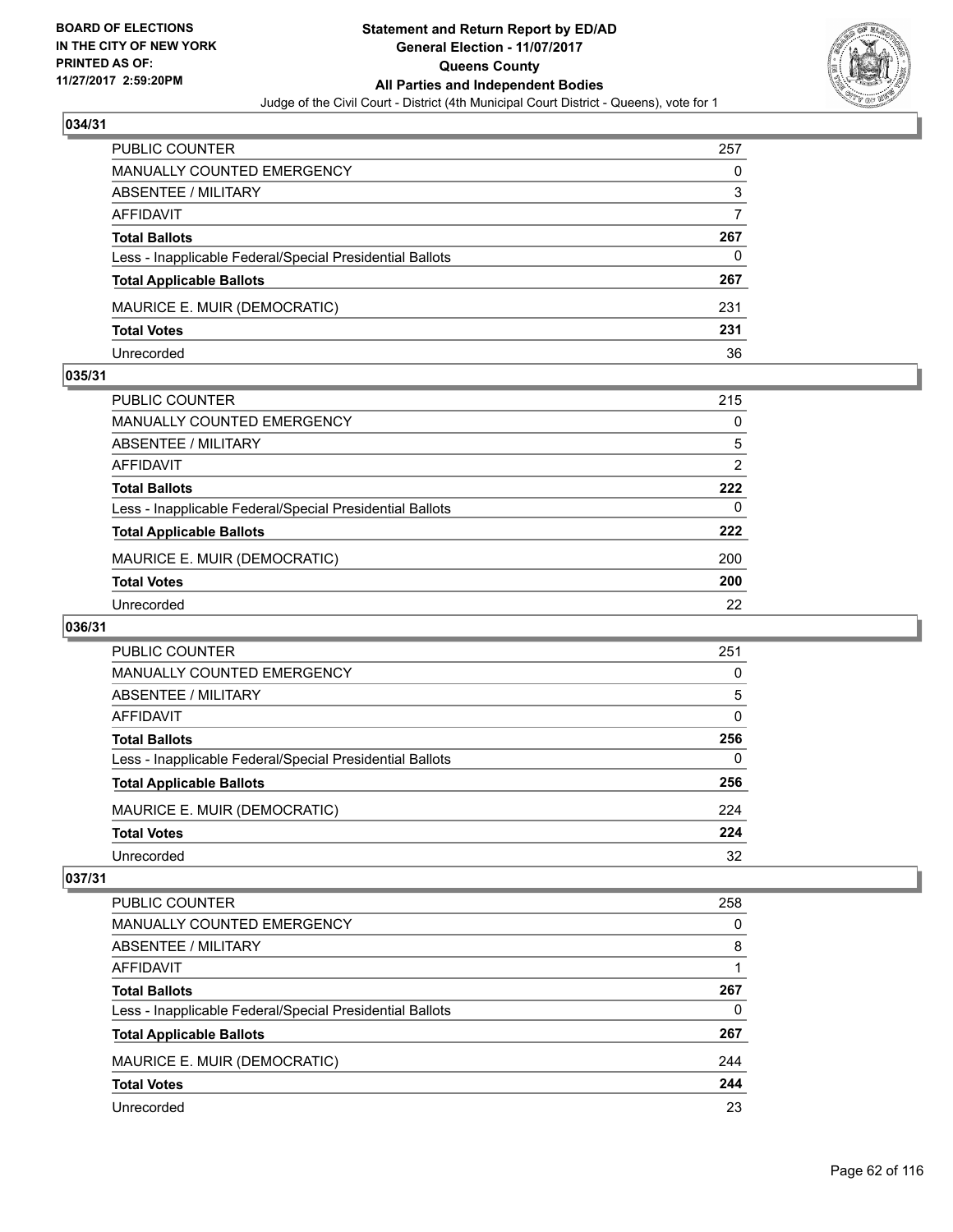

| PUBLIC COUNTER                                           | 312 |
|----------------------------------------------------------|-----|
| <b>MANUALLY COUNTED EMERGENCY</b>                        | 0   |
| ABSENTEE / MILITARY                                      | 6   |
| AFFIDAVIT                                                | 2   |
| <b>Total Ballots</b>                                     | 320 |
| Less - Inapplicable Federal/Special Presidential Ballots | 0   |
| <b>Total Applicable Ballots</b>                          | 320 |
| MAURICE E. MUIR (DEMOCRATIC)                             | 270 |
| DAFFY DUCK (WRITE-IN)                                    |     |
| <b>Total Votes</b>                                       | 271 |
| Unrecorded                                               | 49  |

## **040/31**

| <b>PUBLIC COUNTER</b>                                    | 335      |
|----------------------------------------------------------|----------|
| MANUALLY COUNTED EMERGENCY                               | 0        |
| ABSENTEE / MILITARY                                      | 5        |
| AFFIDAVIT                                                | $\Omega$ |
| <b>Total Ballots</b>                                     | 340      |
| Less - Inapplicable Federal/Special Presidential Ballots | 0        |
| <b>Total Applicable Ballots</b>                          | 340      |
| MAURICE E. MUIR (DEMOCRATIC)                             | 292      |
| <b>Total Votes</b>                                       | 292      |
| Unrecorded                                               | 48       |

#### **041/31**

| PUBLIC COUNTER                                           | 250      |
|----------------------------------------------------------|----------|
| <b>MANUALLY COUNTED EMERGENCY</b>                        | 0        |
| ABSENTEE / MILITARY                                      |          |
| AFFIDAVIT                                                | 4        |
| <b>Total Ballots</b>                                     | 255      |
| Less - Inapplicable Federal/Special Presidential Ballots | $\Omega$ |
| <b>Total Applicable Ballots</b>                          | 255      |
| MAURICE E. MUIR (DEMOCRATIC)                             | 224      |
| <b>Total Votes</b>                                       | 224      |
| Unrecorded                                               | 31       |

| <b>PUBLIC COUNTER</b>                                    | 178 |
|----------------------------------------------------------|-----|
| <b>MANUALLY COUNTED EMERGENCY</b>                        | 0   |
| ABSENTEE / MILITARY                                      |     |
| AFFIDAVIT                                                |     |
| <b>Total Ballots</b>                                     | 180 |
| Less - Inapplicable Federal/Special Presidential Ballots | 0   |
| <b>Total Applicable Ballots</b>                          | 180 |
| MAURICE E. MUIR (DEMOCRATIC)                             | 164 |
| <b>Total Votes</b>                                       | 164 |
| Unrecorded                                               | 16  |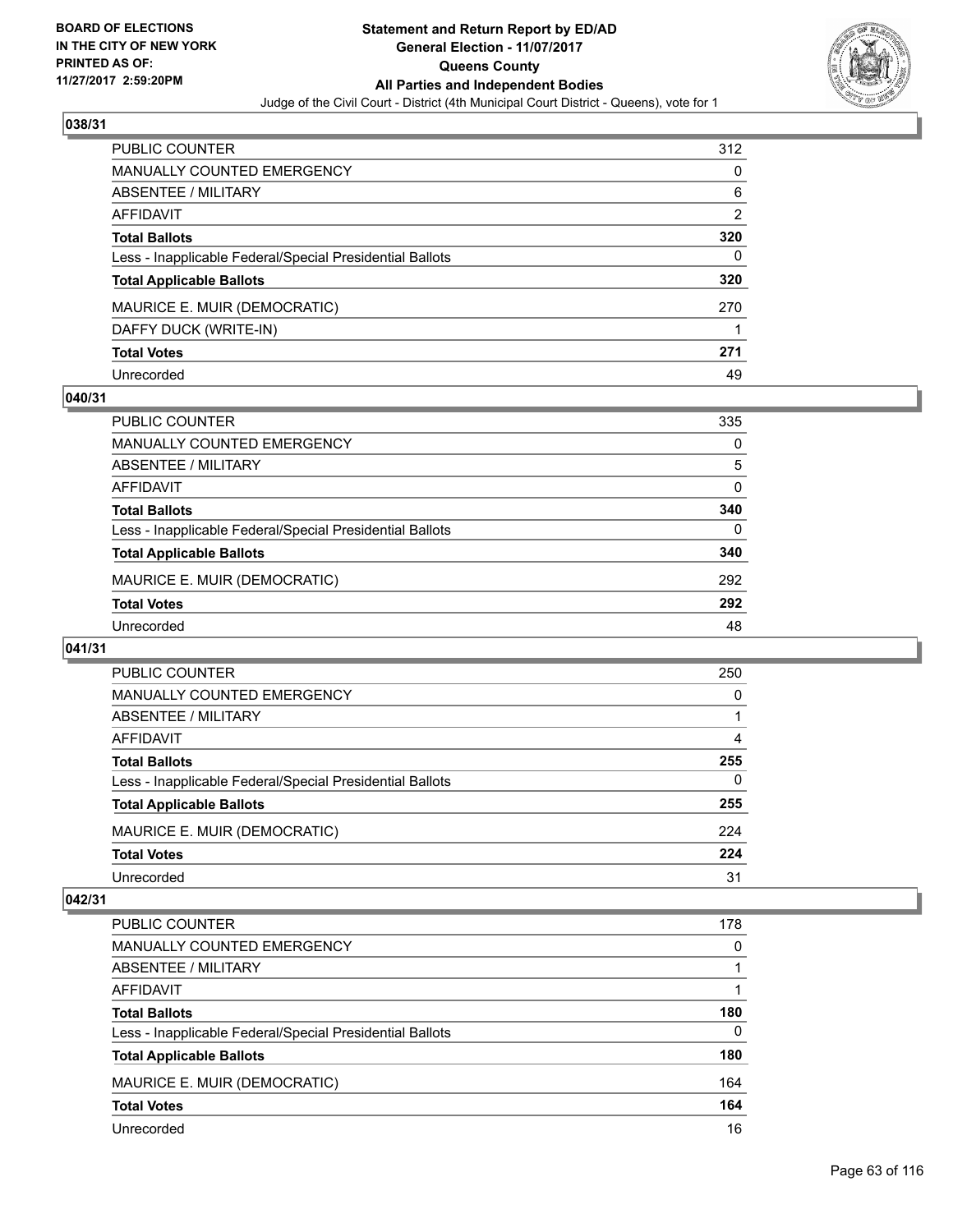

| <b>PUBLIC COUNTER</b>                                    | 253 |
|----------------------------------------------------------|-----|
| MANUALLY COUNTED EMERGENCY                               | 0   |
| ABSENTEE / MILITARY                                      | 3   |
| AFFIDAVIT                                                | 3   |
| <b>Total Ballots</b>                                     | 259 |
| Less - Inapplicable Federal/Special Presidential Ballots | 0   |
| <b>Total Applicable Ballots</b>                          | 259 |
| MAURICE E. MUIR (DEMOCRATIC)                             | 229 |
| <b>Total Votes</b>                                       | 229 |
| Unrecorded                                               | 30  |

#### **044/31**

| PUBLIC COUNTER                                           | 185      |
|----------------------------------------------------------|----------|
| <b>MANUALLY COUNTED EMERGENCY</b>                        | $\Omega$ |
| ABSENTEE / MILITARY                                      | 3        |
| <b>AFFIDAVIT</b>                                         | $\Omega$ |
| <b>Total Ballots</b>                                     | 188      |
| Less - Inapplicable Federal/Special Presidential Ballots | $\Omega$ |
| <b>Total Applicable Ballots</b>                          | 188      |
| MAURICE E. MUIR (DEMOCRATIC)                             | 160      |
| <b>Total Votes</b>                                       | 160      |
| Unrecorded                                               | 28       |

## **046/31**

| <b>PUBLIC COUNTER</b>                                    | 210 |
|----------------------------------------------------------|-----|
| MANUALLY COUNTED EMERGENCY                               | 0   |
| ABSENTEE / MILITARY                                      | 6   |
| <b>AFFIDAVIT</b>                                         | 0   |
| <b>Total Ballots</b>                                     | 216 |
| Less - Inapplicable Federal/Special Presidential Ballots | 0   |
| <b>Total Applicable Ballots</b>                          | 216 |
| MAURICE E. MUIR (DEMOCRATIC)                             | 180 |
| JAMES E. ROBINSON (WRITE-IN)                             |     |
| <b>Total Votes</b>                                       | 181 |
| Unrecorded                                               | 35  |

| <b>PUBLIC COUNTER</b>                                    | 233            |
|----------------------------------------------------------|----------------|
| <b>MANUALLY COUNTED EMERGENCY</b>                        | 0              |
| ABSENTEE / MILITARY                                      | $\overline{2}$ |
| AFFIDAVIT                                                | 2              |
| <b>Total Ballots</b>                                     | 237            |
| Less - Inapplicable Federal/Special Presidential Ballots | 0              |
| <b>Total Applicable Ballots</b>                          | 237            |
| MAURICE E. MUIR (DEMOCRATIC)                             | 210            |
| ALAN KATEMAN (WRITE-IN)                                  |                |
| <b>Total Votes</b>                                       | 211            |
| Unrecorded                                               | 26             |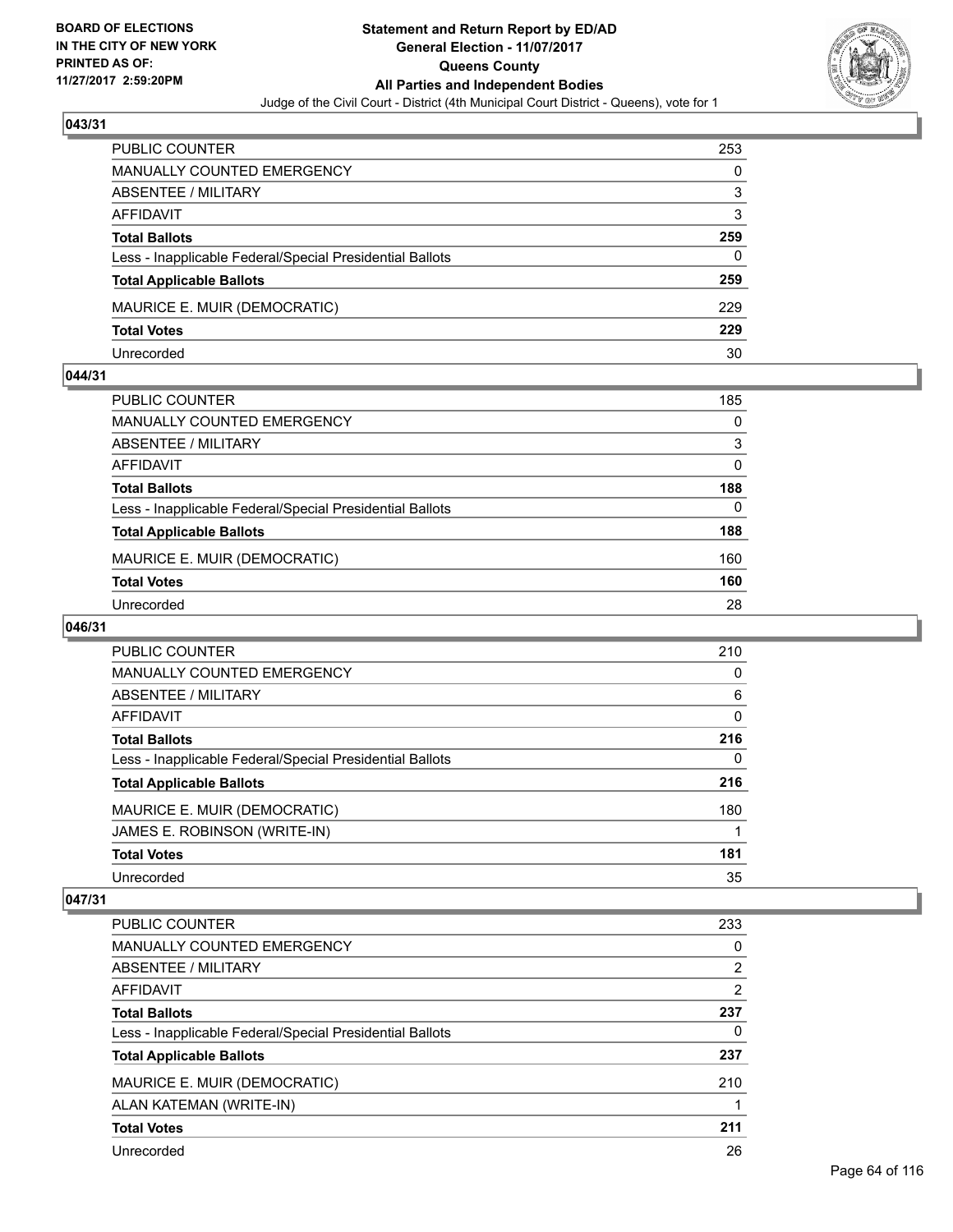

| PUBLIC COUNTER                                           | 0            |
|----------------------------------------------------------|--------------|
| MANUALLY COUNTED EMERGENCY                               | 0            |
| <b>ABSENTEE / MILITARY</b>                               | 0            |
| <b>AFFIDAVIT</b>                                         | $\Omega$     |
| <b>Total Ballots</b>                                     | 0            |
| Less - Inapplicable Federal/Special Presidential Ballots | $\Omega$     |
| <b>Total Applicable Ballots</b>                          | $\mathbf{0}$ |
| MAURICE E. MUIR (DEMOCRATIC)                             | 0            |
| <b>Total Votes</b>                                       | 0            |

## **083/31**

| <b>PUBLIC COUNTER</b>                                    | 196      |
|----------------------------------------------------------|----------|
| <b>MANUALLY COUNTED EMERGENCY</b>                        | $\Omega$ |
| <b>ABSENTEE / MILITARY</b>                               | 5        |
| <b>AFFIDAVIT</b>                                         | 4        |
| <b>Total Ballots</b>                                     | 205      |
| Less - Inapplicable Federal/Special Presidential Ballots | $\Omega$ |
| <b>Total Applicable Ballots</b>                          | 205      |
| MAURICE E. MUIR (DEMOCRATIC)                             | 181      |
| GLORIA BROWN MARSHALL (WRITE-IN)                         |          |
| <b>Total Votes</b>                                       | 182      |
| Unrecorded                                               | 23       |

| <b>PUBLIC COUNTER</b>                                    | 224 |
|----------------------------------------------------------|-----|
| <b>MANUALLY COUNTED EMERGENCY</b>                        | 0   |
| ABSENTEE / MILITARY                                      | 8   |
| AFFIDAVIT                                                | 2   |
| <b>Total Ballots</b>                                     | 234 |
| Less - Inapplicable Federal/Special Presidential Ballots | 0   |
| <b>Total Applicable Ballots</b>                          | 234 |
| MAURICE E. MUIR (DEMOCRATIC)                             | 199 |
| <b>Total Votes</b>                                       | 199 |
| Unrecorded                                               | 35  |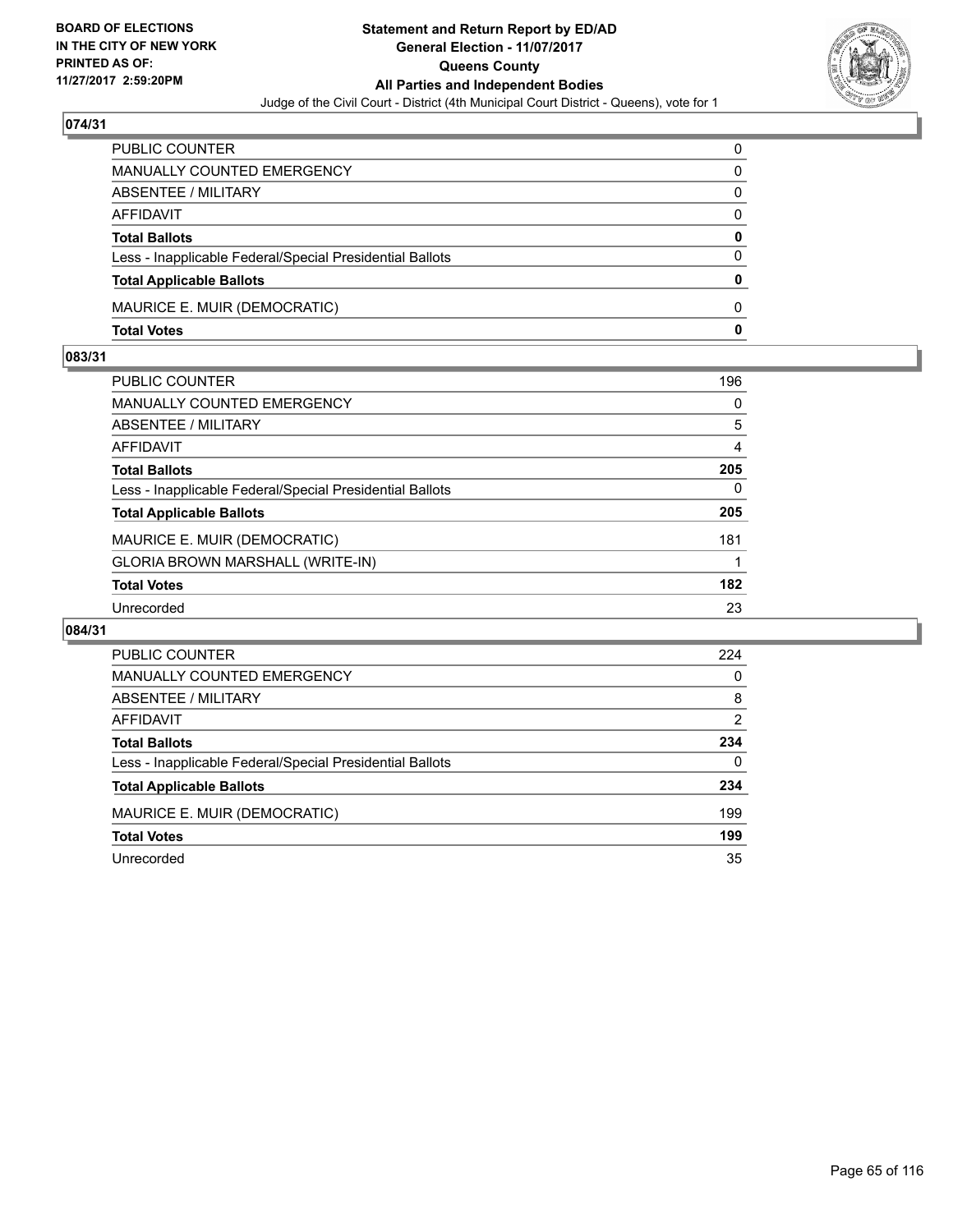

| <b>PUBLIC COUNTER</b>                                    | 208 |
|----------------------------------------------------------|-----|
| MANUALLY COUNTED EMERGENCY                               | 0   |
| ABSENTEE / MILITARY                                      | 5   |
| AFFIDAVIT                                                | 0   |
| <b>Total Ballots</b>                                     | 213 |
| Less - Inapplicable Federal/Special Presidential Ballots | 0   |
| <b>Total Applicable Ballots</b>                          | 213 |
| MAURICE E. MUIR (DEMOCRATIC)                             | 174 |
| <b>Total Votes</b>                                       | 174 |
| Unrecorded                                               | 39  |

#### **002/32 COMBINED into: 008/32**

#### **003/32**

| <b>PUBLIC COUNTER</b>                                    | 294 |
|----------------------------------------------------------|-----|
| <b>MANUALLY COUNTED EMERGENCY</b>                        | 0   |
| ABSENTEE / MILITARY                                      | 5   |
| AFFIDAVIT                                                | 5   |
| <b>Total Ballots</b>                                     | 304 |
| Less - Inapplicable Federal/Special Presidential Ballots | 0   |
| <b>Total Applicable Ballots</b>                          | 304 |
| MAURICE E. MUIR (DEMOCRATIC)                             | 247 |
| DWIGHT EISENHOWER (WRITE-IN)                             |     |
| <b>JESUS CHRIST (WRITE-IN)</b>                           |     |
| UNATTRIBUTABLE WRITE-IN (WRITE-IN)                       |     |
| <b>Total Votes</b>                                       | 250 |
| Unrecorded                                               | 54  |

| <b>PUBLIC COUNTER</b>                                    | 238 |
|----------------------------------------------------------|-----|
| <b>MANUALLY COUNTED EMERGENCY</b>                        | 0   |
| ABSENTEE / MILITARY                                      | 4   |
| AFFIDAVIT                                                | 9   |
| <b>Total Ballots</b>                                     | 251 |
| Less - Inapplicable Federal/Special Presidential Ballots | 0   |
| <b>Total Applicable Ballots</b>                          | 251 |
| MAURICE E. MUIR (DEMOCRATIC)                             | 206 |
| RON PAUL (WRITE-IN)                                      |     |
| <b>Total Votes</b>                                       | 207 |
| Unrecorded                                               | 44  |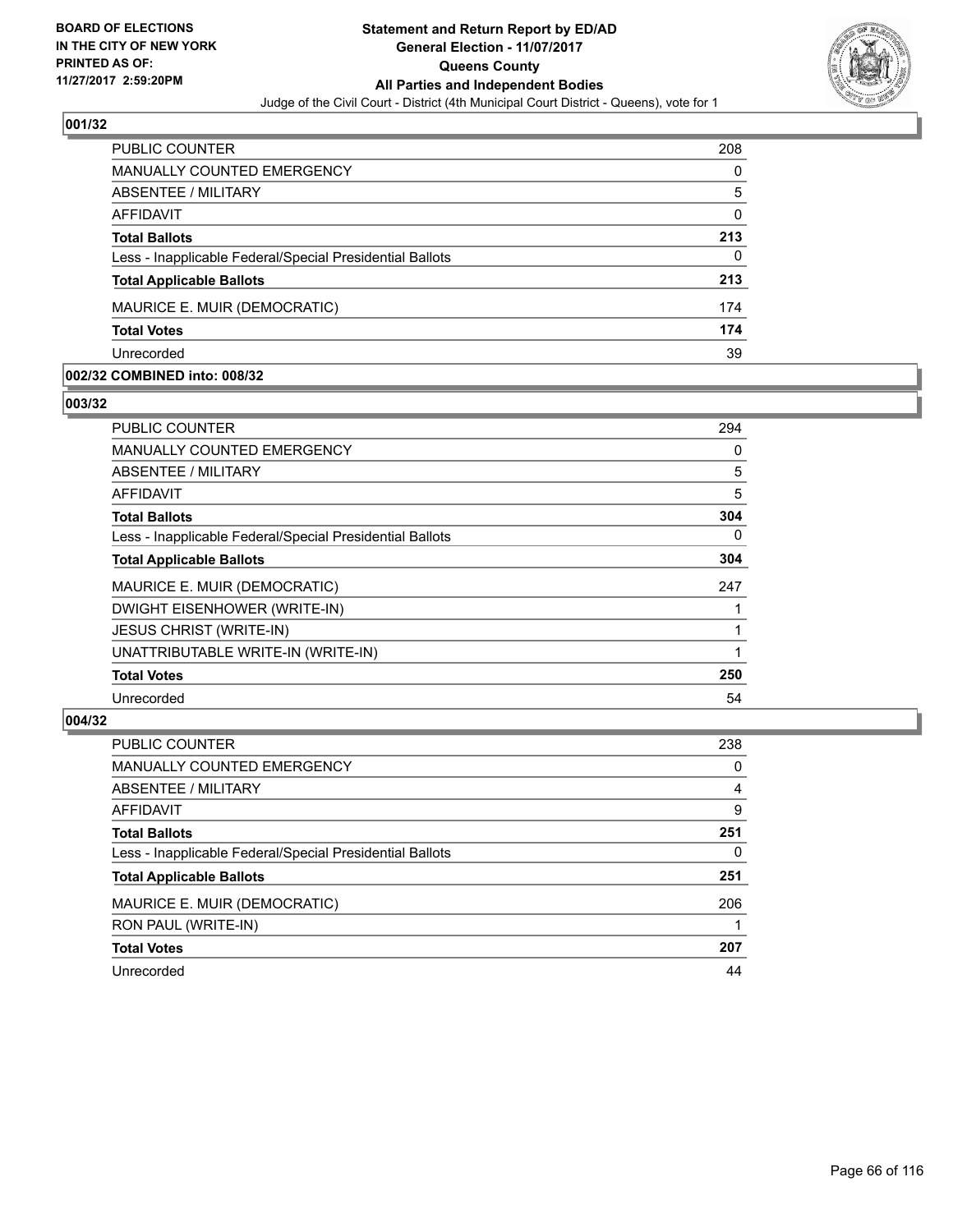

| <b>PUBLIC COUNTER</b>                                    | 121 |
|----------------------------------------------------------|-----|
| MANUALLY COUNTED EMERGENCY                               | 0   |
| ABSENTEE / MILITARY                                      | 2   |
| AFFIDAVIT                                                | 0   |
| <b>Total Ballots</b>                                     | 123 |
| Less - Inapplicable Federal/Special Presidential Ballots | 0   |
| <b>Total Applicable Ballots</b>                          | 123 |
| MAURICE E. MUIR (DEMOCRATIC)                             | 98  |
| <b>Total Votes</b>                                       | 98  |
| Unrecorded                                               | 25  |

#### **006/32**

| <b>PUBLIC COUNTER</b>                                    | 163 |
|----------------------------------------------------------|-----|
| MANUALLY COUNTED EMERGENCY                               | 0   |
| ABSENTEE / MILITARY                                      | 0   |
| AFFIDAVIT                                                | 3   |
| <b>Total Ballots</b>                                     | 166 |
| Less - Inapplicable Federal/Special Presidential Ballots | 0   |
| <b>Total Applicable Ballots</b>                          | 166 |
| MAURICE E. MUIR (DEMOCRATIC)                             | 136 |
| UNATTRIBUTABLE WRITE-IN (WRITE-IN)                       |     |
| <b>Total Votes</b>                                       | 137 |
| Unrecorded                                               | 29  |
|                                                          |     |

#### **007/32**

| <b>PUBLIC COUNTER</b>                                    | 58       |
|----------------------------------------------------------|----------|
| <b>MANUALLY COUNTED EMERGENCY</b>                        | 0        |
| ABSENTEE / MILITARY                                      | 0        |
| AFFIDAVIT                                                | 0        |
| <b>Total Ballots</b>                                     | 58       |
| Less - Inapplicable Federal/Special Presidential Ballots | $\Omega$ |
| <b>Total Applicable Ballots</b>                          | 58       |
| MAURICE E. MUIR (DEMOCRATIC)                             | 42       |
| <b>Total Votes</b>                                       | 42       |
| Unrecorded                                               | 16       |

| PUBLIC COUNTER                                           | 62 |
|----------------------------------------------------------|----|
| MANUALLY COUNTED EMERGENCY                               | 0  |
| ABSENTEE / MILITARY                                      |    |
| AFFIDAVIT                                                | 0  |
| <b>Total Ballots</b>                                     | 63 |
| Less - Inapplicable Federal/Special Presidential Ballots | 0  |
| <b>Total Applicable Ballots</b>                          | 63 |
| MAURICE E. MUIR (DEMOCRATIC)                             | 36 |
| UNATTRIBUTABLE WRITE-IN (WRITE-IN)                       | 2  |
| <b>Total Votes</b>                                       | 38 |
| Unrecorded                                               | 25 |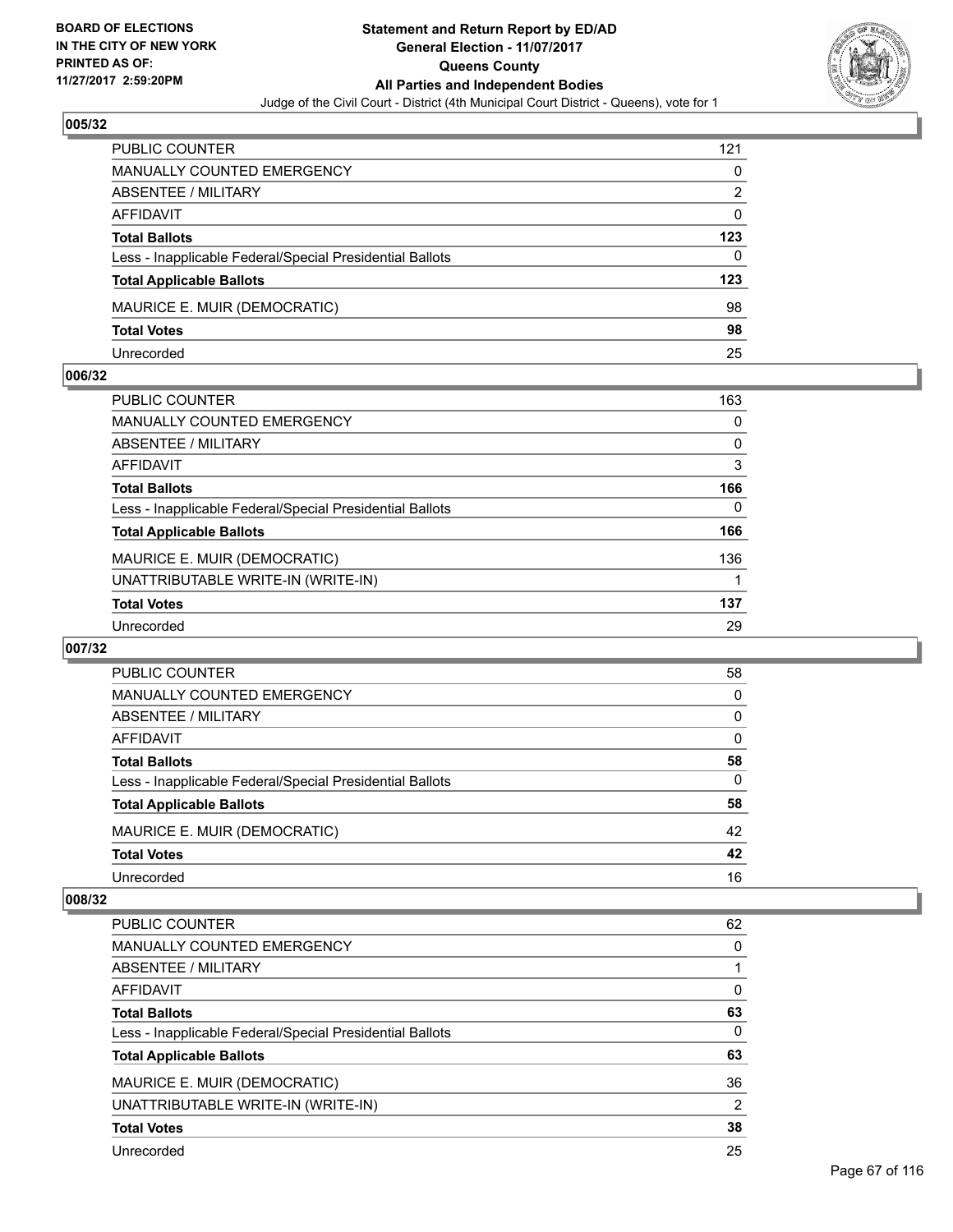

| <b>PUBLIC COUNTER</b>                                    | 65       |
|----------------------------------------------------------|----------|
| MANUALLY COUNTED EMERGENCY                               | 0        |
| <b>ABSENTEE / MILITARY</b>                               | 0        |
| AFFIDAVIT                                                |          |
| <b>Total Ballots</b>                                     | 66       |
| Less - Inapplicable Federal/Special Presidential Ballots | $\Omega$ |
| <b>Total Applicable Ballots</b>                          | 66       |
| MAURICE E. MUIR (DEMOCRATIC)                             | 55       |
| <b>Total Votes</b>                                       | 55       |
| Unrecorded                                               | 11       |

#### **010/32 COMBINED into: 009/32**

#### **011/32**

| PUBLIC COUNTER                                           | 112 |
|----------------------------------------------------------|-----|
| <b>MANUALLY COUNTED EMERGENCY</b>                        | 0   |
| ABSENTEE / MILITARY                                      | 2   |
| <b>AFFIDAVIT</b>                                         | 0   |
| <b>Total Ballots</b>                                     | 114 |
| Less - Inapplicable Federal/Special Presidential Ballots | 0   |
| <b>Total Applicable Ballots</b>                          | 114 |
| MAURICE E. MUIR (DEMOCRATIC)                             | 81  |
| <b>Total Votes</b>                                       | 81  |
| Unrecorded                                               | 33  |
|                                                          |     |

# **012/32**

| <b>Total Votes</b>                                       | 2            |
|----------------------------------------------------------|--------------|
| MAURICE E. MUIR (DEMOCRATIC)                             | 2            |
| <b>Total Applicable Ballots</b>                          | 2            |
| Less - Inapplicable Federal/Special Presidential Ballots | 0            |
| <b>Total Ballots</b>                                     | $\mathbf{2}$ |
| AFFIDAVIT                                                | 0            |
| <b>ABSENTEE / MILITARY</b>                               | 0            |
| MANUALLY COUNTED EMERGENCY                               | 0            |
| <b>PUBLIC COUNTER</b>                                    | 2            |

| <b>PUBLIC COUNTER</b>                                    | 27 |
|----------------------------------------------------------|----|
| <b>MANUALLY COUNTED EMERGENCY</b>                        | 0  |
| ABSENTEE / MILITARY                                      | 0  |
| AFFIDAVIT                                                |    |
| <b>Total Ballots</b>                                     | 28 |
| Less - Inapplicable Federal/Special Presidential Ballots | 0  |
| <b>Total Applicable Ballots</b>                          | 28 |
| MAURICE E. MUIR (DEMOCRATIC)                             | 25 |
| <b>Total Votes</b>                                       | 25 |
| Unrecorded                                               | 3  |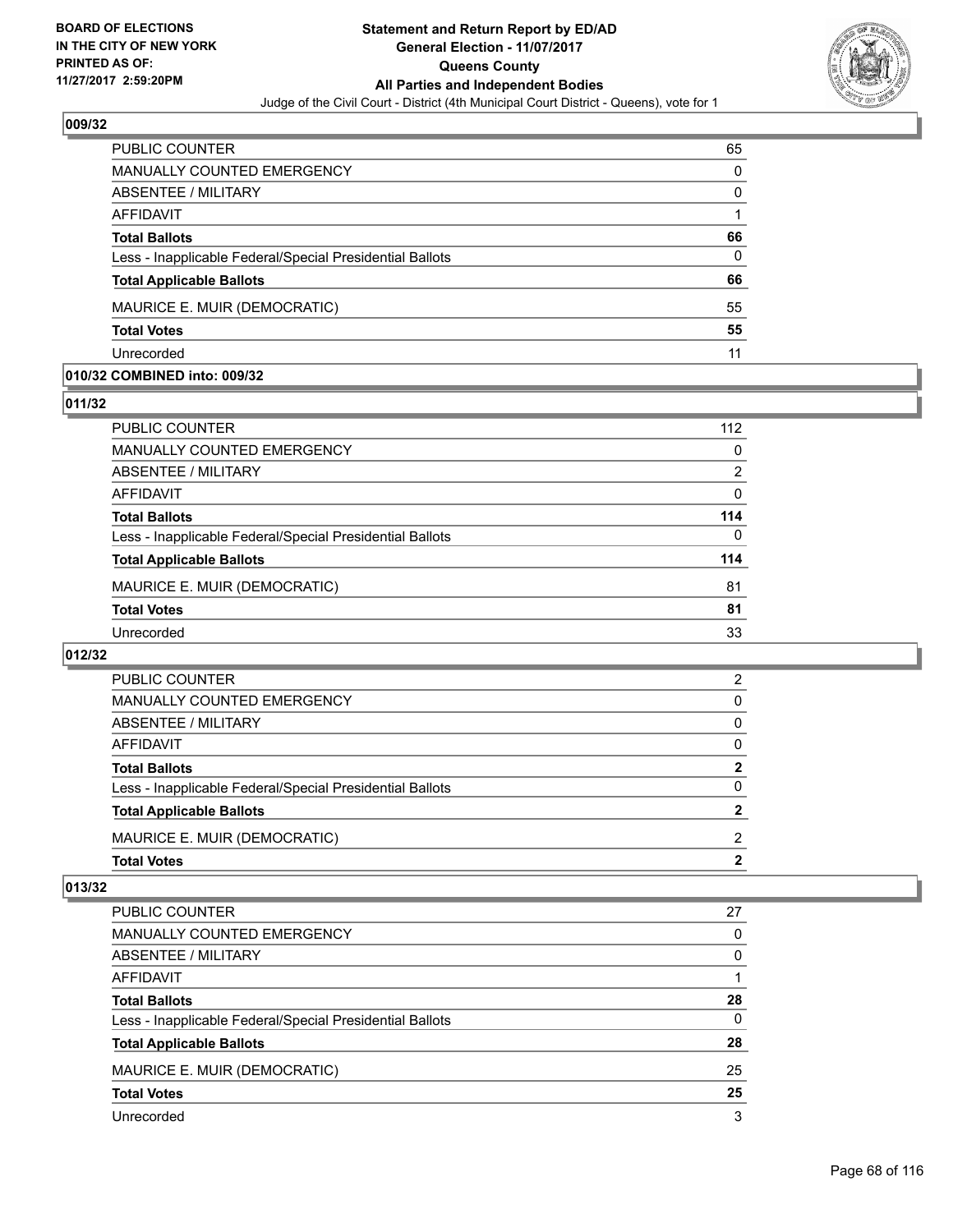

| PUBLIC COUNTER                                           | 2              |
|----------------------------------------------------------|----------------|
| <b>MANUALLY COUNTED EMERGENCY</b>                        | 0              |
| <b>ABSENTEE / MILITARY</b>                               | 0              |
| <b>AFFIDAVIT</b>                                         | $\Omega$       |
| <b>Total Ballots</b>                                     | $\mathbf{2}$   |
| Less - Inapplicable Federal/Special Presidential Ballots | $\Omega$       |
| <b>Total Applicable Ballots</b>                          | $\overline{2}$ |
| MAURICE E. MUIR (DEMOCRATIC)                             | $\mathcal{P}$  |
| <b>Total Votes</b>                                       | 2              |

## **015/32**

| PUBLIC COUNTER                                           | 151          |
|----------------------------------------------------------|--------------|
| MANUALLY COUNTED EMERGENCY                               | $\mathbf{0}$ |
| ABSENTEE / MILITARY                                      |              |
| AFFIDAVIT                                                |              |
| <b>Total Ballots</b>                                     | 153          |
| Less - Inapplicable Federal/Special Presidential Ballots | 0            |
| <b>Total Applicable Ballots</b>                          | 153          |
| MAURICE E. MUIR (DEMOCRATIC)                             | 141          |
| UNATTRIBUTABLE WRITE-IN (WRITE-IN)                       |              |
| <b>Total Votes</b>                                       | 142          |
| Unrecorded                                               | 11           |

## **016/32**

| <b>PUBLIC COUNTER</b>                                    | 187 |
|----------------------------------------------------------|-----|
| MANUALLY COUNTED EMERGENCY                               | 0   |
| ABSENTEE / MILITARY                                      |     |
| AFFIDAVIT                                                |     |
| <b>Total Ballots</b>                                     | 189 |
| Less - Inapplicable Federal/Special Presidential Ballots | 0   |
| <b>Total Applicable Ballots</b>                          | 189 |
| MAURICE E. MUIR (DEMOCRATIC)                             | 149 |
| <b>Total Votes</b>                                       | 149 |
| Unrecorded                                               | 40  |

| <b>PUBLIC COUNTER</b>                                    | 194            |
|----------------------------------------------------------|----------------|
| <b>MANUALLY COUNTED EMERGENCY</b>                        | 0              |
| ABSENTEE / MILITARY                                      | $\overline{2}$ |
| AFFIDAVIT                                                |                |
| <b>Total Ballots</b>                                     | 197            |
| Less - Inapplicable Federal/Special Presidential Ballots | 0              |
| <b>Total Applicable Ballots</b>                          | 197            |
| MAURICE E. MUIR (DEMOCRATIC)                             | 172            |
| <b>Total Votes</b>                                       | 172            |
| Unrecorded                                               | 25             |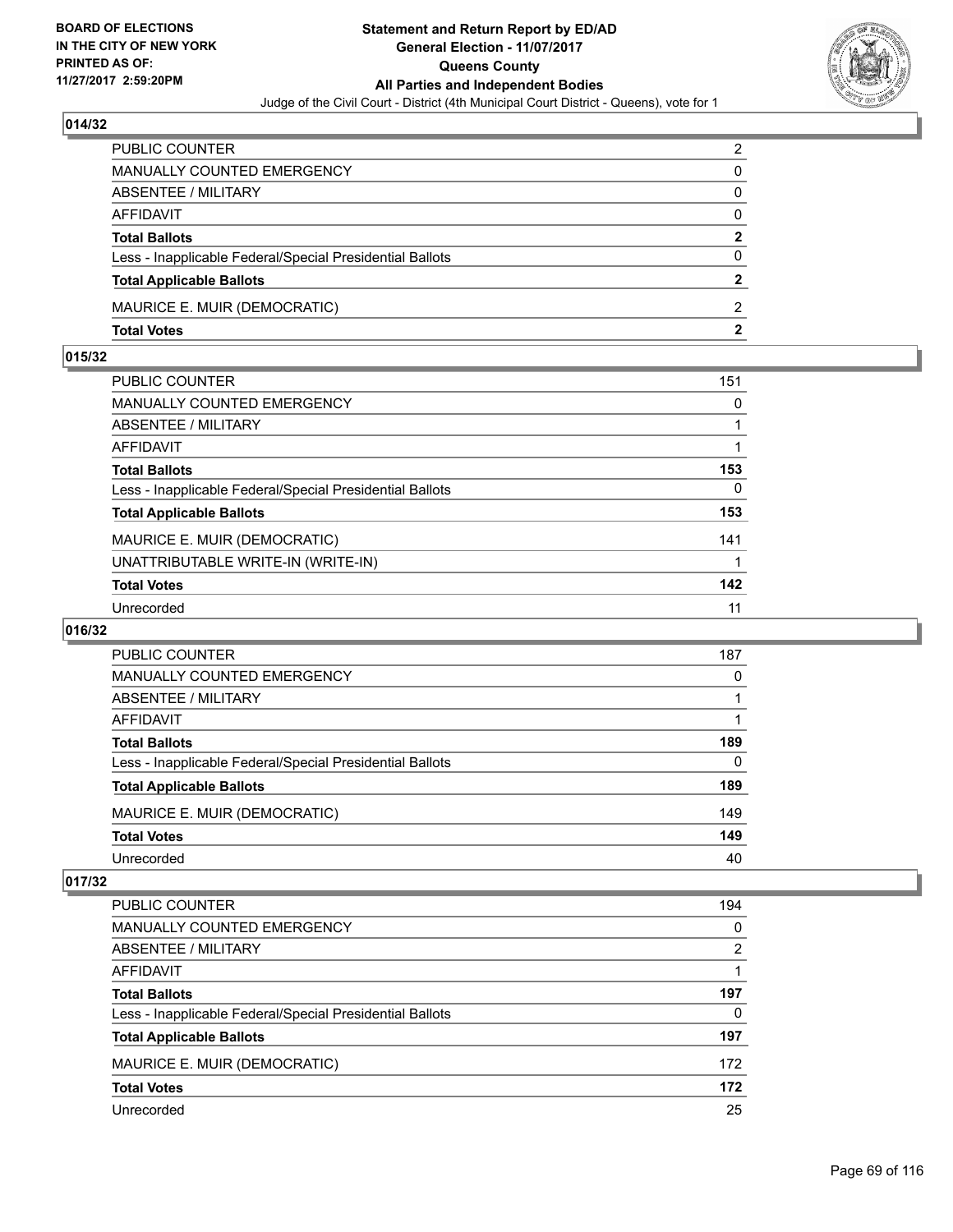

| <b>PUBLIC COUNTER</b>                                    | 128 |
|----------------------------------------------------------|-----|
| MANUALLY COUNTED EMERGENCY                               | 0   |
| <b>ABSENTEE / MILITARY</b>                               | 4   |
| AFFIDAVIT                                                | 0   |
| <b>Total Ballots</b>                                     | 132 |
| Less - Inapplicable Federal/Special Presidential Ballots | 0   |
| <b>Total Applicable Ballots</b>                          | 132 |
| MAURICE E. MUIR (DEMOCRATIC)                             | 105 |
| <b>Total Votes</b>                                       | 105 |
| Unrecorded                                               | 27  |

#### **019/32**

| PUBLIC COUNTER                                           | 161            |
|----------------------------------------------------------|----------------|
| <b>MANUALLY COUNTED EMERGENCY</b>                        | 0              |
| ABSENTEE / MILITARY                                      | 0              |
| AFFIDAVIT                                                | $\overline{2}$ |
| <b>Total Ballots</b>                                     | 163            |
| Less - Inapplicable Federal/Special Presidential Ballots | 0              |
| <b>Total Applicable Ballots</b>                          | 163            |
| MAURICE E. MUIR (DEMOCRATIC)                             | 119            |
| <b>Total Votes</b>                                       | 119            |
| Unrecorded                                               | 44             |
|                                                          |                |

# **020/32**

| <b>PUBLIC COUNTER</b>                                    | 153            |
|----------------------------------------------------------|----------------|
| MANUALLY COUNTED EMERGENCY                               | 0              |
| ABSENTEE / MILITARY                                      | 2              |
| AFFIDAVIT                                                | $\overline{2}$ |
| <b>Total Ballots</b>                                     | 157            |
| Less - Inapplicable Federal/Special Presidential Ballots | 0              |
| <b>Total Applicable Ballots</b>                          | 157            |
| MAURICE E. MUIR (DEMOCRATIC)                             | 104            |
| <b>Total Votes</b>                                       | 104            |
| Unrecorded                                               | 53             |

| <b>PUBLIC COUNTER</b>                                    | 152 |
|----------------------------------------------------------|-----|
| <b>MANUALLY COUNTED EMERGENCY</b>                        | 0   |
| ABSENTEE / MILITARY                                      | 5   |
| AFFIDAVIT                                                |     |
| <b>Total Ballots</b>                                     | 158 |
| Less - Inapplicable Federal/Special Presidential Ballots | 0   |
| <b>Total Applicable Ballots</b>                          | 158 |
| MAURICE E. MUIR (DEMOCRATIC)                             | 132 |
| ERIC ADAMS (WRITE-IN)                                    | 1   |
| <b>Total Votes</b>                                       | 133 |
| Unrecorded                                               | 25  |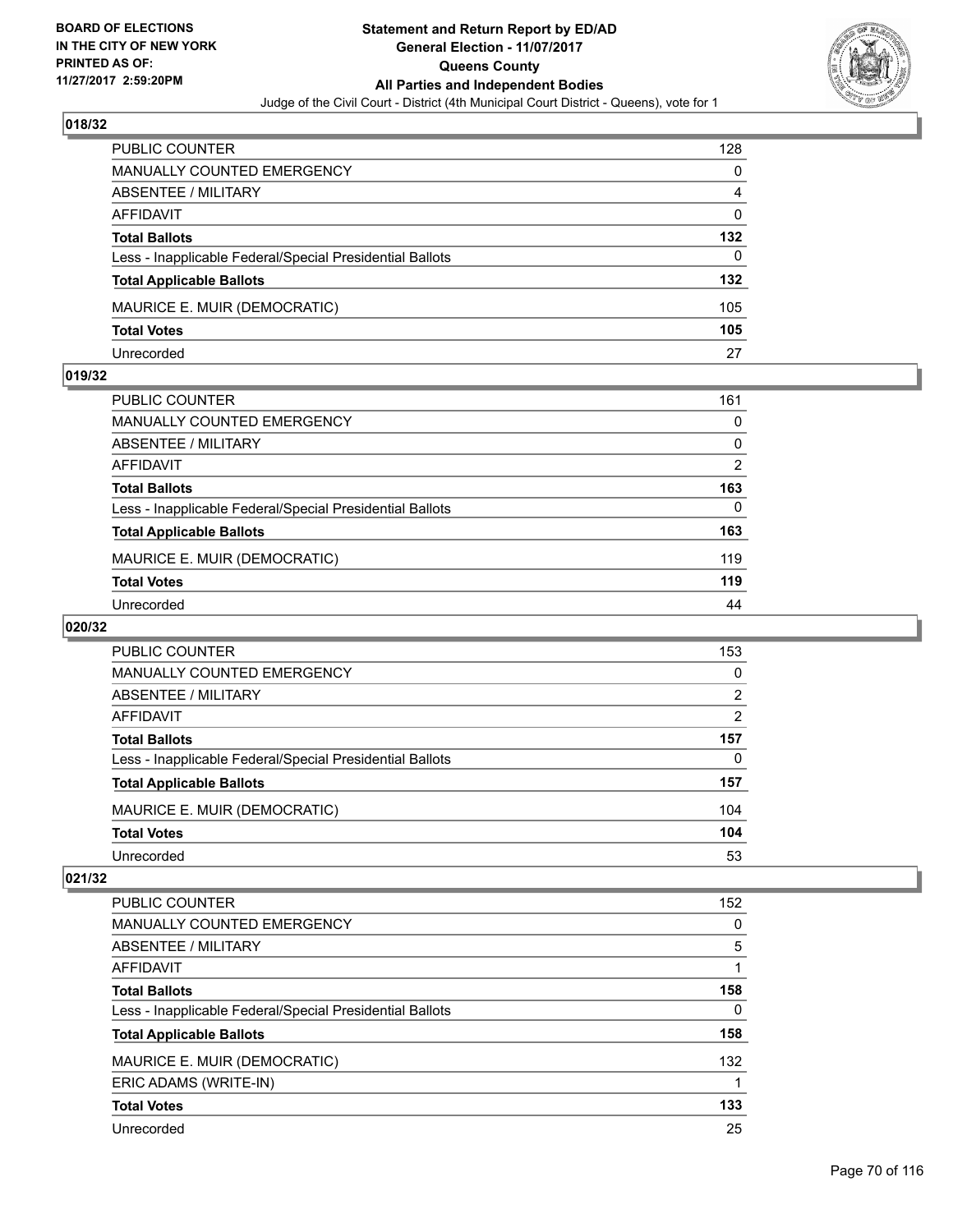

| <b>PUBLIC COUNTER</b>                                    | 167 |
|----------------------------------------------------------|-----|
| <b>MANUALLY COUNTED EMERGENCY</b>                        | 0   |
| ABSENTEE / MILITARY                                      |     |
| AFFIDAVIT                                                | 2   |
| <b>Total Ballots</b>                                     | 170 |
| Less - Inapplicable Federal/Special Presidential Ballots | 0   |
| <b>Total Applicable Ballots</b>                          | 170 |
| MAURICE E. MUIR (DEMOCRATIC)                             | 152 |
| <b>Total Votes</b>                                       | 152 |
| Unrecorded                                               | 18  |

#### **023/32**

| PUBLIC COUNTER                                           | 182 |
|----------------------------------------------------------|-----|
| <b>MANUALLY COUNTED EMERGENCY</b>                        | 0   |
| ABSENTEE / MILITARY                                      | 0   |
| AFFIDAVIT                                                |     |
| <b>Total Ballots</b>                                     | 183 |
| Less - Inapplicable Federal/Special Presidential Ballots | 0   |
| <b>Total Applicable Ballots</b>                          | 183 |
| MAURICE E. MUIR (DEMOCRATIC)                             | 166 |
| <b>Total Votes</b>                                       | 166 |
| Unrecorded                                               | 17  |
|                                                          |     |

## **024/32**

| <b>PUBLIC COUNTER</b>                                    | 151 |
|----------------------------------------------------------|-----|
| MANUALLY COUNTED EMERGENCY                               | 0   |
| ABSENTEE / MILITARY                                      | 3   |
| AFFIDAVIT                                                | 0   |
| <b>Total Ballots</b>                                     | 154 |
| Less - Inapplicable Federal/Special Presidential Ballots | 0   |
| <b>Total Applicable Ballots</b>                          | 154 |
| MAURICE E. MUIR (DEMOCRATIC)                             | 138 |
| <b>Total Votes</b>                                       | 138 |
| Unrecorded                                               | 16  |

| <b>PUBLIC COUNTER</b>                                    | 196 |
|----------------------------------------------------------|-----|
| <b>MANUALLY COUNTED EMERGENCY</b>                        | 0   |
| ABSENTEE / MILITARY                                      | 7   |
| AFFIDAVIT                                                | 5   |
| <b>Total Ballots</b>                                     | 208 |
| Less - Inapplicable Federal/Special Presidential Ballots | 0   |
| <b>Total Applicable Ballots</b>                          | 208 |
| MAURICE E. MUIR (DEMOCRATIC)                             | 167 |
| WILLIE L. BAKER (WRITE-IN)                               |     |
| <b>Total Votes</b>                                       | 168 |
| Unrecorded                                               | 40  |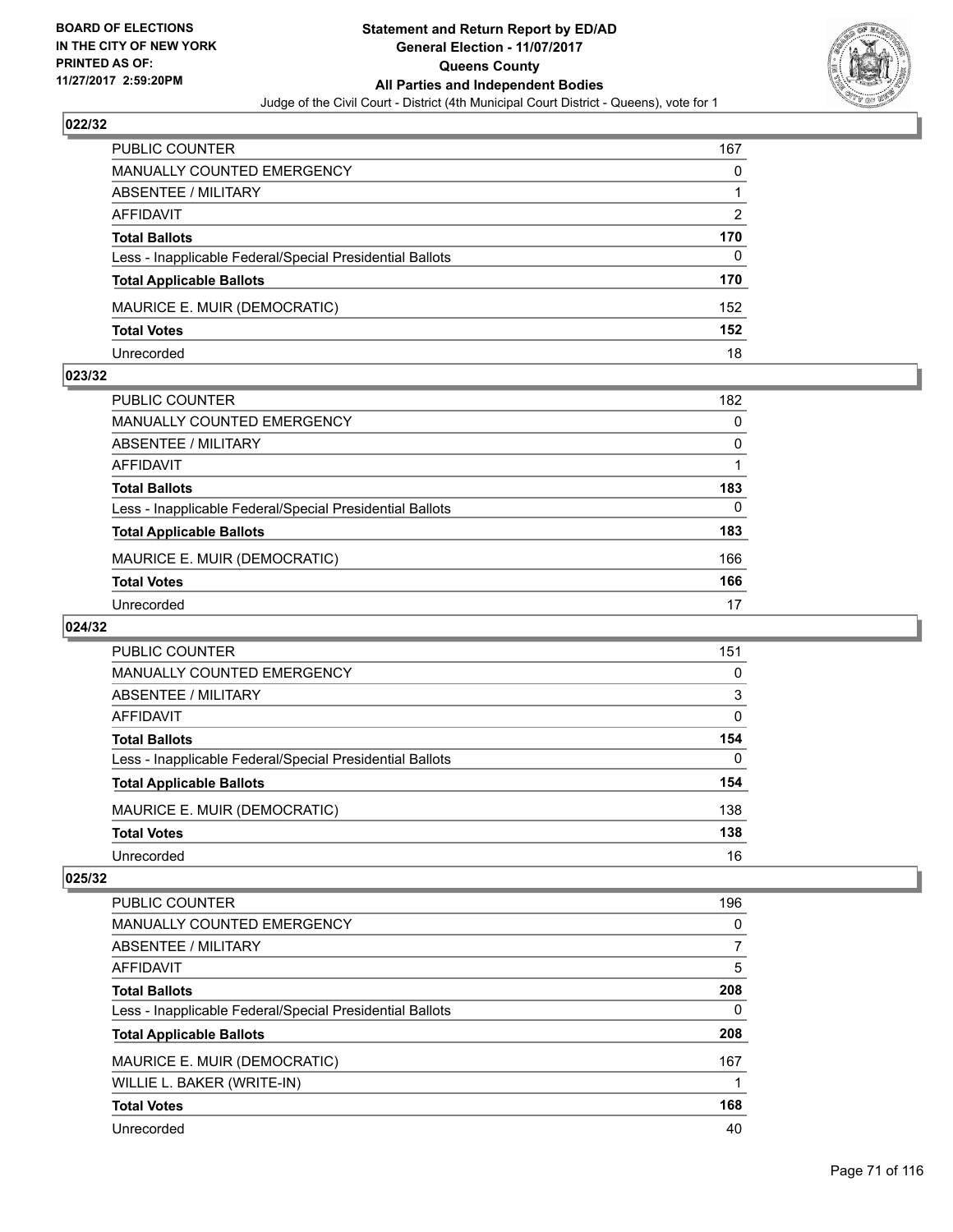

| PUBLIC COUNTER                                           | 165 |
|----------------------------------------------------------|-----|
| <b>MANUALLY COUNTED EMERGENCY</b>                        | 0   |
| ABSENTEE / MILITARY                                      |     |
| AFFIDAVIT                                                | 6   |
| <b>Total Ballots</b>                                     | 178 |
| Less - Inapplicable Federal/Special Presidential Ballots | 0   |
| <b>Total Applicable Ballots</b>                          | 178 |
| MAURICE E. MUIR (DEMOCRATIC)                             | 138 |
| <b>Total Votes</b>                                       | 138 |
| Unrecorded                                               | 40  |

#### **027/32**

| <b>PUBLIC COUNTER</b>                                    | 178 |
|----------------------------------------------------------|-----|
| <b>MANUALLY COUNTED EMERGENCY</b>                        | 0   |
| ABSENTEE / MILITARY                                      | 50  |
| AFFIDAVIT                                                | 0   |
| <b>Total Ballots</b>                                     | 228 |
| Less - Inapplicable Federal/Special Presidential Ballots | 0   |
| <b>Total Applicable Ballots</b>                          | 228 |
| MAURICE E. MUIR (DEMOCRATIC)                             | 191 |
| UNATTRIBUTABLE WRITE-IN (WRITE-IN)                       |     |
| <b>Total Votes</b>                                       | 192 |
| Unrecorded                                               | 36  |
|                                                          |     |

#### **028/32**

| <b>PUBLIC COUNTER</b>                                    | 189      |
|----------------------------------------------------------|----------|
| <b>MANUALLY COUNTED EMERGENCY</b>                        | $\Omega$ |
| ABSENTEE / MILITARY                                      | 8        |
| AFFIDAVIT                                                | 4        |
| <b>Total Ballots</b>                                     | 201      |
| Less - Inapplicable Federal/Special Presidential Ballots | 0        |
| <b>Total Applicable Ballots</b>                          | 201      |
| MAURICE E. MUIR (DEMOCRATIC)                             | 178      |
| <b>Total Votes</b>                                       | 178      |
| Unrecorded                                               | 23       |

| PUBLIC COUNTER                                           | 240 |
|----------------------------------------------------------|-----|
| <b>MANUALLY COUNTED EMERGENCY</b>                        | 0   |
| ABSENTEE / MILITARY                                      | 5   |
| AFFIDAVIT                                                |     |
| <b>Total Ballots</b>                                     | 246 |
| Less - Inapplicable Federal/Special Presidential Ballots | 0   |
| <b>Total Applicable Ballots</b>                          | 246 |
| MAURICE E. MUIR (DEMOCRATIC)                             | 194 |
| <b>Total Votes</b>                                       | 194 |
| Unrecorded                                               | 52  |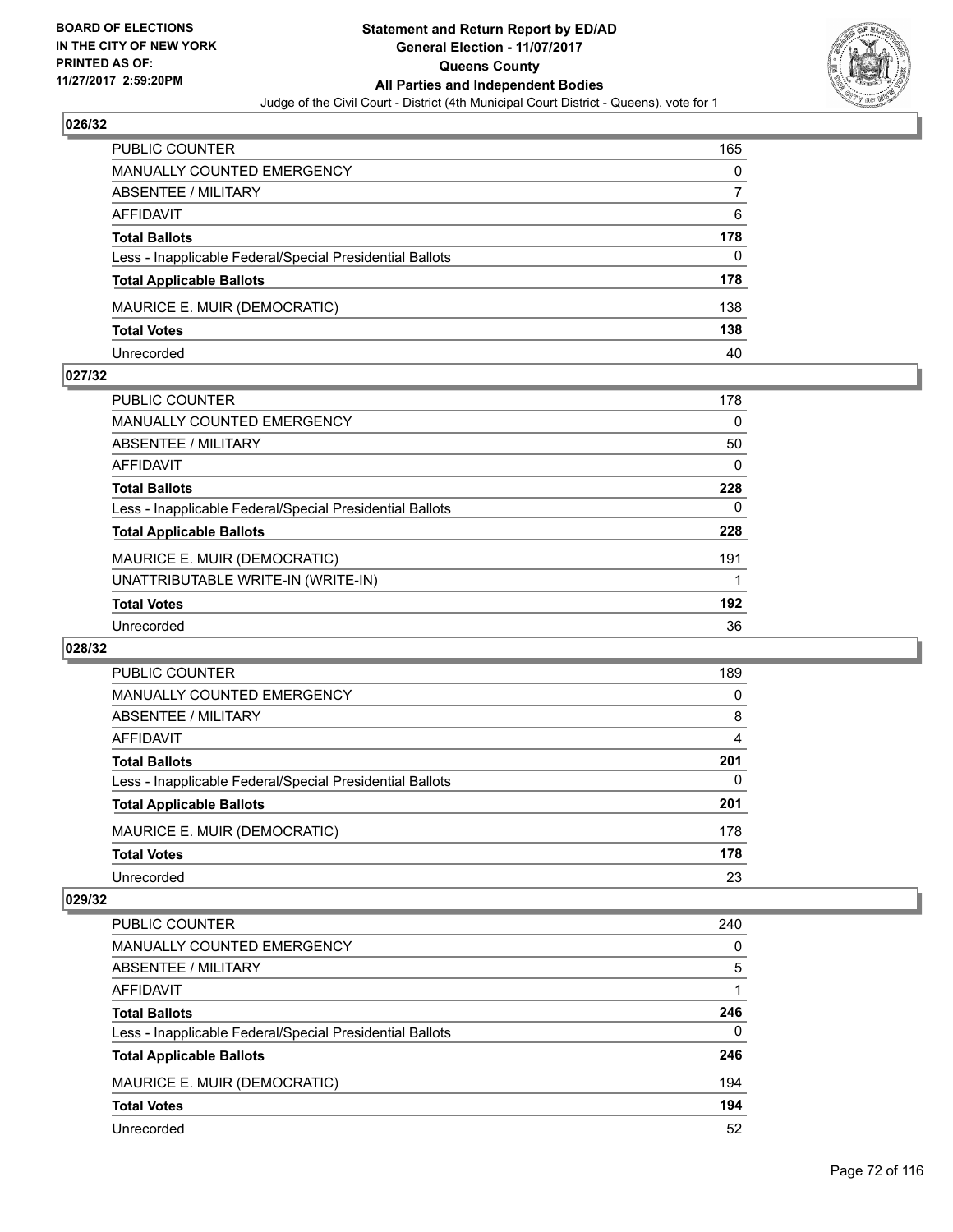

| PUBLIC COUNTER                                           | 221 |
|----------------------------------------------------------|-----|
| MANUALLY COUNTED EMERGENCY                               | 0   |
| <b>ABSENTEE / MILITARY</b>                               | 2   |
| AFFIDAVIT                                                | 3   |
| <b>Total Ballots</b>                                     | 226 |
| Less - Inapplicable Federal/Special Presidential Ballots | 0   |
| <b>Total Applicable Ballots</b>                          | 226 |
| MAURICE E. MUIR (DEMOCRATIC)                             | 191 |
| <b>Total Votes</b>                                       | 191 |
| Unrecorded                                               | 35  |

### **031/32**

| <b>PUBLIC COUNTER</b>                                    | 233 |
|----------------------------------------------------------|-----|
| <b>MANUALLY COUNTED EMERGENCY</b>                        | 0   |
| ABSENTEE / MILITARY                                      |     |
| AFFIDAVIT                                                | 3   |
| <b>Total Ballots</b>                                     | 237 |
| Less - Inapplicable Federal/Special Presidential Ballots | 0   |
| <b>Total Applicable Ballots</b>                          | 237 |
| MAURICE E. MUIR (DEMOCRATIC)                             | 190 |
| UNATTRIBUTABLE WRITE-IN (WRITE-IN)                       |     |
| <b>Total Votes</b>                                       | 191 |
| Unrecorded                                               | 46  |
|                                                          |     |

### **032/32**

| PUBLIC COUNTER                                           | 189 |
|----------------------------------------------------------|-----|
| <b>MANUALLY COUNTED EMERGENCY</b>                        | 0   |
| <b>ABSENTEE / MILITARY</b>                               | 0   |
| AFFIDAVIT                                                | 0   |
| <b>Total Ballots</b>                                     | 189 |
| Less - Inapplicable Federal/Special Presidential Ballots | 0   |
| <b>Total Applicable Ballots</b>                          | 189 |
| MAURICE E. MUIR (DEMOCRATIC)                             | 141 |
| <b>Total Votes</b>                                       | 141 |
| Unrecorded                                               | 48  |

| <b>PUBLIC COUNTER</b>                                    | 259 |
|----------------------------------------------------------|-----|
| MANUALLY COUNTED EMERGENCY                               | 0   |
| ABSENTEE / MILITARY                                      | 3   |
| AFFIDAVIT                                                | 3   |
| <b>Total Ballots</b>                                     | 265 |
| Less - Inapplicable Federal/Special Presidential Ballots | 0   |
| <b>Total Applicable Ballots</b>                          | 265 |
| MAURICE E. MUIR (DEMOCRATIC)                             | 218 |
| UNATTRIBUTABLE WRITE-IN (WRITE-IN)                       |     |
| <b>Total Votes</b>                                       | 219 |
| Unrecorded                                               | 46  |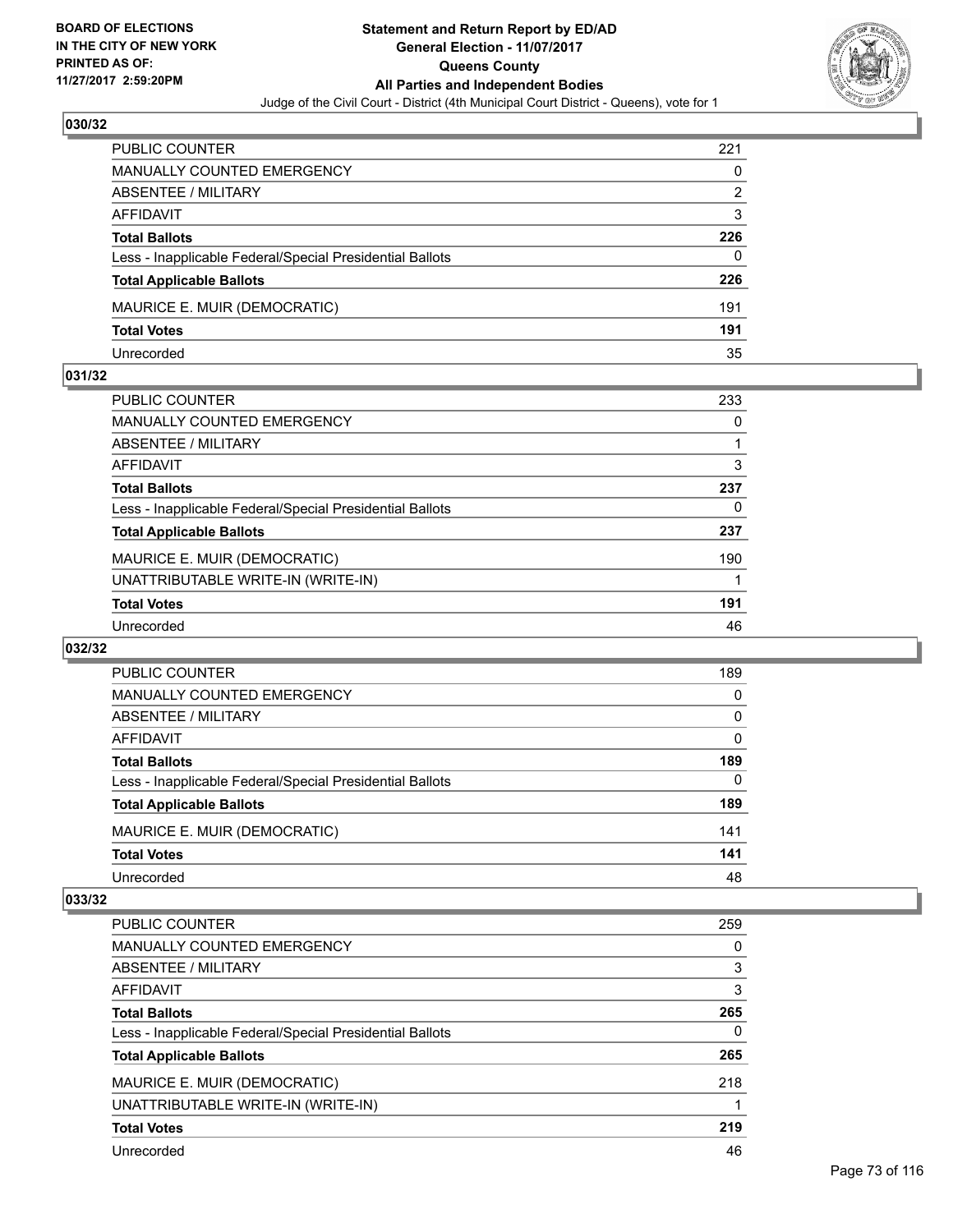

| PUBLIC COUNTER                                           | 268 |
|----------------------------------------------------------|-----|
| <b>MANUALLY COUNTED EMERGENCY</b>                        | 0   |
| <b>ABSENTEE / MILITARY</b>                               | 2   |
| AFFIDAVIT                                                | 4   |
| <b>Total Ballots</b>                                     | 274 |
| Less - Inapplicable Federal/Special Presidential Ballots | 0   |
| <b>Total Applicable Ballots</b>                          | 274 |
| MAURICE E. MUIR (DEMOCRATIC)                             | 228 |
| DAFFY DUCK (WRITE-IN)                                    |     |
| <b>Total Votes</b>                                       | 229 |
| Unrecorded                                               | 45  |

### **035/32**

| 220      |
|----------|
| 0        |
| 3        |
| 3        |
| 226      |
| $\Omega$ |
| 226      |
| 187      |
| 187      |
| 39       |
|          |

### **036/32**

| PUBLIC COUNTER                                           | 184      |
|----------------------------------------------------------|----------|
| <b>MANUALLY COUNTED EMERGENCY</b>                        | $\Omega$ |
| <b>ABSENTEE / MILITARY</b>                               |          |
| AFFIDAVIT                                                | 0        |
| <b>Total Ballots</b>                                     | 185      |
| Less - Inapplicable Federal/Special Presidential Ballots | $\Omega$ |
| <b>Total Applicable Ballots</b>                          | 185      |
| MAURICE E. MUIR (DEMOCRATIC)                             | 153      |
| <b>Total Votes</b>                                       | 153      |
| Unrecorded                                               | 32       |

| PUBLIC COUNTER                                           | 216 |
|----------------------------------------------------------|-----|
| MANUALLY COUNTED EMERGENCY                               | 0   |
| ABSENTEE / MILITARY                                      | 6   |
| AFFIDAVIT                                                | 5   |
| <b>Total Ballots</b>                                     | 227 |
| Less - Inapplicable Federal/Special Presidential Ballots | 0   |
| <b>Total Applicable Ballots</b>                          | 227 |
| MAURICE E. MUIR (DEMOCRATIC)                             | 176 |
| <b>Total Votes</b>                                       | 176 |
| Unrecorded                                               | 51  |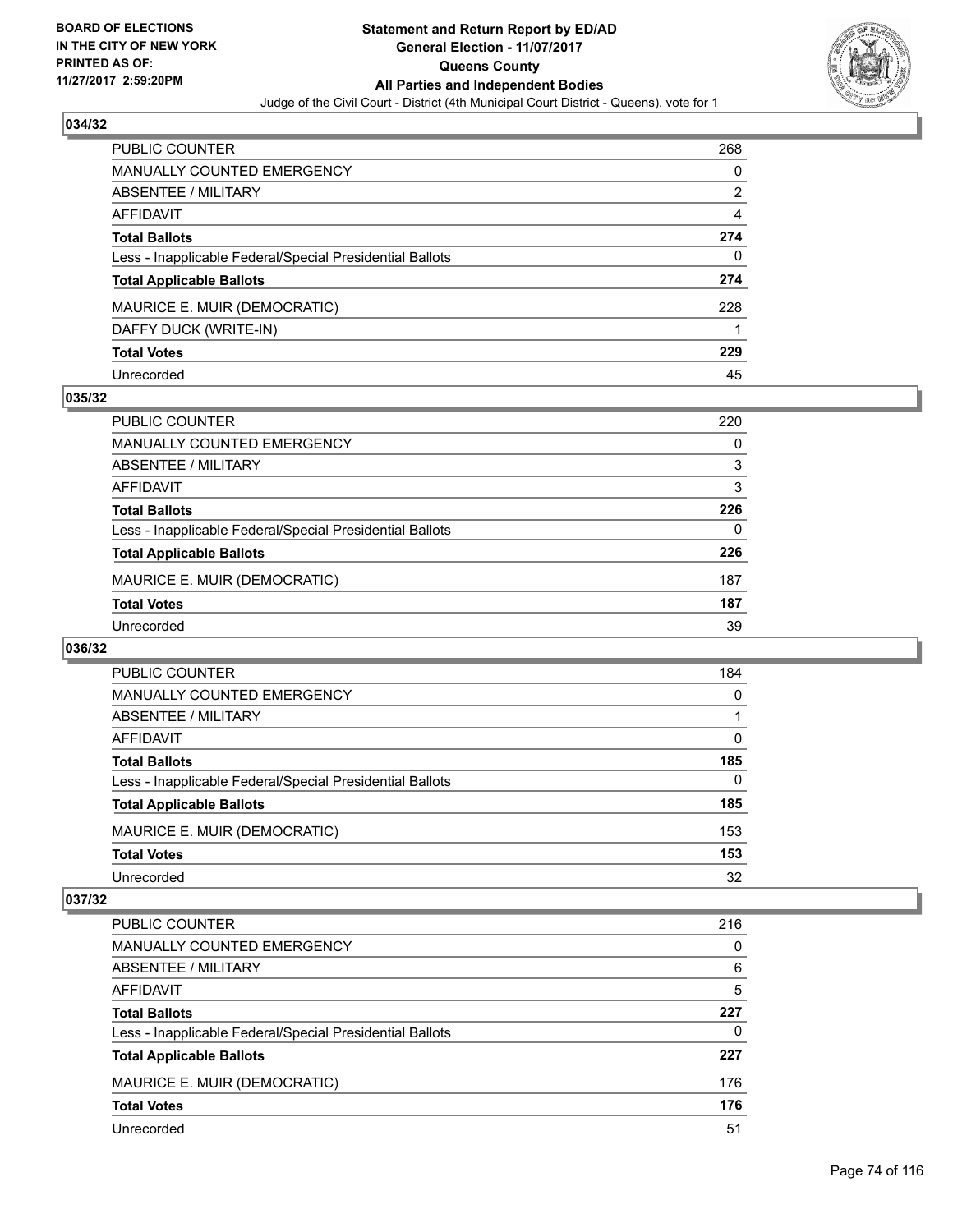

| PUBLIC COUNTER                                           | 268 |
|----------------------------------------------------------|-----|
| <b>MANUALLY COUNTED EMERGENCY</b>                        | 0   |
| ABSENTEE / MILITARY                                      | 9   |
| AFFIDAVIT                                                |     |
| <b>Total Ballots</b>                                     | 278 |
| Less - Inapplicable Federal/Special Presidential Ballots | 0   |
| <b>Total Applicable Ballots</b>                          | 278 |
| MAURICE E. MUIR (DEMOCRATIC)                             | 223 |
| <b>Total Votes</b>                                       | 223 |
| Unrecorded                                               | 55  |

### **039/32**

| PUBLIC COUNTER                                           | 233 |
|----------------------------------------------------------|-----|
| <b>MANUALLY COUNTED EMERGENCY</b>                        | 0   |
| ABSENTEE / MILITARY                                      | 3   |
| AFFIDAVIT                                                |     |
| <b>Total Ballots</b>                                     | 237 |
| Less - Inapplicable Federal/Special Presidential Ballots | 0   |
| <b>Total Applicable Ballots</b>                          | 237 |
| MAURICE E. MUIR (DEMOCRATIC)                             | 183 |
| TAMMIE GORDON (WRITE-IN)                                 |     |
| <b>Total Votes</b>                                       | 184 |
| Unrecorded                                               | 53  |
|                                                          |     |

### **040/32**

| PUBLIC COUNTER                                           | 213 |
|----------------------------------------------------------|-----|
| <b>MANUALLY COUNTED EMERGENCY</b>                        | 0   |
| <b>ABSENTEE / MILITARY</b>                               | 4   |
| AFFIDAVIT                                                | 5   |
| <b>Total Ballots</b>                                     | 222 |
| Less - Inapplicable Federal/Special Presidential Ballots | 0   |
| <b>Total Applicable Ballots</b>                          | 222 |
| MAURICE E. MUIR (DEMOCRATIC)                             | 191 |
| <b>Total Votes</b>                                       | 191 |
| Unrecorded                                               | 31  |

| <b>PUBLIC COUNTER</b>                                    | 261 |
|----------------------------------------------------------|-----|
| <b>MANUALLY COUNTED EMERGENCY</b>                        | 0   |
| ABSENTEE / MILITARY                                      | 3   |
| AFFIDAVIT                                                | 4   |
| <b>Total Ballots</b>                                     | 268 |
| Less - Inapplicable Federal/Special Presidential Ballots | 0   |
| <b>Total Applicable Ballots</b>                          | 268 |
| MAURICE E. MUIR (DEMOCRATIC)                             | 228 |
| <b>Total Votes</b>                                       | 228 |
| Unrecorded                                               | 40  |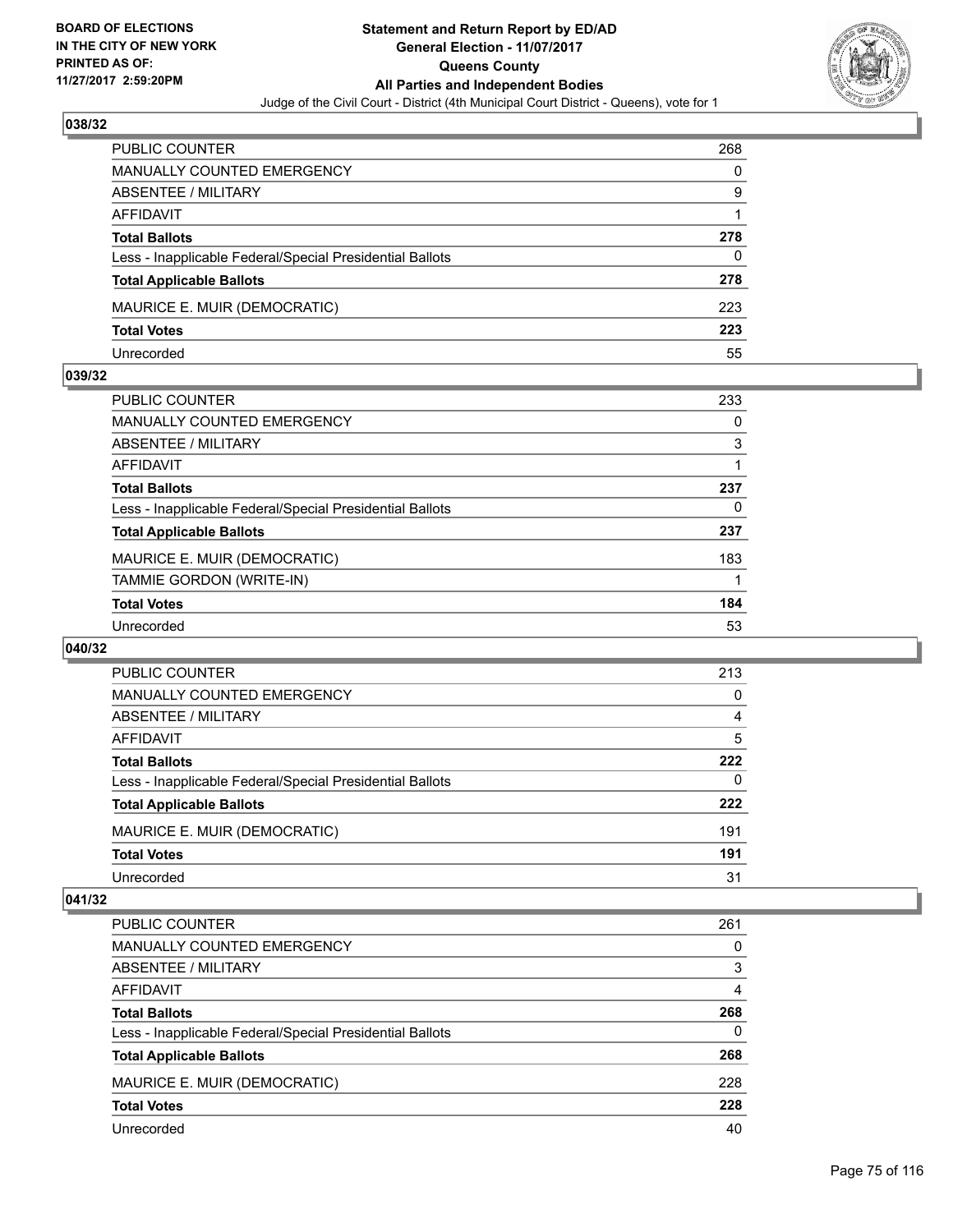

| PUBLIC COUNTER                                           | 226 |
|----------------------------------------------------------|-----|
| <b>MANUALLY COUNTED EMERGENCY</b>                        | 0   |
| <b>ABSENTEE / MILITARY</b>                               | 9   |
| AFFIDAVIT                                                |     |
| <b>Total Ballots</b>                                     | 236 |
| Less - Inapplicable Federal/Special Presidential Ballots | 0   |
| <b>Total Applicable Ballots</b>                          | 236 |
| MAURICE E. MUIR (DEMOCRATIC)                             | 207 |
| PEDRO TEJEDA (WRITE-IN)                                  |     |
| <b>Total Votes</b>                                       | 208 |
| Unrecorded                                               | 28  |

# **043/32**

| <b>PUBLIC COUNTER</b>                                    | 333 |
|----------------------------------------------------------|-----|
| MANUALLY COUNTED EMERGENCY                               | 0   |
| ABSENTEE / MILITARY                                      | 4   |
| AFFIDAVIT                                                | 2   |
| <b>Total Ballots</b>                                     | 339 |
| Less - Inapplicable Federal/Special Presidential Ballots | 0   |
| <b>Total Applicable Ballots</b>                          | 339 |
| MAURICE E. MUIR (DEMOCRATIC)                             | 268 |
| <b>Total Votes</b>                                       | 268 |
| Unrecorded                                               | 71  |

### **044/32**

| <b>PUBLIC COUNTER</b>                                    | 89       |
|----------------------------------------------------------|----------|
| <b>MANUALLY COUNTED EMERGENCY</b>                        | $\Omega$ |
| ABSENTEE / MILITARY                                      | 2        |
| AFFIDAVIT                                                | 0        |
| <b>Total Ballots</b>                                     | 91       |
| Less - Inapplicable Federal/Special Presidential Ballots | $\Omega$ |
| <b>Total Applicable Ballots</b>                          | 91       |
| MAURICE E. MUIR (DEMOCRATIC)                             | 72       |
| <b>Total Votes</b>                                       | 72       |
| Unrecorded                                               | 19       |

| <b>PUBLIC COUNTER</b>                                    | 296 |
|----------------------------------------------------------|-----|
| MANUALLY COUNTED EMERGENCY                               | 0   |
| ABSENTEE / MILITARY                                      | 2   |
| AFFIDAVIT                                                | 5   |
| <b>Total Ballots</b>                                     | 303 |
| Less - Inapplicable Federal/Special Presidential Ballots | 0   |
| <b>Total Applicable Ballots</b>                          | 303 |
| MAURICE E. MUIR (DEMOCRATIC)                             | 254 |
| UNATTRIBUTABLE WRITE-IN (WRITE-IN)                       |     |
| <b>Total Votes</b>                                       | 255 |
| Unrecorded                                               | 48  |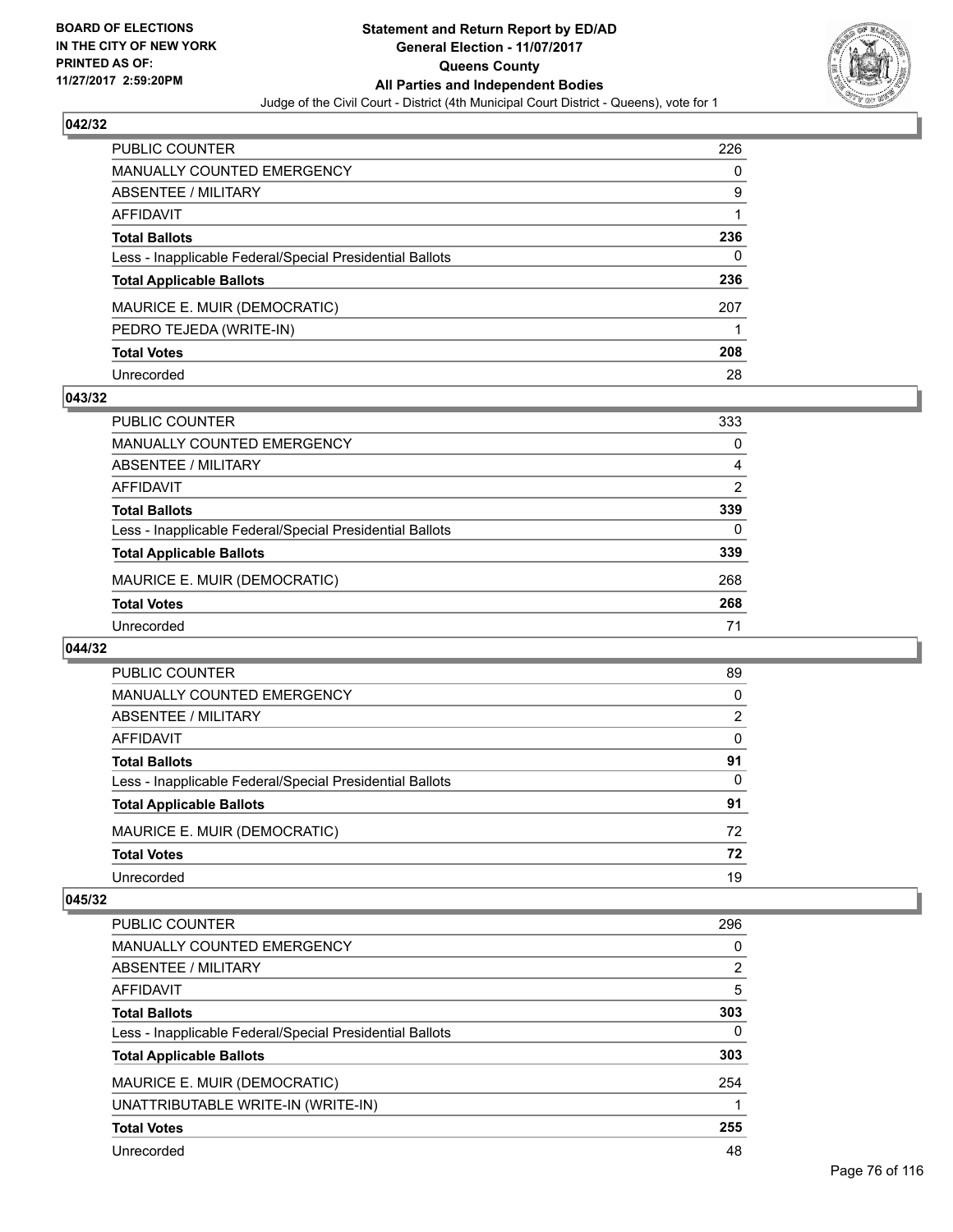

| <b>PUBLIC COUNTER</b>                                    | 191 |
|----------------------------------------------------------|-----|
| <b>MANUALLY COUNTED EMERGENCY</b>                        | 0   |
| <b>ABSENTEE / MILITARY</b>                               | 3   |
| AFFIDAVIT                                                | 3   |
| <b>Total Ballots</b>                                     | 197 |
| Less - Inapplicable Federal/Special Presidential Ballots | 0   |
| <b>Total Applicable Ballots</b>                          | 197 |
| MAURICE E. MUIR (DEMOCRATIC)                             | 156 |
| <b>Total Votes</b>                                       | 156 |
| Unrecorded                                               | 41  |

### **047/32**

| PUBLIC COUNTER                                           | 196 |
|----------------------------------------------------------|-----|
| <b>MANUALLY COUNTED EMERGENCY</b>                        | 0   |
| ABSENTEE / MILITARY                                      | 5   |
| AFFIDAVIT                                                | 2   |
| <b>Total Ballots</b>                                     | 203 |
| Less - Inapplicable Federal/Special Presidential Ballots | 0   |
| <b>Total Applicable Ballots</b>                          | 203 |
| MAURICE E. MUIR (DEMOCRATIC)                             | 175 |
| <b>Total Votes</b>                                       | 175 |
| Unrecorded                                               | 28  |
|                                                          |     |

# **048/32**

| <b>PUBLIC COUNTER</b>                                    | 187 |
|----------------------------------------------------------|-----|
| MANUALLY COUNTED EMERGENCY                               | 0   |
| ABSENTEE / MILITARY                                      | 0   |
| AFFIDAVIT                                                | 0   |
| <b>Total Ballots</b>                                     | 187 |
| Less - Inapplicable Federal/Special Presidential Ballots | 0   |
| <b>Total Applicable Ballots</b>                          | 187 |
| MAURICE E. MUIR (DEMOCRATIC)                             | 154 |
| <b>Total Votes</b>                                       | 154 |
| Unrecorded                                               | 33  |

| <b>PUBLIC COUNTER</b>                                    | 232 |
|----------------------------------------------------------|-----|
| <b>MANUALLY COUNTED EMERGENCY</b>                        | 0   |
| ABSENTEE / MILITARY                                      | 3   |
| AFFIDAVIT                                                | 5   |
| <b>Total Ballots</b>                                     | 240 |
| Less - Inapplicable Federal/Special Presidential Ballots | 0   |
| <b>Total Applicable Ballots</b>                          | 240 |
| MAURICE E. MUIR (DEMOCRATIC)                             | 197 |
| <b>JUDGE JUDY (WRITE-IN)</b>                             |     |
| <b>Total Votes</b>                                       | 198 |
| Unrecorded                                               | 42  |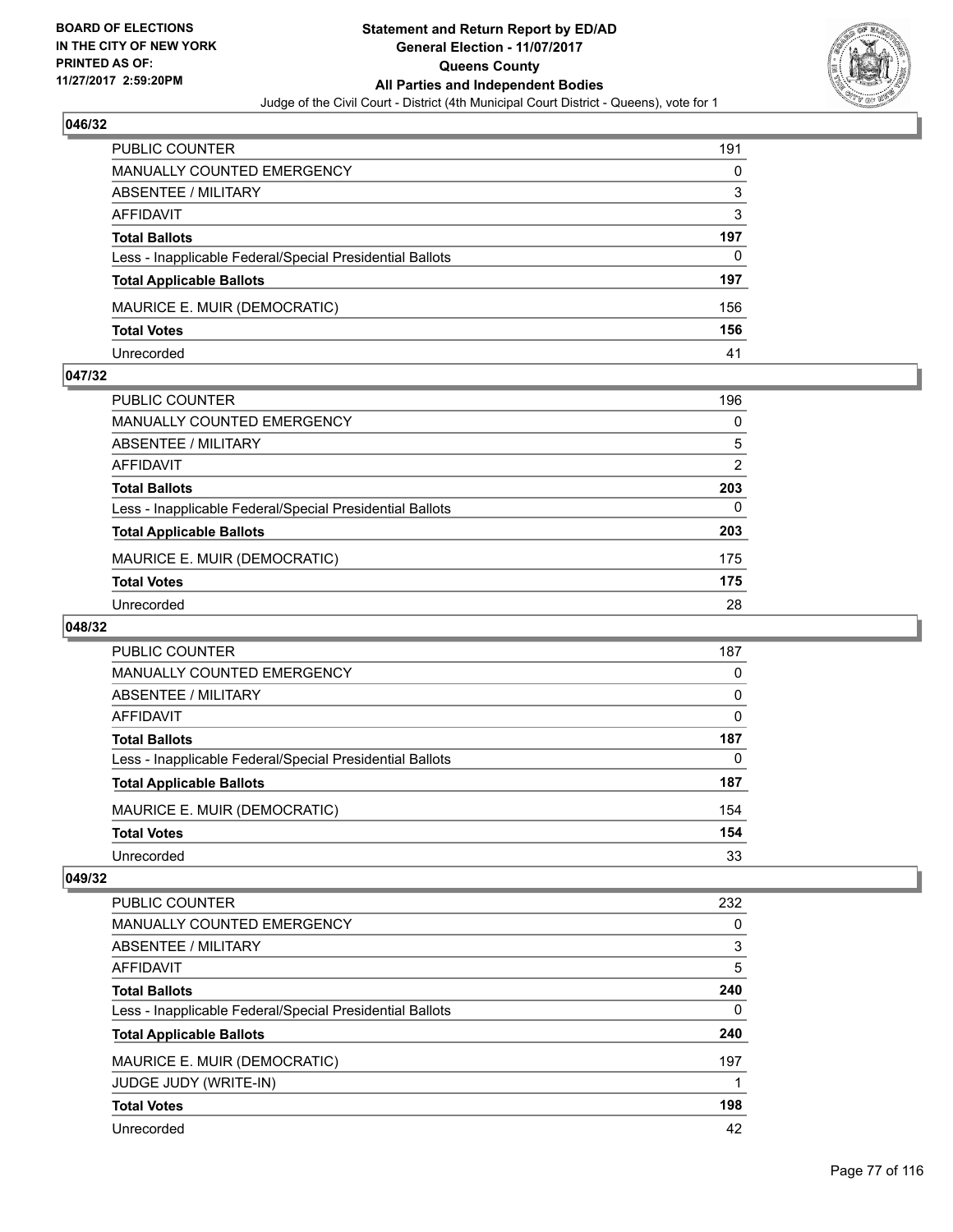

| <b>PUBLIC COUNTER</b>                                    | 226 |
|----------------------------------------------------------|-----|
| <b>MANUALLY COUNTED EMERGENCY</b>                        | 0   |
| ABSENTEE / MILITARY                                      | 2   |
| AFFIDAVIT                                                | 5   |
| <b>Total Ballots</b>                                     | 233 |
| Less - Inapplicable Federal/Special Presidential Ballots | 0   |
| <b>Total Applicable Ballots</b>                          | 233 |
| MAURICE E. MUIR (DEMOCRATIC)                             | 194 |
| <b>Total Votes</b>                                       | 194 |
| Unrecorded                                               | 39  |

### **051/32**

| <b>PUBLIC COUNTER</b>                                    | 239 |
|----------------------------------------------------------|-----|
| MANUALLY COUNTED EMERGENCY                               | 0   |
| ABSENTEE / MILITARY                                      | 3   |
| AFFIDAVIT                                                | 4   |
| <b>Total Ballots</b>                                     | 246 |
| Less - Inapplicable Federal/Special Presidential Ballots | 0   |
| <b>Total Applicable Ballots</b>                          | 246 |
| MAURICE E. MUIR (DEMOCRATIC)                             | 205 |
| <b>Total Votes</b>                                       | 205 |
| Unrecorded                                               | 41  |

# **052/32**

| <b>PUBLIC COUNTER</b>                                    | 182 |
|----------------------------------------------------------|-----|
| MANUALLY COUNTED EMERGENCY                               | 0   |
| ABSENTEE / MILITARY                                      | 2   |
| AFFIDAVIT                                                | 3   |
| <b>Total Ballots</b>                                     | 187 |
| Less - Inapplicable Federal/Special Presidential Ballots | 0   |
| <b>Total Applicable Ballots</b>                          | 187 |
| MAURICE E. MUIR (DEMOCRATIC)                             | 156 |
| <b>Total Votes</b>                                       | 156 |
| Unrecorded                                               | 31  |

| PUBLIC COUNTER                                           | 269 |
|----------------------------------------------------------|-----|
| <b>MANUALLY COUNTED EMERGENCY</b>                        | 0   |
| ABSENTEE / MILITARY                                      | 60  |
| AFFIDAVIT                                                |     |
| <b>Total Ballots</b>                                     | 330 |
| Less - Inapplicable Federal/Special Presidential Ballots | 0   |
| <b>Total Applicable Ballots</b>                          | 330 |
| MAURICE E. MUIR (DEMOCRATIC)                             | 287 |
| <b>Total Votes</b>                                       | 287 |
| Unrecorded                                               | 43  |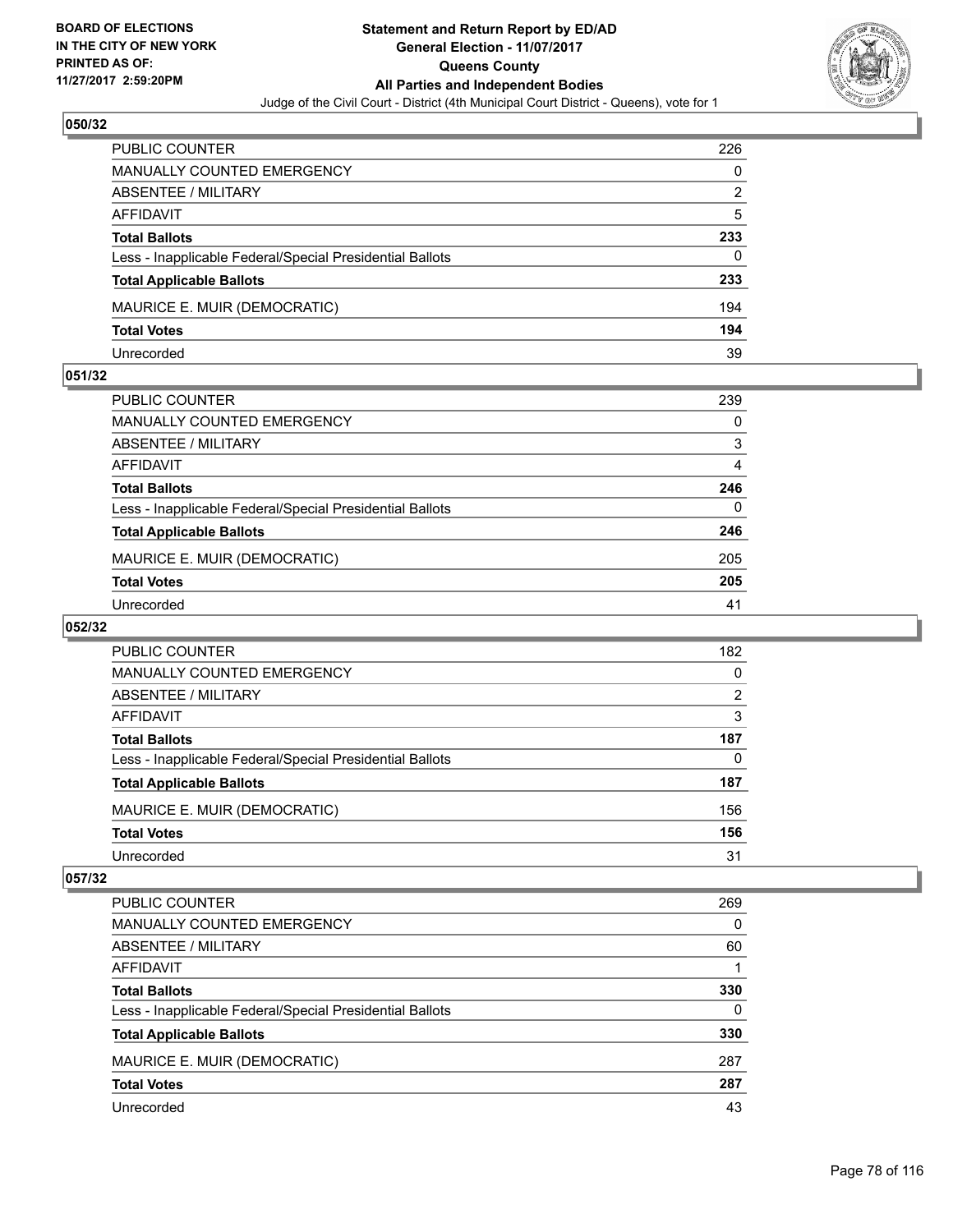

| <b>PUBLIC COUNTER</b>                                    | 275 |
|----------------------------------------------------------|-----|
| <b>MANUALLY COUNTED EMERGENCY</b>                        | 0   |
| ABSENTEE / MILITARY                                      | 12  |
| AFFIDAVIT                                                | 3   |
| <b>Total Ballots</b>                                     | 290 |
| Less - Inapplicable Federal/Special Presidential Ballots | 0   |
| <b>Total Applicable Ballots</b>                          | 290 |
| MAURICE E. MUIR (DEMOCRATIC)                             | 252 |
| <b>Total Votes</b>                                       | 252 |
| Unrecorded                                               | 38  |

### **059/32**

| <b>PUBLIC COUNTER</b>                                    | 267 |
|----------------------------------------------------------|-----|
| <b>MANUALLY COUNTED EMERGENCY</b>                        | 0   |
| ABSENTEE / MILITARY                                      | 4   |
| AFFIDAVIT                                                | 2   |
| <b>Total Ballots</b>                                     | 273 |
| Less - Inapplicable Federal/Special Presidential Ballots | 0   |
| <b>Total Applicable Ballots</b>                          | 273 |
| MAURICE E. MUIR (DEMOCRATIC)                             | 223 |
| <b>Total Votes</b>                                       | 223 |
| Unrecorded                                               | 50  |

# **060/32**

| <b>PUBLIC COUNTER</b>                                    | 300      |
|----------------------------------------------------------|----------|
| MANUALLY COUNTED EMERGENCY                               | 0        |
| ABSENTEE / MILITARY                                      | 5        |
| <b>AFFIDAVIT</b>                                         | 7        |
| <b>Total Ballots</b>                                     | 312      |
| Less - Inapplicable Federal/Special Presidential Ballots | $\Omega$ |
| <b>Total Applicable Ballots</b>                          | 312      |
| MAURICE E. MUIR (DEMOCRATIC)                             | 270      |
| CARLTON LAING (WRITE-IN)                                 |          |
| <b>Total Votes</b>                                       | 271      |
| Unrecorded                                               | 41       |

| <b>PUBLIC COUNTER</b>                                    | 193 |
|----------------------------------------------------------|-----|
| <b>MANUALLY COUNTED EMERGENCY</b>                        | 0   |
| ABSENTEE / MILITARY                                      | 7   |
| AFFIDAVIT                                                | 5   |
| <b>Total Ballots</b>                                     | 205 |
| Less - Inapplicable Federal/Special Presidential Ballots | 0   |
| <b>Total Applicable Ballots</b>                          | 205 |
| MAURICE E. MUIR (DEMOCRATIC)                             | 173 |
| <b>Total Votes</b>                                       | 173 |
| Unrecorded                                               | 32  |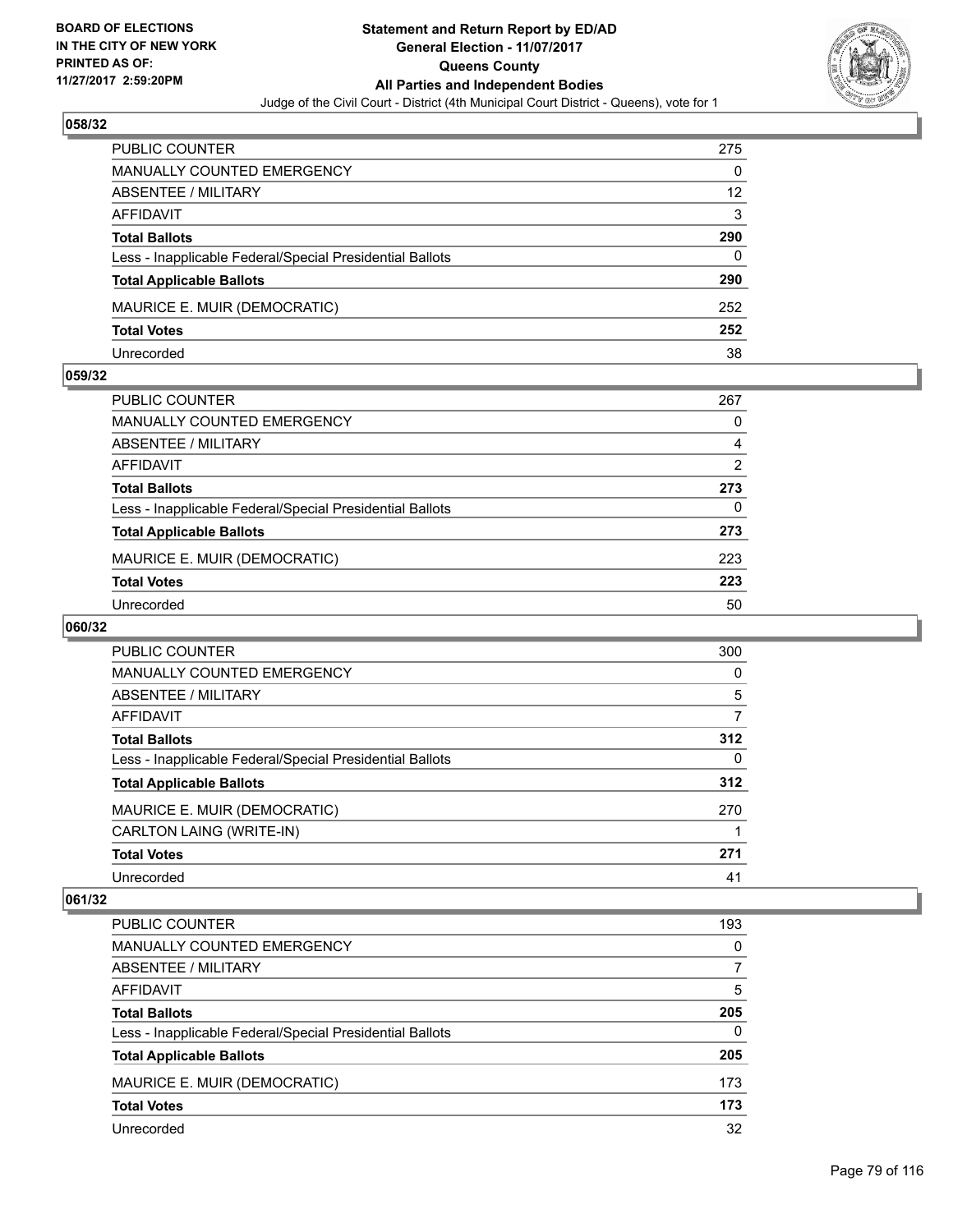

| PUBLIC COUNTER                                           | 380 |
|----------------------------------------------------------|-----|
| <b>MANUALLY COUNTED EMERGENCY</b>                        | 0   |
| ABSENTEE / MILITARY                                      | 11  |
| AFFIDAVIT                                                | 2   |
| <b>Total Ballots</b>                                     | 393 |
| Less - Inapplicable Federal/Special Presidential Ballots | 0   |
| <b>Total Applicable Ballots</b>                          | 393 |
| MAURICE E. MUIR (DEMOCRATIC)                             | 301 |
| <b>Total Votes</b>                                       | 301 |
| Unrecorded                                               | 92  |

### **063/32**

| PUBLIC COUNTER                                           | 362 |
|----------------------------------------------------------|-----|
| <b>MANUALLY COUNTED EMERGENCY</b>                        | 0   |
| ABSENTEE / MILITARY                                      | 8   |
| AFFIDAVIT                                                | 2   |
| <b>Total Ballots</b>                                     | 372 |
| Less - Inapplicable Federal/Special Presidential Ballots | 0   |
| <b>Total Applicable Ballots</b>                          | 372 |
| MAURICE E. MUIR (DEMOCRATIC)                             | 304 |
| UNATTRIBUTABLE WRITE-IN (WRITE-IN)                       |     |
| <b>Total Votes</b>                                       | 305 |
| Unrecorded                                               | 67  |
|                                                          |     |

### **064/32**

| PUBLIC COUNTER                                           | 315 |
|----------------------------------------------------------|-----|
| <b>MANUALLY COUNTED EMERGENCY</b>                        | 0   |
| ABSENTEE / MILITARY                                      | 14  |
| AFFIDAVIT                                                | 2   |
| <b>Total Ballots</b>                                     | 331 |
| Less - Inapplicable Federal/Special Presidential Ballots | 0   |
| <b>Total Applicable Ballots</b>                          | 331 |
| MAURICE E. MUIR (DEMOCRATIC)                             | 263 |
| <b>Total Votes</b>                                       | 263 |
| Unrecorded                                               | 68  |

| <b>PUBLIC COUNTER</b>                                    | 344 |
|----------------------------------------------------------|-----|
| <b>MANUALLY COUNTED EMERGENCY</b>                        | 0   |
| ABSENTEE / MILITARY                                      | 11  |
| AFFIDAVIT                                                | 0   |
| <b>Total Ballots</b>                                     | 355 |
| Less - Inapplicable Federal/Special Presidential Ballots | 0   |
| <b>Total Applicable Ballots</b>                          | 355 |
| MAURICE E. MUIR (DEMOCRATIC)                             | 276 |
| UNCOUNTED WRITE-IN PER STATUTE (WRITE-IN)                |     |
| <b>Total Votes</b>                                       | 277 |
| Unrecorded                                               | 78  |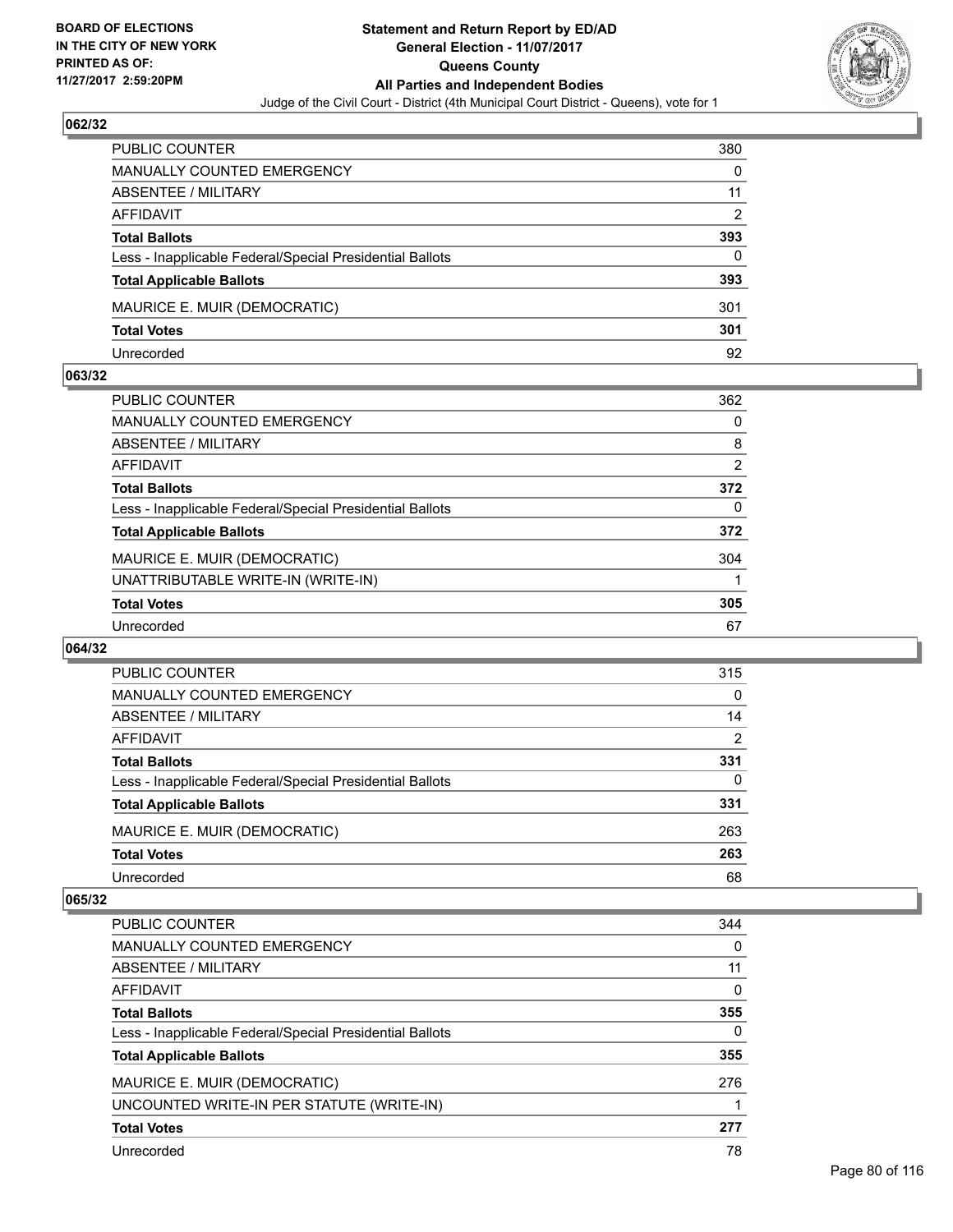

| PUBLIC COUNTER                                           | 395 |
|----------------------------------------------------------|-----|
| <b>MANUALLY COUNTED EMERGENCY</b>                        | 0   |
| <b>ABSENTEE / MILITARY</b>                               | 3   |
| AFFIDAVIT                                                |     |
| <b>Total Ballots</b>                                     | 399 |
| Less - Inapplicable Federal/Special Presidential Ballots | 0   |
| <b>Total Applicable Ballots</b>                          | 399 |
| MAURICE E. MUIR (DEMOCRATIC)                             | 322 |
| <b>Total Votes</b>                                       | 322 |
| Unrecorded                                               | 77  |

### **067/32**

| <b>PUBLIC COUNTER</b>                                    | 333      |
|----------------------------------------------------------|----------|
| <b>MANUALLY COUNTED EMERGENCY</b>                        | 0        |
| ABSENTEE / MILITARY                                      | 15       |
| AFFIDAVIT                                                |          |
| <b>Total Ballots</b>                                     | 349      |
| Less - Inapplicable Federal/Special Presidential Ballots | $\Omega$ |
| <b>Total Applicable Ballots</b>                          | 349      |
| MAURICE E. MUIR (DEMOCRATIC)                             | 275      |
| <b>BUTLER RICHARD (WRITE-IN)</b>                         |          |
| <b>Total Votes</b>                                       | 276      |
| Unrecorded                                               | 73       |
|                                                          |          |

### **068/32**

| <b>PUBLIC COUNTER</b>                                    | 313 |
|----------------------------------------------------------|-----|
| <b>MANUALLY COUNTED EMERGENCY</b>                        | 0   |
| ABSENTEE / MILITARY                                      |     |
| AFFIDAVIT                                                |     |
| <b>Total Ballots</b>                                     | 321 |
| Less - Inapplicable Federal/Special Presidential Ballots | 0   |
| <b>Total Applicable Ballots</b>                          | 321 |
| MAURICE E. MUIR (DEMOCRATIC)                             | 248 |
| <b>Total Votes</b>                                       | 248 |
| Unrecorded                                               | 73  |

| <b>PUBLIC COUNTER</b>                                    | 364 |
|----------------------------------------------------------|-----|
| MANUALLY COUNTED EMERGENCY                               | 0   |
| ABSENTEE / MILITARY                                      | 16  |
| AFFIDAVIT                                                | 3   |
| <b>Total Ballots</b>                                     | 383 |
| Less - Inapplicable Federal/Special Presidential Ballots | 0   |
| <b>Total Applicable Ballots</b>                          | 383 |
| MAURICE E. MUIR (DEMOCRATIC)                             | 302 |
| UNATTRIBUTABLE WRITE-IN (WRITE-IN)                       |     |
| <b>Total Votes</b>                                       | 303 |
| Unrecorded                                               | 80  |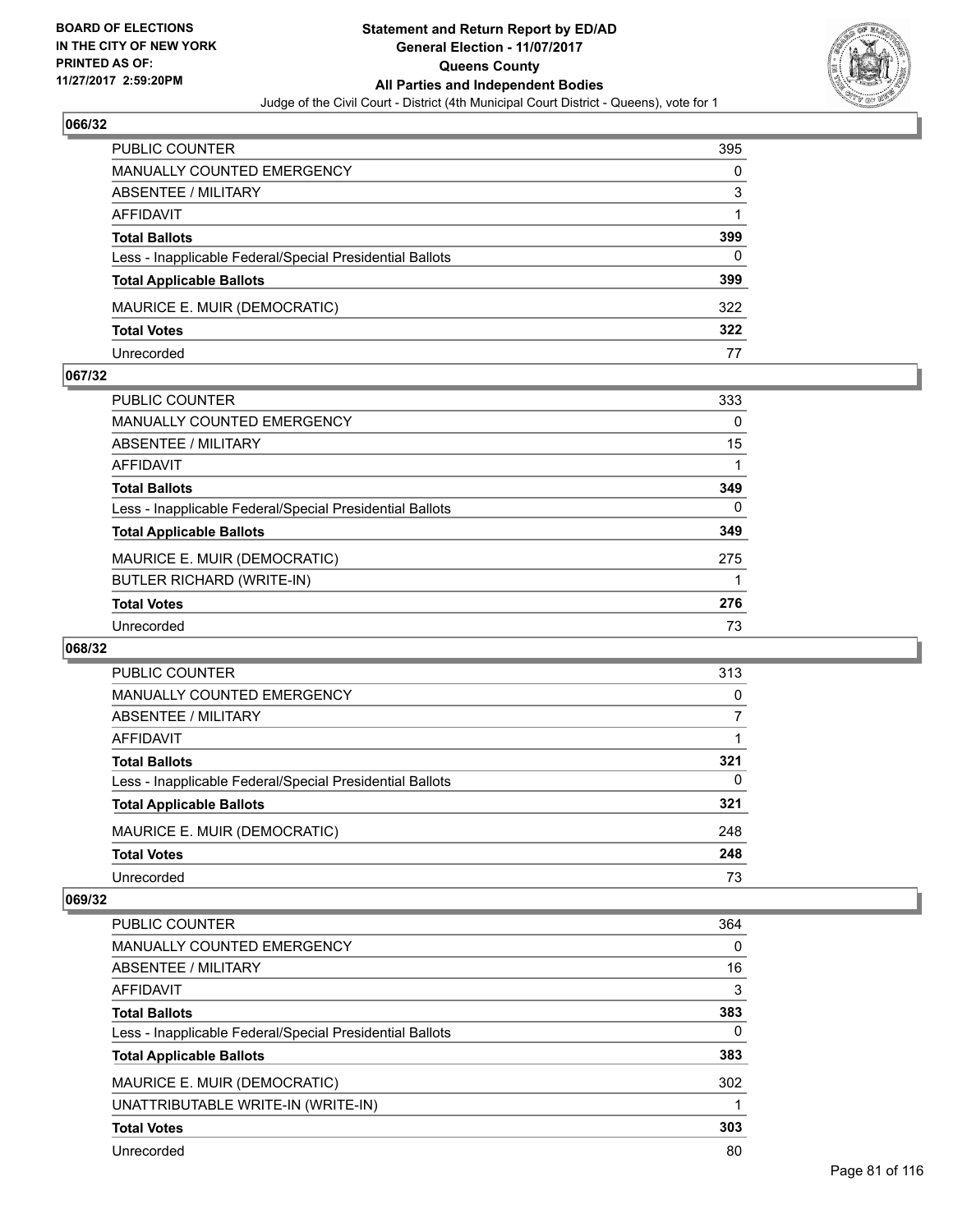

| <b>PUBLIC COUNTER</b>                                    | 357 |
|----------------------------------------------------------|-----|
| <b>MANUALLY COUNTED EMERGENCY</b>                        | 0   |
| ABSENTEE / MILITARY                                      | 4   |
| AFFIDAVIT                                                | 5   |
| <b>Total Ballots</b>                                     | 366 |
| Less - Inapplicable Federal/Special Presidential Ballots | 0   |
| <b>Total Applicable Ballots</b>                          | 366 |
| MAURICE E. MUIR (DEMOCRATIC)                             | 289 |
| <b>Total Votes</b>                                       | 289 |
| Unrecorded                                               | 77  |

### **071/32**

| PUBLIC COUNTER                                           | 304 |
|----------------------------------------------------------|-----|
| <b>MANUALLY COUNTED EMERGENCY</b>                        | 0   |
| ABSENTEE / MILITARY                                      | 8   |
| AFFIDAVIT                                                | 3   |
| <b>Total Ballots</b>                                     | 315 |
| Less - Inapplicable Federal/Special Presidential Ballots | 0   |
| <b>Total Applicable Ballots</b>                          | 315 |
| MAURICE E. MUIR (DEMOCRATIC)                             | 246 |
| <b>Total Votes</b>                                       | 246 |
| Unrecorded                                               | 69  |
|                                                          |     |

# **072/32**

| <b>PUBLIC COUNTER</b>                                    | 251 |
|----------------------------------------------------------|-----|
| MANUALLY COUNTED EMERGENCY                               | 0   |
| ABSENTEE / MILITARY                                      | 4   |
| AFFIDAVIT                                                |     |
| <b>Total Ballots</b>                                     | 256 |
| Less - Inapplicable Federal/Special Presidential Ballots | 0   |
| <b>Total Applicable Ballots</b>                          | 256 |
| MAURICE E. MUIR (DEMOCRATIC)                             | 215 |
| <b>Total Votes</b>                                       | 215 |
| Unrecorded                                               | 41  |

| PUBLIC COUNTER                                           | 269 |
|----------------------------------------------------------|-----|
| <b>MANUALLY COUNTED EMERGENCY</b>                        | 0   |
| ABSENTEE / MILITARY                                      | 8   |
| AFFIDAVIT                                                | 0   |
| <b>Total Ballots</b>                                     | 277 |
| Less - Inapplicable Federal/Special Presidential Ballots | 0   |
| <b>Total Applicable Ballots</b>                          | 277 |
| MAURICE E. MUIR (DEMOCRATIC)                             | 223 |
| <b>Total Votes</b>                                       | 223 |
| Unrecorded                                               | 54  |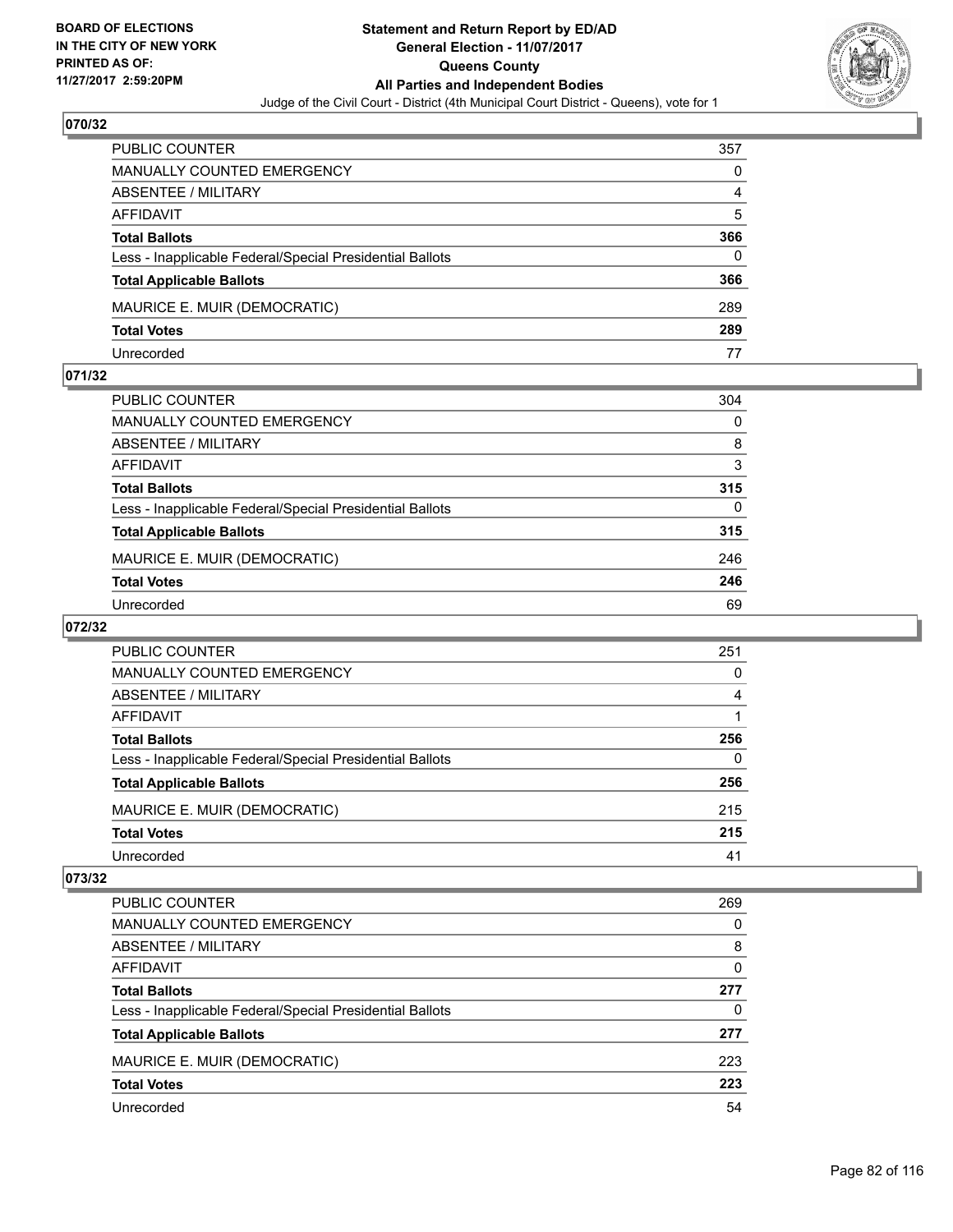

| <b>PUBLIC COUNTER</b>                                    | 179          |
|----------------------------------------------------------|--------------|
| <b>MANUALLY COUNTED EMERGENCY</b>                        | 0            |
| ABSENTEE / MILITARY                                      | 4            |
| <b>AFFIDAVIT</b>                                         | $\mathbf{0}$ |
| <b>Total Ballots</b>                                     | 183          |
| Less - Inapplicable Federal/Special Presidential Ballots | 0            |
| <b>Total Applicable Ballots</b>                          | 183          |
| MAURICE E. MUIR (DEMOCRATIC)                             | 155          |
| JOSEPH MARTHONE (WRITE-IN)                               |              |
| <b>Total Votes</b>                                       | 156          |
| Unrecorded                                               | 27           |

# **075/32**

| <b>PUBLIC COUNTER</b>                                    | 320 |
|----------------------------------------------------------|-----|
| MANUALLY COUNTED EMERGENCY                               | 0   |
| ABSENTEE / MILITARY                                      | 4   |
| AFFIDAVIT                                                |     |
| <b>Total Ballots</b>                                     | 325 |
| Less - Inapplicable Federal/Special Presidential Ballots | 0   |
| <b>Total Applicable Ballots</b>                          | 325 |
| MAURICE E. MUIR (DEMOCRATIC)                             | 290 |
| <b>Total Votes</b>                                       | 290 |
| Unrecorded                                               | 35  |

### **077/32**

| <b>PUBLIC COUNTER</b>                                    | 207 |
|----------------------------------------------------------|-----|
| <b>MANUALLY COUNTED EMERGENCY</b>                        | 0   |
| ABSENTEE / MILITARY                                      | 3   |
| AFFIDAVIT                                                | 4   |
| <b>Total Ballots</b>                                     | 214 |
| Less - Inapplicable Federal/Special Presidential Ballots | 0   |
| <b>Total Applicable Ballots</b>                          | 214 |
| MAURICE E. MUIR (DEMOCRATIC)                             | 187 |
| <b>Total Votes</b>                                       | 187 |
| Unrecorded                                               | 27  |

| <b>PUBLIC COUNTER</b>                                    | 198 |
|----------------------------------------------------------|-----|
| <b>MANUALLY COUNTED EMERGENCY</b>                        | 0   |
| ABSENTEE / MILITARY                                      | 2   |
| AFFIDAVIT                                                | 2   |
| <b>Total Ballots</b>                                     | 202 |
| Less - Inapplicable Federal/Special Presidential Ballots | 0   |
| <b>Total Applicable Ballots</b>                          | 202 |
| MAURICE E. MUIR (DEMOCRATIC)                             | 176 |
| UNATTRIBUTABLE WRITE-IN (WRITE-IN)                       |     |
| <b>Total Votes</b>                                       | 177 |
| Unrecorded                                               | 25  |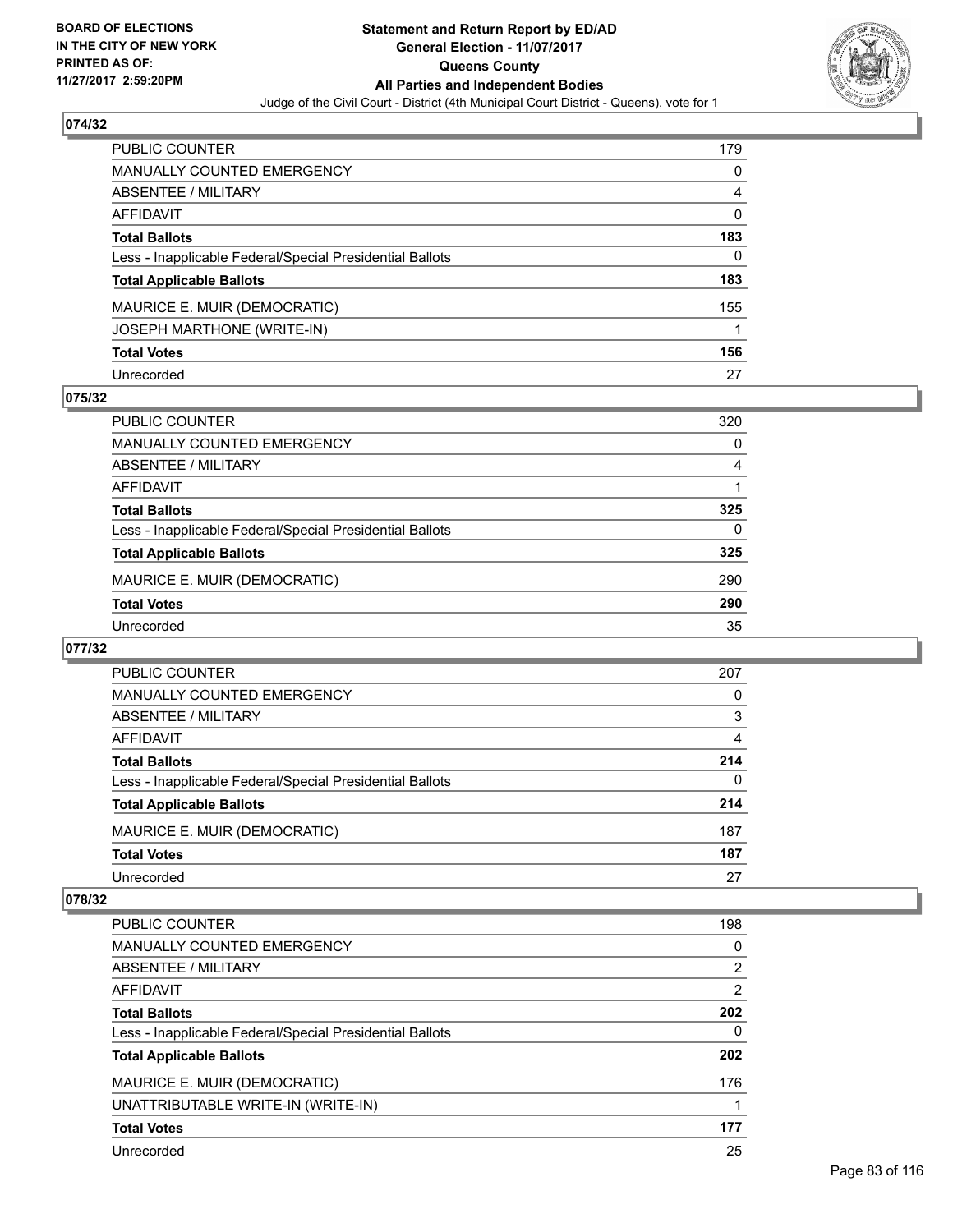

| <b>PUBLIC COUNTER</b>                                    | 240 |
|----------------------------------------------------------|-----|
| MANUALLY COUNTED EMERGENCY                               | 0   |
| ABSENTEE / MILITARY                                      | 4   |
| AFFIDAVIT                                                | 2   |
| <b>Total Ballots</b>                                     | 246 |
| Less - Inapplicable Federal/Special Presidential Ballots | 0   |
| <b>Total Applicable Ballots</b>                          | 246 |
| MAURICE E. MUIR (DEMOCRATIC)                             | 161 |
| <b>Total Votes</b>                                       | 161 |
| Unrecorded                                               | 85  |

### **080/32**

| PUBLIC COUNTER                                           | 157 |
|----------------------------------------------------------|-----|
| <b>MANUALLY COUNTED EMERGENCY</b>                        | 0   |
| ABSENTEE / MILITARY                                      | 5   |
| AFFIDAVIT                                                | 3   |
| <b>Total Ballots</b>                                     | 165 |
| Less - Inapplicable Federal/Special Presidential Ballots | 0   |
| <b>Total Applicable Ballots</b>                          | 165 |
| MAURICE E. MUIR (DEMOCRATIC)                             | 128 |
| RITA JOHNSON (WRITE-IN)                                  |     |
| VON DAVIS (WRITE-IN)                                     |     |
| <b>Total Votes</b>                                       | 130 |
| Unrecorded                                               | 35  |

### **081/32**

| <b>PUBLIC COUNTER</b>                                    | 125 |
|----------------------------------------------------------|-----|
| <b>MANUALLY COUNTED EMERGENCY</b>                        | 0   |
| ABSENTEE / MILITARY                                      | 2   |
| AFFIDAVIT                                                | 2   |
| <b>Total Ballots</b>                                     | 129 |
| Less - Inapplicable Federal/Special Presidential Ballots | 0   |
| <b>Total Applicable Ballots</b>                          | 129 |
| MAURICE E. MUIR (DEMOCRATIC)                             | 109 |
| <b>Total Votes</b>                                       | 109 |
| Unrecorded                                               | 20  |
|                                                          |     |

| <b>PUBLIC COUNTER</b>                                    | 167 |
|----------------------------------------------------------|-----|
| MANUALLY COUNTED EMERGENCY                               | 0   |
| ABSENTEE / MILITARY                                      | 3   |
| AFFIDAVIT                                                | 3   |
| <b>Total Ballots</b>                                     | 173 |
| Less - Inapplicable Federal/Special Presidential Ballots | 0   |
| <b>Total Applicable Ballots</b>                          | 173 |
| MAURICE E. MUIR (DEMOCRATIC)                             | 134 |
| <b>Total Votes</b>                                       | 134 |
| Unrecorded                                               | 39  |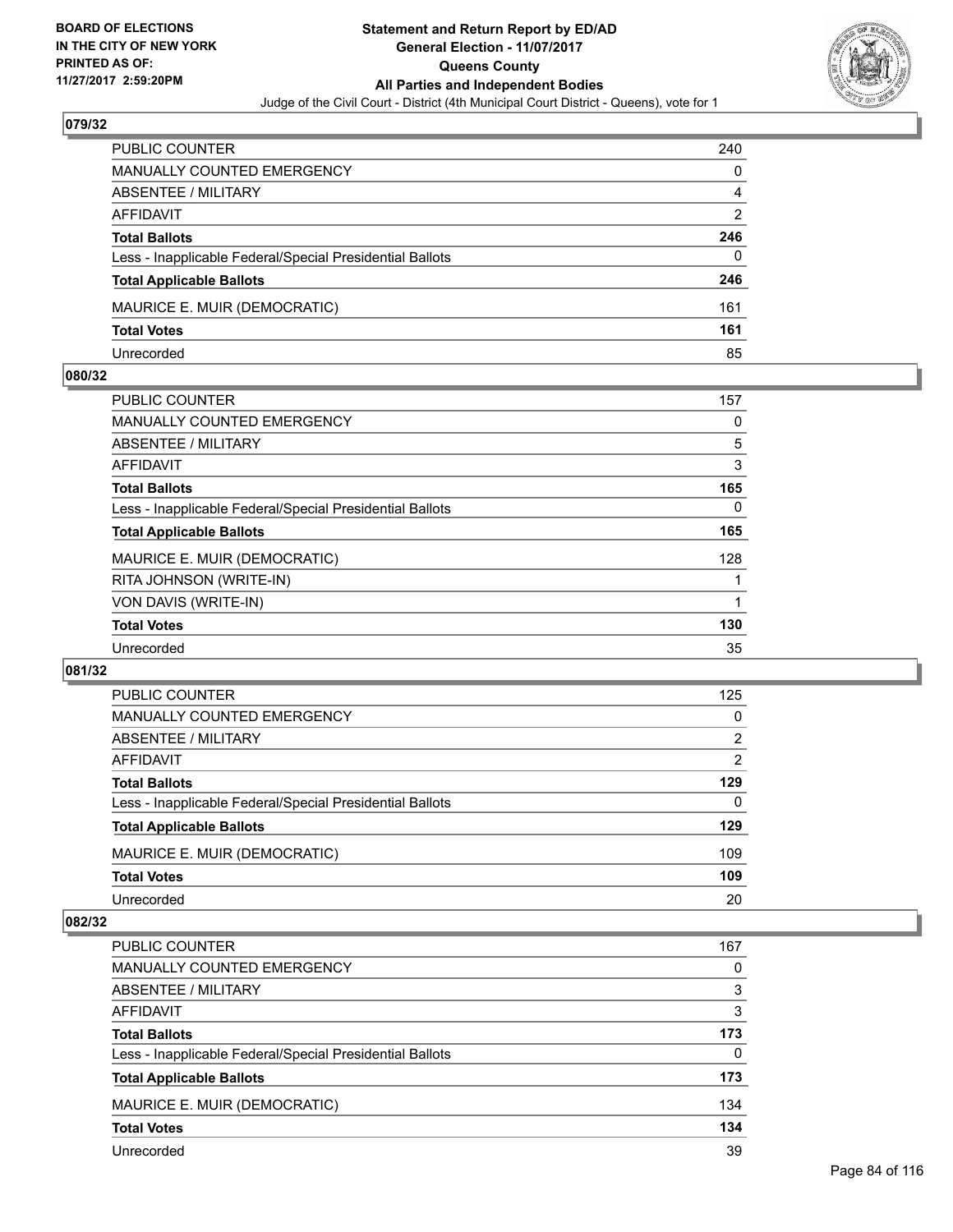

| <b>PUBLIC COUNTER</b>                                    | 167 |
|----------------------------------------------------------|-----|
| MANUALLY COUNTED EMERGENCY                               | 0   |
| ABSENTEE / MILITARY                                      | 2   |
| AFFIDAVIT                                                | 2   |
| <b>Total Ballots</b>                                     | 171 |
| Less - Inapplicable Federal/Special Presidential Ballots | 0   |
| <b>Total Applicable Ballots</b>                          | 171 |
| MAURICE E. MUIR (DEMOCRATIC)                             | 153 |
| <b>Total Votes</b>                                       | 153 |
| Unrecorded                                               | 18  |

| <b>PUBLIC COUNTER</b>                                    | 202            |
|----------------------------------------------------------|----------------|
| MANUALLY COUNTED EMERGENCY                               | 0              |
| ABSENTEE / MILITARY                                      | $\overline{2}$ |
| AFFIDAVIT                                                | 2              |
| <b>Total Ballots</b>                                     | 206            |
| Less - Inapplicable Federal/Special Presidential Ballots | 0              |
| <b>Total Applicable Ballots</b>                          | 206            |
| MAURICE E. MUIR (DEMOCRATIC)                             | 182            |
| <b>Total Votes</b>                                       | 182            |
| Unrecorded                                               | 24             |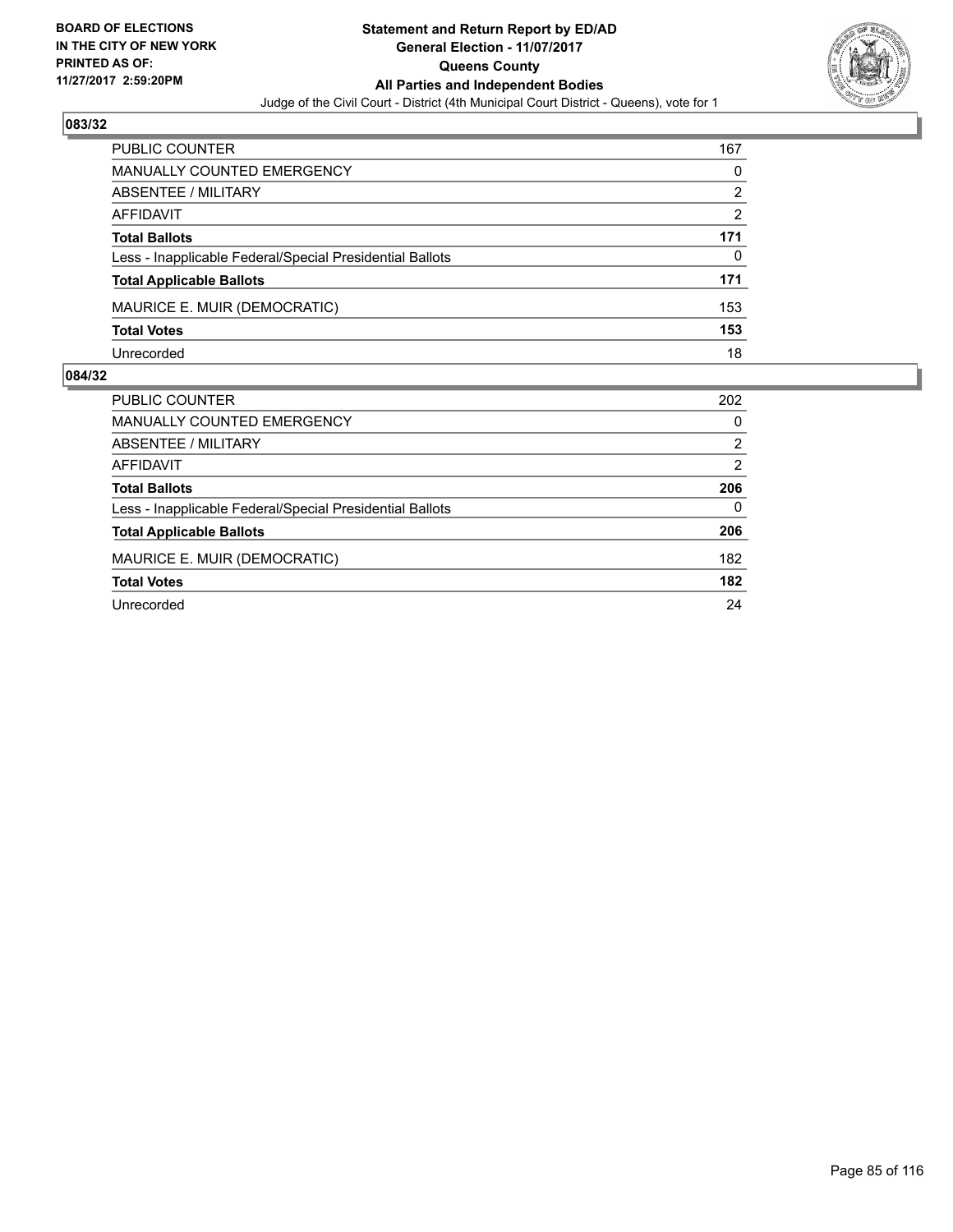

| <b>PUBLIC COUNTER</b>                                    | 247 |
|----------------------------------------------------------|-----|
| <b>MANUALLY COUNTED EMERGENCY</b>                        | 0   |
| <b>ABSENTEE / MILITARY</b>                               | 9   |
| AFFIDAVIT                                                | 2   |
| <b>Total Ballots</b>                                     | 258 |
| Less - Inapplicable Federal/Special Presidential Ballots | 0   |
| <b>Total Applicable Ballots</b>                          | 258 |
| MAURICE E. MUIR (DEMOCRATIC)                             | 167 |
| ANDREW LAVIN (WRITE-IN)                                  |     |
| CD DEVRIES (WRITE-IN)                                    |     |
| PREET BHARARA (WRITE-IN)                                 |     |
| UNATTRIBUTABLE WRITE-IN (WRITE-IN)                       |     |
| <b>Total Votes</b>                                       | 171 |
| Unrecorded                                               | 87  |

# **002/33**

| <b>PUBLIC COUNTER</b>                                    | 317 |
|----------------------------------------------------------|-----|
| <b>MANUALLY COUNTED EMERGENCY</b>                        | 0   |
| ABSENTEE / MILITARY                                      | 5   |
| <b>AFFIDAVIT</b>                                         | 3   |
| <b>Total Ballots</b>                                     | 325 |
| Less - Inapplicable Federal/Special Presidential Ballots | 0   |
| <b>Total Applicable Ballots</b>                          | 325 |
| MAURICE E. MUIR (DEMOCRATIC)                             | 178 |
| HECTOR CARABALLO (WRITE-IN)                              |     |
| MOIRA ARCHER (WRITE-IN)                                  |     |
| REGINALD BOOTINGTON (WRITE-IN)                           |     |
| ROSE CALTABIANO (WRITE-IN)                               | 1   |
| UNATTRIBUTABLE WRITE-IN (WRITE-IN)                       |     |
| WOODY ALLEN (WRITE-IN)                                   | 1   |
| <b>Total Votes</b>                                       | 184 |
| Unrecorded                                               | 141 |

| <b>PUBLIC COUNTER</b>                                    | 242 |
|----------------------------------------------------------|-----|
| <b>MANUALLY COUNTED EMERGENCY</b>                        | 0   |
| <b>ABSENTEE / MILITARY</b>                               | 4   |
| AFFIDAVIT                                                |     |
| <b>Total Ballots</b>                                     | 247 |
| Less - Inapplicable Federal/Special Presidential Ballots | 0   |
| <b>Total Applicable Ballots</b>                          | 247 |
| MAURICE E. MUIR (DEMOCRATIC)                             | 160 |
| ROSETTA MORETTA (WRITE-IN)                               |     |
| <b>Total Votes</b>                                       | 161 |
| Unrecorded                                               | 86  |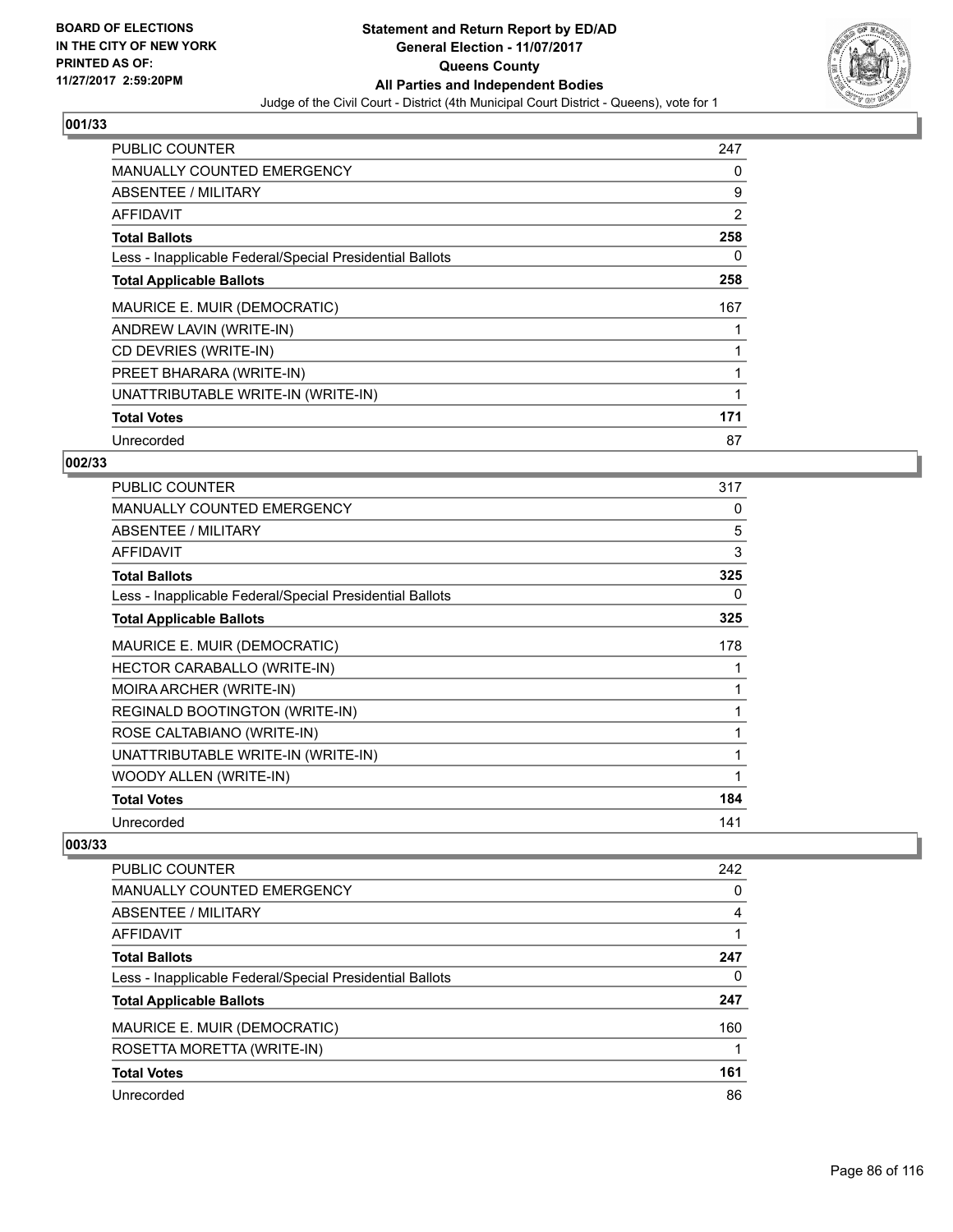

| <b>PUBLIC COUNTER</b>                                    | 202 |
|----------------------------------------------------------|-----|
| <b>MANUALLY COUNTED EMERGENCY</b>                        | 0   |
| <b>ABSENTEE / MILITARY</b>                               | 5   |
| AFFIDAVIT                                                | 0   |
| <b>Total Ballots</b>                                     | 207 |
| Less - Inapplicable Federal/Special Presidential Ballots | 0   |
| <b>Total Applicable Ballots</b>                          | 207 |
| MAURICE E. MUIR (DEMOCRATIC)                             | 142 |
| DAWN KUHN (WRITE-IN)                                     |     |
| <b>Total Votes</b>                                       | 143 |
| Unrecorded                                               | 64  |

### **005/33**

| <b>PUBLIC COUNTER</b>                                    | 306      |
|----------------------------------------------------------|----------|
| <b>MANUALLY COUNTED EMERGENCY</b>                        | 0        |
| ABSENTEE / MILITARY                                      | 11       |
| <b>AFFIDAVIT</b>                                         |          |
| <b>Total Ballots</b>                                     | 318      |
| Less - Inapplicable Federal/Special Presidential Ballots | $\Omega$ |
| <b>Total Applicable Ballots</b>                          | 318      |
| MAURICE E. MUIR (DEMOCRATIC)                             | 198      |
| MELANIA TRUMP (WRITE-IN)                                 |          |
| ROGER FEDERER (WRITE-IN)                                 |          |
| <b>Total Votes</b>                                       | 200      |
| Unrecorded                                               | 118      |

| <b>PUBLIC COUNTER</b>                                    | 363 |
|----------------------------------------------------------|-----|
| <b>MANUALLY COUNTED EMERGENCY</b>                        | 0   |
| ABSENTEE / MILITARY                                      | 12  |
| AFFIDAVIT                                                | 5   |
| <b>Total Ballots</b>                                     | 380 |
| Less - Inapplicable Federal/Special Presidential Ballots | 0   |
| <b>Total Applicable Ballots</b>                          | 380 |
| MAURICE E. MUIR (DEMOCRATIC)                             | 244 |
| <b>BO DIETL (WRITE-IN)</b>                               |     |
| <b>KELLY BRENNAN (WRITE-IN)</b>                          |     |
| SAM HYDE (WRITE-IN)                                      |     |
| <b>Total Votes</b>                                       | 247 |
| Unrecorded                                               | 133 |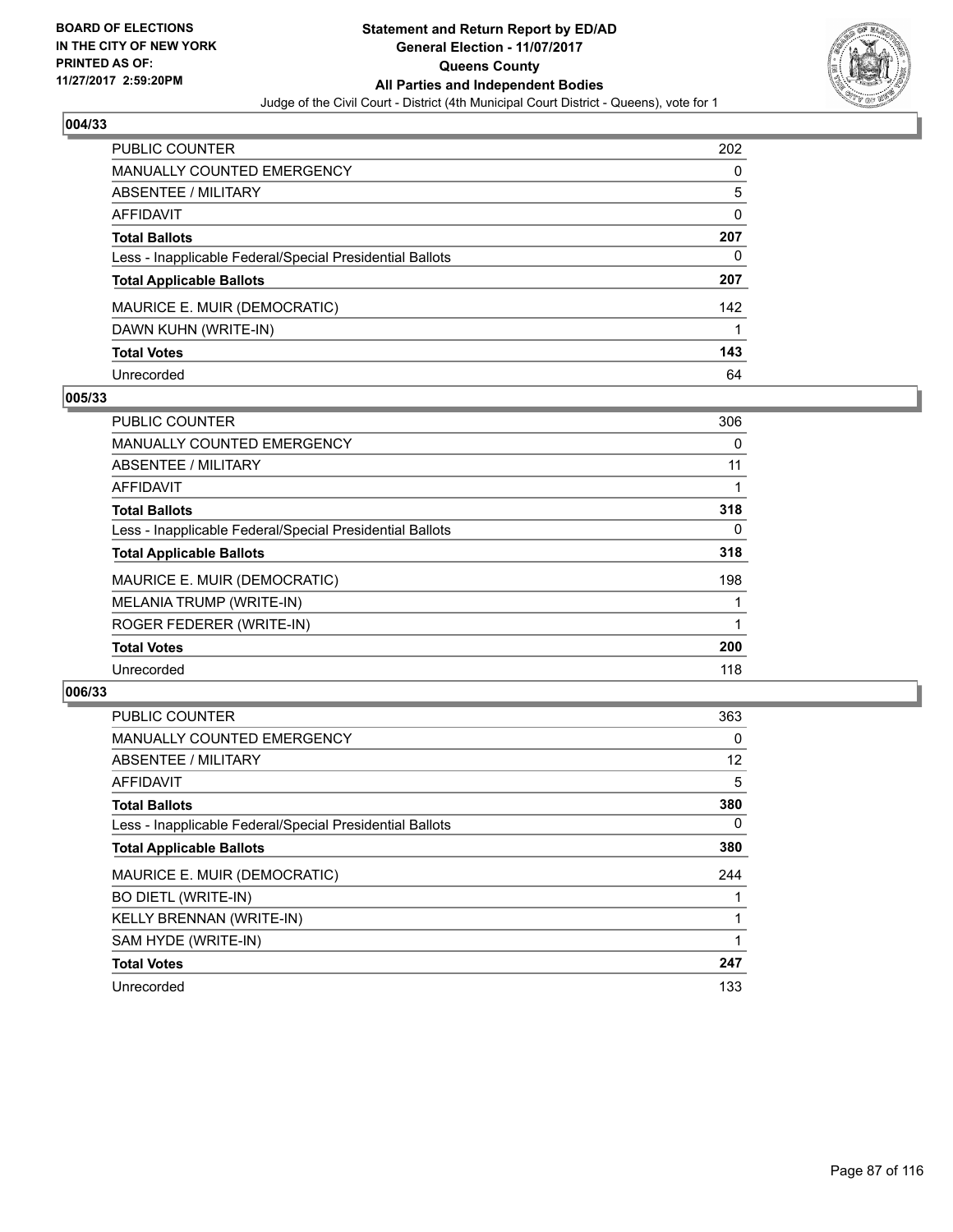

| <b>PUBLIC COUNTER</b>                                    | 329            |
|----------------------------------------------------------|----------------|
| <b>MANUALLY COUNTED EMERGENCY</b>                        | 0              |
| ABSENTEE / MILITARY                                      | 8              |
| <b>AFFIDAVIT</b>                                         | $\overline{2}$ |
| <b>Total Ballots</b>                                     | 339            |
| Less - Inapplicable Federal/Special Presidential Ballots | 0              |
| <b>Total Applicable Ballots</b>                          | 339            |
| MAURICE E. MUIR (DEMOCRATIC)                             | 194            |
| CHRISTOPHER IGLHAUT (WRITE-IN)                           |                |
| JOHN MCCARTHY (WRITE-IN)                                 |                |
| <b>Total Votes</b>                                       | 196            |
| Unrecorded                                               | 143            |

### **008/33**

| <b>PUBLIC COUNTER</b>                                    | 308 |
|----------------------------------------------------------|-----|
| <b>MANUALLY COUNTED EMERGENCY</b>                        | 0   |
| ABSENTEE / MILITARY                                      | 4   |
| AFFIDAVIT                                                | 0   |
| <b>Total Ballots</b>                                     | 312 |
| Less - Inapplicable Federal/Special Presidential Ballots | 0   |
| <b>Total Applicable Ballots</b>                          | 312 |
| MAURICE E. MUIR (DEMOCRATIC)                             | 187 |
| <b>JOSEPH SIMONELLI (WRITE-IN)</b>                       |     |
| MICHAEL LOONEY (WRITE-IN)                                |     |
| ROY BEAN (WRITE-IN)                                      |     |
| <b>Total Votes</b>                                       | 190 |
| Unrecorded                                               | 122 |

| PUBLIC COUNTER                                           | 353 |
|----------------------------------------------------------|-----|
| MANUALLY COUNTED EMERGENCY                               | 0   |
| ABSENTEE / MILITARY                                      | 12  |
| AFFIDAVIT                                                |     |
| <b>Total Ballots</b>                                     | 366 |
| Less - Inapplicable Federal/Special Presidential Ballots | 0   |
| <b>Total Applicable Ballots</b>                          | 366 |
| MAURICE E. MUIR (DEMOCRATIC)                             | 211 |
| JUDY REICH (WRITE-IN)                                    |     |
| <b>Total Votes</b>                                       | 212 |
| Unrecorded                                               | 154 |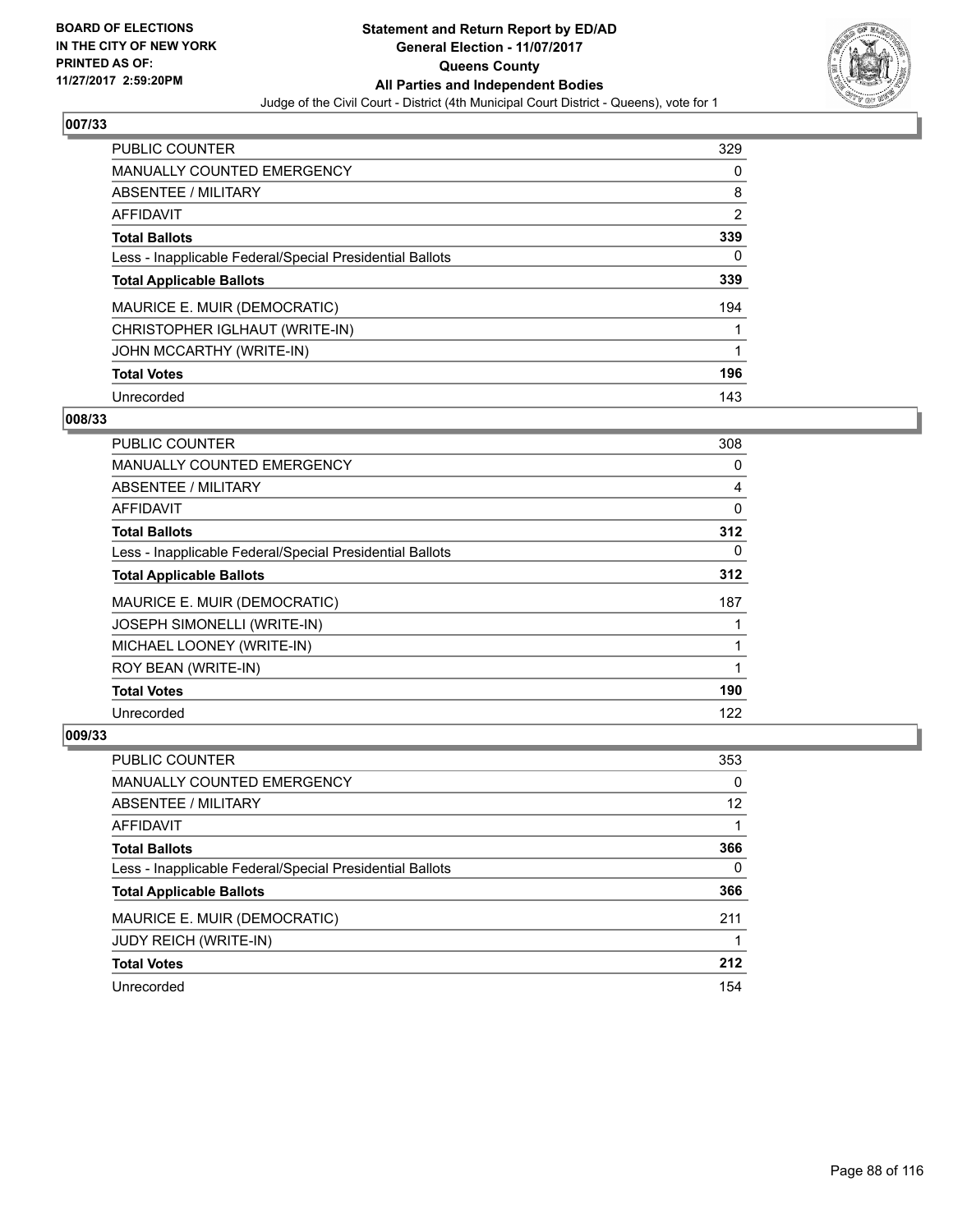

| <b>PUBLIC COUNTER</b>                                    | 294 |
|----------------------------------------------------------|-----|
| MANUALLY COUNTED EMERGENCY                               | 0   |
| ABSENTEE / MILITARY                                      | 2   |
| AFFIDAVIT                                                |     |
| <b>Total Ballots</b>                                     | 297 |
| Less - Inapplicable Federal/Special Presidential Ballots | 0   |
| <b>Total Applicable Ballots</b>                          | 297 |
| MAURICE E. MUIR (DEMOCRATIC)                             | 172 |
| BERNARD SORRENTINO (WRITE-IN)                            |     |
| UNATTRIBUTABLE WRITE-IN (WRITE-IN)                       |     |
| <b>Total Votes</b>                                       | 174 |
| Unrecorded                                               | 123 |

### **011/33**

| <b>PUBLIC COUNTER</b>                                    | 352 |
|----------------------------------------------------------|-----|
| <b>MANUALLY COUNTED EMERGENCY</b>                        | 0   |
| ABSENTEE / MILITARY                                      | 8   |
| <b>AFFIDAVIT</b>                                         |     |
| <b>Total Ballots</b>                                     | 361 |
| Less - Inapplicable Federal/Special Presidential Ballots | 0   |
| <b>Total Applicable Ballots</b>                          | 361 |
| MAURICE E. MUIR (DEMOCRATIC)                             | 230 |
| ALEXANDER BARRETT (WRITE-IN)                             |     |
| MICKEY MOUSE (WRITE-IN)                                  |     |
| VINCENT PULLU (WRITE-IN)                                 |     |
| <b>Total Votes</b>                                       | 233 |
| Unrecorded                                               | 128 |

| <b>PUBLIC COUNTER</b>                                    | 219 |
|----------------------------------------------------------|-----|
| <b>MANUALLY COUNTED EMERGENCY</b>                        | 0   |
| ABSENTEE / MILITARY                                      | 0   |
| <b>AFFIDAVIT</b>                                         | 2   |
| <b>Total Ballots</b>                                     | 221 |
| Less - Inapplicable Federal/Special Presidential Ballots | 0   |
| <b>Total Applicable Ballots</b>                          | 221 |
| MAURICE E. MUIR (DEMOCRATIC)                             | 140 |
| UNATTRIBUTABLE WRITE-IN (WRITE-IN)                       |     |
| <b>Total Votes</b>                                       | 141 |
| Unrecorded                                               | 80  |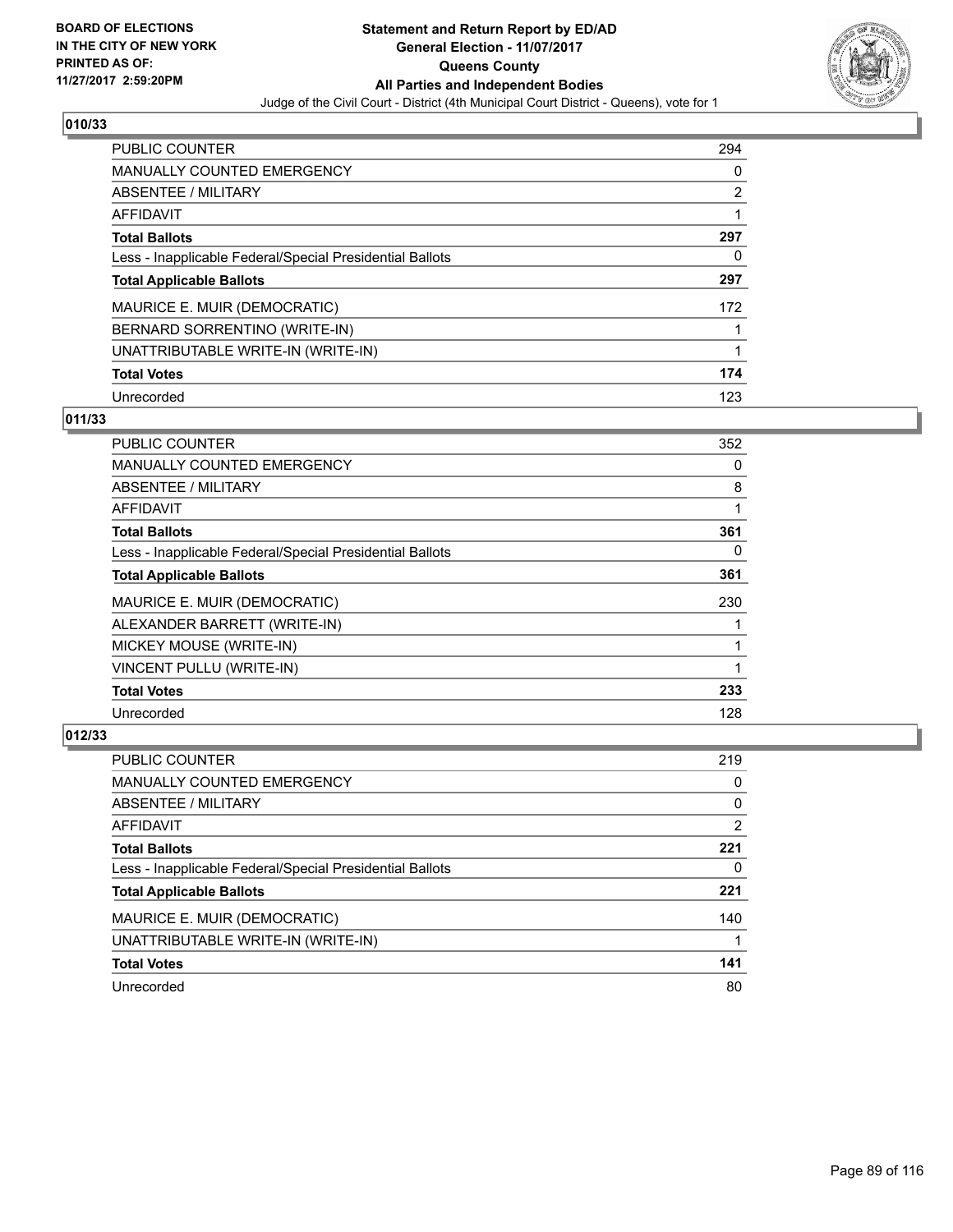

| <b>PUBLIC COUNTER</b>                                    | 248 |
|----------------------------------------------------------|-----|
| <b>MANUALLY COUNTED EMERGENCY</b>                        | 0   |
| ABSENTEE / MILITARY                                      | 3   |
| <b>AFFIDAVIT</b>                                         | 2   |
| <b>Total Ballots</b>                                     | 253 |
| Less - Inapplicable Federal/Special Presidential Ballots | 0   |
| <b>Total Applicable Ballots</b>                          | 253 |
| MAURICE E. MUIR (DEMOCRATIC)                             | 163 |
| UNATTRIBUTABLE WRITE-IN (WRITE-IN)                       | 2   |
| <b>Total Votes</b>                                       | 165 |
| Unrecorded                                               | 88  |

### **014/33**

| <b>PUBLIC COUNTER</b>                                    | 196 |
|----------------------------------------------------------|-----|
| MANUALLY COUNTED EMERGENCY                               | 0   |
| ABSENTEE / MILITARY                                      | 6   |
| AFFIDAVIT                                                | 3   |
| <b>Total Ballots</b>                                     | 205 |
| Less - Inapplicable Federal/Special Presidential Ballots | 0   |
| <b>Total Applicable Ballots</b>                          | 205 |
| MAURICE E. MUIR (DEMOCRATIC)                             | 142 |
| UNATTRIBUTABLE WRITE-IN (WRITE-IN)                       |     |
| <b>Total Votes</b>                                       | 143 |
| Unrecorded                                               | 62  |

| <b>PUBLIC COUNTER</b>                                    | 279 |
|----------------------------------------------------------|-----|
| <b>MANUALLY COUNTED EMERGENCY</b>                        | 0   |
| ABSENTEE / MILITARY                                      | 6   |
| AFFIDAVIT                                                | 3   |
| <b>Total Ballots</b>                                     | 288 |
| Less - Inapplicable Federal/Special Presidential Ballots | 0   |
| <b>Total Applicable Ballots</b>                          | 288 |
| MAURICE E. MUIR (DEMOCRATIC)                             | 185 |
| JAMES CURRAN (WRITE-IN)                                  |     |
| ROBBIE GOSINE (WRITE-IN)                                 |     |
| <b>Total Votes</b>                                       | 187 |
| Unrecorded                                               | 101 |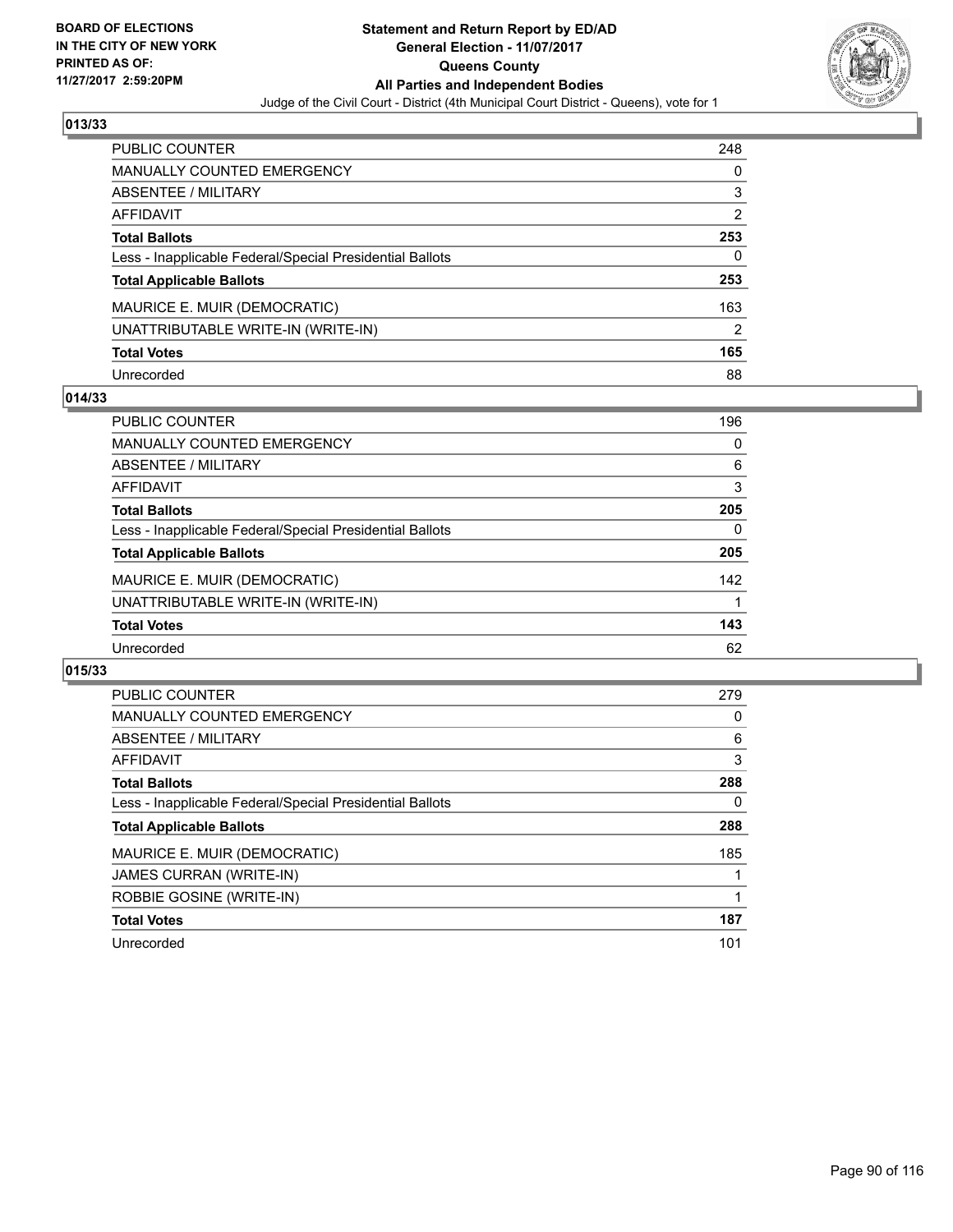

| <b>PUBLIC COUNTER</b>                                    | 43 |
|----------------------------------------------------------|----|
| MANUALLY COUNTED EMERGENCY                               | 0  |
| ABSENTEE / MILITARY                                      | 3  |
| AFFIDAVIT                                                |    |
| <b>Total Ballots</b>                                     | 47 |
| Less - Inapplicable Federal/Special Presidential Ballots | 0  |
| <b>Total Applicable Ballots</b>                          | 47 |
| MAURICE E. MUIR (DEMOCRATIC)                             | 34 |
| <b>Total Votes</b>                                       | 34 |
| Unrecorded                                               | 13 |

### **017/33**

| PUBLIC COUNTER                                           | 216 |
|----------------------------------------------------------|-----|
| MANUALLY COUNTED EMERGENCY                               | 0   |
| ABSENTEE / MILITARY                                      | 3   |
| AFFIDAVIT                                                | 0   |
| <b>Total Ballots</b>                                     | 219 |
| Less - Inapplicable Federal/Special Presidential Ballots | 0   |
| <b>Total Applicable Ballots</b>                          | 219 |
| MAURICE E. MUIR (DEMOCRATIC)                             | 160 |
| <b>Total Votes</b>                                       | 160 |
| Unrecorded                                               | 59  |
|                                                          |     |

# **018/33**

| <b>PUBLIC COUNTER</b>                                    | 204 |
|----------------------------------------------------------|-----|
| <b>MANUALLY COUNTED EMERGENCY</b>                        | 0   |
| ABSENTEE / MILITARY                                      | 3   |
| AFFIDAVIT                                                |     |
| <b>Total Ballots</b>                                     | 208 |
| Less - Inapplicable Federal/Special Presidential Ballots | 0   |
| <b>Total Applicable Ballots</b>                          | 208 |
| MAURICE E. MUIR (DEMOCRATIC)                             | 141 |
| <b>Total Votes</b>                                       | 141 |
| Unrecorded                                               | 67  |

| <b>PUBLIC COUNTER</b>                                    | 214 |
|----------------------------------------------------------|-----|
| MANUALLY COUNTED EMERGENCY                               | 0   |
| ABSENTEE / MILITARY                                      | 6   |
| AFFIDAVIT                                                |     |
| <b>Total Ballots</b>                                     | 221 |
| Less - Inapplicable Federal/Special Presidential Ballots | 0   |
| <b>Total Applicable Ballots</b>                          | 221 |
| MAURICE E. MUIR (DEMOCRATIC)                             | 155 |
| JAMAN FINLEY (WRITE-IN)                                  |     |
| <b>Total Votes</b>                                       | 156 |
| Unrecorded                                               | 65  |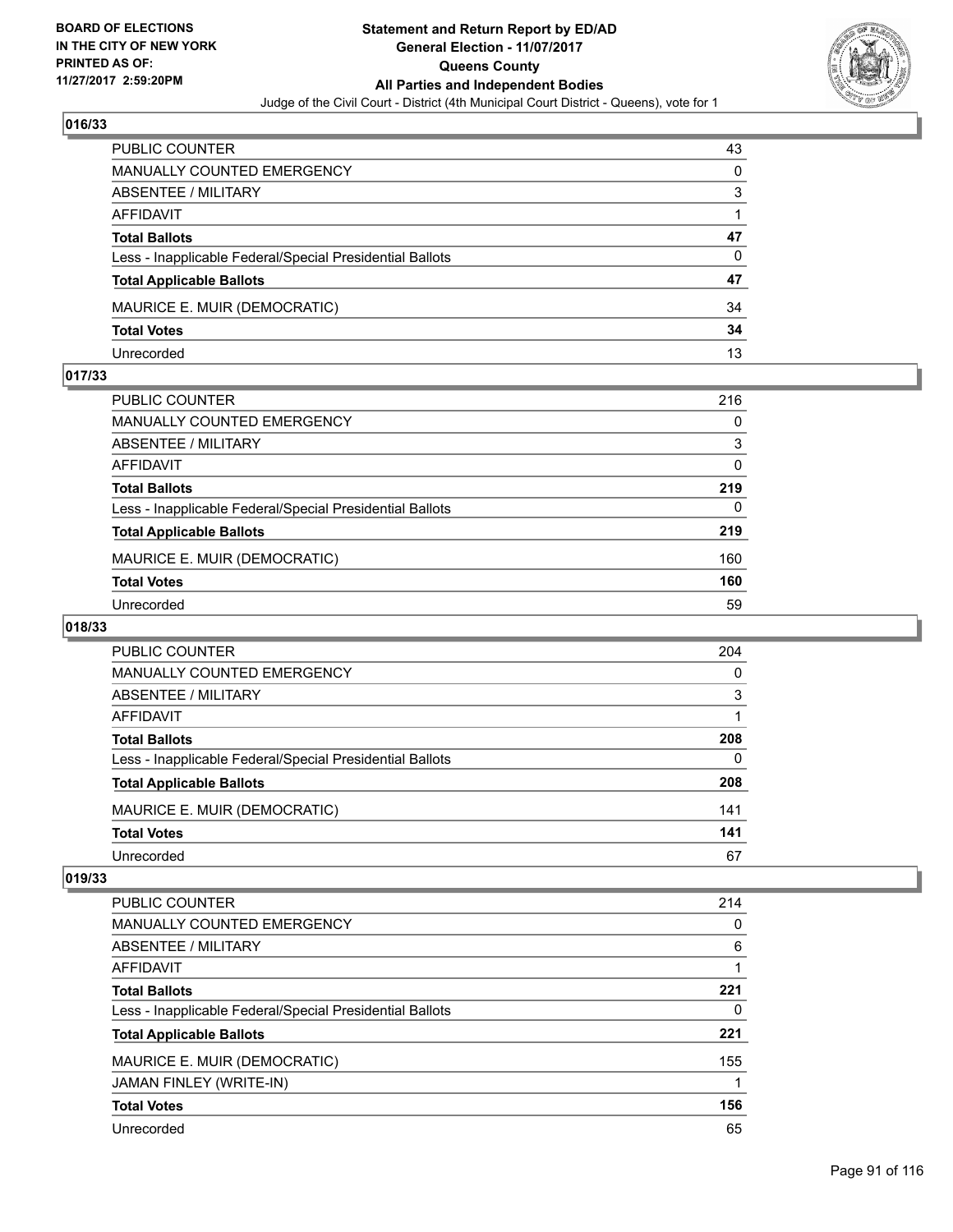

| <b>PUBLIC COUNTER</b>                                    | 189 |
|----------------------------------------------------------|-----|
| <b>MANUALLY COUNTED EMERGENCY</b>                        | 0   |
| ABSENTEE / MILITARY                                      | 4   |
| AFFIDAVIT                                                | 2   |
| <b>Total Ballots</b>                                     | 195 |
| Less - Inapplicable Federal/Special Presidential Ballots | 0   |
| <b>Total Applicable Ballots</b>                          | 195 |
| MAURICE E. MUIR (DEMOCRATIC)                             | 134 |
| BRENDAN LYNCH (WRITE-IN)                                 |     |
| HECTOR SANCHEZ (WRITE-IN)                                |     |
| PHILIP NELAN (WRITE-IN)                                  |     |
| UNATTRIBUTABLE WRITE-IN (WRITE-IN)                       |     |
| <b>Total Votes</b>                                       | 138 |
| Unrecorded                                               | 57  |

# **021/33**

| <b>PUBLIC COUNTER</b>                                    | 238      |
|----------------------------------------------------------|----------|
| MANUALLY COUNTED EMERGENCY                               | 0        |
| ABSENTEE / MILITARY                                      | 0        |
| AFFIDAVIT                                                | 6        |
| <b>Total Ballots</b>                                     | 244      |
| Less - Inapplicable Federal/Special Presidential Ballots | $\Omega$ |
| <b>Total Applicable Ballots</b>                          | 244      |
| MAURICE E. MUIR (DEMOCRATIC)                             | 161      |
| <b>Total Votes</b>                                       | 161      |
| Unrecorded                                               | 83       |

| <b>PUBLIC COUNTER</b>                                    | 174 |
|----------------------------------------------------------|-----|
| MANUALLY COUNTED EMERGENCY                               | 0   |
| ABSENTEE / MILITARY                                      | 3   |
| AFFIDAVIT                                                | 3   |
| <b>Total Ballots</b>                                     | 180 |
| Less - Inapplicable Federal/Special Presidential Ballots | 0   |
| <b>Total Applicable Ballots</b>                          | 180 |
| MAURICE E. MUIR (DEMOCRATIC)                             | 130 |
| <b>Total Votes</b>                                       | 130 |
| Unrecorded                                               | 50  |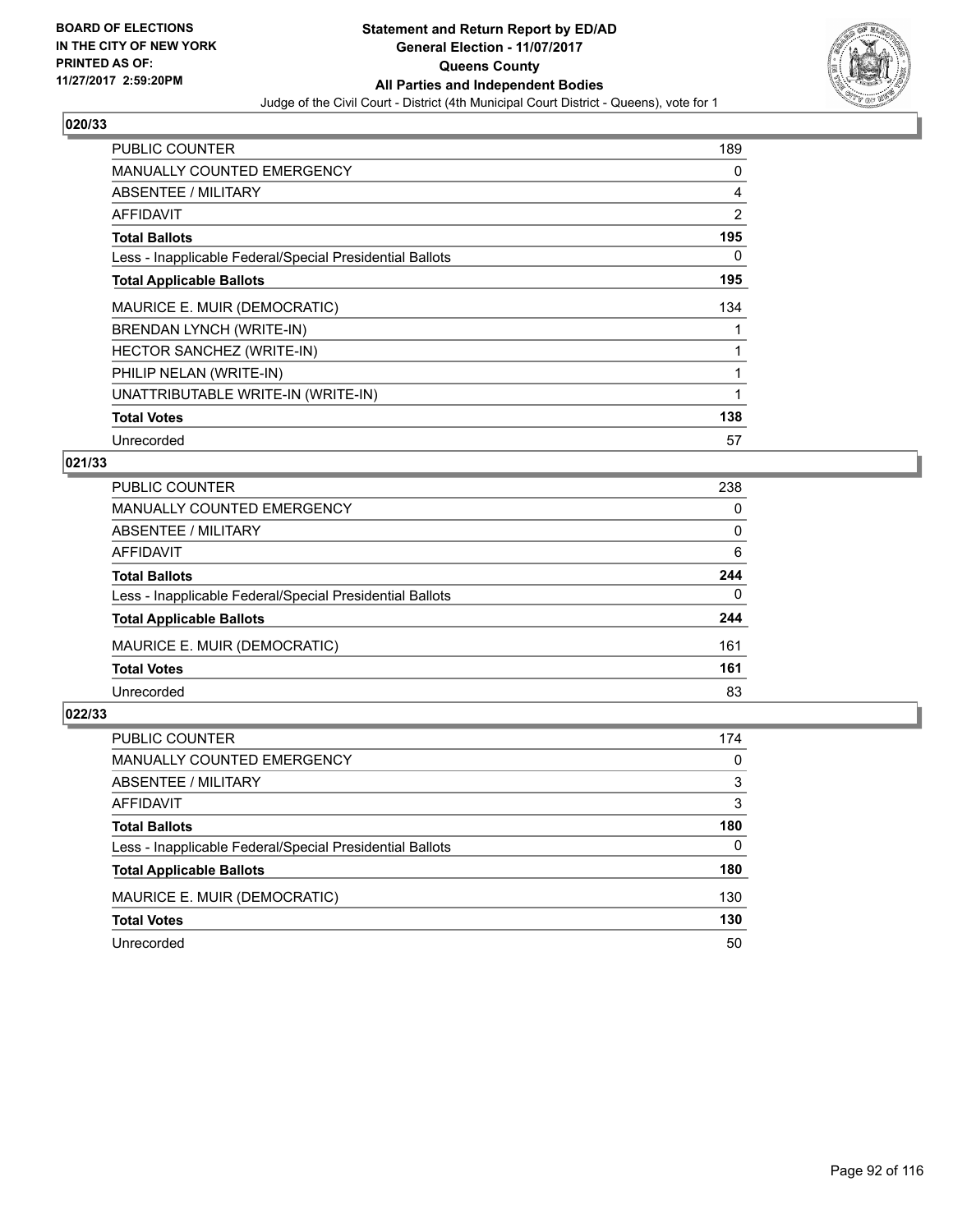

| PUBLIC COUNTER                                           | 182 |
|----------------------------------------------------------|-----|
| <b>MANUALLY COUNTED EMERGENCY</b>                        | 0   |
| <b>ABSENTEE / MILITARY</b>                               | 5   |
| AFFIDAVIT                                                | 0   |
| <b>Total Ballots</b>                                     | 187 |
| Less - Inapplicable Federal/Special Presidential Ballots | 0   |
| <b>Total Applicable Ballots</b>                          | 187 |
| MAURICE E. MUIR (DEMOCRATIC)                             | 146 |
| UNATTRIBUTABLE WRITE-IN (WRITE-IN)                       |     |
| <b>Total Votes</b>                                       | 147 |
| Unrecorded                                               | 40  |

### **024/33**

| <b>PUBLIC COUNTER</b>                                    | 187 |
|----------------------------------------------------------|-----|
| MANUALLY COUNTED EMERGENCY                               | 0   |
| ABSENTEE / MILITARY                                      | 6   |
| AFFIDAVIT                                                | 3   |
| <b>Total Ballots</b>                                     | 196 |
| Less - Inapplicable Federal/Special Presidential Ballots | 0   |
| <b>Total Applicable Ballots</b>                          | 196 |
| MAURICE E. MUIR (DEMOCRATIC)                             | 147 |
| <b>Total Votes</b>                                       | 147 |
| Unrecorded                                               | 49  |

### **025/33**

| <b>PUBLIC COUNTER</b>                                    | 210            |
|----------------------------------------------------------|----------------|
| MANUALLY COUNTED EMERGENCY                               | 0              |
| ABSENTEE / MILITARY                                      | 4              |
| AFFIDAVIT                                                | $\overline{2}$ |
| <b>Total Ballots</b>                                     | 216            |
| Less - Inapplicable Federal/Special Presidential Ballots | 0              |
| <b>Total Applicable Ballots</b>                          | 216            |
| MAURICE E. MUIR (DEMOCRATIC)                             | 160            |
| <b>Total Votes</b>                                       | 160            |
| Unrecorded                                               | 56             |

| PUBLIC COUNTER                                           | 178 |
|----------------------------------------------------------|-----|
| MANUALLY COUNTED EMERGENCY                               | 0   |
| ABSENTEE / MILITARY                                      | 10  |
| AFFIDAVIT                                                | 0   |
| <b>Total Ballots</b>                                     | 188 |
| Less - Inapplicable Federal/Special Presidential Ballots | 0   |
| <b>Total Applicable Ballots</b>                          | 188 |
| MAURICE E. MUIR (DEMOCRATIC)                             | 132 |
| <b>Total Votes</b>                                       | 132 |
| Unrecorded                                               | 56  |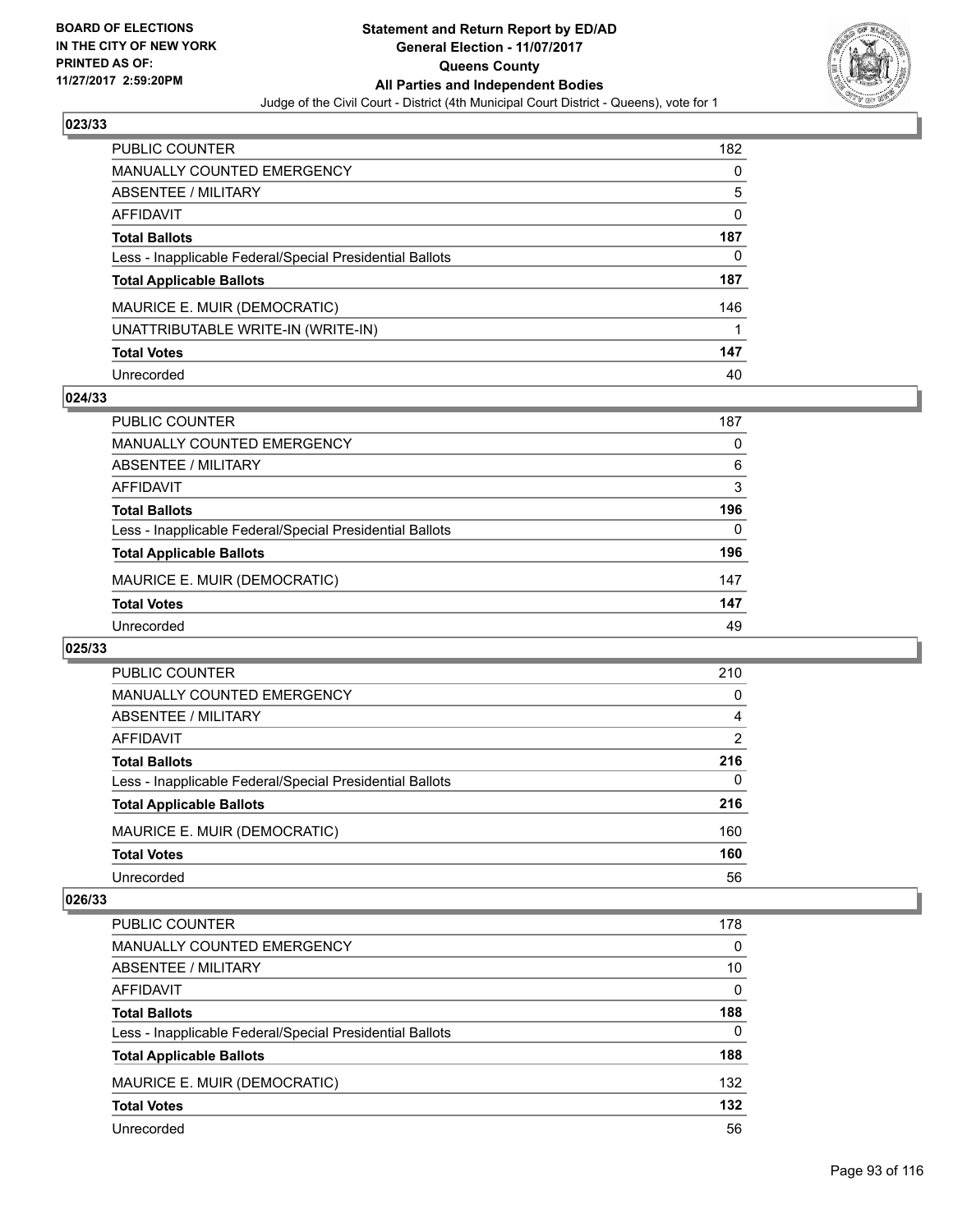

| PUBLIC COUNTER                                           | 199 |
|----------------------------------------------------------|-----|
| MANUALLY COUNTED EMERGENCY                               | 0   |
| <b>ABSENTEE / MILITARY</b>                               | 0   |
| AFFIDAVIT                                                | 0   |
| <b>Total Ballots</b>                                     | 199 |
| Less - Inapplicable Federal/Special Presidential Ballots | 0   |
| <b>Total Applicable Ballots</b>                          | 199 |
| MAURICE E. MUIR (DEMOCRATIC)                             | 147 |
| <b>Total Votes</b>                                       | 147 |
| Unrecorded                                               | 52  |

### **028/33**

| PUBLIC COUNTER                                           | 208      |
|----------------------------------------------------------|----------|
| <b>MANUALLY COUNTED EMERGENCY</b>                        | 0        |
| <b>ABSENTEE / MILITARY</b>                               |          |
| <b>AFFIDAVIT</b>                                         | 0        |
| <b>Total Ballots</b>                                     | 209      |
| Less - Inapplicable Federal/Special Presidential Ballots | $\Omega$ |
| <b>Total Applicable Ballots</b>                          | 209      |
| MAURICE E. MUIR (DEMOCRATIC)                             | 166      |
| <b>Total Votes</b>                                       | 166      |
| Unrecorded                                               | 43       |
|                                                          |          |

# **029/33**

| <b>PUBLIC COUNTER</b>                                    | 265      |
|----------------------------------------------------------|----------|
| <b>MANUALLY COUNTED EMERGENCY</b>                        | 0        |
| ABSENTEE / MILITARY                                      | 9        |
| AFFIDAVIT                                                |          |
| <b>Total Ballots</b>                                     | 275      |
| Less - Inapplicable Federal/Special Presidential Ballots | $\Omega$ |
| <b>Total Applicable Ballots</b>                          | 275      |
| MAURICE E. MUIR (DEMOCRATIC)                             | 236      |
| <b>Total Votes</b>                                       | 236      |
| Unrecorded                                               | 39       |

| <b>PUBLIC COUNTER</b>                                    | 259 |
|----------------------------------------------------------|-----|
| <b>MANUALLY COUNTED EMERGENCY</b>                        | 0   |
| <b>ABSENTEE / MILITARY</b>                               | 4   |
| AFFIDAVIT                                                | 3   |
| <b>Total Ballots</b>                                     | 266 |
| Less - Inapplicable Federal/Special Presidential Ballots | 0   |
| <b>Total Applicable Ballots</b>                          | 266 |
| MAURICE E. MUIR (DEMOCRATIC)                             | 234 |
| <b>Total Votes</b>                                       | 234 |
| Unrecorded                                               | 32  |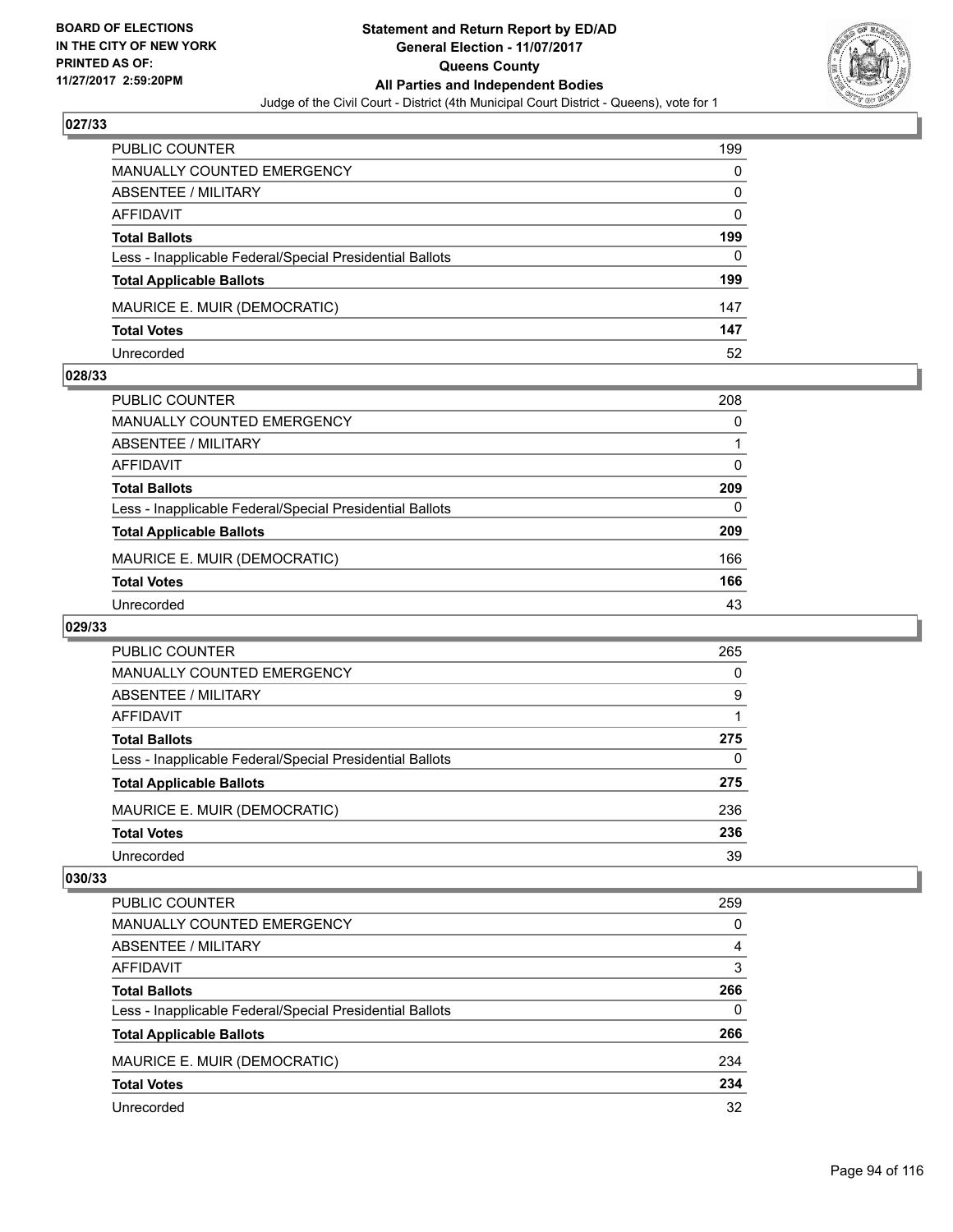

| <b>PUBLIC COUNTER</b>                                    | 234 |
|----------------------------------------------------------|-----|
| <b>MANUALLY COUNTED EMERGENCY</b>                        | 0   |
| ABSENTEE / MILITARY                                      | 4   |
| AFFIDAVIT                                                | 3   |
| <b>Total Ballots</b>                                     | 241 |
| Less - Inapplicable Federal/Special Presidential Ballots | 0   |
| <b>Total Applicable Ballots</b>                          | 241 |
| MAURICE E. MUIR (DEMOCRATIC)                             | 215 |
| UNATTRIBUTABLE WRITE-IN (WRITE-IN)                       |     |
| <b>Total Votes</b>                                       | 216 |
| Unrecorded                                               | 25  |

# **032/33**

| PUBLIC COUNTER                                           | 295 |
|----------------------------------------------------------|-----|
| <b>MANUALLY COUNTED EMERGENCY</b>                        | 0   |
| ABSENTEE / MILITARY                                      | 3   |
| <b>AFFIDAVIT</b>                                         | 3   |
| <b>Total Ballots</b>                                     | 301 |
| Less - Inapplicable Federal/Special Presidential Ballots | 0   |
| <b>Total Applicable Ballots</b>                          | 301 |
| MAURICE E. MUIR (DEMOCRATIC)                             | 252 |
| ANTHONY RIVERS (WRITE-IN)                                | 2   |
| JOHN CENA (WRITE-IN)                                     |     |
| UNATTRIBUTABLE WRITE-IN (WRITE-IN)                       |     |
| <b>Total Votes</b>                                       | 256 |
| Unrecorded                                               | 45  |

| <b>PUBLIC COUNTER</b>                                    | 247 |
|----------------------------------------------------------|-----|
| <b>MANUALLY COUNTED EMERGENCY</b>                        | 0   |
| ABSENTEE / MILITARY                                      | 5   |
| AFFIDAVIT                                                | 2   |
| <b>Total Ballots</b>                                     | 254 |
| Less - Inapplicable Federal/Special Presidential Ballots | 0   |
| <b>Total Applicable Ballots</b>                          | 254 |
| MAURICE E. MUIR (DEMOCRATIC)                             | 218 |
| <b>Total Votes</b>                                       | 218 |
| Unrecorded                                               | 36  |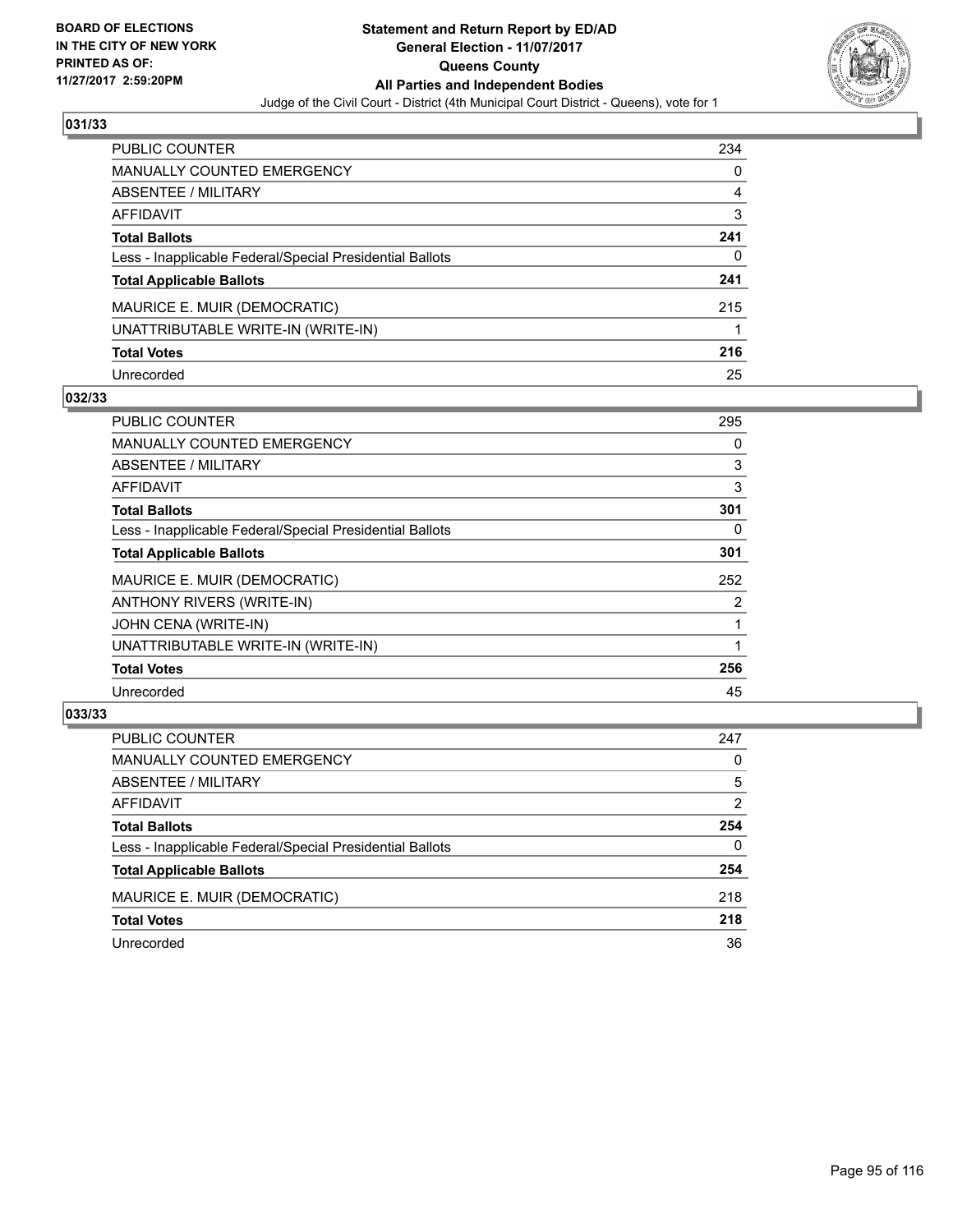

| <b>PUBLIC COUNTER</b>                                    | 240 |
|----------------------------------------------------------|-----|
| <b>MANUALLY COUNTED EMERGENCY</b>                        | 0   |
| ABSENTEE / MILITARY                                      | 10  |
| <b>AFFIDAVIT</b>                                         | 4   |
| <b>Total Ballots</b>                                     | 254 |
| Less - Inapplicable Federal/Special Presidential Ballots | 0   |
| <b>Total Applicable Ballots</b>                          | 254 |
| MAURICE E. MUIR (DEMOCRATIC)                             | 224 |
| UNATTRIBUTABLE WRITE-IN (WRITE-IN)                       |     |
| <b>Total Votes</b>                                       | 225 |
| Unrecorded                                               | 29  |

### **035/33**

| <b>PUBLIC COUNTER</b>                                    | 305 |
|----------------------------------------------------------|-----|
| <b>MANUALLY COUNTED EMERGENCY</b>                        | 0   |
| ABSENTEE / MILITARY                                      | 6   |
| AFFIDAVIT                                                | 4   |
| <b>Total Ballots</b>                                     | 315 |
| Less - Inapplicable Federal/Special Presidential Ballots | 0   |
| <b>Total Applicable Ballots</b>                          | 315 |
| MAURICE E. MUIR (DEMOCRATIC)                             | 259 |
| <b>Total Votes</b>                                       | 259 |
| Unrecorded                                               | 56  |

### **036/33**

| PUBLIC COUNTER                                           | 295 |
|----------------------------------------------------------|-----|
| <b>MANUALLY COUNTED EMERGENCY</b>                        | 0   |
| <b>ABSENTEE / MILITARY</b>                               |     |
| AFFIDAVIT                                                | 5   |
| <b>Total Ballots</b>                                     | 307 |
| Less - Inapplicable Federal/Special Presidential Ballots | 0   |
| <b>Total Applicable Ballots</b>                          | 307 |
| MAURICE E. MUIR (DEMOCRATIC)                             | 266 |
| <b>Total Votes</b>                                       | 266 |
| Unrecorded                                               | 41  |

| PUBLIC COUNTER                                           | 293 |
|----------------------------------------------------------|-----|
| MANUALLY COUNTED EMERGENCY                               | 0   |
| ABSENTEE / MILITARY                                      | 4   |
| AFFIDAVIT                                                |     |
| <b>Total Ballots</b>                                     | 298 |
| Less - Inapplicable Federal/Special Presidential Ballots | 0   |
| <b>Total Applicable Ballots</b>                          | 298 |
| MAURICE E. MUIR (DEMOCRATIC)                             | 244 |
| <b>Total Votes</b>                                       | 244 |
| Unrecorded                                               | 54  |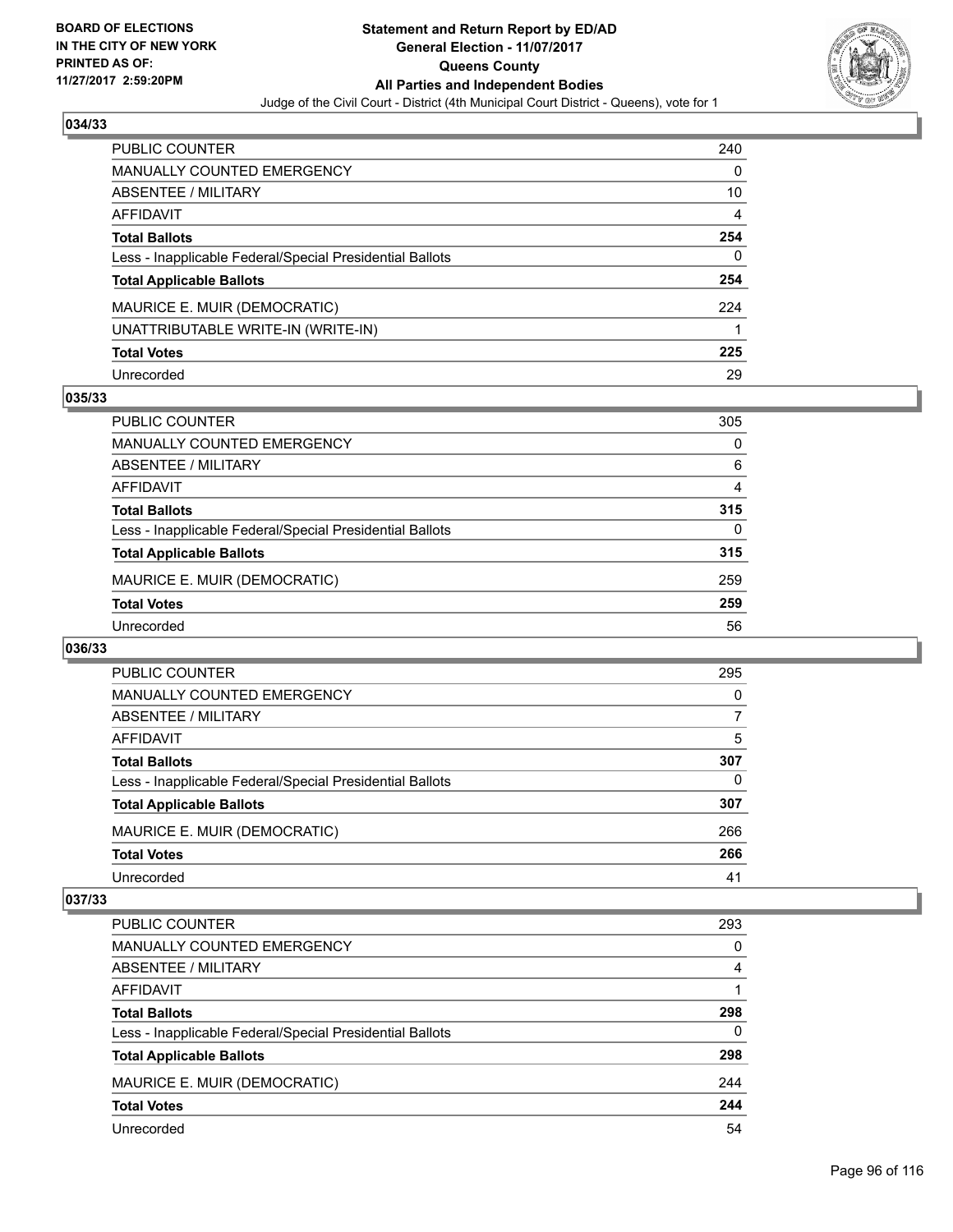

| <b>PUBLIC COUNTER</b>                                    | 284 |
|----------------------------------------------------------|-----|
| <b>MANUALLY COUNTED EMERGENCY</b>                        | 0   |
| ABSENTEE / MILITARY                                      | 5   |
| <b>AFFIDAVIT</b>                                         | 2   |
| <b>Total Ballots</b>                                     | 291 |
| Less - Inapplicable Federal/Special Presidential Ballots | 0   |
| <b>Total Applicable Ballots</b>                          | 291 |
| MAURICE E. MUIR (DEMOCRATIC)                             | 251 |
| ARTHUR RIVERS (WRITE-IN)                                 |     |
| <b>Total Votes</b>                                       | 252 |
| Unrecorded                                               | 39  |

### **039/33**

| <b>PUBLIC COUNTER</b>                                    | 289 |
|----------------------------------------------------------|-----|
| <b>MANUALLY COUNTED EMERGENCY</b>                        | 0   |
| ABSENTEE / MILITARY                                      | 8   |
| AFFIDAVIT                                                | 5   |
| <b>Total Ballots</b>                                     | 302 |
| Less - Inapplicable Federal/Special Presidential Ballots | 0   |
| <b>Total Applicable Ballots</b>                          | 302 |
| MAURICE E. MUIR (DEMOCRATIC)                             | 246 |
| JOE DLOW (WRITE-IN)                                      |     |
| <b>Total Votes</b>                                       | 247 |
| Unrecorded                                               | 55  |

| <b>PUBLIC COUNTER</b>                                    | 254 |
|----------------------------------------------------------|-----|
| <b>MANUALLY COUNTED EMERGENCY</b>                        | 0   |
| ABSENTEE / MILITARY                                      | 10  |
| AFFIDAVIT                                                | 2   |
| <b>Total Ballots</b>                                     | 266 |
| Less - Inapplicable Federal/Special Presidential Ballots | 0   |
| <b>Total Applicable Ballots</b>                          | 266 |
| MAURICE E. MUIR (DEMOCRATIC)                             | 226 |
| ERIC HOLDER (WRITE-IN)                                   |     |
| MATTHEW C. CAREY (WRITE-IN)                              |     |
| <b>Total Votes</b>                                       | 228 |
| Unrecorded                                               | 38  |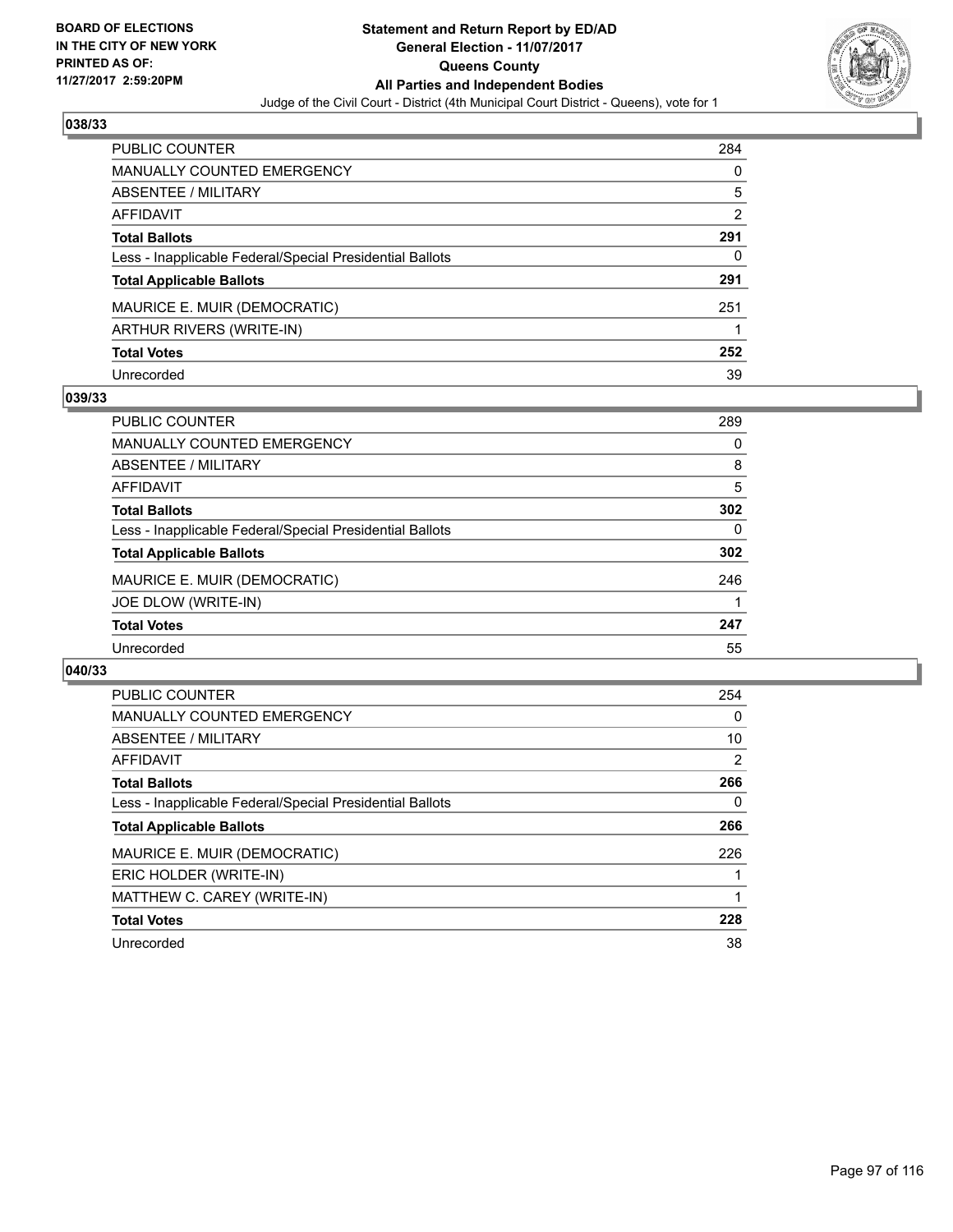

| <b>PUBLIC COUNTER</b>                                    | 269 |
|----------------------------------------------------------|-----|
| <b>MANUALLY COUNTED EMERGENCY</b>                        | 0   |
| ABSENTEE / MILITARY                                      | 4   |
| <b>AFFIDAVIT</b>                                         | 3   |
| <b>Total Ballots</b>                                     | 276 |
| Less - Inapplicable Federal/Special Presidential Ballots | 0   |
| <b>Total Applicable Ballots</b>                          | 276 |
| MAURICE E. MUIR (DEMOCRATIC)                             | 220 |
| UNATTRIBUTABLE WRITE-IN (WRITE-IN)                       |     |
| <b>Total Votes</b>                                       | 221 |
| Unrecorded                                               | 55  |

### **042/33**

| <b>PUBLIC COUNTER</b>                                    | 279      |
|----------------------------------------------------------|----------|
| MANUALLY COUNTED EMERGENCY                               | 0        |
| ABSENTEE / MILITARY                                      | 3        |
| AFFIDAVIT                                                | 0        |
| <b>Total Ballots</b>                                     | 282      |
| Less - Inapplicable Federal/Special Presidential Ballots | $\Omega$ |
| <b>Total Applicable Ballots</b>                          | 282      |
| MAURICE E. MUIR (DEMOCRATIC)                             | 249      |
| <b>Total Votes</b>                                       | 249      |
| Unrecorded                                               | 33       |

### **043/33**

| PUBLIC COUNTER                                           | 193 |
|----------------------------------------------------------|-----|
| MANUALLY COUNTED EMERGENCY                               | 0   |
| <b>ABSENTEE / MILITARY</b>                               | 2   |
| AFFIDAVIT                                                | 5   |
| <b>Total Ballots</b>                                     | 200 |
| Less - Inapplicable Federal/Special Presidential Ballots | 0   |
| <b>Total Applicable Ballots</b>                          | 200 |
| MAURICE E. MUIR (DEMOCRATIC)                             | 179 |
| <b>Total Votes</b>                                       | 179 |
| Unrecorded                                               | 21  |

| PUBLIC COUNTER                                           | 306      |
|----------------------------------------------------------|----------|
| <b>MANUALLY COUNTED EMERGENCY</b>                        | 0        |
| <b>ABSENTEE / MILITARY</b>                               | 8        |
| AFFIDAVIT                                                | 4        |
| <b>Total Ballots</b>                                     | 318      |
| Less - Inapplicable Federal/Special Presidential Ballots | $\Omega$ |
| <b>Total Applicable Ballots</b>                          | 318      |
| MAURICE E. MUIR (DEMOCRATIC)                             | 274      |
| <b>Total Votes</b>                                       | 274      |
| Unrecorded                                               | 44       |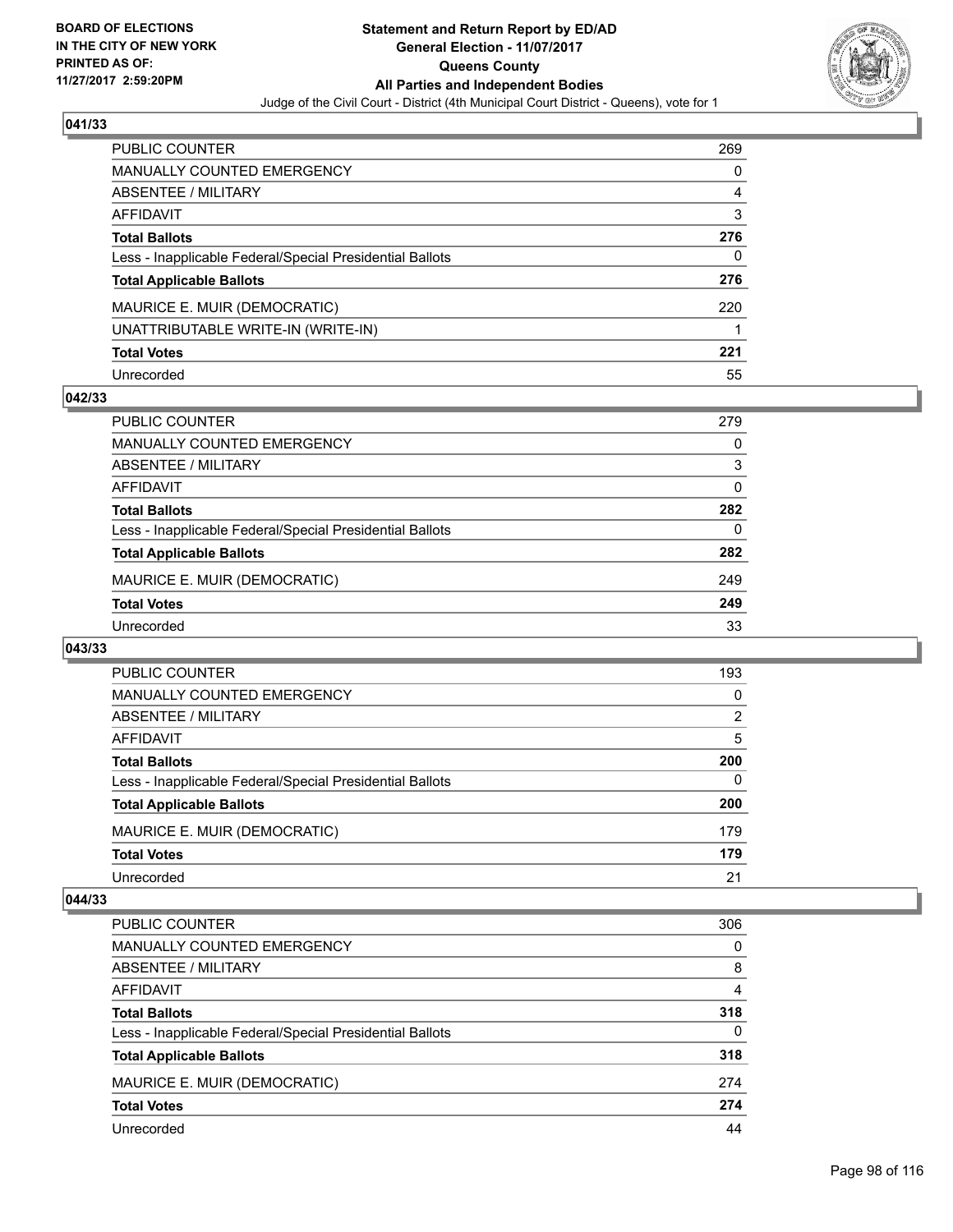

| PUBLIC COUNTER                                           | 306 |
|----------------------------------------------------------|-----|
| <b>MANUALLY COUNTED EMERGENCY</b>                        | 0   |
| ABSENTEE / MILITARY                                      | 6   |
| AFFIDAVIT                                                |     |
| <b>Total Ballots</b>                                     | 313 |
| Less - Inapplicable Federal/Special Presidential Ballots | 0   |
| <b>Total Applicable Ballots</b>                          | 313 |
| MAURICE E. MUIR (DEMOCRATIC)                             | 263 |
| <b>Total Votes</b>                                       | 263 |
| Unrecorded                                               | 50  |

### **046/33**

| PUBLIC COUNTER                                           | 315 |
|----------------------------------------------------------|-----|
| MANUALLY COUNTED EMERGENCY                               | 0   |
| ABSENTEE / MILITARY                                      | 8   |
| AFFIDAVIT                                                | 2   |
| <b>Total Ballots</b>                                     | 325 |
| Less - Inapplicable Federal/Special Presidential Ballots | 0   |
| <b>Total Applicable Ballots</b>                          | 325 |
| MAURICE E. MUIR (DEMOCRATIC)                             | 271 |
| DAVID N FRPENE (WRITE-IN)                                |     |
| <b>Total Votes</b>                                       | 272 |
| Unrecorded                                               | 53  |
|                                                          |     |

| <b>PUBLIC COUNTER</b>                                    | 243 |
|----------------------------------------------------------|-----|
| <b>MANUALLY COUNTED EMERGENCY</b>                        | 0   |
| ABSENTEE / MILITARY                                      | 7   |
| <b>AFFIDAVIT</b>                                         | 2   |
| <b>Total Ballots</b>                                     | 252 |
| Less - Inapplicable Federal/Special Presidential Ballots | 0   |
| <b>Total Applicable Ballots</b>                          | 252 |
| MAURICE E. MUIR (DEMOCRATIC)                             | 213 |
| EDWARD DOLAN (WRITE-IN)                                  |     |
| <b>JORGE RUIZ (WRITE-IN)</b>                             |     |
| <b>Total Votes</b>                                       | 215 |
| Unrecorded                                               | 37  |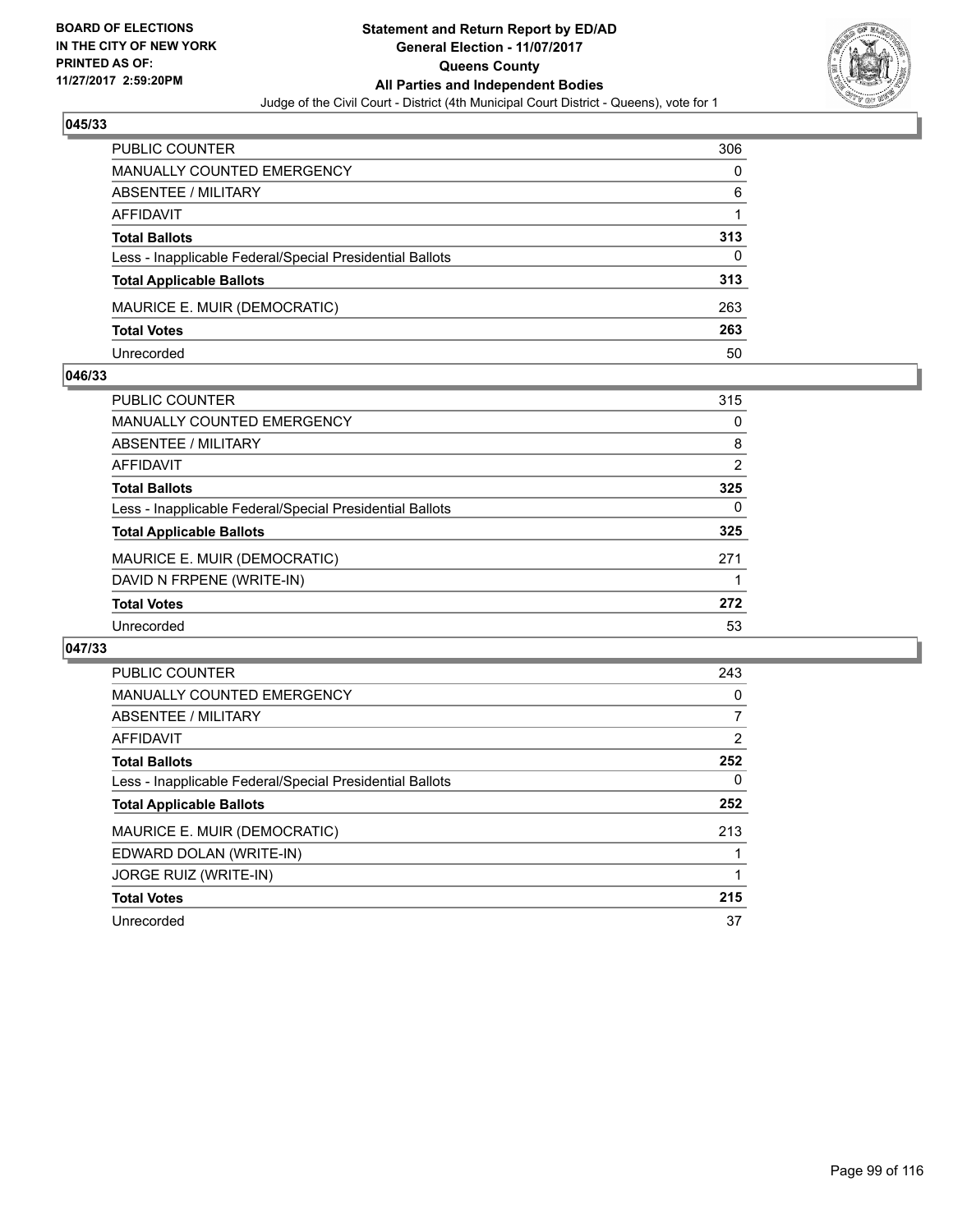

| PUBLIC COUNTER                                           | 234 |
|----------------------------------------------------------|-----|
| <b>MANUALLY COUNTED EMERGENCY</b>                        | 0   |
| ABSENTEE / MILITARY                                      | 5   |
| AFFIDAVIT                                                | 0   |
| <b>Total Ballots</b>                                     | 239 |
| Less - Inapplicable Federal/Special Presidential Ballots | 0   |
| <b>Total Applicable Ballots</b>                          | 239 |
| MAURICE E. MUIR (DEMOCRATIC)                             | 207 |
| <b>Total Votes</b>                                       | 207 |
| Unrecorded                                               | 32  |

### **049/33**

| <b>PUBLIC COUNTER</b>                                    | 214            |
|----------------------------------------------------------|----------------|
| <b>MANUALLY COUNTED EMERGENCY</b>                        | 0              |
| ABSENTEE / MILITARY                                      |                |
| AFFIDAVIT                                                | $\overline{2}$ |
| <b>Total Ballots</b>                                     | 217            |
| Less - Inapplicable Federal/Special Presidential Ballots | 0              |
| <b>Total Applicable Ballots</b>                          | 217            |
| MAURICE E. MUIR (DEMOCRATIC)                             | 193            |
| JOSEPH N ZARRO (WRITE-IN)                                |                |
| <b>Total Votes</b>                                       | 194            |
| Unrecorded                                               | 23             |
|                                                          |                |

| <b>PUBLIC COUNTER</b>                                    | 211 |
|----------------------------------------------------------|-----|
| <b>MANUALLY COUNTED EMERGENCY</b>                        | 0   |
| ABSENTEE / MILITARY                                      |     |
| AFFIDAVIT                                                | 2   |
| <b>Total Ballots</b>                                     | 220 |
| Less - Inapplicable Federal/Special Presidential Ballots | 0   |
| <b>Total Applicable Ballots</b>                          | 220 |
| MAURICE E. MUIR (DEMOCRATIC)                             | 172 |
| UNATTRIBUTABLE WRITE-IN (WRITE-IN)                       |     |
| <b>Total Votes</b>                                       | 173 |
| Unrecorded                                               | 47  |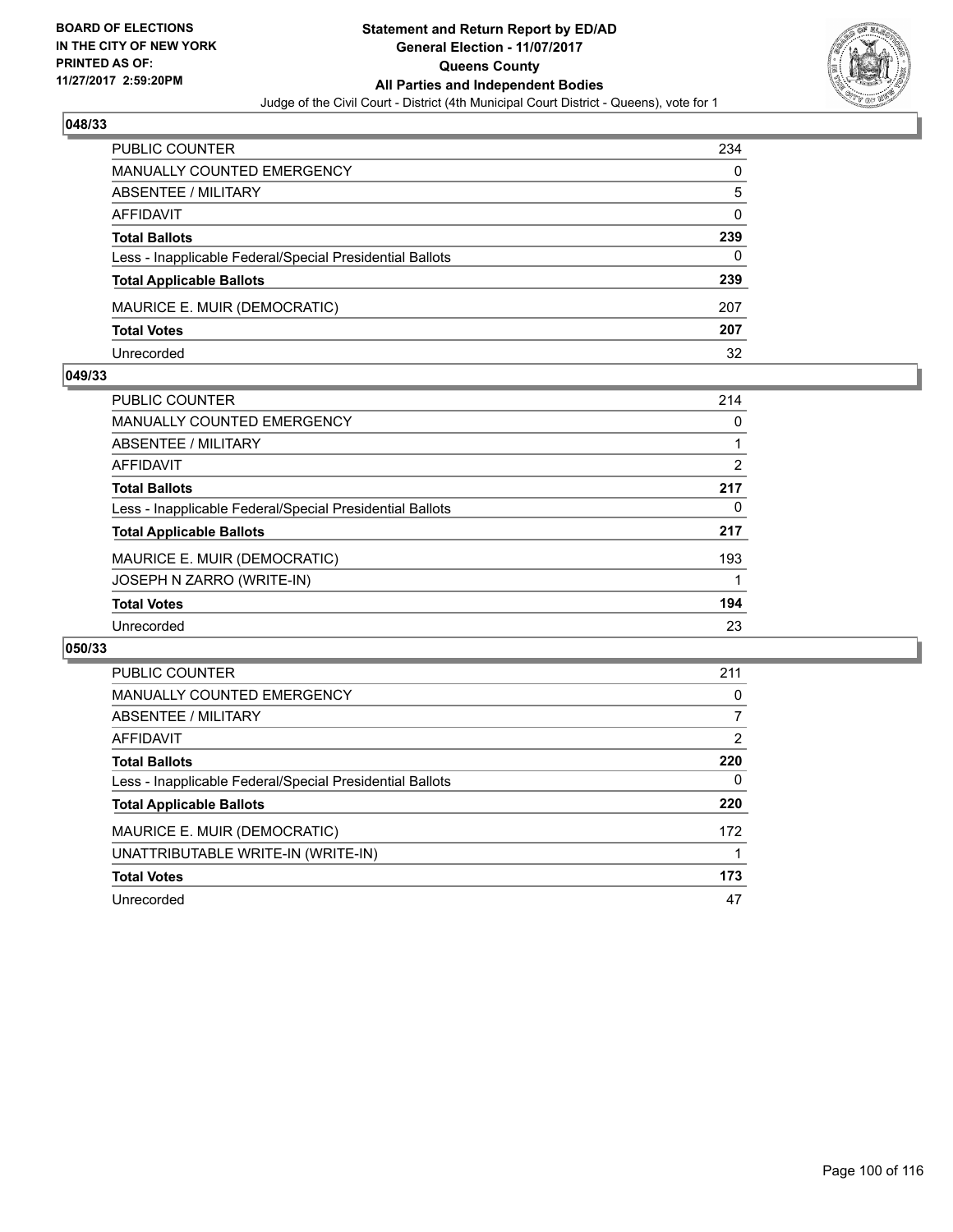

| <b>PUBLIC COUNTER</b>                                    | 240 |
|----------------------------------------------------------|-----|
| MANUALLY COUNTED EMERGENCY                               | 0   |
| <b>ABSENTEE / MILITARY</b>                               | 5   |
| <b>AFFIDAVIT</b>                                         | 0   |
| <b>Total Ballots</b>                                     | 245 |
| Less - Inapplicable Federal/Special Presidential Ballots | 0   |
| <b>Total Applicable Ballots</b>                          | 245 |
| MAURICE E. MUIR (DEMOCRATIC)                             | 206 |
| JEFF JOHNSON (WRITE-IN)                                  |     |
| <b>Total Votes</b>                                       | 207 |
| Unrecorded                                               | 38  |

### **052/33**

| <b>PUBLIC COUNTER</b>                                    | 245 |
|----------------------------------------------------------|-----|
| <b>MANUALLY COUNTED EMERGENCY</b>                        | 0   |
| ABSENTEE / MILITARY                                      | 26  |
| AFFIDAVIT                                                |     |
| <b>Total Ballots</b>                                     | 272 |
| Less - Inapplicable Federal/Special Presidential Ballots | 0   |
| <b>Total Applicable Ballots</b>                          | 272 |
| MAURICE E. MUIR (DEMOCRATIC)                             | 227 |
| UNATTRIBUTABLE WRITE-IN (WRITE-IN)                       | 2   |
| <b>Total Votes</b>                                       | 229 |
| Unrecorded                                               | 43  |

#### **053/33**

| PUBLIC COUNTER                                           | 275 |
|----------------------------------------------------------|-----|
| <b>MANUALLY COUNTED EMERGENCY</b>                        | 0   |
| ABSENTEE / MILITARY                                      | 2   |
| AFFIDAVIT                                                | 0   |
| <b>Total Ballots</b>                                     | 277 |
| Less - Inapplicable Federal/Special Presidential Ballots | 0   |
| <b>Total Applicable Ballots</b>                          | 277 |
| MAURICE E. MUIR (DEMOCRATIC)                             | 251 |
| <b>Total Votes</b>                                       | 251 |
| Unrecorded                                               | 26  |
|                                                          |     |

| <b>PUBLIC COUNTER</b>                                    | 286            |
|----------------------------------------------------------|----------------|
| MANUALLY COUNTED EMERGENCY                               | 0              |
| ABSENTEE / MILITARY                                      | 4              |
| AFFIDAVIT                                                | $\overline{2}$ |
| <b>Total Ballots</b>                                     | 292            |
| Less - Inapplicable Federal/Special Presidential Ballots | 0              |
| <b>Total Applicable Ballots</b>                          | 292            |
| MAURICE E. MUIR (DEMOCRATIC)                             | 249            |
| <b>Total Votes</b>                                       | 249            |
| Unrecorded                                               | 43             |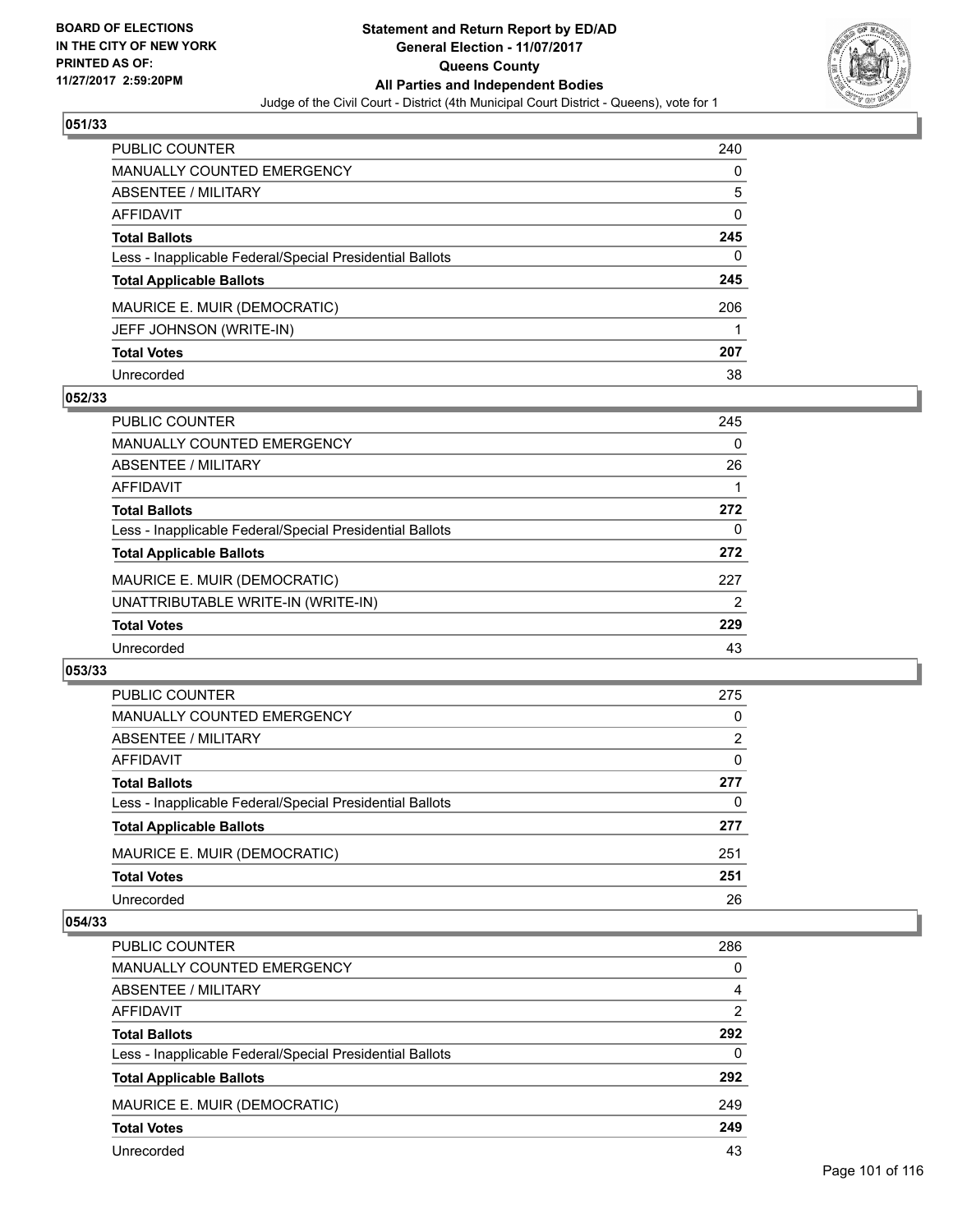

| <b>PUBLIC COUNTER</b>                                    | 269 |
|----------------------------------------------------------|-----|
| <b>MANUALLY COUNTED EMERGENCY</b>                        | 0   |
| ABSENTEE / MILITARY                                      | 12  |
| AFFIDAVIT                                                | 4   |
| <b>Total Ballots</b>                                     | 285 |
| Less - Inapplicable Federal/Special Presidential Ballots | 0   |
| <b>Total Applicable Ballots</b>                          | 285 |
| MAURICE E. MUIR (DEMOCRATIC)                             | 246 |
| <b>Total Votes</b>                                       | 246 |
| Unrecorded                                               | 39  |

### **056/33**

| PUBLIC COUNTER                                           | 342 |
|----------------------------------------------------------|-----|
| MANUALLY COUNTED EMERGENCY                               | 0   |
| ABSENTEE / MILITARY                                      | 7   |
| AFFIDAVIT                                                | 2   |
| <b>Total Ballots</b>                                     | 351 |
| Less - Inapplicable Federal/Special Presidential Ballots | 0   |
| <b>Total Applicable Ballots</b>                          | 351 |
| MAURICE E. MUIR (DEMOCRATIC)                             | 305 |
| DAVID ELLIOT (WRITE-IN)                                  |     |
| <b>Total Votes</b>                                       | 306 |
| Unrecorded                                               | 45  |
|                                                          |     |

### **057/33**

| <b>PUBLIC COUNTER</b>                                    | 284 |
|----------------------------------------------------------|-----|
| <b>MANUALLY COUNTED EMERGENCY</b>                        | 0   |
| ABSENTEE / MILITARY                                      | 8   |
| <b>AFFIDAVIT</b>                                         | 2   |
| <b>Total Ballots</b>                                     | 294 |
| Less - Inapplicable Federal/Special Presidential Ballots | 0   |
| <b>Total Applicable Ballots</b>                          | 294 |
| MAURICE E. MUIR (DEMOCRATIC)                             | 255 |
| KEVIN SATTERFIELD (WRITE-IN)                             |     |
| <b>Total Votes</b>                                       | 256 |
| Unrecorded                                               | 38  |

| <b>PUBLIC COUNTER</b>                                    | 296 |
|----------------------------------------------------------|-----|
| MANUALLY COUNTED EMERGENCY                               | 0   |
| ABSENTEE / MILITARY                                      |     |
| AFFIDAVIT                                                | 6   |
| <b>Total Ballots</b>                                     | 309 |
| Less - Inapplicable Federal/Special Presidential Ballots | 0   |
| <b>Total Applicable Ballots</b>                          | 309 |
| MAURICE E. MUIR (DEMOCRATIC)                             | 268 |
| <b>Total Votes</b>                                       | 268 |
| Unrecorded                                               | 41  |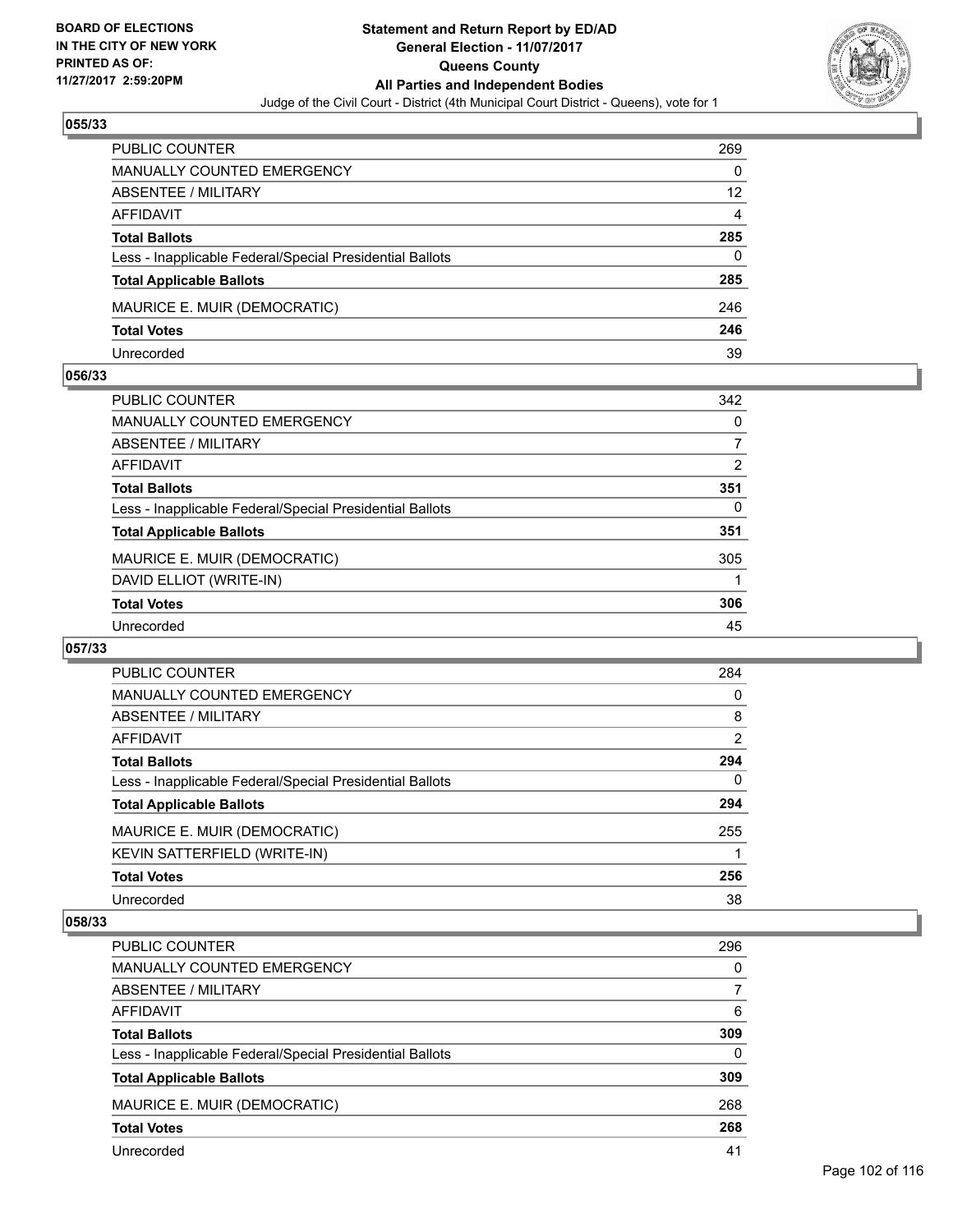

| <b>PUBLIC COUNTER</b>                                    | 338 |
|----------------------------------------------------------|-----|
| <b>MANUALLY COUNTED EMERGENCY</b>                        | 0   |
| <b>ABSENTEE / MILITARY</b>                               | 5   |
| AFFIDAVIT                                                | 5   |
| <b>Total Ballots</b>                                     | 348 |
| Less - Inapplicable Federal/Special Presidential Ballots | 0   |
| <b>Total Applicable Ballots</b>                          | 348 |
| MAURICE E. MUIR (DEMOCRATIC)                             | 293 |
| SALLY BINEY (WRITE-IN)                                   |     |
| <b>Total Votes</b>                                       | 294 |
| Unrecorded                                               | 54  |

### **060/33**

| <b>PUBLIC COUNTER</b>                                    | 306      |
|----------------------------------------------------------|----------|
| MANUALLY COUNTED EMERGENCY                               | 0        |
| ABSENTEE / MILITARY                                      | 6        |
| AFFIDAVIT                                                | 4        |
| <b>Total Ballots</b>                                     | 316      |
| Less - Inapplicable Federal/Special Presidential Ballots | $\Omega$ |
| <b>Total Applicable Ballots</b>                          | 316      |
| MAURICE E. MUIR (DEMOCRATIC)                             | 267      |
| <b>Total Votes</b>                                       | 267      |
| Unrecorded                                               | 49       |

### **061/33**

| <b>PUBLIC COUNTER</b>                                    | 222      |
|----------------------------------------------------------|----------|
| <b>MANUALLY COUNTED EMERGENCY</b>                        | $\Omega$ |
| ABSENTEE / MILITARY                                      | 2        |
| AFFIDAVIT                                                | 4        |
| <b>Total Ballots</b>                                     | 228      |
| Less - Inapplicable Federal/Special Presidential Ballots | 0        |
| <b>Total Applicable Ballots</b>                          | 228      |
| MAURICE E. MUIR (DEMOCRATIC)                             | 199      |
| <b>Total Votes</b>                                       | 199      |
| Unrecorded                                               | 29       |

| PUBLIC COUNTER                                           | 312      |
|----------------------------------------------------------|----------|
| MANUALLY COUNTED EMERGENCY                               | 0        |
| ABSENTEE / MILITARY                                      | 6        |
| AFFIDAVIT                                                | 3        |
| <b>Total Ballots</b>                                     | 321      |
| Less - Inapplicable Federal/Special Presidential Ballots | $\Omega$ |
| <b>Total Applicable Ballots</b>                          | 321      |
| MAURICE E. MUIR (DEMOCRATIC)                             | 274      |
| <b>Total Votes</b>                                       | 274      |
| Unrecorded                                               | 47       |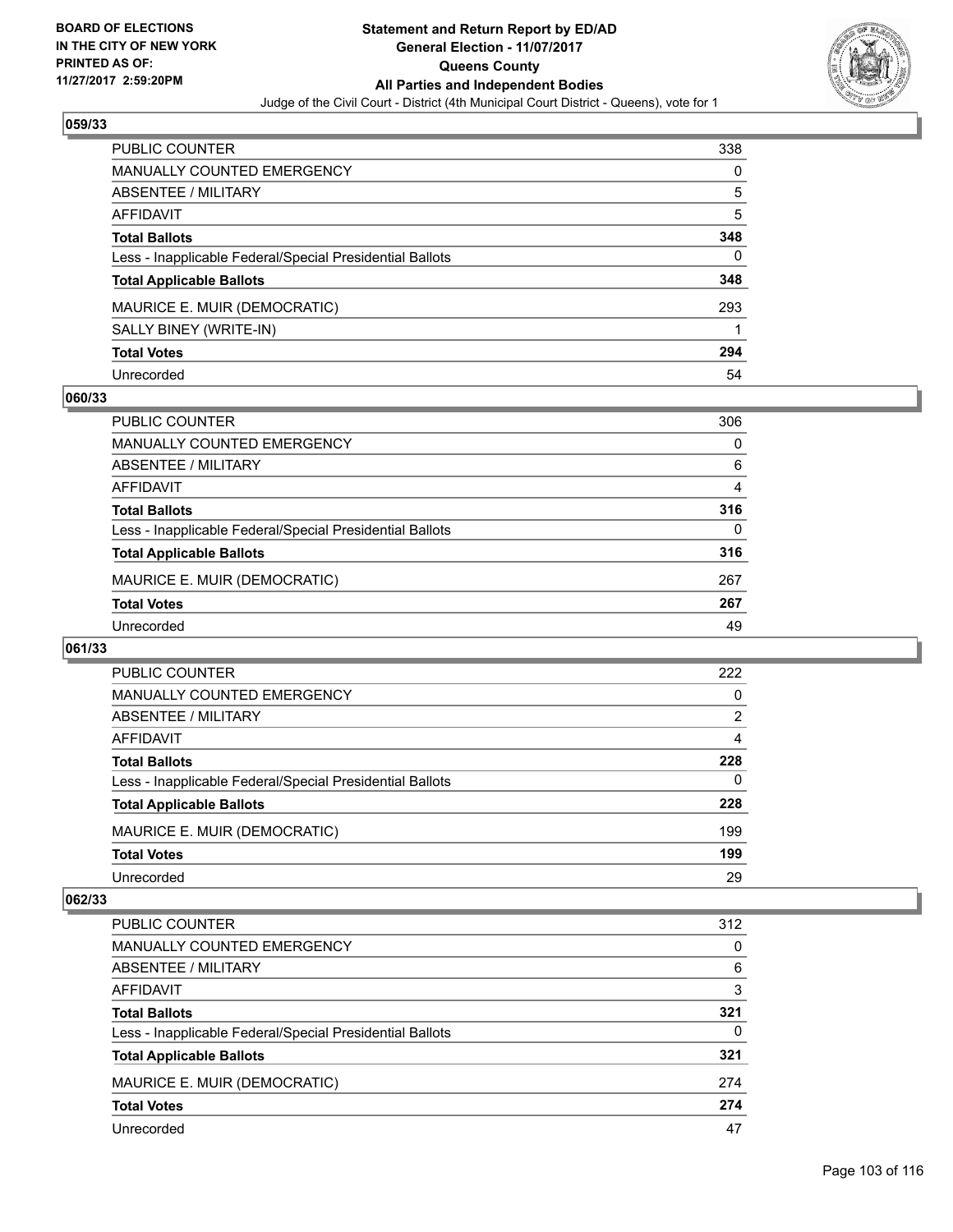

| <b>PUBLIC COUNTER</b>                                    | 310 |
|----------------------------------------------------------|-----|
| <b>MANUALLY COUNTED EMERGENCY</b>                        | 0   |
| ABSENTEE / MILITARY                                      | 6   |
| AFFIDAVIT                                                | 5   |
| <b>Total Ballots</b>                                     | 321 |
| Less - Inapplicable Federal/Special Presidential Ballots | 0   |
| <b>Total Applicable Ballots</b>                          | 321 |
| MAURICE E. MUIR (DEMOCRATIC)                             | 292 |
| <b>Total Votes</b>                                       | 292 |
| Unrecorded                                               | 29  |

### **064/33**

| PUBLIC COUNTER                                           | 325      |
|----------------------------------------------------------|----------|
|                                                          |          |
| MANUALLY COUNTED EMERGENCY                               | $\Omega$ |
| ABSENTEE / MILITARY                                      | 10       |
| AFFIDAVIT                                                | 2        |
| <b>Total Ballots</b>                                     | 337      |
| Less - Inapplicable Federal/Special Presidential Ballots | 0        |
| <b>Total Applicable Ballots</b>                          | 337      |
| MAURICE E. MUIR (DEMOCRATIC)                             | 290      |
| <b>Total Votes</b>                                       | 290      |
| Unrecorded                                               | 47       |

# **065/33**

| <b>PUBLIC COUNTER</b>                                    | 407      |
|----------------------------------------------------------|----------|
| MANUALLY COUNTED EMERGENCY                               | 0        |
| ABSENTEE / MILITARY                                      | 11       |
| <b>AFFIDAVIT</b>                                         | 2        |
| <b>Total Ballots</b>                                     | 420      |
| Less - Inapplicable Federal/Special Presidential Ballots | $\Omega$ |
| <b>Total Applicable Ballots</b>                          | 420      |
| MAURICE E. MUIR (DEMOCRATIC)                             | 358      |
| DENISE JOHNSON-WHITE (WRITE-IN)                          |          |
| <b>Total Votes</b>                                       | 359      |
| Unrecorded                                               | 61       |

| <b>PUBLIC COUNTER</b>                                    | 359      |
|----------------------------------------------------------|----------|
| <b>MANUALLY COUNTED EMERGENCY</b>                        | 0        |
| ABSENTEE / MILITARY                                      | 8        |
| AFFIDAVIT                                                | 3        |
| <b>Total Ballots</b>                                     | 370      |
| Less - Inapplicable Federal/Special Presidential Ballots | $\Omega$ |
| <b>Total Applicable Ballots</b>                          | 370      |
| MAURICE E. MUIR (DEMOCRATIC)                             | 319      |
| <b>Total Votes</b>                                       | 319      |
| Unrecorded                                               | 51       |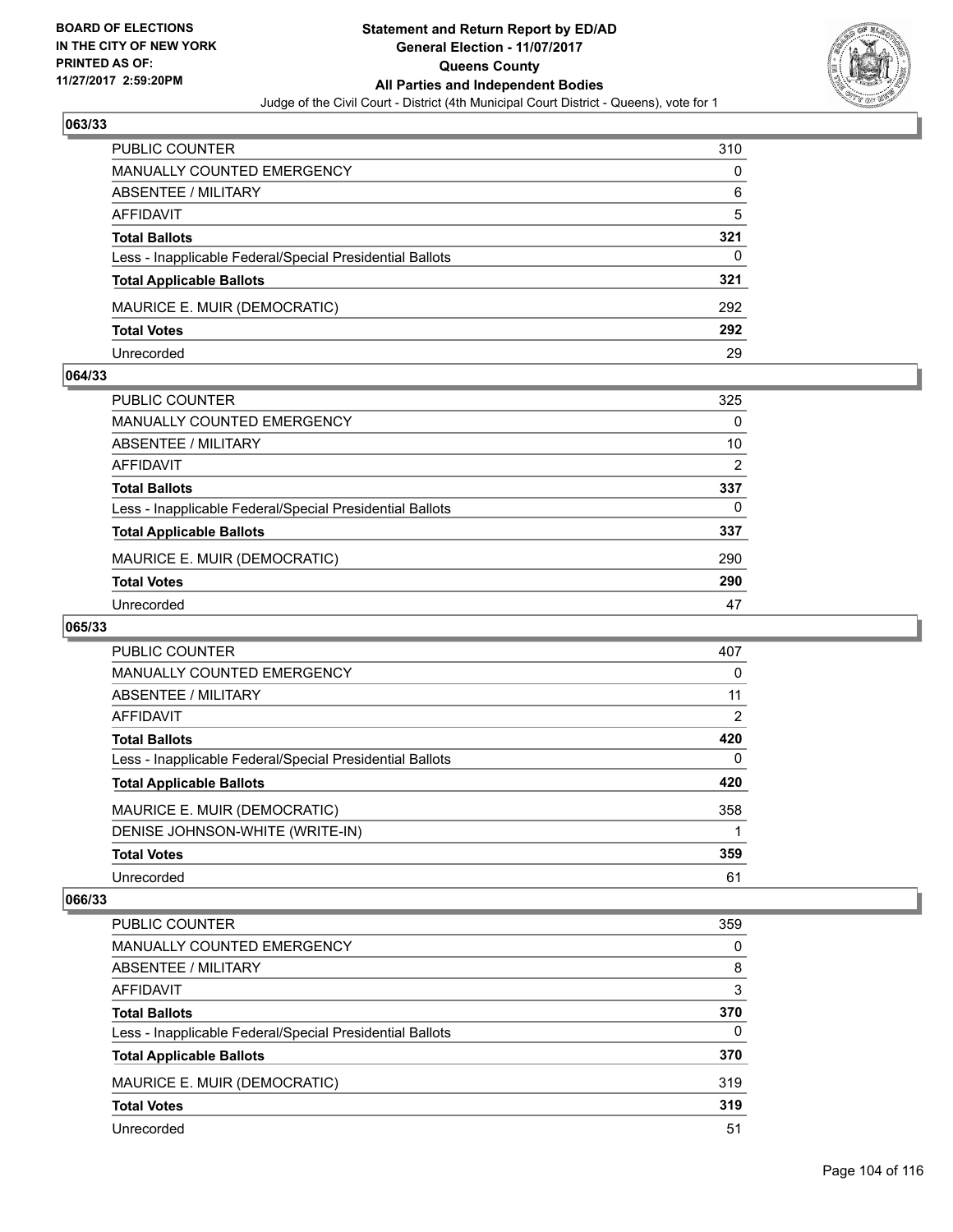

| <b>PUBLIC COUNTER</b>                                    | 308 |
|----------------------------------------------------------|-----|
| MANUALLY COUNTED EMERGENCY                               | 0   |
| ABSENTEE / MILITARY                                      | 3   |
| AFFIDAVIT                                                | 4   |
| <b>Total Ballots</b>                                     | 315 |
| Less - Inapplicable Federal/Special Presidential Ballots | 0   |
| <b>Total Applicable Ballots</b>                          | 315 |
| MAURICE E. MUIR (DEMOCRATIC)                             | 260 |
| <b>Total Votes</b>                                       | 260 |
| Unrecorded                                               | 55  |

### **068/33**

| PUBLIC COUNTER                                           | 324 |
|----------------------------------------------------------|-----|
| <b>MANUALLY COUNTED EMERGENCY</b>                        | 0   |
| ABSENTEE / MILITARY                                      | 9   |
| AFFIDAVIT                                                | 0   |
| <b>Total Ballots</b>                                     | 333 |
| Less - Inapplicable Federal/Special Presidential Ballots | 0   |
| <b>Total Applicable Ballots</b>                          | 333 |
| MAURICE E. MUIR (DEMOCRATIC)                             | 267 |
| <b>Total Votes</b>                                       | 267 |
| Unrecorded                                               | 66  |
|                                                          |     |

# **069/33**

| <b>PUBLIC COUNTER</b>                                    | 352 |
|----------------------------------------------------------|-----|
| MANUALLY COUNTED EMERGENCY                               | 0   |
| ABSENTEE / MILITARY                                      | 6   |
| AFFIDAVIT                                                | 6   |
| <b>Total Ballots</b>                                     | 364 |
| Less - Inapplicable Federal/Special Presidential Ballots | 0   |
| <b>Total Applicable Ballots</b>                          | 364 |
| MAURICE E. MUIR (DEMOCRATIC)                             | 309 |
| <b>Total Votes</b>                                       | 309 |
| Unrecorded                                               | 55  |

| <b>PUBLIC COUNTER</b>                                    | 380 |
|----------------------------------------------------------|-----|
| <b>MANUALLY COUNTED EMERGENCY</b>                        |     |
| ABSENTEE / MILITARY                                      | 11  |
| AFFIDAVIT                                                | 0   |
| <b>Total Ballots</b>                                     | 392 |
| Less - Inapplicable Federal/Special Presidential Ballots | 0   |
| <b>Total Applicable Ballots</b>                          | 392 |
| MAURICE E. MUIR (DEMOCRATIC)                             | 335 |
| LARRY ELDER (WRITE-IN)                                   |     |
| UNATTRIBUTABLE WRITE-IN (WRITE-IN)                       |     |
| <b>Total Votes</b>                                       | 337 |
| Unrecorded                                               | 55  |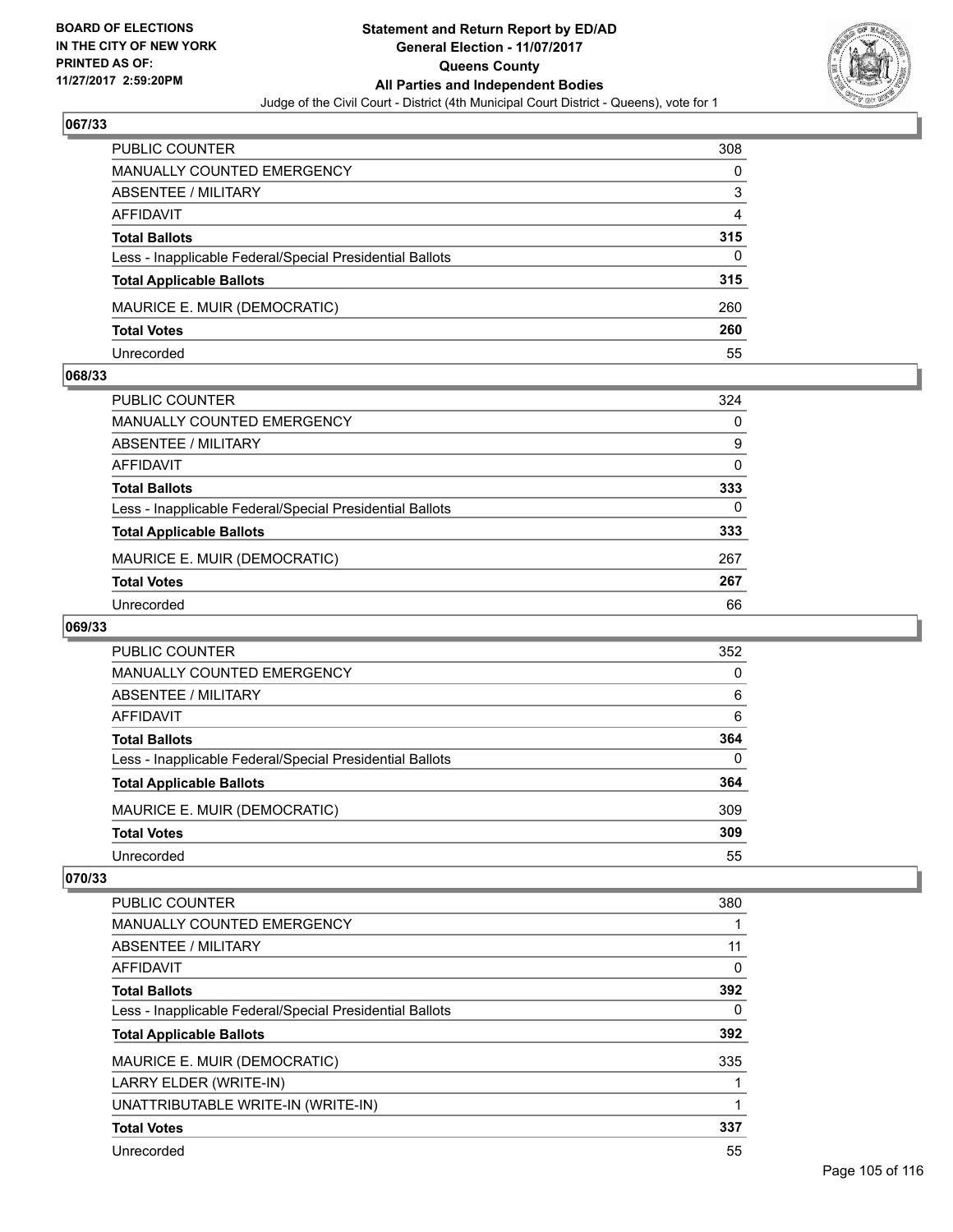

| PUBLIC COUNTER                                           | 376 |
|----------------------------------------------------------|-----|
| <b>MANUALLY COUNTED EMERGENCY</b>                        | 5   |
| ABSENTEE / MILITARY                                      | 10  |
| AFFIDAVIT                                                |     |
| <b>Total Ballots</b>                                     | 392 |
| Less - Inapplicable Federal/Special Presidential Ballots | 0   |
| <b>Total Applicable Ballots</b>                          | 392 |
| MAURICE E. MUIR (DEMOCRATIC)                             | 335 |
| <b>Total Votes</b>                                       | 335 |
| Unrecorded                                               | 57  |

### **072/33**

| PUBLIC COUNTER                                           | 254 |
|----------------------------------------------------------|-----|
| <b>MANUALLY COUNTED EMERGENCY</b>                        | 0   |
| ABSENTEE / MILITARY                                      |     |
| AFFIDAVIT                                                | 2   |
| <b>Total Ballots</b>                                     | 263 |
| Less - Inapplicable Federal/Special Presidential Ballots | 0   |
| <b>Total Applicable Ballots</b>                          | 263 |
| MAURICE E. MUIR (DEMOCRATIC)                             | 223 |
| TAFARI EXCELL (WRITE-IN)                                 |     |
| <b>Total Votes</b>                                       | 224 |
| Unrecorded                                               | 39  |
|                                                          |     |

| PUBLIC COUNTER                                           | 236 |
|----------------------------------------------------------|-----|
| <b>MANUALLY COUNTED EMERGENCY</b>                        | 0   |
| ABSENTEE / MILITARY                                      | 2   |
| AFFIDAVIT                                                | 2   |
| <b>Total Ballots</b>                                     | 240 |
| Less - Inapplicable Federal/Special Presidential Ballots | 0   |
| <b>Total Applicable Ballots</b>                          | 240 |
| MAURICE E. MUIR (DEMOCRATIC)                             | 203 |
| <b>Total Votes</b>                                       | 203 |
| Unrecorded                                               | 37  |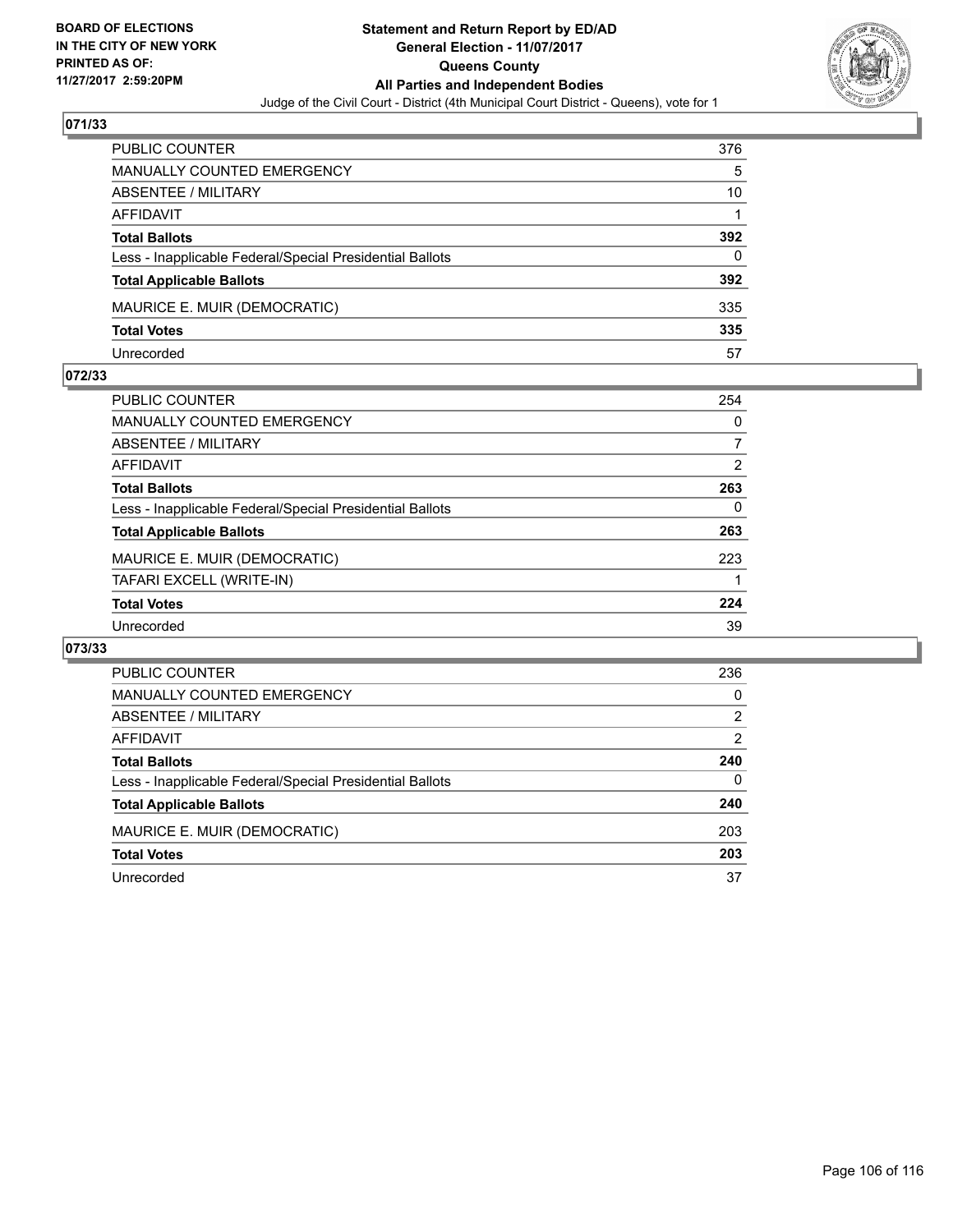

| PUBLIC COUNTER                                           | 230 |
|----------------------------------------------------------|-----|
| <b>MANUALLY COUNTED EMERGENCY</b>                        | 0   |
| ABSENTEE / MILITARY                                      | 11  |
| <b>AFFIDAVIT</b>                                         |     |
| <b>Total Ballots</b>                                     | 242 |
| Less - Inapplicable Federal/Special Presidential Ballots | 0   |
| <b>Total Applicable Ballots</b>                          | 242 |
| MAURICE E. MUIR (DEMOCRATIC)                             | 171 |
| MARC FLIEDNER (WRITE-IN)                                 |     |
| UNATTRIBUTABLE WRITE-IN (WRITE-IN)                       |     |
| WILLIAM K. KRIEGLER (WRITE-IN)                           |     |
| <b>Total Votes</b>                                       | 174 |
| Unrecorded                                               | 68  |

# **075/33**

| <b>PUBLIC COUNTER</b>                                    | 263      |
|----------------------------------------------------------|----------|
| <b>MANUALLY COUNTED EMERGENCY</b>                        | $\Omega$ |
| ABSENTEE / MILITARY                                      | 5        |
| AFFIDAVIT                                                | 5        |
| <b>Total Ballots</b>                                     | 273      |
| Less - Inapplicable Federal/Special Presidential Ballots | 0        |
| <b>Total Applicable Ballots</b>                          | 273      |
| MAURICE E. MUIR (DEMOCRATIC)                             | 186      |
| <b>Total Votes</b>                                       | 186      |
| Unrecorded                                               | 87       |

| <b>PUBLIC COUNTER</b>                                    | 228            |
|----------------------------------------------------------|----------------|
| MANUALLY COUNTED EMERGENCY                               | 0              |
| ABSENTEE / MILITARY                                      | 4              |
| AFFIDAVIT                                                | $\overline{2}$ |
| <b>Total Ballots</b>                                     | 234            |
| Less - Inapplicable Federal/Special Presidential Ballots | $\Omega$       |
| <b>Total Applicable Ballots</b>                          | 234            |
| MAURICE E. MUIR (DEMOCRATIC)                             | 189            |
| DONALD TRUMP (WRITE-IN)                                  |                |
| UNATTRIBUTABLE WRITE-IN (WRITE-IN)                       |                |
| <b>Total Votes</b>                                       | 191            |
| Unrecorded                                               | 43             |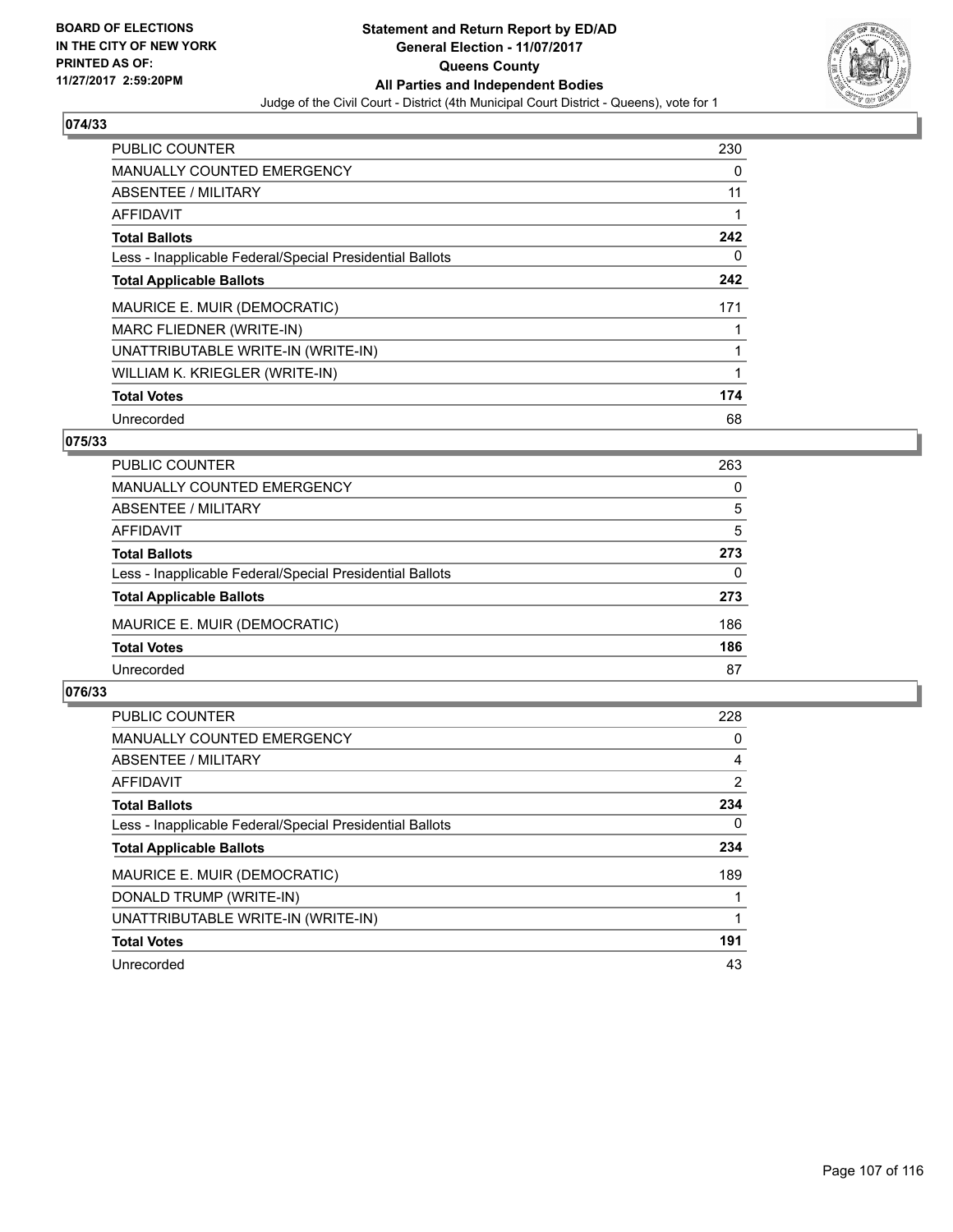

| <b>PUBLIC COUNTER</b>                                    | 243 |
|----------------------------------------------------------|-----|
| <b>MANUALLY COUNTED EMERGENCY</b>                        | 0   |
| ABSENTEE / MILITARY                                      | 5   |
| AFFIDAVIT                                                | 0   |
| <b>Total Ballots</b>                                     | 248 |
| Less - Inapplicable Federal/Special Presidential Ballots | 0   |
| <b>Total Applicable Ballots</b>                          | 248 |
| MAURICE E. MUIR (DEMOCRATIC)                             | 212 |
| CHE ALEXANDER (WRITE-IN)                                 |     |
| WILLIAM KUNTZLER (WRITE-IN)                              |     |
| <b>Total Votes</b>                                       | 214 |
| Unrecorded                                               | 34  |

### **078/33**

| PUBLIC COUNTER                                           | 275 |
|----------------------------------------------------------|-----|
| <b>MANUALLY COUNTED EMERGENCY</b>                        | 0   |
| ABSENTEE / MILITARY                                      | 4   |
| <b>AFFIDAVIT</b>                                         |     |
| <b>Total Ballots</b>                                     | 280 |
| Less - Inapplicable Federal/Special Presidential Ballots | 0   |
| <b>Total Applicable Ballots</b>                          | 280 |
| MAURICE E. MUIR (DEMOCRATIC)                             | 230 |
| <b>REGINALD HAMILTON (WRITE-IN)</b>                      |     |
| RICHARD HAZE (WRITE-IN)                                  |     |
| <b>Total Votes</b>                                       | 232 |
| Unrecorded                                               | 48  |

| <b>PUBLIC COUNTER</b>                                    | 197 |
|----------------------------------------------------------|-----|
| MANUALLY COUNTED EMERGENCY                               | 0   |
| ABSENTEE / MILITARY                                      | 2   |
| AFFIDAVIT                                                | 2   |
| <b>Total Ballots</b>                                     | 201 |
| Less - Inapplicable Federal/Special Presidential Ballots | 0   |
| <b>Total Applicable Ballots</b>                          | 201 |
| MAURICE E. MUIR (DEMOCRATIC)                             | 175 |
| <b>Total Votes</b>                                       | 175 |
| Unrecorded                                               | 26  |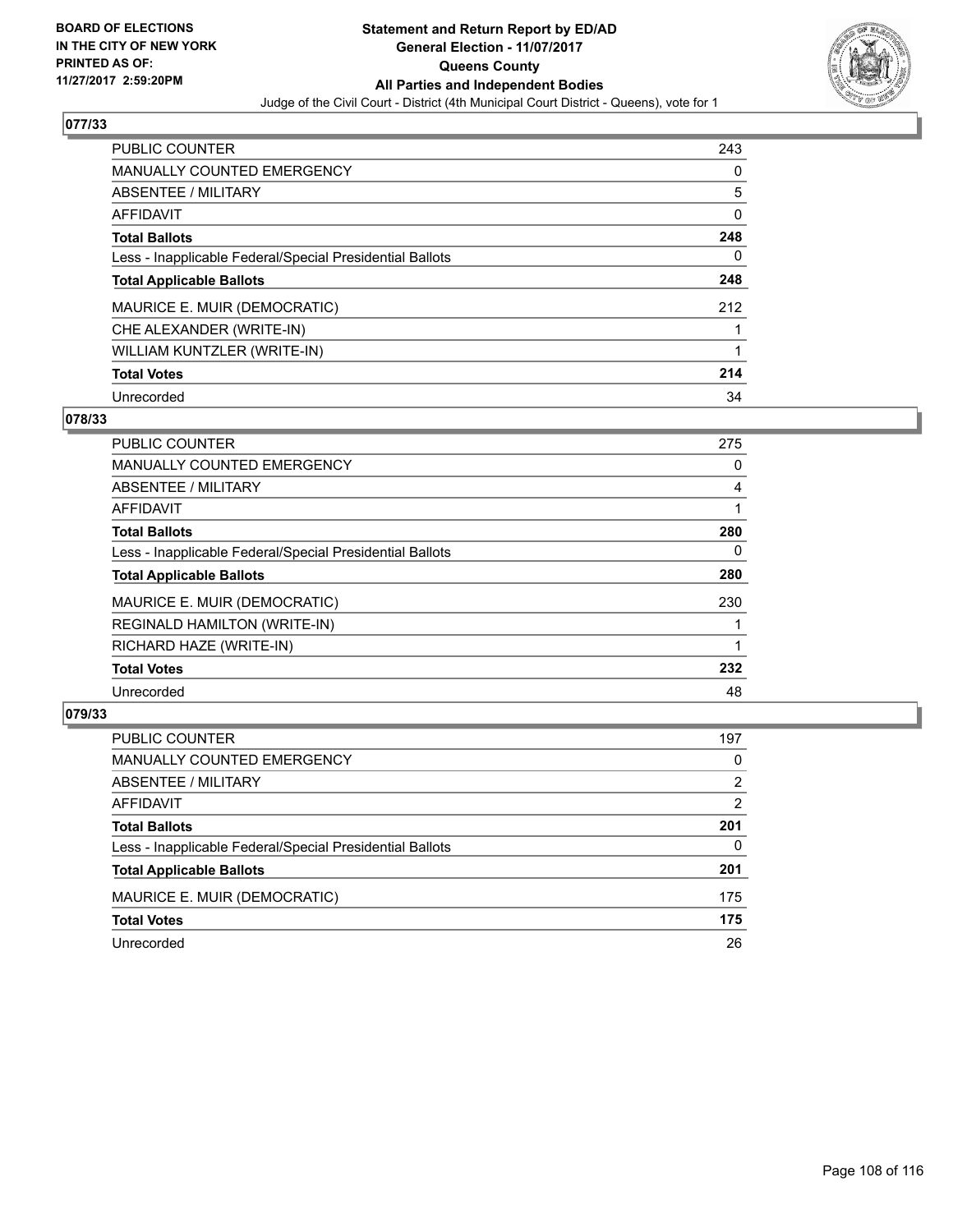

| <b>PUBLIC COUNTER</b>                                    | 134 |
|----------------------------------------------------------|-----|
| <b>MANUALLY COUNTED EMERGENCY</b>                        | 0   |
| ABSENTEE / MILITARY                                      | 2   |
| AFFIDAVIT                                                | 0   |
| <b>Total Ballots</b>                                     | 136 |
| Less - Inapplicable Federal/Special Presidential Ballots | 0   |
| <b>Total Applicable Ballots</b>                          | 136 |
| MAURICE E. MUIR (DEMOCRATIC)                             | 92  |
| UNATTRIBUTABLE WRITE-IN (WRITE-IN)                       | 3   |
| <b>Total Votes</b>                                       | 95  |
| Unrecorded                                               | 41  |

## **022/38**

| <b>PUBLIC COUNTER</b>                                    | 288 |
|----------------------------------------------------------|-----|
| <b>MANUALLY COUNTED EMERGENCY</b>                        | 0   |
| ABSENTEE / MILITARY                                      | 5   |
| AFFIDAVIT                                                | 5   |
| <b>Total Ballots</b>                                     | 298 |
| Less - Inapplicable Federal/Special Presidential Ballots | 0   |
| <b>Total Applicable Ballots</b>                          | 298 |
| MAURICE E. MUIR (DEMOCRATIC)                             | 167 |
| ELIANA PALACIAS (WRITE-IN)                               |     |
| JUDGE WAPNER (WRITE-IN)                                  |     |
| <b>Total Votes</b>                                       | 169 |
| Unrecorded                                               | 129 |

| <b>PUBLIC COUNTER</b>                                    | 87 |
|----------------------------------------------------------|----|
| <b>MANUALLY COUNTED EMERGENCY</b>                        | 0  |
| ABSENTEE / MILITARY                                      | 4  |
| AFFIDAVIT                                                |    |
| <b>Total Ballots</b>                                     | 92 |
| Less - Inapplicable Federal/Special Presidential Ballots | 0  |
| <b>Total Applicable Ballots</b>                          | 92 |
| MAURICE E. MUIR (DEMOCRATIC)                             | 70 |
| ANDY KIRKYLA (WRITE-IN)                                  |    |
| <b>Total Votes</b>                                       | 71 |
| Unrecorded                                               | 21 |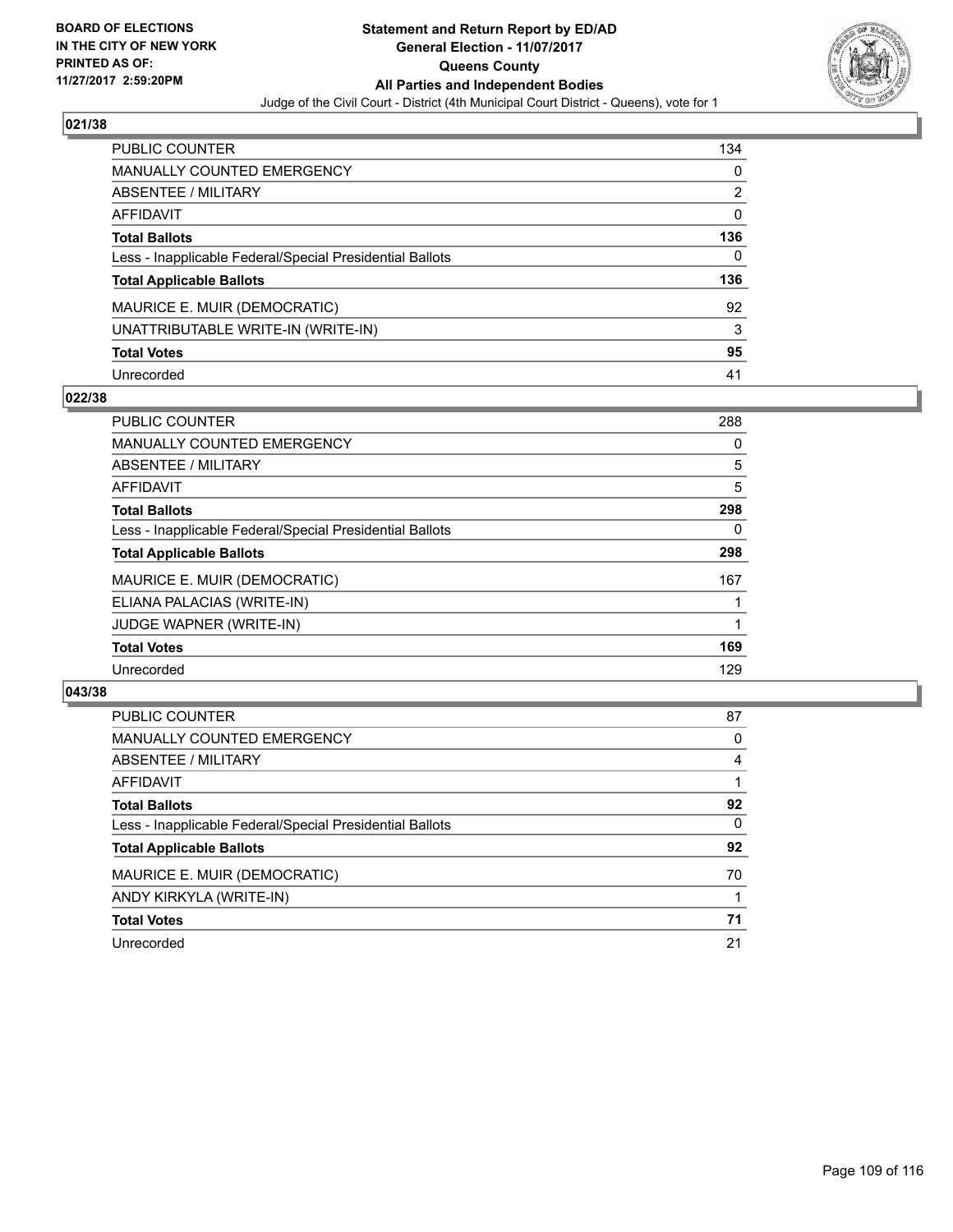

| <b>PUBLIC COUNTER</b>                                    | 151 |
|----------------------------------------------------------|-----|
| <b>MANUALLY COUNTED EMERGENCY</b>                        | 0   |
| <b>ABSENTEE / MILITARY</b>                               | 5   |
| <b>AFFIDAVIT</b>                                         | 5   |
| <b>Total Ballots</b>                                     | 161 |
| Less - Inapplicable Federal/Special Presidential Ballots | 0   |
| <b>Total Applicable Ballots</b>                          | 161 |
| MAURICE E. MUIR (DEMOCRATIC)                             | 104 |
| UNATTRIBUTABLE WRITE-IN (WRITE-IN)                       |     |
| <b>Total Votes</b>                                       | 105 |
| Unrecorded                                               | 56  |

## **046/38**

| <b>PUBLIC COUNTER</b>                                    | 112 |
|----------------------------------------------------------|-----|
| MANUALLY COUNTED EMERGENCY                               | 0   |
| ABSENTEE / MILITARY                                      | 3   |
| AFFIDAVIT                                                |     |
| <b>Total Ballots</b>                                     | 116 |
| Less - Inapplicable Federal/Special Presidential Ballots | 0   |
| <b>Total Applicable Ballots</b>                          | 116 |
| MAURICE E. MUIR (DEMOCRATIC)                             | 80  |
| UNATTRIBUTABLE WRITE-IN (WRITE-IN)                       |     |
| <b>Total Votes</b>                                       | 81  |
| Unrecorded                                               | 35  |

| <b>PUBLIC COUNTER</b>                                    | 136 |
|----------------------------------------------------------|-----|
| <b>MANUALLY COUNTED EMERGENCY</b>                        | 0   |
| ABSENTEE / MILITARY                                      | 3   |
| AFFIDAVIT                                                | 2   |
| <b>Total Ballots</b>                                     | 141 |
| Less - Inapplicable Federal/Special Presidential Ballots | 0   |
| <b>Total Applicable Ballots</b>                          | 141 |
| MAURICE E. MUIR (DEMOCRATIC)                             | 105 |
| MARC REISEL (WRITE-IN)                                   |     |
| UNATTRIBUTABLE WRITE-IN (WRITE-IN)                       |     |
| <b>Total Votes</b>                                       | 107 |
| Unrecorded                                               | 34  |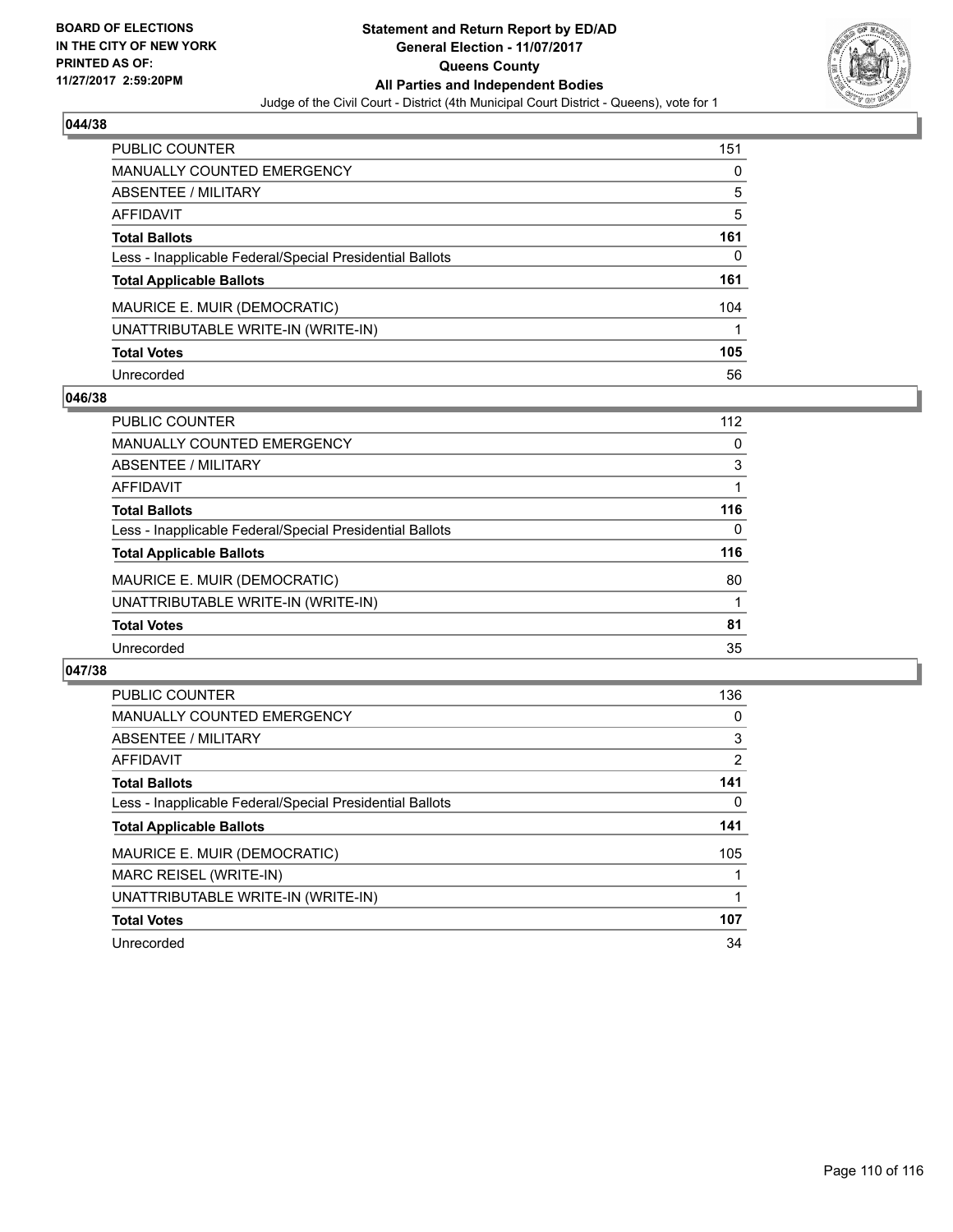

| <b>PUBLIC COUNTER</b>                                    | 197 |
|----------------------------------------------------------|-----|
| MANUALLY COUNTED EMERGENCY                               | 0   |
| ABSENTEE / MILITARY                                      | 2   |
| AFFIDAVIT                                                | 0   |
| <b>Total Ballots</b>                                     | 199 |
| Less - Inapplicable Federal/Special Presidential Ballots | 0   |
| <b>Total Applicable Ballots</b>                          | 199 |
| MAURICE E. MUIR (DEMOCRATIC)                             | 129 |
| <b>Total Votes</b>                                       | 129 |
| Unrecorded                                               | 70  |

#### **049/38**

| <b>PUBLIC COUNTER</b>                                    | 141 |
|----------------------------------------------------------|-----|
| <b>MANUALLY COUNTED EMERGENCY</b>                        | 0   |
| ABSENTEE / MILITARY                                      | 2   |
| <b>AFFIDAVIT</b>                                         | 3   |
| <b>Total Ballots</b>                                     | 146 |
| Less - Inapplicable Federal/Special Presidential Ballots | 0   |
| <b>Total Applicable Ballots</b>                          | 146 |
| MAURICE E. MUIR (DEMOCRATIC)                             | 101 |
| SAMANTHA N. ALBANESE (WRITE-IN)                          |     |
| <b>Total Votes</b>                                       | 102 |
| Unrecorded                                               | 44  |
|                                                          |     |

#### **050/38**

| PUBLIC COUNTER                                           | 170 |
|----------------------------------------------------------|-----|
| <b>MANUALLY COUNTED EMERGENCY</b>                        | 0   |
| <b>ABSENTEE / MILITARY</b>                               | 4   |
| AFFIDAVIT                                                | 3   |
| <b>Total Ballots</b>                                     | 177 |
| Less - Inapplicable Federal/Special Presidential Ballots | 0   |
| <b>Total Applicable Ballots</b>                          | 177 |
| MAURICE E. MUIR (DEMOCRATIC)                             | 139 |
| <b>Total Votes</b>                                       | 139 |
| Unrecorded                                               | 38  |

| <b>PUBLIC COUNTER</b>                                    | 201 |
|----------------------------------------------------------|-----|
| <b>MANUALLY COUNTED EMERGENCY</b>                        | 0   |
| ABSENTEE / MILITARY                                      |     |
| AFFIDAVIT                                                | 0   |
| <b>Total Ballots</b>                                     | 202 |
| Less - Inapplicable Federal/Special Presidential Ballots | 0   |
| <b>Total Applicable Ballots</b>                          | 202 |
| MAURICE E. MUIR (DEMOCRATIC)                             | 144 |
| THOMAS RIGGI (WRITE-IN)                                  |     |
| <b>Total Votes</b>                                       | 145 |
| Unrecorded                                               | 57  |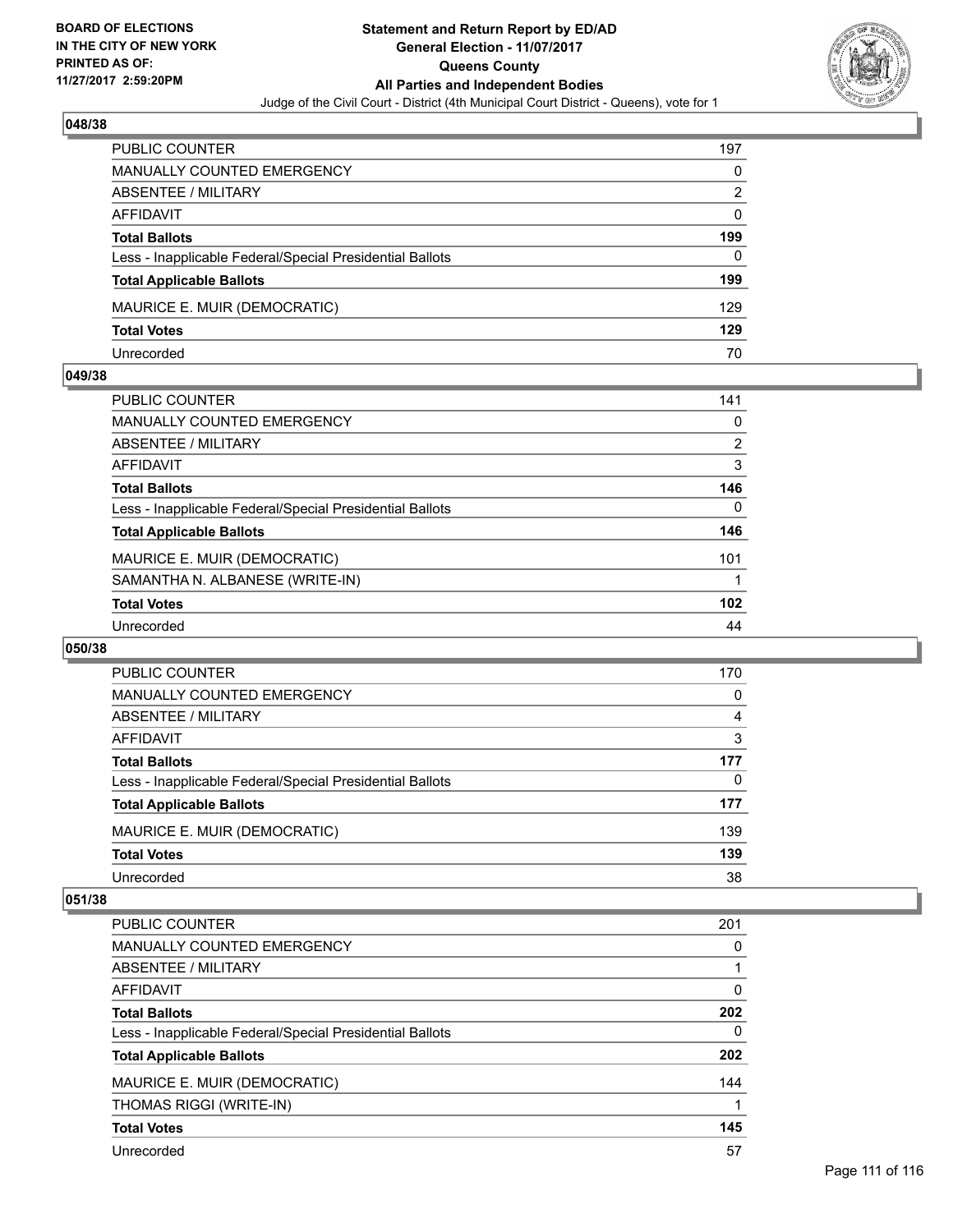

| <b>PUBLIC COUNTER</b>                                    | 200 |
|----------------------------------------------------------|-----|
| <b>MANUALLY COUNTED EMERGENCY</b>                        | 0   |
| ABSENTEE / MILITARY                                      | 6   |
| <b>AFFIDAVIT</b>                                         | 4   |
| <b>Total Ballots</b>                                     | 210 |
| Less - Inapplicable Federal/Special Presidential Ballots | 0   |
| <b>Total Applicable Ballots</b>                          | 210 |
| MAURICE E. MUIR (DEMOCRATIC)                             | 147 |
| UNATTRIBUTABLE WRITE-IN (WRITE-IN)                       |     |
| <b>Total Votes</b>                                       | 148 |
| Unrecorded                                               | 62  |

## **053/38**

| <b>PUBLIC COUNTER</b>                                    | 74 |
|----------------------------------------------------------|----|
| <b>MANUALLY COUNTED EMERGENCY</b>                        | 0  |
| ABSENTEE / MILITARY                                      | 0  |
| AFFIDAVIT                                                |    |
| <b>Total Ballots</b>                                     | 75 |
| Less - Inapplicable Federal/Special Presidential Ballots | 0  |
| <b>Total Applicable Ballots</b>                          | 75 |
| MAURICE E. MUIR (DEMOCRATIC)                             | 45 |
| SAMUEL MARTINEZ (WRITE-IN)                               |    |
| <b>Total Votes</b>                                       | 46 |
| Unrecorded                                               | 29 |

| <b>PUBLIC COUNTER</b>                                    | 202 |
|----------------------------------------------------------|-----|
| <b>MANUALLY COUNTED EMERGENCY</b>                        | 0   |
| ABSENTEE / MILITARY                                      | 0   |
| AFFIDAVIT                                                | 3   |
| <b>Total Ballots</b>                                     | 205 |
| Less - Inapplicable Federal/Special Presidential Ballots | 0   |
| <b>Total Applicable Ballots</b>                          | 205 |
| MAURICE E. MUIR (DEMOCRATIC)                             | 152 |
| MICHAEL B. ALOISE (WRITE-IN)                             |     |
| <b>Total Votes</b>                                       | 153 |
| Unrecorded                                               | 52  |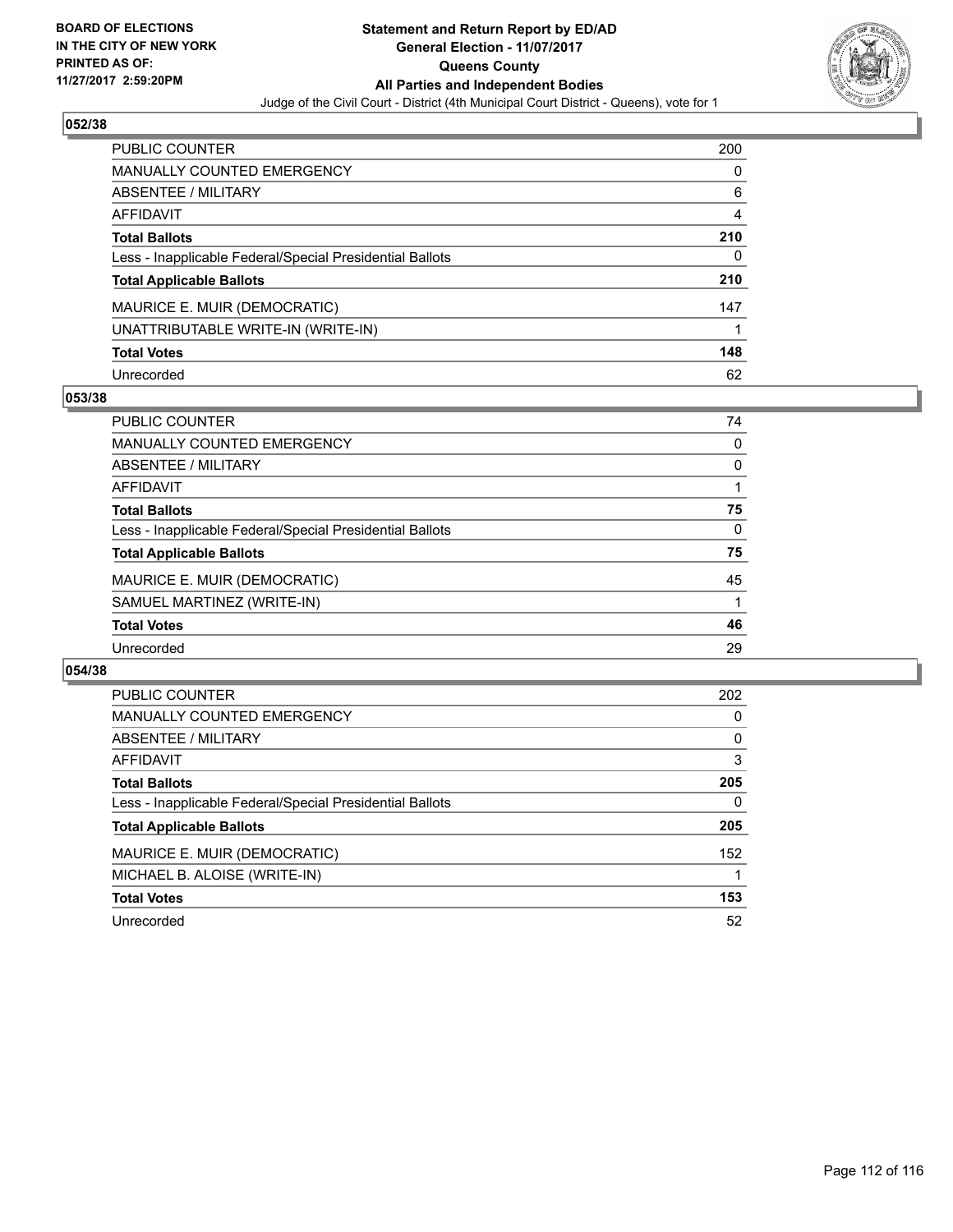

| <b>PUBLIC COUNTER</b>                                    | 204 |
|----------------------------------------------------------|-----|
| <b>MANUALLY COUNTED EMERGENCY</b>                        | 0   |
| ABSENTEE / MILITARY                                      | 6   |
| <b>AFFIDAVIT</b>                                         |     |
| <b>Total Ballots</b>                                     | 211 |
| Less - Inapplicable Federal/Special Presidential Ballots | 0   |
| <b>Total Applicable Ballots</b>                          | 211 |
| MAURICE E. MUIR (DEMOCRATIC)                             | 143 |
| PRODIP BHOWMIK (WRITE-IN)                                |     |
| UNATTRIBUTABLE WRITE-IN (WRITE-IN)                       |     |
| <b>Total Votes</b>                                       | 145 |
| Unrecorded                                               | 66  |

#### **056/38**

| <b>PUBLIC COUNTER</b>                                    | 194 |
|----------------------------------------------------------|-----|
| MANUALLY COUNTED EMERGENCY                               | 0   |
| ABSENTEE / MILITARY                                      | 2   |
| AFFIDAVIT                                                | 4   |
| <b>Total Ballots</b>                                     | 200 |
| Less - Inapplicable Federal/Special Presidential Ballots | 0   |
| <b>Total Applicable Ballots</b>                          | 200 |
| MAURICE E. MUIR (DEMOCRATIC)                             | 141 |
| UNATTRIBUTABLE WRITE-IN (WRITE-IN)                       |     |
| <b>Total Votes</b>                                       | 142 |
| Unrecorded                                               | 58  |

| <b>PUBLIC COUNTER</b>                                    | 233 |
|----------------------------------------------------------|-----|
| <b>MANUALLY COUNTED EMERGENCY</b>                        | 0   |
| ABSENTEE / MILITARY                                      |     |
| AFFIDAVIT                                                |     |
| <b>Total Ballots</b>                                     | 235 |
| Less - Inapplicable Federal/Special Presidential Ballots | 0   |
| <b>Total Applicable Ballots</b>                          | 235 |
| MAURICE E. MUIR (DEMOCRATIC)                             | 169 |
| DONNA KIRBY (WRITE-IN)                                   |     |
| <b>Total Votes</b>                                       | 170 |
| Unrecorded                                               | 65  |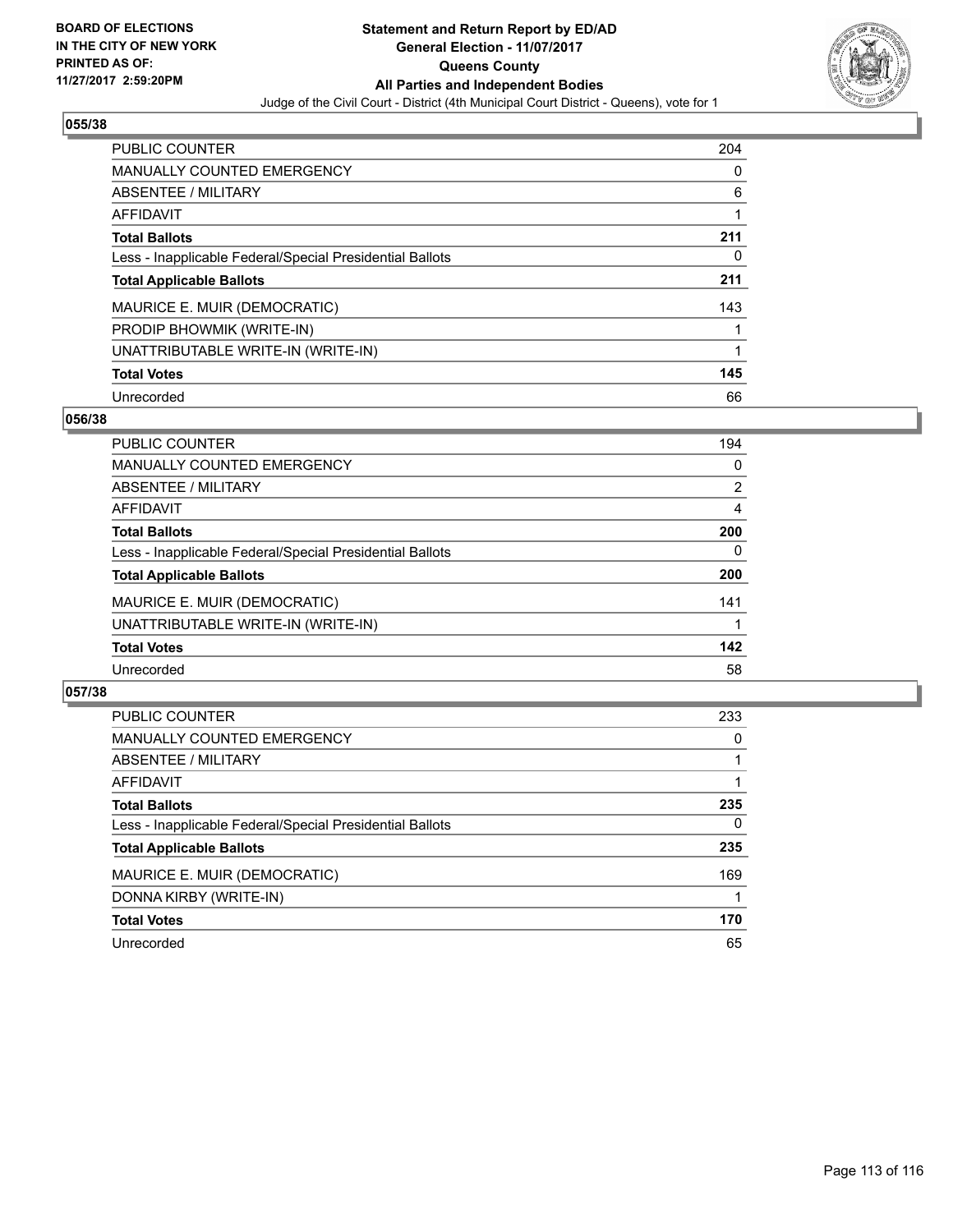

| <b>PUBLIC COUNTER</b>                                    | 248 |
|----------------------------------------------------------|-----|
| <b>MANUALLY COUNTED EMERGENCY</b>                        | 0   |
| ABSENTEE / MILITARY                                      |     |
| <b>AFFIDAVIT</b>                                         | 8   |
| <b>Total Ballots</b>                                     | 257 |
| Less - Inapplicable Federal/Special Presidential Ballots | 0   |
| <b>Total Applicable Ballots</b>                          | 257 |
| MAURICE E. MUIR (DEMOCRATIC)                             | 175 |
| JOHN SMITH (WRITE-IN)                                    |     |
| <b>Total Votes</b>                                       | 176 |
| Unrecorded                                               | 81  |

## **059/38**

| PUBLIC COUNTER                                           | 213            |
|----------------------------------------------------------|----------------|
| <b>MANUALLY COUNTED EMERGENCY</b>                        | 0              |
| ABSENTEE / MILITARY                                      | $\overline{2}$ |
| AFFIDAVIT                                                |                |
| <b>Total Ballots</b>                                     | 216            |
| Less - Inapplicable Federal/Special Presidential Ballots | 0              |
| <b>Total Applicable Ballots</b>                          | 216            |
| MAURICE E. MUIR (DEMOCRATIC)                             | 159            |
| EDWARD WENDELL (WRITE-IN)                                |                |
| UNATTRIBUTABLE WRITE-IN (WRITE-IN)                       |                |
| <b>Total Votes</b>                                       | 161            |
| Unrecorded                                               | 55             |
|                                                          |                |

# **061/38 COMBINED into: 067/38**

| <b>PUBLIC COUNTER</b>                                    | 137            |
|----------------------------------------------------------|----------------|
| <b>MANUALLY COUNTED EMERGENCY</b>                        | 0              |
| <b>ABSENTEE / MILITARY</b>                               | 3              |
| <b>AFFIDAVIT</b>                                         | $\overline{2}$ |
| <b>Total Ballots</b>                                     | 142            |
| Less - Inapplicable Federal/Special Presidential Ballots | 0              |
| <b>Total Applicable Ballots</b>                          | 142            |
| MAURICE E. MUIR (DEMOCRATIC)                             | 96             |
| RUDY GIULIANI (WRITE-IN)                                 |                |
| <b>Total Votes</b>                                       | 97             |
| Unrecorded                                               | 45             |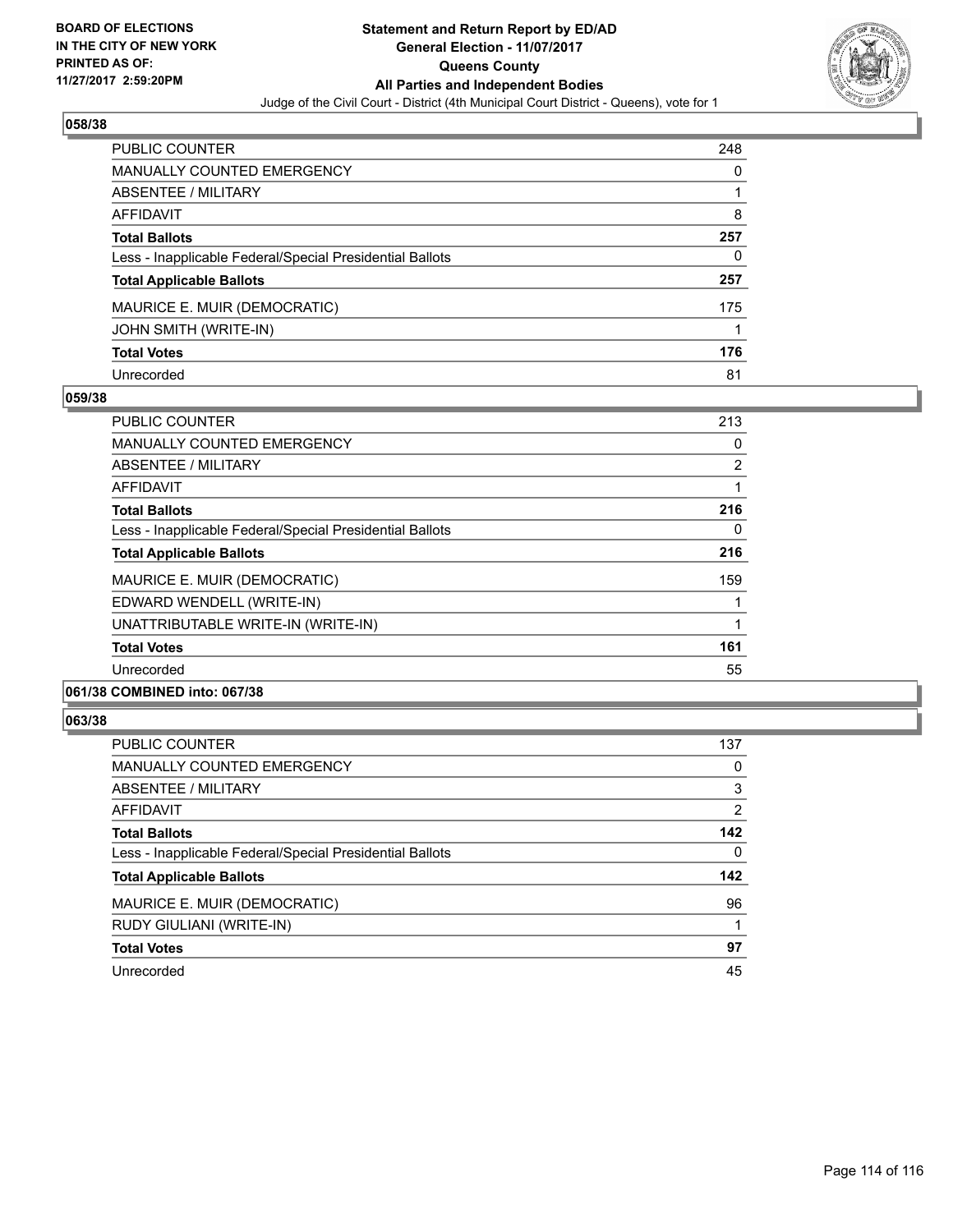

| <b>PUBLIC COUNTER</b>                                    | 167 |
|----------------------------------------------------------|-----|
| MANUALLY COUNTED EMERGENCY                               | 0   |
| ABSENTEE / MILITARY                                      | 2   |
| AFFIDAVIT                                                | 3   |
| <b>Total Ballots</b>                                     | 172 |
| Less - Inapplicable Federal/Special Presidential Ballots | 0   |
| <b>Total Applicable Ballots</b>                          | 172 |
|                                                          |     |
| MAURICE E. MUIR (DEMOCRATIC)                             | 101 |
| RUDY GIULIANI (WRITE-IN)                                 |     |
| UNATTRIBUTABLE WRITE-IN (WRITE-IN)                       |     |
| <b>Total Votes</b>                                       | 103 |

| <b>PUBLIC COUNTER</b>                                    | 191            |
|----------------------------------------------------------|----------------|
| <b>MANUALLY COUNTED EMERGENCY</b>                        | 0              |
| ABSENTEE / MILITARY                                      | 5              |
| AFFIDAVIT                                                | $\overline{2}$ |
| <b>Total Ballots</b>                                     | 198            |
| Less - Inapplicable Federal/Special Presidential Ballots | 0              |
| <b>Total Applicable Ballots</b>                          | 198            |
| MAURICE E. MUIR (DEMOCRATIC)                             | 124            |
| SCOTT A. BATTAGLA (WRITE-IN)                             | 1              |
| TIM DUGAN (WRITE-IN)                                     | 1              |
| UNATTRIBUTABLE WRITE-IN (WRITE-IN)                       | 2              |
| ZACHARY BATTAGLIA (WRITE-IN)                             | 1              |
| <b>Total Votes</b>                                       | 129            |
| Unrecorded                                               | 69             |